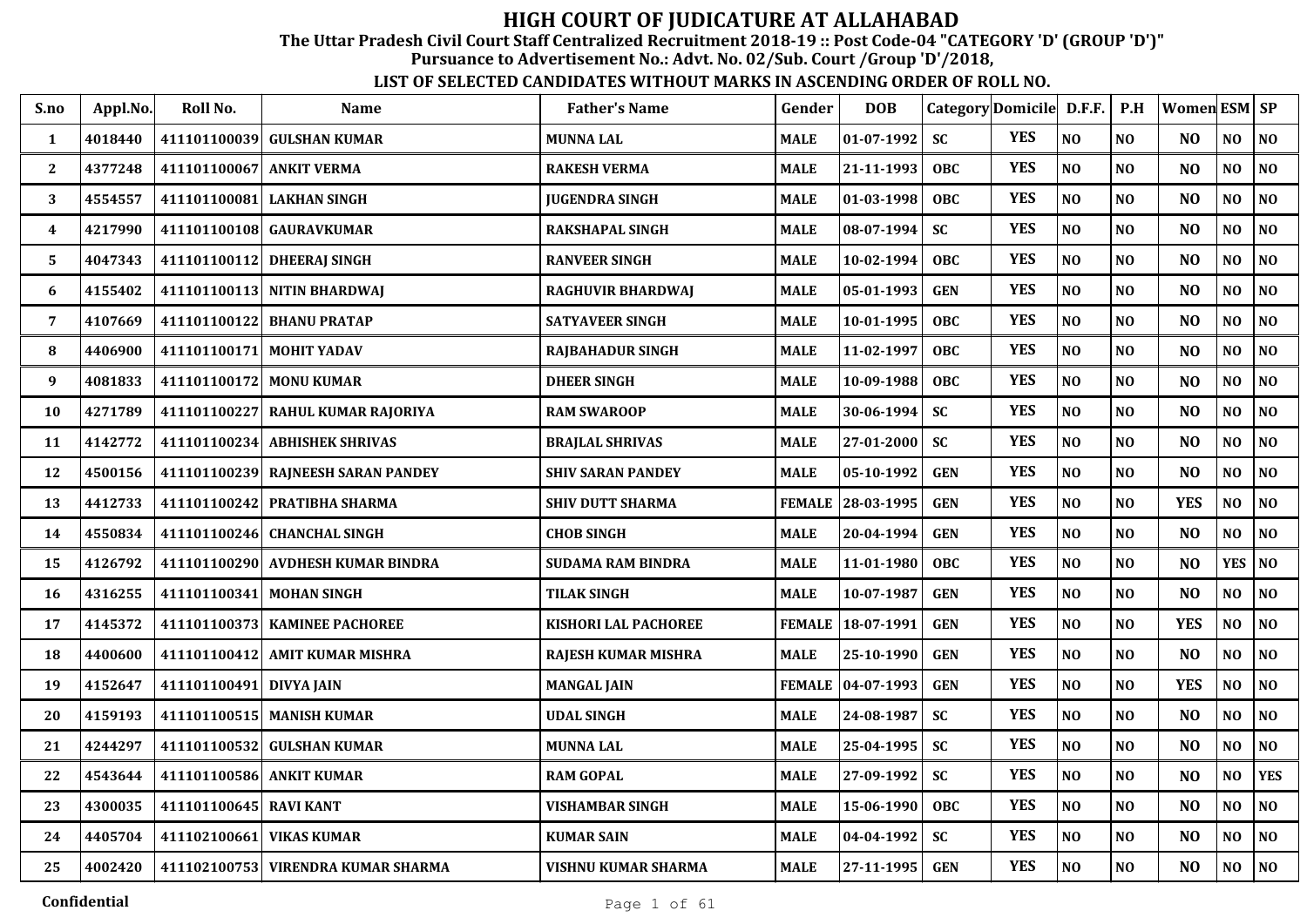The Uttar Pradesh Civil Court Staff Centralized Recruitment 2018-19 :: Post Code-04 "CATEGORY 'D' (GROUP 'D')"

Pursuance to Advertisement No.: Advt. No. 02/Sub. Court /Group 'D'/2018,

| S.no | Appl.No. | Roll No.                | <b>Name</b>                       | <b>Father's Name</b>        | Gender        | <b>DOB</b>          | Category Domicile D.F.F. |            |                | P.H            | Women ESM   SP |                |                             |
|------|----------|-------------------------|-----------------------------------|-----------------------------|---------------|---------------------|--------------------------|------------|----------------|----------------|----------------|----------------|-----------------------------|
| 26   | 4560589  | 411102100757            | <b>VIPIN KUMAR</b>                | <b>ASHOK KUMAR</b>          | <b>MALE</b>   | 18-09-1986          | <b>SC</b>                | <b>YES</b> | N <sub>0</sub> | N <sub>O</sub> | N <sub>O</sub> | NO             | $\overline{\phantom{a}}$ NO |
| 27   | 4087844  | 411102100804            | <b>SHILESH KUMAR</b>              | <b>CHANDRA PRAKASH</b>      | <b>MALE</b>   | 15-11-1991          | <b>OBC</b>               | <b>YES</b> | NO             | NO             | N <sub>O</sub> | N <sub>0</sub> | NO                          |
| 28   | 4185771  | 411102100899            | <b>VIJAY VERMA</b>                | <b>SATYA PRAKASH VERMA</b>  | <b>MALE</b>   | 30-03-1989          | <b>OBC</b>               | <b>YES</b> | NO             | N <sub>O</sub> | N <sub>O</sub> | NO             | NO                          |
| 29   | 4171416  | 411102100906            | <b>SURENDRA KUMAR</b>             | <b>KUMAR SINGH</b>          | <b>MALE</b>   | 05-04-1992          | <b>GEN</b>               | <b>YES</b> | NO             | NO             | N <sub>O</sub> | NO             | NO                          |
| 30   | 4501937  | 411102101038 RAVI KUMAR |                                   | <b>SATYA PRAKASH</b>        | <b>MALE</b>   | 02-04-1993          | <b>SC</b>                | <b>YES</b> | NO             | N <sub>O</sub> | N <sub>O</sub> | NO             | NO                          |
| 31   | 4318701  | 411102101067            | <b>VIVEK RAJVANSHI</b>            | RAM KISHOR RAJWANSHI        | <b>MALE</b>   | 05-07-1996          | <b>SC</b>                | <b>YES</b> | NO             | NO             | N <sub>O</sub> | NO             | NO                          |
| 32   | 4376352  |                         | 411102101073 RUCHI AGARWAL        | <b>KAPIL AGARWAL</b>        | <b>FEMALE</b> | $ 08-09-1993$       | <b>GEN</b>               | <b>YES</b> | NO             | NO             | <b>YES</b>     | NO             | NO                          |
| 33   | 4404500  |                         | 411102101164 AKHILESH YADAV       | SUBHASH CHANDRA YADAV       | <b>MALE</b>   | 08-09-1994          | OBC                      | <b>YES</b> | NO             | N <sub>O</sub> | N <sub>O</sub> | N <sub>O</sub> | NO                          |
| 34   | 4029770  |                         | 411102101222 SANJAY YADAV         | <b>SHIV SHANKAR YADAV</b>   | <b>MALE</b>   | 27-11-1993          | <b>OBC</b>               | <b>YES</b> | N <sub>O</sub> | N <sub>O</sub> | N <sub>O</sub> | NO             | NO                          |
| 35   | 4539874  | 411102101275 ARTI       |                                   | <b>RAMESH CHANDRA</b>       |               | FEMALE 25-01-1979   | <b>GEN</b>               | <b>YES</b> | N <sub>O</sub> | N <sub>O</sub> | <b>YES</b>     | NO             | NO                          |
| 36   | 4166161  |                         | 411103101633 DEEPANJALI GUPTA     | <b>RAKESH KUMAR GUPTA</b>   |               | FEMALE 21-04-1994   | <b>GEN</b>               | <b>YES</b> | NO             | NO             | <b>YES</b>     | N <sub>0</sub> | NO                          |
| 37   | 4189964  |                         | 411103101645 JOOLY KUMARI         | <b>AMIT GUPTA</b>           | <b>FEMALE</b> | $ 07-07-1987$       | <b>GEN</b>               | <b>YES</b> | NO             | NO             | <b>YES</b>     | NO             | NO                          |
| 38   | 4513404  | 411104101871            | <b>SUNIL KUMAR</b>                | <b>CHHATRA PAL SINGH</b>    | <b>MALE</b>   | 01-01-1990          | <b>SC</b>                | <b>YES</b> | N <sub>0</sub> | <b>YES</b>     | N <sub>O</sub> | $\bf NO$       | NO                          |
| 39   | 4252957  |                         | 411104102120 GHANSHYAM SINGH      | <b>SARNAM SINGH</b>         | <b>MALE</b>   | 01-06-1982          | OBC                      | <b>YES</b> | N <sub>0</sub> | <b>YES</b>     | N <sub>O</sub> | NO             | NO                          |
| 40   | 4072824  |                         | 411105102807 POOJA SAJWAN         | DHYAN SINGH SAJWAN          |               | FEMALE   11-09-1994 | <b>GEN</b>               | <b>YES</b> | NO             | NO             | <b>YES</b>     | N <sub>0</sub> | NO                          |
| 41   | 4092052  | 411105102861            | <b>NEELISHA AWASTHI</b>           | <b>RAKESH AWASTHI</b>       |               | FEMALE   11-01-1996 | <b>GEN</b>               | <b>YES</b> | NO             | NO             | <b>YES</b>     | NO             | NO                          |
| 42   | 4247638  | 411106103183            | <b>RENU RANI</b>                  | <b>HARISH CHANDRA</b>       |               | FEMALE 18-08-1990   | <b>SC</b>                | <b>YES</b> | NO             | N <sub>O</sub> | <b>YES</b>     | NO             | NO                          |
| 43   | 4193688  | 411106103251            | YAMINI RAWAT                      | <b>JITENDRA KUMAR RAWAT</b> |               | FEMALE 24-02-1995   | <b>GEN</b>               | <b>YES</b> | N <sub>O</sub> | N <sub>O</sub> | <b>YES</b>     | N <sub>O</sub> | NO                          |
| 44   | 4080806  |                         | 411107104476 ABHISHEK SINGH TOMAR | PRAMOD SINGH TOMAR          | <b>MALE</b>   | 27-12-1991          | <b>GEN</b>               | <b>YES</b> | $\bf NO$       | N <sub>O</sub> | N <sub>O</sub> | NO             | <b>NO</b>                   |
| 45   | 4171953  |                         | 411110105772 ANUJ KUMAR VERMA     | <b>MAHENDRA KUMAR</b>       | <b>MALE</b>   | 15-05-1995          | <b>SC</b>                | <b>YES</b> | NO             | N <sub>O</sub> | N <sub>O</sub> | N <sub>O</sub> | NO                          |
| 46   | 4146350  | 411111106558            | <b>ASHU KANGULI</b>               | <b>BRIJESH BABU</b>         | <b>MALE</b>   | 10-10-1992          | <b>SC</b>                | <b>YES</b> | NO             | N <sub>O</sub> | N <sub>O</sub> | $\bf NO$       | NO                          |
| 47   | 4243971  | 411111106628 ASHISH RAJ |                                   | <b>RAJ KUMAR</b>            | <b>MALE</b>   | 25-11-1989          | <b>SC</b>                | <b>YES</b> | N <sub>O</sub> | N <sub>O</sub> | N <sub>O</sub> | NO             | NO                          |
| 48   | 4059562  | 411112107430 ATUL SAGAR |                                   | <b>OMPAL SINGH</b>          | <b>MALE</b>   | 23-06-1999          | <b>SC</b>                | <b>YES</b> | N <sub>O</sub> | N <sub>O</sub> | N <sub>O</sub> | N <sub>O</sub> | NO                          |
| 49   | 4576290  |                         | 411113107585 BRAJESH KUMAR        | <b>RAKESH KUMAR</b>         | <b>MALE</b>   | 10-08-1996          | <b>SC</b>                | <b>YES</b> | N <sub>0</sub> | NO             | N <sub>O</sub> | NO             | NO                          |
| 50   | 4288143  |                         | 411113108009 BHUPENDRA SINGH      | <b>NARAYAN SINGH</b>        | <b>MALE</b>   | $ 11-07-1998 $      | <b>SC</b>                | <b>YES</b> | N <sub>0</sub> | N <sub>O</sub> | N <sub>O</sub> | N <sub>O</sub> | <b>NO</b>                   |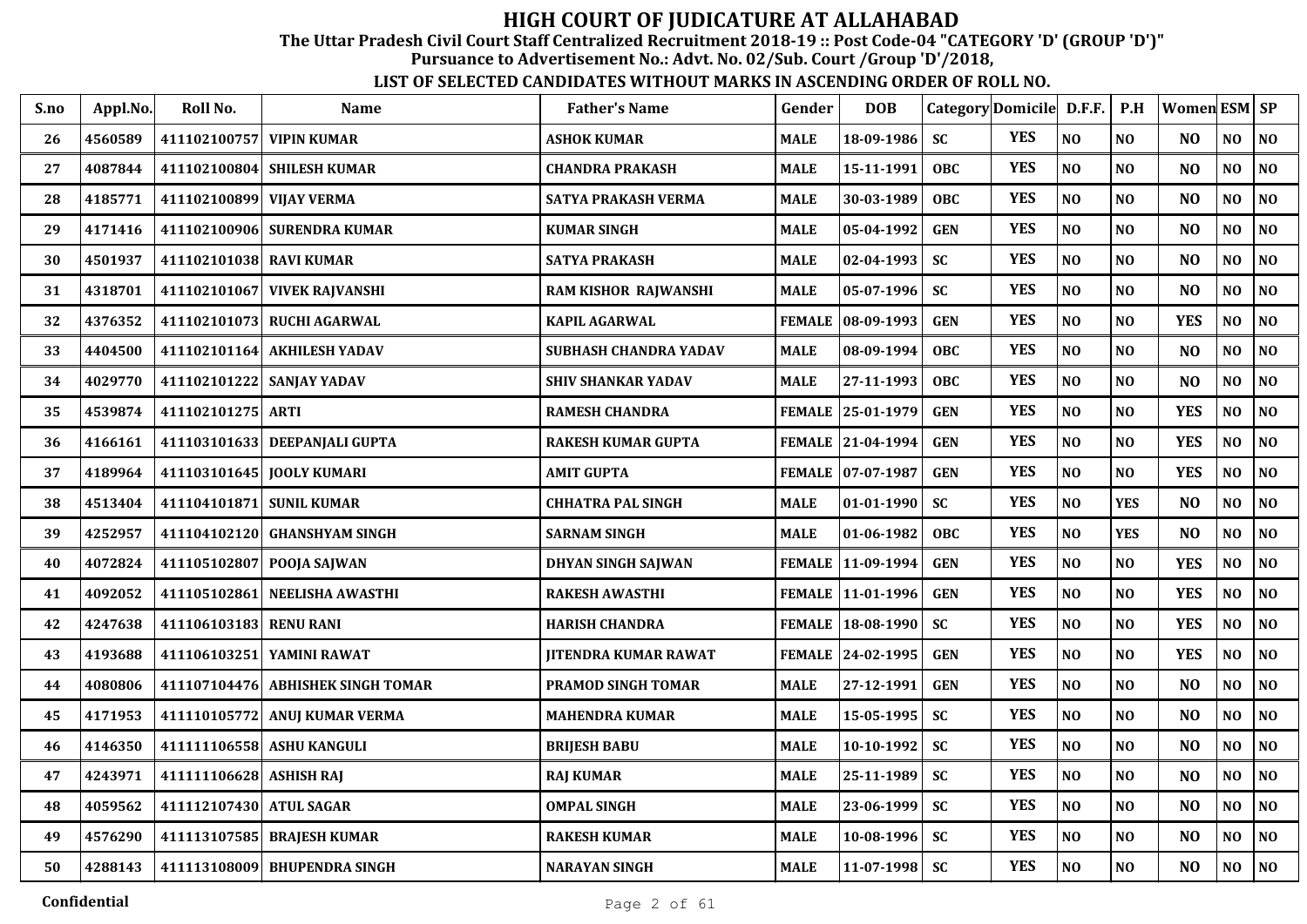The Uttar Pradesh Civil Court Staff Centralized Recruitment 2018-19 :: Post Code-04 "CATEGORY 'D' (GROUP 'D')"

Pursuance to Advertisement No.: Advt. No. 02/Sub. Court /Group 'D'/2018,

| S.no | Appl.No. | Roll No.                  | <b>Name</b>                      | <b>Father's Name</b>       | Gender      | <b>DOB</b>       | Category Domicile D.F.F. |                |                | P.H            | <b>Women ESM SP</b> |                |          |
|------|----------|---------------------------|----------------------------------|----------------------------|-------------|------------------|--------------------------|----------------|----------------|----------------|---------------------|----------------|----------|
| 51   | 4604473  |                           | 411114108489 DEEPAK KUMAR        | <b>RAM SEVAK SINGH</b>     | <b>MALE</b> | 06-06-1995       | <b>OBC</b>               | <b>YES</b>     | N <sub>O</sub> | N <sub>O</sub> | NO.                 | NO             | NO       |
| 52   | 4520768  |                           | 411115109038 DEVENDRA KUMAR      | <b>RAMESH CHANRA</b>       | <b>MALE</b> | 12-02-1994       | OBC                      | <b>YES</b>     | NO             | N <sub>O</sub> | N <sub>O</sub>      | NO             | NO       |
| 53   | 4577722  | 411117110142 JANKI PRASAD |                                  | <b>POORAN CHANDRA</b>      | <b>MALE</b> | 20-12-1992       | <b>OBC</b>               | <b>YES</b>     | NO             | N <sub>O</sub> | N <sub>O</sub>      | NO             | NO       |
| 54   | 4181520  |                           | 411117110524 JAGDISH SINGH       | <b>VIJENDR SINGH</b>       | <b>MALE</b> | 15-10-1990       | <b>OBC</b>               | <b>YES</b>     | NO             | N <sub>O</sub> | N <sub>O</sub>      | NO             | NO       |
| 55   | 4149274  |                           | 411118110769 JASMENDRA SINGH     | <b>SURENDRA SINGH</b>      | <b>MALE</b> | 06-11-1998       | <b>OBC</b>               | <b>YES</b>     | NO             | N <sub>O</sub> | N <sub>O</sub>      | NO             | NO       |
| 56   | 4331494  |                           | 411119111605 KAUSHAL KUMAR       | <b>ANIL YADAV</b>          | <b>MALE</b> | 16-03-1997       | <b>GEN</b>               | N <sub>O</sub> | NO             | NO             | N <sub>O</sub>      | NO             | $\bf NO$ |
| 57   | 4007905  |                           | 411121112596 MANISH KUMAR        | <b>GOMTI PRASAD</b>        | <b>MALE</b> | 15-01-1993       | <b>SC</b>                | <b>YES</b>     | $\bf NO$       | NO             | N <sub>O</sub>      | NO             | $\bf NO$ |
| 58   | 4608584  |                           | 411123113422 MUNENDRA KUMAR      | <b>SURESH CHANDRA</b>      | <b>MALE</b> | 10-05-1996       | OBC                      | <b>YES</b>     | NO             | NO.            | N <sub>O</sub>      | NO             | NO       |
| 59   | 4456712  |                           | 411125114930 PRADEEP KUMAR       | <b>HARISH CHANDRA</b>      | <b>MALE</b> | 21-06-1995       | <b>SC</b>                | <b>YES</b>     | NO             | N <sub>O</sub> | N <sub>O</sub>      | NO             | NO       |
| 60   | 4574135  |                           | 411125114935 PRAMOD KUMAR        | <b>SHIV CHARAN LAL</b>     | <b>MALE</b> | $01 - 07 - 1982$ | <b>SC</b>                | <b>YES</b>     | NO             | N <sub>0</sub> | N <sub>O</sub>      | NO.            | NO       |
| 61   | 4292528  |                           | 411126115382 PUSHPENDRA YADAV    | KESHAV DAYAL YADAV         | <b>MALE</b> | 10-02-1992       | <b>OBC</b>               | <b>YES</b>     | $\bf NO$       | $\bf NO$       | NO                  | NO             | $\bf NO$ |
| 62   | 4406077  |                           | 411126115385 PRAVENDRA SINGH     | <b>RAJARAM</b>             | <b>MALE</b> | 22-05-1989       | <b>SC</b>                | <b>YES</b>     | NO             | N <sub>O</sub> | N <sub>O</sub>      | N <sub>O</sub> | NO       |
| 63   | 4549660  | 411128116562              | <b>RAMKUMAR</b>                  | <b>JAGDISH CHAND</b>       | <b>MALE</b> | 10-12-1998       | <b>SC</b>                | <b>YES</b>     | NO             | N <sub>O</sub> | N <sub>O</sub>      | N <sub>O</sub> | NO       |
| 64   | 4394390  | 411128117337 RAM NAJAR    |                                  | <b>SHIV DAYAL</b>          | <b>MALE</b> | 10-10-1991       | <b>GEN</b>               | <b>YES</b>     | N <sub>O</sub> | N <sub>O</sub> | N <sub>O</sub>      | N <sub>O</sub> | NO       |
| 65   | 4144178  |                           | 411128117401 RAMVINAY SINGH      | <b>BHRIGUNATH SINGH</b>    | <b>MALE</b> | 02-07-1995       | <b>OBC</b>               | <b>YES</b>     | NO             | N <sub>O</sub> | N <sub>O</sub>      | NO             | NO       |
| 66   | 4003114  |                           | 411130118135 ROSHAN KUMAR THAKUR | <b>SHIV SHANKAR THAKUR</b> | <b>MALE</b> | 22-10-1995       | <b>GEN</b>               | N <sub>O</sub> | NO             | NO             | N <sub>O</sub>      | NO             | $\bf NO$ |
| 67   | 4023615  | 411130118502 SADDAM       |                                  | <b>HARUN RASHID ANSARI</b> | <b>MALE</b> | 10-08-1989       | <b>GEN</b>               | <b>YES</b>     | NO             | NO             | N <sub>O</sub>      | NO.            | NO       |
| 68   | 4271950  |                           | 411131118750 SANDEEP SAINI       | PHOOL CHAND SAINI          | <b>MALE</b> | 18-06-1991       | <b>GEN</b>               | N <sub>O</sub> | NO             | NO             | N <sub>O</sub>      | NO             | NO       |
| 69   | 4511659  |                           | 411131118757 SANJEEV KUMAR       | <b>SHYAM SINGH</b>         | <b>MALE</b> | 01-01-1985       | <b>OBC</b>               | <b>YES</b>     | NO             | N <sub>O</sub> | N <sub>O</sub>      | NO             | NO       |
| 70   | 4501222  |                           | 411131118869 SANDEEP KUMAR       | <b>RAMDAS</b>              | <b>MALE</b> | 20-07-1988       | <b>SC</b>                | <b>YES</b>     | $\bf NO$       | N <sub>O</sub> | N <sub>O</sub>      | NO             | $\bf NO$ |
| 71   | 4326633  |                           | 411131118961 SANJEEV KUMAR       | <b>VISHWANATH SINGH</b>    | <b>MALE</b> | 10-07-1984       | <b>OBC</b>               | <b>YES</b>     | NO             | N <sub>O</sub> | N <sub>O</sub>      | NO             | NO       |
| 72   | 4062441  |                           | 411131119125 SANJESH KUMAR       | <b>SHRI KRISHNA</b>        | <b>MALE</b> | 03-02-1993       | <b>OBC</b>               | <b>YES</b>     | NO             | N <sub>O</sub> | NO                  | NO             | NO       |
| 73   | 4007605  |                           | 411132119220 SATISH KUMAR        | <b>HARI DAS</b>            | <b>MALE</b> | 22-06-1993       | <b>SC</b>                | <b>YES</b>     | NO             | NO             | N <sub>O</sub>      | NO             | NO       |
| 74   | 4296658  | 411132119497 SANJIV VERMA |                                  | <b>BADAN SINGH</b>         | <b>MALE</b> | 01-07-1992       | <b>SC</b>                | <b>YES</b>     | $\bf NO$       | N <sub>0</sub> | NO                  | NO             | NO       |
| 75   | 4233274  |                           | 411133119845 SHEELESH KUMAR      | <b>SAHAB SINGH</b>         | <b>MALE</b> | $20 - 06 - 1988$ | <b>OBC</b>               | <b>YES</b>     | $\bf NO$       | $\bf NO$       | N <sub>O</sub>      | NO             | NO       |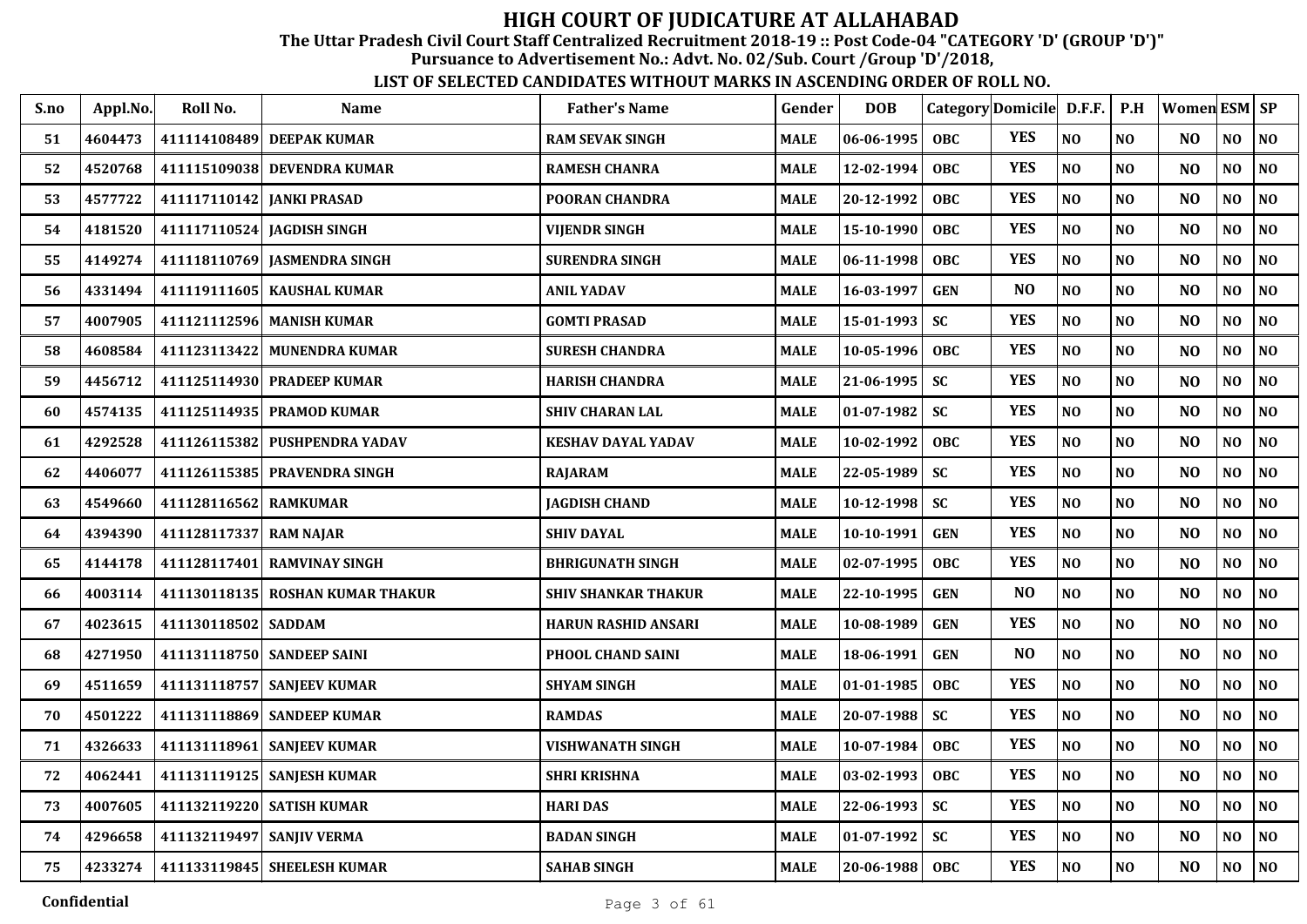The Uttar Pradesh Civil Court Staff Centralized Recruitment 2018-19 :: Post Code-04 "CATEGORY 'D' (GROUP 'D')"

Pursuance to Advertisement No.: Advt. No. 02/Sub. Court /Group 'D'/2018,

| S.no | Appl.No. | Roll No.                 | <b>Name</b>                       | <b>Father's Name</b>     | Gender        | <b>DOB</b>    |            | Category Domicile D.F.F. |                | P.H            | Women ESM SP   |                |                |
|------|----------|--------------------------|-----------------------------------|--------------------------|---------------|---------------|------------|--------------------------|----------------|----------------|----------------|----------------|----------------|
| 76   | 4185007  |                          | 411133120140 SHAHWAR ALI          | <b>SHAHID ALI</b>        | <b>MALE</b>   | 30-04-1997    | <b>GEN</b> | <b>YES</b>               | N <sub>O</sub> | NO             | NO.            | NO.            | NO             |
| 77   | 4390292  |                          | 411134120469 SHIVAM CHAUHAN       | <b>MUKESH CHAUHAN</b>    | <b>MALE</b>   | 06-08-1997    | <b>GEN</b> | <b>YES</b>               | N <sub>O</sub> | NO             | NO             | NO             | NO             |
| 78   | 4512223  |                          | 411134120767 SHIV SHANKAR         | <b>RAM NARESH</b>        | <b>MALE</b>   | 15-07-1988    | SC         | <b>YES</b>               | NO             | N <sub>O</sub> | N <sub>O</sub> | NO             | N <sub>0</sub> |
| 79   | 4184440  |                          | 411135121590 SHYAM VIR SINGH      | <b>RANVIR SINGH</b>      | MALE          | 25-12-1976    | <b>OBC</b> | <b>YES</b>               | NO             | NO             | N <sub>O</sub> | <b>YES</b>     | <b>NO</b>      |
| 80   | 4466278  |                          | 411136121953 SURJEET SINGH        | <b>ATAR SINGH</b>        | <b>MALE</b>   | 08-01-2000    | <b>OBC</b> | <b>YES</b>               | N <sub>O</sub> | NO             | N <sub>O</sub> | NO             | NO             |
| 81   | 4137465  | 411137122745             | <b>TUSHAR SINGH CHAUHAN</b>       | UMESH SINGH CHAUHAN      | <b>MALE</b>   | 15-05-1996    | <b>GEN</b> | <b>YES</b>               | N <sub>O</sub> | NO             | N <sub>O</sub> | NO             | NO             |
| 82   | 4542432  | 411138123254             | <b>VINOD KUMAR</b>                | <b>RAMSAVRUP</b>         | <b>MALE</b>   | 12-11-1987    | <b>GEN</b> | N <sub>O</sub>           | N <sub>O</sub> | N <sub>O</sub> | N <sub>O</sub> | N <sub>O</sub> | NO             |
| 83   | 4295517  | 411138123289 VIPUL YADAV |                                   | <b>DEVDUTT YADAV</b>     | <b>MALE</b>   | 23-09-1997    | <b>OBC</b> | <b>YES</b>               | NO             | NO             | N <sub>O</sub> | NO             | $\bf NO$       |
| 84   | 4081173  |                          | 411138123629 VISHAL KUMAR         | <b>CHANDAN RAM</b>       | MALE          | 01-03-1978    | <b>OBC</b> | <b>YES</b>               | N <sub>O</sub> | <b>NO</b>      | N <sub>O</sub> | NO.            | N <sub>0</sub> |
| 85   | 4400163  | 411138123766             | <b>VIMAL KUMAR</b>                | <b>BHAGWAN SINGH</b>     | <b>MALE</b>   | 15-01-1994    | <b>SC</b>  | <b>YES</b>               | N <sub>O</sub> | NO             | N <sub>O</sub> | NO             | NO             |
| 86   | 4259051  |                          | 412140124390 REENU SENGAR         | <b>RAMPAL SINGH</b>      | <b>FEMALE</b> | 10-08-1992    | <b>GEN</b> | <b>YES</b>               | N <sub>O</sub> | N <sub>O</sub> | <b>YES</b>     | NO             | NO             |
| 87   | 4384123  | 412140124493             | <b>MOHD AKEEL</b>                 | <b>MAZEED KHAN</b>       | <b>MALE</b>   | 12-01-1980    | <b>GEN</b> | <b>YES</b>               | N <sub>O</sub> | N <sub>O</sub> | N <sub>O</sub> | NO             | N <sub>0</sub> |
| 88   | 4122007  | 412140124633             | <b>DHEERAJ YADAV</b>              | YADRAM YADAV             | MALE          | 20-10-1995    | <b>OBC</b> | <b>YES</b>               | $\bf NO$       | N <sub>0</sub> | NO             | $\bf NO$       | NO.            |
| 89   | 4557236  | 412140124690 ALOK KUMAR  |                                   | <b>DEEP CHANDRA</b>      | <b>MALE</b>   | 02-07-1988    | <b>GEN</b> | <b>YES</b>               | N <sub>O</sub> | NO             | N <sub>O</sub> | NO             | $\bf NO$       |
| 90   | 4604789  |                          | 412140124741 MANOJ KUMAR          | <b>DINESH CHANDRA</b>    | <b>MALE</b>   | 10-07-1991    | <b>SC</b>  | <b>YES</b>               | N <sub>O</sub> | NO             | NO             | NO             | N <sub>O</sub> |
| 91   | 4490944  |                          | 412140124757 ARJUN KUMAR          | <b>HARI SINGH</b>        | <b>MALE</b>   | 05-08-1993    | SC         | <b>YES</b>               | N <sub>O</sub> | NO             | N <sub>O</sub> | NO             | NO             |
| 92   | 4215607  | 412140124790 RABINDRA    |                                   | AMAR SINGH               | <b>MALE</b>   | 18-03-1998    | <b>SC</b>  | <b>YES</b>               | NO             | $\bf NO$       | NO             | NO             | N <sub>0</sub> |
| 93   | 4502192  |                          | 412140124792 PRATIK AWASHTHI      | ROOP KISHOR AWASTHI      | MALE          | 06-08-1995    | <b>GEN</b> | <b>YES</b>               | N <sub>O</sub> | NO             | N <sub>O</sub> | NO             | NO             |
| 94   | 4610162  | 412140124824             | <b>DEVENDRA SINGH</b>             | <b>JANKI PRASAD</b>      | MALE          | 10-04-1990    | <b>SC</b>  | <b>YES</b>               | NO             | NO             | N <sub>O</sub> | NO.            | N <sub>O</sub> |
| 95   | 4091854  | 412140124857 RAHUL SINGH |                                   | VIDHYAVEER SINGH         | <b>MALE</b>   | 10-07-1995    | <b>OBC</b> | <b>YES</b>               | $\bf NO$       | NO             | N <sub>O</sub> | NO             | $\bf NO$       |
| 96   | 4515806  | 412140124889             | <b>RENU SINGH</b>                 | VISHNU KUMAR SINGH       | <b>FEMALE</b> | $ 01-01-1989$ | <b>GEN</b> | <b>YES</b>               | N <sub>O</sub> | N <sub>O</sub> | <b>YES</b>     | NO             | NO             |
| 97   | 4496420  | 412140124924             | <b>SANDEEP KUMAR GAUR</b>         | <b>BHU PRAKASH GAUR</b>  | <b>MALE</b>   | 16-02-1993    | <b>GEN</b> | <b>YES</b>               | $\bf NO$       | NO             | N <sub>O</sub> | NO             | $\bf NO$       |
| 98   | 4348180  | 412140124925             | <b>DUSHYANT KUMAR</b>             | <b>RAJ BAHADUR</b>       | <b>MALE</b>   | 02-08-1994    | <b>GEN</b> | <b>YES</b>               | N <sub>O</sub> | NO             | N <sub>O</sub> | NO             | NO             |
| 99   | 4242240  | 412140124952             | ANUJ KUMAR SHARMA                 | <b>SHIV KUMAR SHARMA</b> | <b>MALE</b>   | 14-06-1995    | <b>GEN</b> | <b>YES</b>               | $\bf NO$       | NO             | NO             | NO             | N <sub>0</sub> |
| 100  | 4403291  |                          | 412140125004 AMIT KUMAR CHAUDHARY | KISHAN SINGH CHAUDHARY   | <b>MALE</b>   | 14-12-1990    | <b>OBC</b> | <b>YES</b>               | N <sub>O</sub> | NO             | N <sub>O</sub> | NO             | NO             |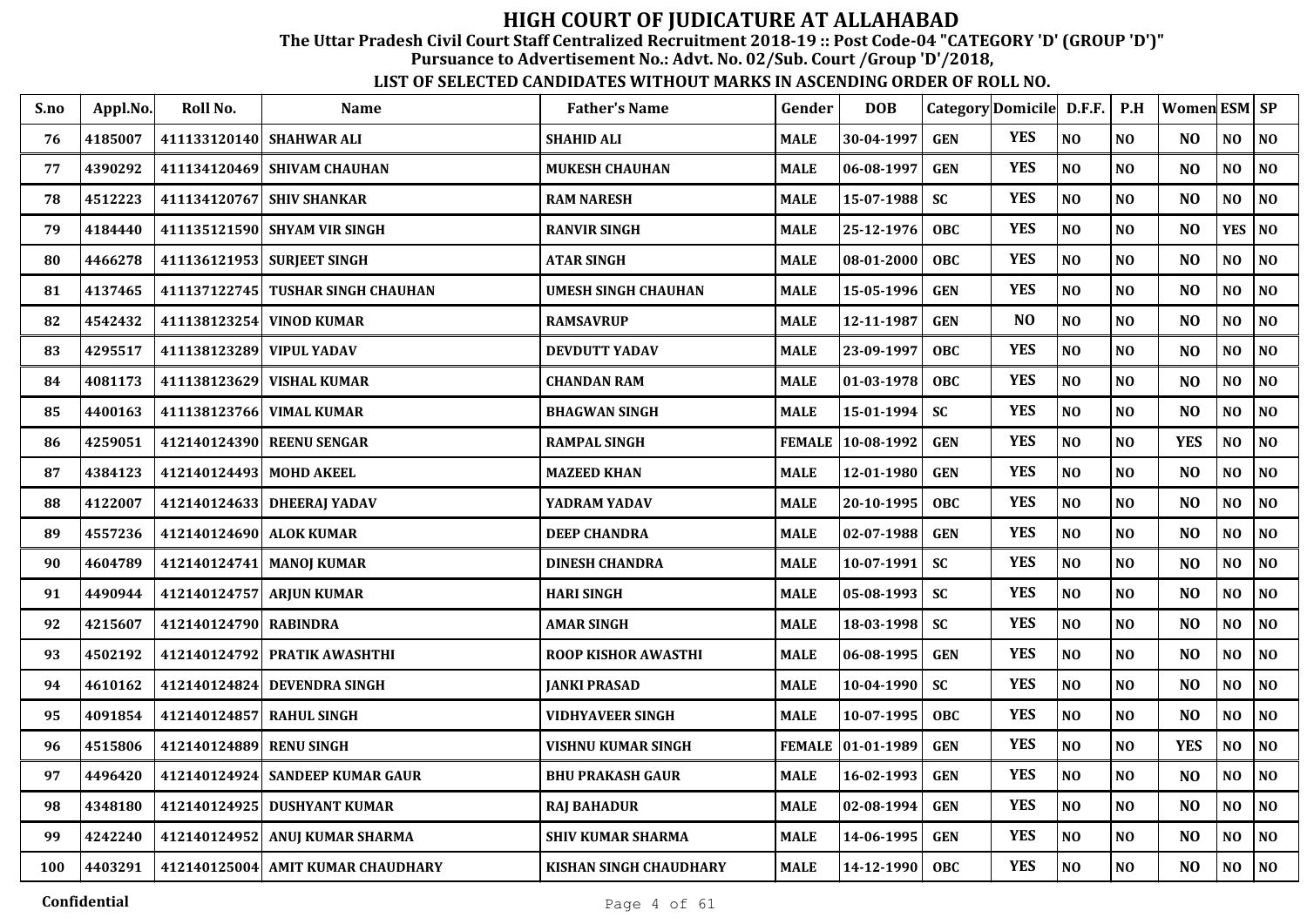The Uttar Pradesh Civil Court Staff Centralized Recruitment 2018-19 :: Post Code-04 "CATEGORY 'D' (GROUP 'D')"

Pursuance to Advertisement No.: Advt. No. 02/Sub. Court /Group 'D'/2018,

| S.no | Appl.No. | Roll No.                 | <b>Name</b>                      | <b>Father's Name</b>   | Gender      | <b>DOB</b>       | Category Domicile D.F.F. |            |                | P.H            | Women ESM SP   |     |                |
|------|----------|--------------------------|----------------------------------|------------------------|-------------|------------------|--------------------------|------------|----------------|----------------|----------------|-----|----------------|
| 101  | 4289409  |                          | 412140125017 GAURAV BHARATI      | <b>TIKAM PAL</b>       | <b>MALE</b> | 22-06-1996       | <b>SC</b>                | <b>YES</b> | N <sub>O</sub> | N <sub>0</sub> | N <sub>O</sub> | NO  | N <sub>O</sub> |
| 102  | 4172667  | 412140125026 SATYA PRIYA |                                  | <b>GUL VIR SINGH</b>   | <b>MALE</b> | 03-02-1993       | <b>OBC</b>               | <b>YES</b> | $\bf NO$       | N <sub>O</sub> | N <sub>O</sub> | NO  | $\bf NO$       |
| 103  | 4016235  |                          | 412142125679 YASHAPAL SINGH      | <b>PREM SHANKAR</b>    | <b>MALE</b> | 06-08-1997       | <b>OBC</b>               | <b>YES</b> | NO             | N <sub>O</sub> | N <sub>O</sub> | NO  | $\bf NO$       |
| 104  | 4088106  | 412142125704             | <b>VIVEK VERMA</b>               | <b>BHISHAM PAL</b>     | <b>MALE</b> | 05-12-1996       | <b>OBC</b>               | <b>YES</b> | NO             | N <sub>O</sub> | NO             | NO  | NO             |
| 105  | 4574835  | 412142126183 VIJAY KUMAR |                                  | <b>OUMPAL SINGH</b>    | <b>MALE</b> | 10-01-1991       | <b>OBC</b>               | <b>YES</b> | NO             | NO             | N <sub>O</sub> | NO  | NO             |
| 106  | 4090064  | 412143127003 ATUL ATTRI  |                                  | <b>AJAB SINGH</b>      | <b>MALE</b> | 07-08-1997       | <b>OBC</b>               | <b>YES</b> | NO             | NO             | NO             | NO  | $\bf NO$       |
| 107  | 4302023  |                          | 412143127157 ASHISH KUMAR        | <b>NIRANJAN SINGH</b>  | <b>MALE</b> | 10-12-1994       | <b>SC</b>                | <b>YES</b> | NO             | NO             | N <sub>O</sub> | NO  | $\bf NO$       |
| 108  | 4200070  | 412144127759             | <b>CHANDRA MOHAN</b>             | <b>KOMAL SINGH</b>     | <b>MALE</b> | 12-07-1999       | OBC                      | <b>YES</b> | NO             | N <sub>O</sub> | N <sub>O</sub> | NO  | N <sub>0</sub> |
| 109  | 4262737  |                          | 412145127906 DHARMENDRA SINGH    | <b>RAM NARESH</b>      | <b>MALE</b> | $01-07-1998$     | <b>SC</b>                | <b>YES</b> | NO             | NO             | N <sub>O</sub> | NO  | NO             |
| 110  | 4158746  |                          | 412146128626 DHIRAJ KUMAR MAURYA | KARMACHANDRA MAURYA    | <b>MALE</b> | 10-07-1993       | OBC                      | <b>YES</b> | NO             | N <sub>O</sub> | N <sub>O</sub> | NO  | NO             |
| 111  | 4509501  | 412146129268 GAURAV BABU |                                  | <b>DEVESH CHANDRA</b>  | <b>MALE</b> | 04-01-1985       | <b>GEN</b>               | <b>YES</b> | NO             | NO             | N <sub>O</sub> | NO  | $\bf NO$       |
| 112  | 4245853  |                          | 412146129279 DUSHYANT KUMAR      | <b>HARIOM SHARMA</b>   | <b>MALE</b> | 10-05-1996       | <b>GEN</b>               | <b>YES</b> | NO             | N <sub>O</sub> | N <sub>O</sub> | NO  | N <sub>0</sub> |
| 113  | 4123279  |                          | 412147129343 KALI PRASAD VERMA   | <b>RAM SINGH VERMA</b> | <b>MALE</b> | 17-10-1995       | OBC                      | <b>YES</b> | NO             | NO             | N <sub>O</sub> | NO  | N <sub>0</sub> |
| 114  | 4269270  |                          | 412147129394 KAPTAN SINGH        | <b>CHHATTAR SINGH</b>  | <b>MALE</b> | 02-07-1993       | <b>SC</b>                | <b>YES</b> | NO             | N <sub>O</sub> | N <sub>O</sub> | NO  | N <sub>0</sub> |
| 115  | 4524570  |                          | 412147129497 KARAMVIR YADAV      | SURESH CHANDRA YADAV   | <b>MALE</b> | 25-07-1993       | <b>OBC</b>               | <b>YES</b> | $\bf NO$       | $\bf NO$       | NO             | NO  | $\bf NO$       |
| 116  | 4198471  |                          | 412147130015   KAMAL KISHOR      | <b>SARMAN SINGH</b>    | <b>MALE</b> | 17-10-1987       | <b>SC</b>                | <b>YES</b> | N <sub>O</sub> | N <sub>O</sub> | N <sub>O</sub> | NO. | N <sub>O</sub> |
| 117  | 4387191  |                          | 412148130214 LAKHAN SINGH        | <b>SUBHASH SINGH</b>   | <b>MALE</b> | 16-01-1993       | OBC                      | <b>YES</b> | NO             | N <sub>O</sub> | N <sub>O</sub> | NO  | NO             |
| 118  | 4146051  |                          | 412148130442 LAKHAN SINGH        | RAM KHILARI            | <b>MALE</b> | 10-04-1990       | <b>OBC</b>               | <b>YES</b> | NO             | N <sub>O</sub> | N <sub>O</sub> | NO  | N <sub>0</sub> |
| 119  | 4263968  |                          | 412149131233 MANISH KUMAR SHARMA | VAGISH KUMAR SHARMA    | <b>MALE</b> | 04-12-1990       | <b>GEN</b>               | <b>YES</b> | $\bf NO$       | N <sub>O</sub> | N <sub>O</sub> | NO  | N <sub>0</sub> |
| 120  | 4323626  |                          | 412150131679 NAVEEN KUMAR        | <b>ACHAL SINGH</b>     | <b>MALE</b> | 20-07-1997       | <b>SC</b>                | <b>YES</b> | NO             | N <sub>O</sub> | N <sub>O</sub> | NO  | N <sub>0</sub> |
| 121  | 4231644  |                          | 412152132560 RADHA KRISHAN       | <b>PUNJABI LAL</b>     | <b>MALE</b> | 16-06-1982       | <b>SC</b>                | <b>YES</b> | NO             | N <sub>O</sub> | N <sub>O</sub> | NO  | NO             |
| 122  | 4167331  |                          | 412152132585 PRAVEEN KUMAR       | <b>RAMVIR SINGH</b>    | <b>MALE</b> | 15-10-1989       | <b>OBC</b>               | <b>YES</b> | NO             | NO             | N <sub>O</sub> | NO  | N <sub>0</sub> |
| 123  | 4187853  | 412153133181 RAJKUMAR    |                                  | <b>HARISH CHAND</b>    | <b>MALE</b> | 12-07-1986       | OBC                      | <b>YES</b> | NO             | NO             | N <sub>O</sub> | NO  | NO             |
| 124  | 4351984  |                          | 412153133708 RAKESH KUMAR        | <b>OM PRAKASH</b>      | <b>MALE</b> | 12-01-1994       | <b>SC</b>                | <b>YES</b> | NO             | NO             | N <sub>O</sub> | NO  | $\bf NO$       |
| 125  | 4259583  | 412154134452 SALEEM KHAN |                                  | <b>ISAK KHAN</b>       | <b>MALE</b> | $07 - 08 - 1995$ | OBC                      | <b>YES</b> | NO             | N <sub>O</sub> | N <sub>O</sub> | NO  | NO             |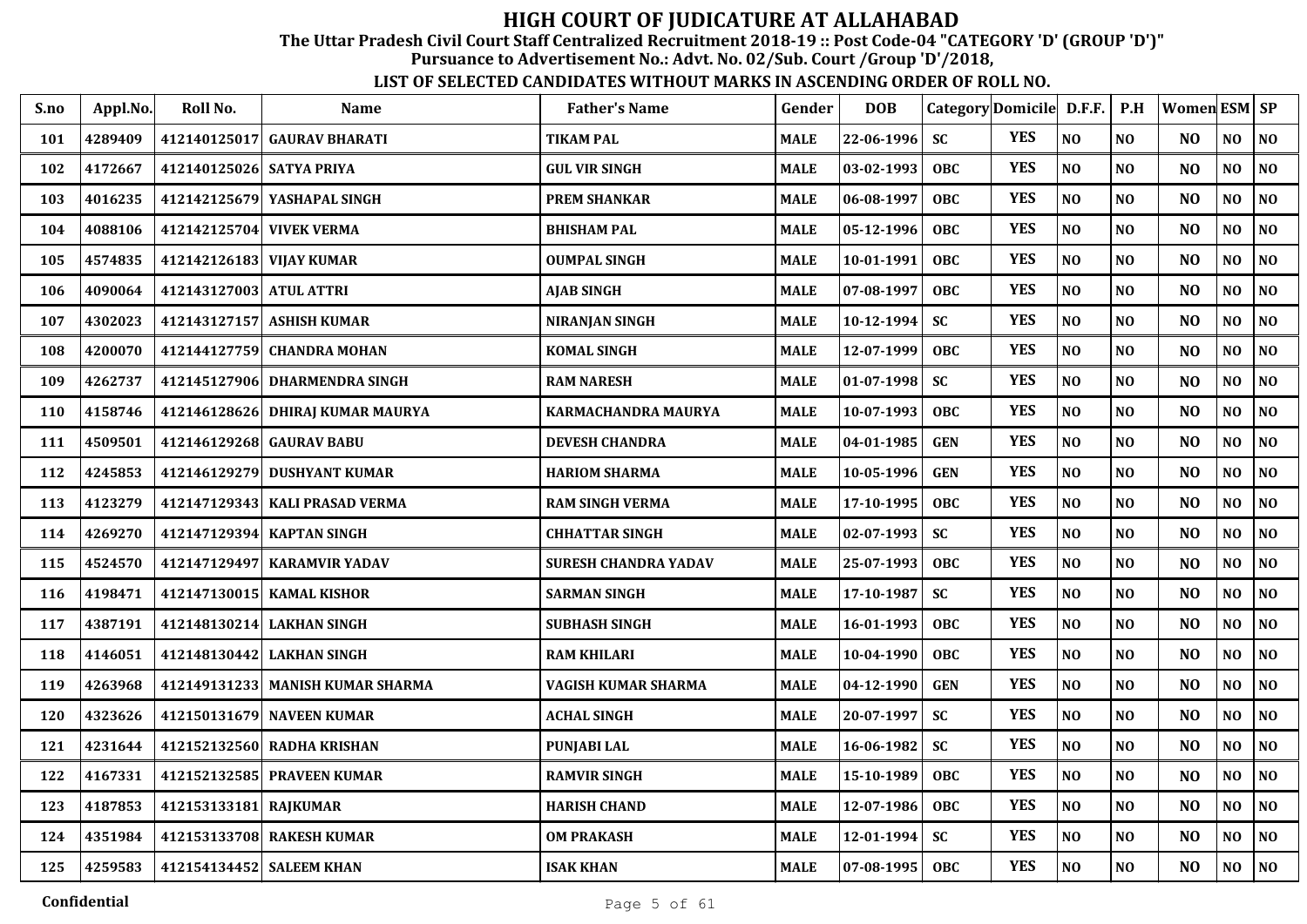The Uttar Pradesh Civil Court Staff Centralized Recruitment 2018-19 :: Post Code-04 "CATEGORY 'D' (GROUP 'D')"

Pursuance to Advertisement No.: Advt. No. 02/Sub. Court /Group 'D'/2018,

| S.no | Appl.No. | Roll No.                 | Name                                | <b>Father's Name</b>         | Gender        | <b>DOB</b>       | Category Domicile D.F.F. |                |                | P.H            | Women $ESM$ $SP$ |                |                |
|------|----------|--------------------------|-------------------------------------|------------------------------|---------------|------------------|--------------------------|----------------|----------------|----------------|------------------|----------------|----------------|
| 126  | 4287176  | 412155134730 SATYA VEER  |                                     | <b>HET SINGH</b>             | <b>MALE</b>   | $02 - 05 - 1998$ | <b>OBC</b>               | <b>YES</b>     | N <sub>O</sub> | N <sub>O</sub> | N <sub>O</sub>   | NO             | NO             |
| 127  | 4257480  |                          | 412155135236 SATYA VIR SINGH        | <b>SHOBHA RAM</b>            | <b>MALE</b>   | 03-09-1982       | <b>OBC</b>               | <b>YES</b>     | N <sub>O</sub> | N <sub>O</sub> | NO.              | NO             | N <sub>0</sub> |
| 128  | 4409251  |                          | 412158136799 VINOD KUMAR            | <b>SATYPAL SINGH</b>         | <b>MALE</b>   | 22-11-1986       | <b>OBC</b>               | <b>YES</b>     | N <sub>O</sub> | N <sub>O</sub> | N <sub>O</sub>   | NO             | NO             |
| 129  | 4285461  | 412158136977             | <b>VINAY</b>                        | <b>RAKESH</b>                | <b>MALE</b>   | 24-03-1997       | <b>SC</b>                | <b>YES</b>     | N <sub>O</sub> | N <sub>O</sub> | N <sub>O</sub>   | N <sub>O</sub> | NO             |
| 130  | 4028006  |                          | 413160138143 ABHINAV TIWARI         | <b>JAMMUNA PRASAD TIWARI</b> | <b>MALE</b>   | 03-10-1995       | <b>GEN</b>               | <b>YES</b>     | N <sub>O</sub> | N <sub>O</sub> | N <sub>O</sub>   | N <sub>O</sub> | N <sub>0</sub> |
| 131  | 4381020  | 413161138554             | <b>ASHWANI KUMAR</b>                | <b>ROOP CHANDRA</b>          | <b>MALE</b>   | 02-07-1991       | <b>SC</b>                | <b>YES</b>     | N <sub>O</sub> | N <sub>O</sub> | N <sub>O</sub>   | NO             | NO             |
| 132  | 4489971  |                          | 413161139116 ARVIND KUMAR TIWARI    | JAWAHAR LAL TIWARI           | <b>MALE</b>   | 07-08-1994       | <b>GEN</b>               | <b>YES</b>     | NO             | <b>NO</b>      | N <sub>O</sub>   | NO             | $\bf NO$       |
| 133  | 4212052  |                          | 413161139130 KULDEEP KUMAR          | <b>BASANT LAL</b>            | <b>MALE</b>   | 15-08-1990       | <b>SC</b>                | <b>YES</b>     | NO             | N <sub>0</sub> | N <sub>O</sub>   | NO             | N <sub>0</sub> |
| 134  | 4499668  | 413162139410 OM PRAKASH  |                                     | <b>MOOL CHAND</b>            | <b>MALE</b>   | $01-07-1997$     | <b>SC</b>                | <b>YES</b>     | N <sub>O</sub> | N <sub>O</sub> | N <sub>O</sub>   | NO             | NO             |
| 135  | 4222664  |                          | 413164140528 SHIVENDRA KUMAR VERMA  | <b>SANJAY VERMA</b>          | <b>MALE</b>   | 10-11-1996       | <b>OBC</b>               | <b>YES</b>     | N <sub>O</sub> | N <sub>O</sub> | N <sub>O</sub>   | NO             | NO             |
| 136  | 4023009  | 414165141239 SAURABH     |                                     | <b>RAJ KUMAR</b>             | <b>MALE</b>   | 14-07-1991       | <b>OBC</b>               | <b>YES</b>     | N <sub>O</sub> | NO             | N <sub>O</sub>   | NO             | NO             |
| 137  | 4088808  |                          | 414165141266 DHEERAJ KUMAR SINGH    | <b>ARVIND KUMAR</b>          | <b>MALE</b>   | 12-08-1993       | <b>SC</b>                | <b>YES</b>     | N <sub>O</sub> | N <sub>O</sub> | N <sub>O</sub>   | NO             | NO             |
| 138  | 4099082  |                          | 414165141328 RAVI PRAKASH           | <b>TULA RAM</b>              | <b>MALE</b>   | 16-01-1997       | <b>OBC</b>               | <b>YES</b>     | NO             | N <sub>O</sub> | N <sub>O</sub>   | NO             | $\bf NO$       |
| 139  | 4127644  |                          | 414165141410 ANKITA SAXENA          | NARESH CHANDRA SAXENA        | <b>FEMALE</b> | 05-12-1989       | <b>GEN</b>               | <b>YES</b>     | NO             | N <sub>O</sub> | <b>YES</b>       | NO             | N <sub>0</sub> |
| 140  | 4141672  |                          | 414165141501 DHARMENDRA KUMAR VERMA | <b>VINOD KUMAR VERMA</b>     | <b>MALE</b>   | 06-05-1992       | <b>OBC</b>               | <b>YES</b>     | N <sub>O</sub> | N <sub>0</sub> | N <sub>O</sub>   | NO             | N <sub>O</sub> |
| 141  | 4140396  |                          | 414165141540 SACHIN KUMAR RATHOR    | <b>NAND KISHOR RATHOR</b>    | <b>MALE</b>   | 05-08-1995       | <b>OBC</b>               | <b>YES</b>     | NO             | N <sub>0</sub> | N <sub>O</sub>   | NO             | N <sub>0</sub> |
| 142  | 4622575  |                          | 414165141581 PAVAN KUMAR            | <b>ARJUN SINGH</b>           | <b>MALE</b>   | $01-07-1987$     | <b>SC</b>                | <b>YES</b>     | N <sub>O</sub> | N <sub>O</sub> | N <sub>O</sub>   | NO             | NO             |
| 143  | 4391829  |                          | 414165141583 RINKY SINGH CHAUHAN    | <b>MAHESH SINGH</b>          | <b>FEMALE</b> | 18-08-1991       | <b>GEN</b>               | <b>YES</b>     | NO             | N <sub>O</sub> | <b>YES</b>       | NO             | NO             |
| 144  | 4525452  | 414165141692 CHHATRA PAL |                                     | <b>KRISHNA PAL SINGH</b>     | <b>MALE</b>   | 25-03-1990       | <b>OBC</b>               | <b>YES</b>     | N <sub>O</sub> | N <sub>O</sub> | N <sub>O</sub>   | NO             | NO             |
| 145  | 4618926  |                          | 414165141745   MALIKHAN SINGH       | <b>HARI SINGH</b>            | <b>MALE</b>   | $10 - 09 - 1980$ | <b>SC</b>                | <b>YES</b>     | NO             | N <sub>O</sub> | N <sub>O</sub>   | NO             | NO             |
| 146  | 4520849  |                          | 414165141760 HIMANSHU VERMA         | <b>ASHOK KUMAR VERMA</b>     | <b>MALE</b>   | 22-05-1999       | <b>OBC</b>               | <b>YES</b>     | N <sub>O</sub> | N <sub>O</sub> | N <sub>O</sub>   | NO.            | N <sub>0</sub> |
| 147  | 4491636  | 414165141787 NARESH PAL  |                                     | <b>GOMID RAM</b>             | <b>MALE</b>   | 06-07-1991       | <b>OBC</b>               | <b>YES</b>     | NO             | NO             | N <sub>O</sub>   | NO             | $\bf NO$       |
| 148  | 4449469  |                          | 414165141799 RISHABH GUPTA          | <b>SHRAVAN KUMAR GUPTA</b>   | <b>MALE</b>   | 18-12-1995       | <b>GEN</b>               | <b>YES</b>     | N <sub>O</sub> | N <sub>0</sub> | N <sub>O</sub>   | NO             | <b>YES</b>     |
| 149  | 4407719  | 414165141823 AMIT TIWARI |                                     | <b>BHUWAN CHANDRA TIWARI</b> | <b>MALE</b>   | 23-03-1987       | <b>GEN</b>               | N <sub>O</sub> | $\bf NO$       | N <sub>0</sub> | N <sub>O</sub>   | NO             | N <sub>O</sub> |
| 150  | 4041171  |                          | 414165141826 NIKHIL MISHRA          | <b>RAJ KISHORE MISHRA</b>    | <b>MALE</b>   | 29-09-1996       | GEN                      | <b>YES</b>     | N <sub>O</sub> | N <sub>O</sub> | N <sub>O</sub>   | NO             | NO             |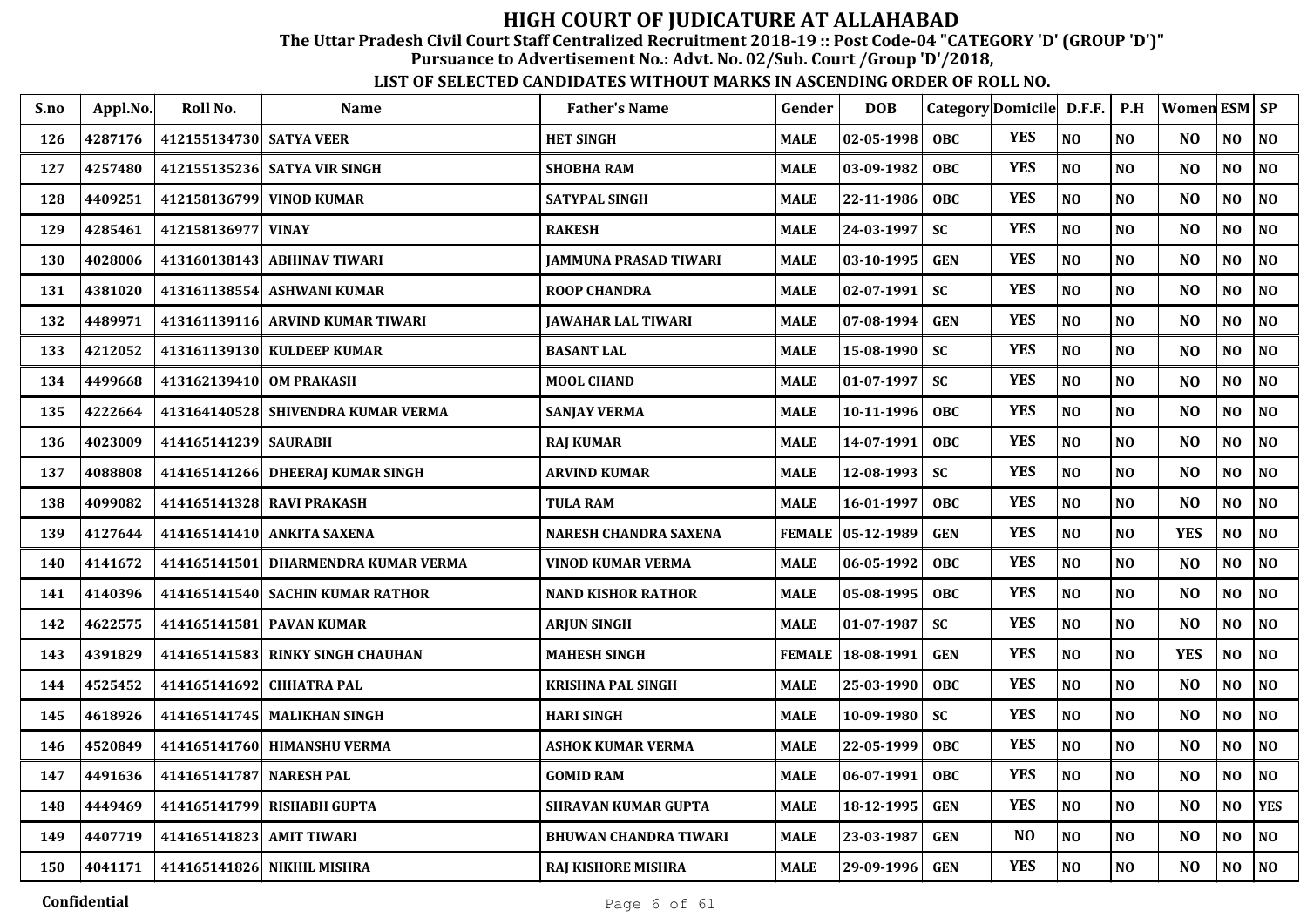The Uttar Pradesh Civil Court Staff Centralized Recruitment 2018-19 :: Post Code-04 "CATEGORY 'D' (GROUP 'D')"

Pursuance to Advertisement No.: Advt. No. 02/Sub. Court /Group 'D'/2018,

| S.no | Appl.No. | Roll No.                  | <b>Name</b>                     | <b>Father's Name</b>       | Gender      | <b>DOB</b>          | Category Domicile D.F.F. |            |                | P.H            | <b>Women ESM SP</b> |                |                |
|------|----------|---------------------------|---------------------------------|----------------------------|-------------|---------------------|--------------------------|------------|----------------|----------------|---------------------|----------------|----------------|
| 151  | 4272700  |                           | 414165141836 SANDEEP TIWARI     | <b>AKTIWARI</b>            | <b>MALE</b> | 20-08-1991          | <b>GEN</b>               | <b>YES</b> | N <sub>O</sub> | N <sub>O</sub> | N <sub>O</sub>      | NO             | NO             |
| 152  | 4277498  |                           | 414165141937 RAJ KUMAR KASHYAP  | <b>RAM KISHORE KASHYAP</b> | <b>MALE</b> | 29-05-1994          | <b>OBC</b>               | <b>YES</b> | NO             | N <sub>O</sub> | N <sub>O</sub>      | NO             | NO             |
| 153  | 4177466  | 414165141948 SUBHASH PURI |                                 | <b>SHYAM PURI</b>          | <b>MALE</b> | 07-01-1993          | <b>OBC</b>               | <b>YES</b> | NO             | N <sub>O</sub> | N <sub>O</sub>      | NO             | NO             |
| 154  | 4132404  | 414165142021              | <b>AKHILESH KUMAR</b>           | <b>MUKESH KUMAR</b>        | <b>MALE</b> | 02-03-1995          | <b>OBC</b>               | <b>YES</b> | NO             | N <sub>O</sub> | N <sub>O</sub>      | NO             | NO             |
| 155  | 4197290  |                           | 414165142060 VIRENDRA KUMAR     | <b>NANKU RAM</b>           | <b>MALE</b> | 24-10-1988          | <b>SC</b>                | <b>YES</b> | N <sub>O</sub> | N <sub>O</sub> | N <sub>O</sub>      | NO             | N <sub>O</sub> |
| 156  | 4020288  | 414165142075 VIPIN KUMAR  |                                 | <b>HET RAM</b>             | <b>MALE</b> | 07-08-1989          | <b>SC</b>                | <b>YES</b> | NO             | NO             | N <sub>O</sub>      | NO             | NO             |
| 157  | 4275043  |                           | 414165142081 JOOLEE VERMA       | PHOOL CHAND                |             | FEMALE 02-07-1991   | <b>SC</b>                | <b>YES</b> | NO             | NO             | <b>YES</b>          | NO             | NO             |
| 158  | 4113451  | 414165142130 ASLAM ALI    |                                 | <b>ZAHID ALI</b>           | <b>MALE</b> | 04-05-1991          | <b>OBC</b>               | <b>YES</b> | NO             | N <sub>O</sub> | N <sub>O</sub>      | NO.            | N <sub>0</sub> |
| 159  | 4104260  | 414166143008 ALKA         |                                 | <b>RAMESH SINGH YADAV</b>  |             | FEMALE   02-09-1997 | OBC                      | <b>YES</b> | NO             | NO             | <b>YES</b>          | NO             | NO             |
| 160  | 4113065  |                           | 414166143039 ANJALI PANDEY      | <b>GAYA PRASAD PANDEY</b>  |             | FEMALE 10-08-1999   | <b>GEN</b>               | <b>YES</b> | NO             | N <sub>O</sub> | <b>YES</b>          | NO             | N <sub>0</sub> |
| 161  | 4213706  |                           | 414167143495 SURABHI SRIVASTAVA | VINAMRA SRIVASTAVA         |             | FEMALE   04-04-1988 | <b>GEN</b>               | <b>YES</b> | NO             | N <sub>O</sub> | <b>YES</b>          | NO             | N <sub>0</sub> |
| 162  | 4288014  | 414168144004 ANKIT SINGH  |                                 | <b>SANJEEV KUMAR SINGH</b> | <b>MALE</b> | 08-07-1995          | <b>GEN</b>               | <b>YES</b> | NO             | N <sub>O</sub> | N <sub>O</sub>      | NO             | N <sub>0</sub> |
| 163  | 4597506  | 414169144922              | <b>ASHWANI KUMAR</b>            | <b>MAHESH PRASAD</b>       | <b>MALE</b> | 13-04-1990          | <b>SC</b>                | <b>YES</b> | NO             | NO             | N <sub>O</sub>      | NO             | NO             |
| 164  | 4172639  | 414170145465 DEEPU RAWAL  |                                 | <b>SHIV PRASAD</b>         | <b>MALE</b> | $05 - 08 - 1990$    | <b>SC</b>                | <b>YES</b> | NO             | NO             | N <sub>O</sub>      | NO             | NO             |
| 165  | 4558268  |                           | 414172146858 JAI PRAKASH PANKAJ | <b>GANGA RAM PANKAJ</b>    | <b>MALE</b> | 25-03-1991          | <b>SC</b>                | <b>YES</b> | NO             | N <sub>0</sub> | NO                  | NO             | $\bf NO$       |
| 166  | 4390955  |                           | 414173147347 MANOJ KUMAR        | <b>NANHKAU LAL</b>         | <b>MALE</b> | 14-07-1977          | <b>SC</b>                | <b>YES</b> | NO             | N <sub>0</sub> | N <sub>O</sub>      | NO             | $\bf NO$       |
| 167  | 4561208  |                           | 414173147389 KUNDAN KUMAR       | <b>DHARMENDRA KUMAR</b>    | <b>MALE</b> | 20-10-1996          | <b>GEN</b>               | NO         | NO             | N <sub>O</sub> | N <sub>O</sub>      | NO.            | N <sub>0</sub> |
| 168  | 4334842  |                           | 414175148356 NARENDRA KUMAR     | <b>GHASITA SINGH</b>       | <b>MALE</b> | 15-03-1985          | <b>SC</b>                | <b>YES</b> | NO             | N <sub>O</sub> | N <sub>O</sub>      | NO             | N <sub>0</sub> |
| 169  | 4554457  |                           | 414175148392 NITEESH SRIVASTAVA | N K SRIVASTAVA             | <b>MALE</b> | 14-01-1993          | OBC                      | <b>YES</b> | $\bf NO$       | N <sub>O</sub> | N <sub>O</sub>      | NO.            | NO.            |
| 170  | 4527137  | 414176149009 RAJAT KUMAR  |                                 | <b>RAJESH KUMAR</b>        | <b>MALE</b> | 04-07-1997          | <b>SC</b>                | <b>YES</b> | $\bf NO$       | N <sub>O</sub> | NO                  | NO             | $\bf NO$       |
| 171  | 4500767  |                           | 414176149577 RAJ KISHORE YADAV  | <b>RAM SINGH YADAV</b>     | <b>MALE</b> | 15-02-1992          | <b>OBC</b>               | <b>YES</b> | NO             | NO             | N <sub>O</sub>      | NO             | N <sub>0</sub> |
| 172  | 4594341  | 414177149862 RAM BALI     |                                 | <b>KAPTAN</b>              | <b>MALE</b> | 05-07-1994          | <b>SC</b>                | <b>YES</b> | NO             | N <sub>O</sub> | NO                  | NO             | $\bf NO$       |
| 173  | 4155408  | 414178150916 ROHIT KUMAR  |                                 | <b>NARENDRA KUMAR</b>      | <b>MALE</b> | 30-01-1999          | <b>SC</b>                | <b>YES</b> | N <sub>O</sub> | N <sub>O</sub> | N <sub>O</sub>      | N <sub>O</sub> | N <sub>O</sub> |
| 174  | 4404716  | 414179151144 SHIV MANGAL  |                                 | <b>SATENDRA SINGH</b>      | <b>MALE</b> | 02-07-1995          | <b>OBC</b>               | <b>YES</b> | NO             | <b>NO</b>      | N <sub>O</sub>      | N <sub>O</sub> | NO             |
| 175  | 4381968  | 414181153187 VED PRAKASH  |                                 | <b>LEKH RAJ</b>            | <b>MALE</b> | 07-08-1989          | <b>OBC</b>               | <b>YES</b> | N <sub>O</sub> | N <sub>O</sub> | N <sub>O</sub>      | NO             | NO             |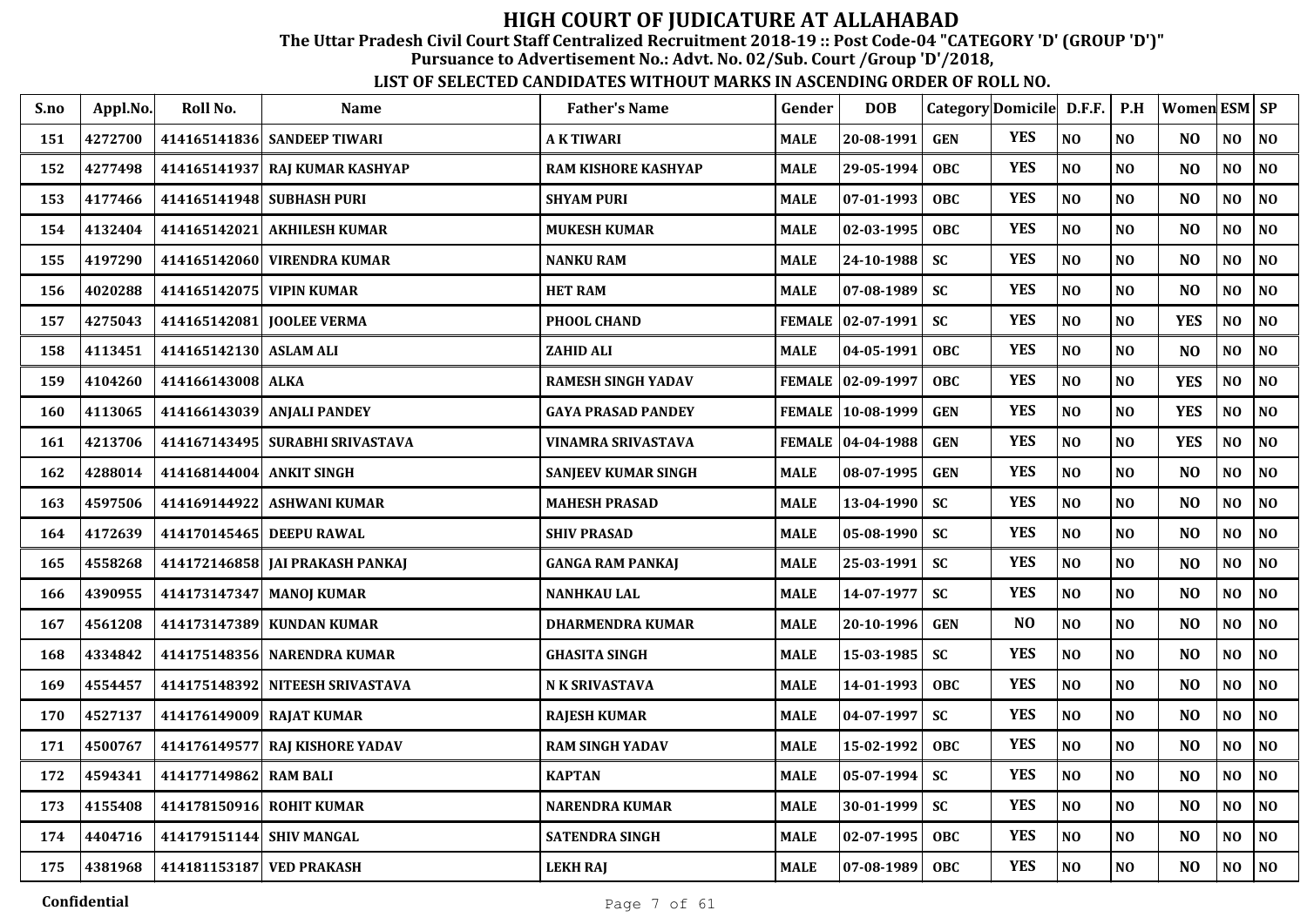The Uttar Pradesh Civil Court Staff Centralized Recruitment 2018-19 :: Post Code-04 "CATEGORY 'D' (GROUP 'D')"

Pursuance to Advertisement No.: Advt. No. 02/Sub. Court /Group 'D'/2018,

| S.no | Appl.No. | Roll No.                 | <b>Name</b>                        | <b>Father's Name</b>       | Gender        | <b>DOB</b>        | Category Domicile D.F.F. P.H |            |                |                | Women ESM SP   |                |                             |
|------|----------|--------------------------|------------------------------------|----------------------------|---------------|-------------------|------------------------------|------------|----------------|----------------|----------------|----------------|-----------------------------|
| 176  | 4399312  |                          | 414181153292 VISHALRAJ VERMA       | <b>LATE NANHE LAL</b>      | <b>MALE</b>   | 11-07-1997        | <b>OBC</b>                   | <b>YES</b> | NO             | NO             | N <sub>0</sub> | NO             | $\overline{\phantom{a}}$ NO |
| 177  | 4451802  |                          | 414181153485   VISHWANATH SINGH    | <b>BETA LAL</b>            | <b>MALE</b>   | 30-07-1986        | <b>SC</b>                    | <b>YES</b> | NO             | NO             | N <sub>O</sub> | NO             | <b>NO</b>                   |
| 178  | 4267563  | 415182154134             | <b>TUSHAR DUBEY</b>                | <b>SHARVAN DUBEY</b>       | <b>MALE</b>   | 27-07-1997        | <b>GEN</b>                   | <b>YES</b> | NO             | <b>YES</b>     | N <sub>O</sub> | NO             | <b>NO</b>                   |
| 179  | 4311688  |                          | 415185157375   SATYENDRA GAUD      | RAM CHANDRA GAUD           | <b>MALE</b>   | 02-02-2000        | <b>OBC</b>                   | <b>YES</b> | NO             | NO             | N <sub>O</sub> | NO             | N <sub>0</sub>              |
| 180  | 4104124  | 416186157581             | <b>KOMAL DEVI</b>                  | <b>RAJPAL SINGH</b>        |               | FEMALE 01-07-1986 | <b>GEN</b>                   | <b>YES</b> | NO             | NO             | <b>YES</b>     | NO             | N <sub>0</sub>              |
| 181  | 4229114  | 416186157602             | <b>ASHISH KUMAR</b>                | <b>HIRENDRA KUMAR</b>      | <b>MALE</b>   | 15-04-1993        | <b>OBC</b>                   | <b>YES</b> | NO             | N <sub>O</sub> | N <sub>O</sub> | N <sub>O</sub> | NO                          |
| 182  | 4517209  |                          | 416186157656 PRIYANSHU GAUTAM      | <b>SHYAM LAL</b>           | <b>MALE</b>   | 19-06-1999        | <b>SC</b>                    | <b>YES</b> | NO             | NO             | N <sub>O</sub> | NO             | N <sub>O</sub>              |
| 183  | 4331785  |                          | 416186158183 DEEPALEE BHARTEE      | <b>OMPRAKASH SINGH</b>     | <b>FEMALE</b> | 06-04-1992        | <b>SC</b>                    | <b>YES</b> | NO             | N <sub>O</sub> | <b>YES</b>     | N <sub>O</sub> | NO                          |
| 184  | 4156596  | 416188159683 ANJU KUMAR  |                                    | <b>SHER SINGH</b>          | <b>MALE</b>   | 01-03-1990        | <b>SC</b>                    | <b>YES</b> | N <sub>O</sub> | N <sub>O</sub> | N <sub>O</sub> | NO             | $\bf NO$                    |
| 185  | 4224471  | 416188160072 ANKIT SAGAR |                                    | <b>SHIV CHARAN SINGH</b>   | <b>MALE</b>   | 20-08-1996        | <b>SC</b>                    | <b>YES</b> | NO             | N <sub>0</sub> | N <sub>O</sub> | N <sub>O</sub> | NO                          |
| 186  | 4527245  |                          | 416190161616  MANJEET SINGH        | <b>CHHOTEY SINGH</b>       | <b>MALE</b>   | 24-06-1986        | <b>SC</b>                    | <b>YES</b> | NO             | N <sub>O</sub> | N <sub>O</sub> | N <sub>0</sub> | $\overline{\phantom{a}}$ NO |
| 187  | 4411500  |                          | 416190162585 NEERAJ KUMAR          | <b>NARESH KUMAR</b>        | <b>MALE</b>   | 12-10-1989        | <b>SC</b>                    | <b>YES</b> | NO             | N <sub>O</sub> | N <sub>O</sub> | NO             | N <sub>0</sub>              |
| 188  | 4562624  | 416191162871             | <b>SANDEEP KUMAR</b>               | <b>CHUNNA SINGH</b>        | <b>MALE</b>   | 02-07-1981        | <b>SC</b>                    | <b>YES</b> | NO             | NO             | N <sub>O</sub> | NO             | NO                          |
| 189  | 4328760  |                          | 416192164123 YOGENDRA PRATAP SINGH | <b>GANGARAM SINGH</b>      | <b>MALE</b>   | 26-11-1992        | <b>SC</b>                    | <b>YES</b> | NO             | N <sub>O</sub> | N <sub>O</sub> | NO             | N <sub>0</sub>              |
| 190  | 4532173  | 417193165055 KULDEEP     |                                    | <b>NETRA PAL SINGH</b>     | <b>MALE</b>   | 04-03-1991        | OBC                          | <b>YES</b> | NO             | N <sub>O</sub> | N <sub>O</sub> | NO             | NO                          |
| 191  | 4059732  |                          | 417193165067 GARIMA VERMA          | PHOOL SINGH                |               | FEMALE 02-02-1984 | <b>SC</b>                    | <b>YES</b> | NO             | N <sub>O</sub> | <b>YES</b>     | NO             | N <sub>O</sub>              |
| 192  | 4182694  |                          | 417193165295 PUNEET KUMAR SHARMA   | <b>GIRISH CHAND SHARMA</b> | <b>MALE</b>   | 17-04-1994        | <b>GEN</b>                   | <b>YES</b> | NO             | N <sub>O</sub> | N <sub>O</sub> | NO             | NO                          |
| 193  | 4257354  | 417194165477 KAPIL       |                                    | <b>SURENDRA PAL SINGH</b>  | <b>MALE</b>   | 02-01-1993        | <b>OBC</b>                   | <b>YES</b> | N <sub>O</sub> | N <sub>O</sub> | N <sub>O</sub> | N <sub>O</sub> | N <sub>O</sub>              |
| 194  | 4593633  |                          | 417194165480 CHETAN PRAKASH        | <b>PREM PRAKASH</b>        | <b>MALE</b>   | 05-07-1990        | <b>SC</b>                    | <b>YES</b> | $\bf NO$       | N <sub>O</sub> | N <sub>O</sub> | NO             | $\overline{\phantom{a}}$ NO |
| 195  | 4114384  | 417194165901             | <b>HEMANT KUMAR SHARMA</b>         | RADHEY SHYAM SHARMA        | <b>MALE</b>   | 01-03-1983        | <b>GEN</b>                   | <b>YES</b> | NO             | NO             | N <sub>O</sub> | <b>YES</b>     | <b>NO</b>                   |
| 196  | 4004182  | 417194165923             | <b>ARVIND KUMAR</b>                | <b>OMVEER SINGH</b>        | <b>MALE</b>   | 08-07-1993        | <b>SC</b>                    | <b>YES</b> | NO             | NO             | N <sub>O</sub> | N <sub>O</sub> | N <sub>0</sub>              |
| 197  | 4584465  | 417195166472             | <b>NARENDRA KUMAR</b>              | <b>DHARMENDRA KUMAR</b>    | <b>MALE</b>   | 11-06-1997        | <b>SC</b>                    | <b>YES</b> | NO             | N <sub>O</sub> | N <sub>O</sub> | N <sub>0</sub> | N <sub>0</sub>              |
| 198  | 4408322  |                          | 417196166983 RAHUL KUMAR YADAV     | <b>GANGA SHARAN YADAV</b>  | <b>MALE</b>   | 15-08-1989        | <b>OBC</b>                   | <b>YES</b> | NO             | NO             | N <sub>O</sub> | NO             | N <sub>0</sub>              |
| 199  | 4130776  |                          | 417196167108 ROVIN AGRAWAL         | ANIL KUMAR AGRAWAL         | <b>MALE</b>   | 30-07-1992        | <b>GEN</b>                   | <b>YES</b> | NO             | N <sub>O</sub> | N <sub>O</sub> | NO             | N <sub>O</sub>              |
| 200  | 4273084  | 417196167468 SANDEEP     |                                    | <b>BISHAMBHAR SINGH</b>    | <b>MALE</b>   | 02-04-1981        | <b>GEN</b>                   | <b>YES</b> | NO             | NO             | N <sub>O</sub> | YES   $NO$     |                             |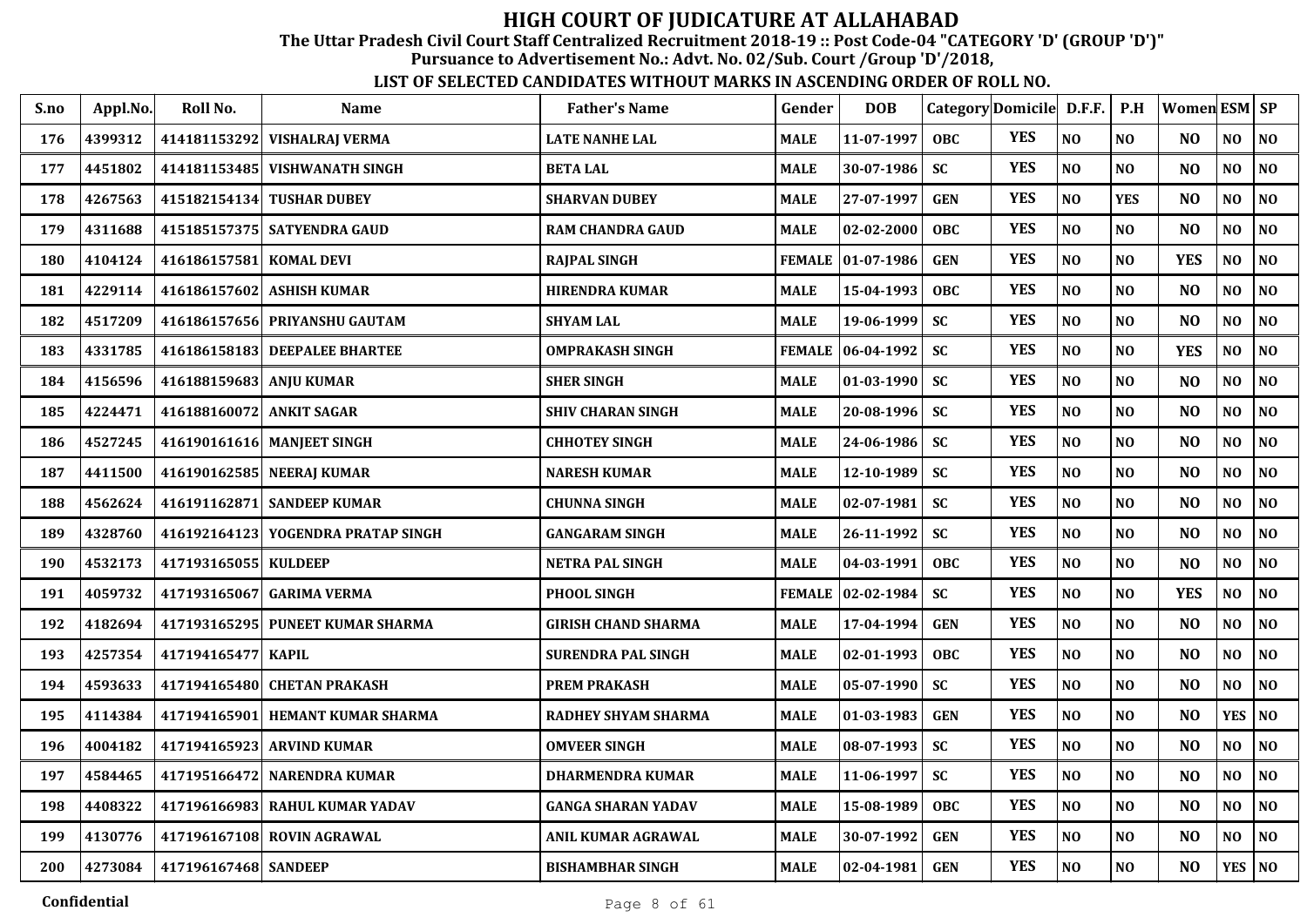The Uttar Pradesh Civil Court Staff Centralized Recruitment 2018-19 :: Post Code-04 "CATEGORY 'D' (GROUP 'D')"

Pursuance to Advertisement No.: Advt. No. 02/Sub. Court /Group 'D'/2018,

| S.no | Appl.No. | Roll No.     | <b>Name</b>                    | <b>Father's Name</b>        | Gender        | <b>DOB</b>        |            | Category Domicile D.F.F. |                | P.H            | Women ESM SP   |                |                |
|------|----------|--------------|--------------------------------|-----------------------------|---------------|-------------------|------------|--------------------------|----------------|----------------|----------------|----------------|----------------|
| 201  | 4510667  | 417197167661 | <b>VIPIN KUMAR</b>             | <b>MUNESH CHAND</b>         | <b>MALE</b>   | 14-09-1990        | <b>SC</b>  | <b>YES</b>               | NO             | N <sub>0</sub> | N <sub>O</sub> | NO             | NO             |
| 202  | 4472768  |              | 417197168017 SHER PAL SINGH    | <b>KUNWAR PAL SINGH</b>     | <b>MALE</b>   | 25-06-1992        | <b>SC</b>  | <b>YES</b>               | NO             | N <sub>O</sub> | N <sub>O</sub> | N <sub>O</sub> | N <sub>O</sub> |
| 203  | 4107459  |              | 418198168050 ARVIND MAURYA     | <b>RAM SUKH MAURYA</b>      | <b>MALE</b>   | 19-12-1999        | <b>OBC</b> | <b>YES</b>               | $\bf NO$       | N <sub>O</sub> | N <sub>O</sub> | N <sub>O</sub> | NO             |
| 204  | 4201586  |              | 418198168060 GOURAV RAJPUT     | <b>RANJEET SINGH</b>        | MALE          | 05-01-1993        | <b>GEN</b> | <b>YES</b>               | NO             | N <sub>O</sub> | N <sub>O</sub> | NO             | N <sub>O</sub> |
| 205  | 4150296  | 418198168072 | ASHISH SRIVASTAVA              | <b>RAKESH SRIVASTAVA</b>    | MALE          | 05-10-1995        | <b>GEN</b> | <b>YES</b>               | NO             | N <sub>O</sub> | N <sub>O</sub> | NO             | NO             |
| 206  | 4315368  |              | 418198168109 ANKITA TIWARI     | <b>AWDHESH TIWARI</b>       | <b>FEMALE</b> | $ 01-08-1998$     | <b>GEN</b> | <b>YES</b>               | NO             | NO             | <b>YES</b>     | NO             | NO             |
| 207  | 4479815  |              | 418198168143 ANKUR VERMA       | <b>DEVI PRASAD VERMA</b>    | <b>MALE</b>   | 16-06-1992        | <b>OBC</b> | <b>YES</b>               | NO             | N <sub>O</sub> | N <sub>O</sub> | N <sub>O</sub> | NO             |
| 208  | 4119786  |              | 418198168146 OMENDRA PANDEY    | <b>SHIV NARAYAN PANDEY</b>  | <b>MALE</b>   | 12-12-1996        | <b>GEN</b> | <b>YES</b>               | $\bf NO$       | NO             | N <sub>O</sub> | NO             | $\bf NO$       |
| 209  | 4518251  |              | 418198168232 ANCHAL SINGH      | <b>RAJEEV KUMAR SINGH</b>   | <b>FEMALE</b> | 12-08-1994        | <b>GEN</b> | <b>YES</b>               | NO             | NO             | <b>YES</b>     | NO             | <b>YES</b>     |
| 210  | 4129587  | 418198168251 | AMIT KUMAR GUPTA               | <b>UMESH GUPTA</b>          | MALE          | 02-06-1991        | <b>GEN</b> | <b>YES</b>               | NO             | N <sub>O</sub> | N <sub>O</sub> | N <sub>O</sub> | N <sub>0</sub> |
| 211  | 4406910  |              | 418198168252 ANKIT KUMAR       | LALLU PRASAD                | MALE          | 05-01-1991        | <b>OBC</b> | <b>YES</b>               | NO             | N <sub>O</sub> | N <sub>O</sub> | N <sub>O</sub> | NO             |
| 212  | 4551845  |              | 418198168295 AMIT KUMAR YADAV  | <b>SANT RAM</b>             | MALE          | 02-04-1991        | <b>OBC</b> | <b>YES</b>               | NO             | N <sub>O</sub> | N <sub>O</sub> | N <sub>O</sub> | N <sub>0</sub> |
| 213  | 4216667  | 418198168321 | <b>ATUL RAI</b>                | <b>SANTOSH KUMAR RAI</b>    | MALE          | 18-04-1992        | <b>GEN</b> | <b>YES</b>               | NO             | N <sub>O</sub> | N <sub>O</sub> | NO             | $\bf NO$       |
| 214  | 4117468  |              | 418198168335 ASHUTOSH KUMAR    | <b>UMESH CHANDRA</b>        | <b>MALE</b>   | 13-07-1988        | <b>GEN</b> | <b>YES</b>               | NO             | NO             | N <sub>O</sub> | NO             | $\bf NO$       |
| 215  | 4261544  | 418198168356 | <b>AMAN MISHRA</b>             | <b>INDRESH KUMAR MISHRA</b> | <b>MALE</b>   | 28-01-1995        | <b>GEN</b> | <b>YES</b>               | NO             | N <sub>O</sub> | N <sub>O</sub> | NO             | NO             |
| 216  | 4190598  |              | 418198168453 PRADEEP DUBEY     | <b>DINESH KUMAR</b>         | <b>MALE</b>   | 15-06-1988        | <b>GEN</b> | <b>YES</b>               | NO             | N <sub>O</sub> | N <sub>O</sub> | N <sub>O</sub> | N <sub>0</sub> |
| 217  | 4113930  |              | 418198168460 RAHUL KUAMR YADAV | HARI SHANKAR YADAV          | <b>MALE</b>   | 13-07-1993        | <b>OBC</b> | <b>YES</b>               | NO             | N <sub>O</sub> | N <sub>O</sub> | N <sub>O</sub> | $\bf NO$       |
| 218  | 4281366  |              | 418198168496 AKHILESHWAR NATH  | RADHESHYAM GUPTA            | MALE          | 15-12-1991        | <b>GEN</b> | <b>YES</b>               | N <sub>O</sub> | N <sub>O</sub> | N <sub>O</sub> | N <sub>O</sub> | NO             |
| 219  | 4085092  |              | 418198168555 PRASHANT GUPTA    | DEVI DAYAL GUPTA            | <b>MALE</b>   | 05-06-1993        | <b>GEN</b> | <b>YES</b>               | NO             | N <sub>O</sub> | N <sub>O</sub> | NO             | NO             |
| 220  | 4217732  | 418198168562 | <b>PRAGATI GUPTA</b>           | KRISHNA MURARI GUPTA        |               | FEMALE 02-11-1998 | <b>GEN</b> | <b>YES</b>               | NO             | NO             | <b>YES</b>     | NO             | $\bf NO$       |
| 221  | 4217750  | 418198168563 | <b>PRATIMA GUPTA</b>           | <b>KRISHNA MURARI GUPTA</b> | <b>FEMALE</b> | 14-06-1994        | <b>GEN</b> | <b>YES</b>               | NO             | N <sub>O</sub> | <b>YES</b>     | N <sub>O</sub> | NO             |
| 222  | 4203135  |              | 418198168575 ASHOK KUMAR GUPTA | PYARE LAL GUPTA             | <b>MALE</b>   | 02-07-1989        | <b>GEN</b> | <b>YES</b>               | $\bf NO$       | N <sub>O</sub> | N <sub>O</sub> | NO             | $\bf NO$       |
| 223  | 4217756  |              | 418199168870 SAURABH GUPTA     | VINOD KUMAR GUPTA           | <b>MALE</b>   | 04-08-1990        | <b>GEN</b> | <b>YES</b>               | NO             | N <sub>O</sub> | N <sub>O</sub> | NO             | NO             |
| 224  | 4170510  |              | 418199168886 SIDDHARTH SHUKLA  | <b>RAM NARAYAN SHUKLA</b>   | MALE          | 17-11-1996        | <b>GEN</b> | <b>YES</b>               | $\bf NO$       | NO             | N <sub>O</sub> | NO             | <b>YES</b>     |
| 225  | 4201597  |              | 418199169088 SHASHANK SINGH    | <b>KAMLA PRASAD SINGH</b>   | <b>MALE</b>   | 21-07-1992        | <b>GEN</b> | <b>YES</b>               | NO             | N <sub>O</sub> | N <sub>O</sub> | N <sub>O</sub> | NO             |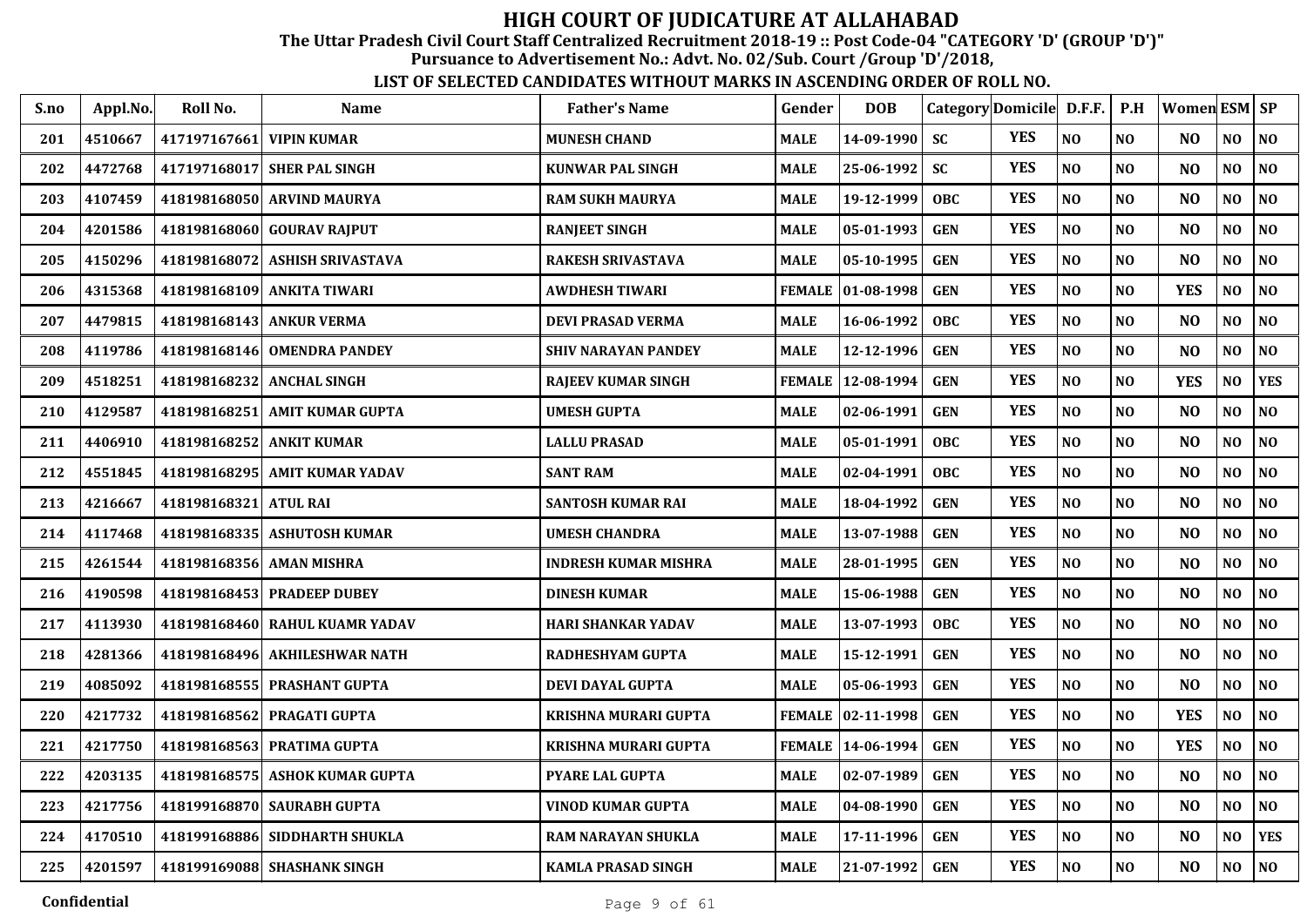The Uttar Pradesh Civil Court Staff Centralized Recruitment 2018-19 :: Post Code-04 "CATEGORY 'D' (GROUP 'D')"

Pursuance to Advertisement No.: Advt. No. 02/Sub. Court /Group 'D'/2018,

| S.no | Appl.No. | Roll No.                 | <b>Name</b>                           | <b>Father's Name</b>          | Gender        | <b>DOB</b> | Category Domicile D.F.F. |            |                | P.H            | Women ESM SP   |                |                |
|------|----------|--------------------------|---------------------------------------|-------------------------------|---------------|------------|--------------------------|------------|----------------|----------------|----------------|----------------|----------------|
| 226  | 4235900  | 418199169133             | <b>ARCHANA PATHAK</b>                 | RAKESH KUMAR PATHAK           | <b>FEMALE</b> | 12-06-1997 | <b>GEN</b>               | <b>YES</b> | NO             | NO             | <b>YES</b>     | NO             | NO             |
| 227  | 4079879  |                          | 418199169169 SHIVPOOJAN PANDEY        | VISHWANATH PANDEY             | <b>MALE</b>   | 24-10-1993 | <b>GEN</b>               | <b>YES</b> | N <sub>O</sub> | N <sub>0</sub> | NO             | NO             | NO             |
| 228  | 4260963  | 418199169172             | <b>TILAKRAM YADAV</b>                 | <b>JAGNNATH YADAV</b>         | <b>MALE</b>   | 10-11-1995 | <b>OBC</b>               | <b>YES</b> | N <sub>O</sub> | N <sub>O</sub> | N <sub>O</sub> | NO.            | N <sub>O</sub> |
| 229  | 4619164  |                          | 418199169323   SATYENDRA KUMAR MISHRA | <b>BHAGWAT KUMAR MISHRA</b>   | <b>MALE</b>   | 12-07-1981 | <b>GEN</b>               | <b>YES</b> | N <sub>O</sub> | N <sub>O</sub> | N <sub>O</sub> | <b>YES</b>     | NO             |
| 230  | 4219706  | 418199169333             | <b>SHIVAM KUMAR</b>                   | <b>NARENDRA KUMAR</b>         | <b>MALE</b>   | 25-07-1993 | <b>GEN</b>               | <b>YES</b> | N <sub>O</sub> | N <sub>O</sub> | N <sub>O</sub> | NO             | NO             |
| 231  | 4015786  | 418199169437             | <b>TILAK RAM</b>                      | <b>DRIG PAL</b>               | <b>MALE</b>   | 01-07-1987 | SC                       | <b>YES</b> | N <sub>O</sub> | NO             | N <sub>O</sub> | NO             | $\bf NO$       |
| 232  | 4015324  | 418199169444             | <b>SUNIL KUMAR SHUKLA</b>             | <b>RAM NARAIN SHUKLA</b>      | <b>MALE</b>   | 06-08-1993 | <b>GEN</b>               | <b>YES</b> | NO             | N <sub>0</sub> | N <sub>O</sub> | NO             | NO.            |
| 233  | 4293821  |                          | 418201170660 SHITAL PANDEY            | <b>RN PANDEY</b>              | <b>FEMALE</b> | 24-05-1993 | <b>GEN</b>               | <b>YES</b> | N <sub>O</sub> | NO             | <b>YES</b>     | NO             | $\bf NO$       |
| 234  | 4305677  |                          | 418202171168 AISHWARYA NATH SHUKLA    | <b>CHANDRA SHEKHAR SHUKLA</b> | MALE          | 04-05-1989 | <b>GEN</b>               | <b>YES</b> | N <sub>O</sub> | NO             | N <sub>O</sub> | NO.            | NO             |
| 235  | 4305198  |                          | 418204173567 AVINASH SINGH            | <b>SHYAM PRAKASH SINGH</b>    | <b>MALE</b>   | 26-08-1993 | <b>GEN</b>               | <b>YES</b> | N <sub>O</sub> | N <sub>O</sub> | N <sub>O</sub> | NO             | NO             |
| 236  | 4265183  |                          | 418204173788 ARVIND KUMAR SONI        | <b>SHYAM DEV VERMA</b>        | <b>MALE</b>   | 13-08-1988 | <b>OBC</b>               | <b>YES</b> | N <sub>O</sub> | N <sub>O</sub> | N <sub>O</sub> | N <sub>O</sub> | N <sub>O</sub> |
| 237  | 4588703  | 418205174237 JAI PRAKASH |                                       | <b>RAKSHA RAM</b>             | <b>MALE</b>   | 01-07-1993 | SC                       | <b>YES</b> | NO             | NO             | N <sub>O</sub> | NO             | $\bf NO$       |
| 238  | 4120223  | 418208176114             | <b>NEERAJ MISHRA</b>                  | NARSINGH NARAYAN MISHRA       | MALE          | 14-03-1990 | <b>GEN</b>               | <b>YES</b> | N <sub>O</sub> | N <sub>0</sub> | N <sub>O</sub> | $\bf NO$       | NO.            |
| 239  | 4118587  | 418208176115             | <b>PANKAJ MISHRA</b>                  | NARSINGH NARAYAN MISHRA       | <b>MALE</b>   | 17-07-1988 | <b>GEN</b>               | <b>YES</b> | N <sub>O</sub> | NO             | N <sub>O</sub> | NO             | $\bf NO$       |
| 240  | 4510670  | 418209176527             | <b>PRAMOD MANIHI</b>                  | <b>RAM FER</b>                | <b>MALE</b>   | 10-01-1993 | <b>SC</b>                | <b>YES</b> | N <sub>O</sub> | N <sub>0</sub> | N <sub>O</sub> | N <sub>O</sub> | N <sub>O</sub> |
| 241  | 4139011  |                          | 418209176533 PUSHKAR SHARMA           | <b>ONKAR SHARMA</b>           | <b>MALE</b>   | 13-01-1993 | <b>GEN</b>               | <b>YES</b> | N <sub>O</sub> | NO             | N <sub>O</sub> | NO             | NO             |
| 242  | 4392678  |                          | 418209176780 PRAMOD KUMAR             | <b>RAM SAGAR YADAV</b>        | <b>MALE</b>   | 20-07-1992 | <b>OBC</b>               | <b>YES</b> | N <sub>O</sub> | NO             | N <sub>O</sub> | NO.            | NO             |
| 243  | 4396863  |                          | 418212179731 SHYAM JI OJHA            | RAJENDRA PRASAD OJHA          | <b>MALE</b>   | 01-01-1987 | <b>GEN</b>               | <b>YES</b> | N <sub>O</sub> | NO             | N <sub>O</sub> | NO             | NO             |
| 244  | 4384807  |                          | 418213179931 SUNNY MAURYA             | <b>RAM AVADH MAURYA</b>       | <b>MALE</b>   | 16-03-1999 | <b>OBC</b>               | <b>YES</b> | N <sub>O</sub> | N <sub>O</sub> | N <sub>O</sub> | NO             | NO             |
| 245  | 4125721  | 419215181719 AAMIR MALIK |                                       | <b>SHAMSHUL HASAN</b>         | MALE          | 15-03-1990 | <b>OBC</b>               | <b>YES</b> | NO             | N <sub>O</sub> | NO             | NO             | $\bf NO$       |
| 246  | 4151332  |                          | 419215181750 NIMMI ANAND              | <b>BALBIR SINGH ANAND</b>     | <b>FEMALE</b> | 05-02-1993 | <b>SC</b>                | <b>YES</b> | N <sub>O</sub> | NO             | N <sub>O</sub> | NO             | NO             |
| 247  | 4144459  | 419215181843             | <b>SHWETA TIWARI</b>                  | <b>SHASHI KANT TIWARI</b>     | <b>FEMALE</b> | 19-01-1994 | <b>GEN</b>               | <b>YES</b> | N <sub>O</sub> | NO             | <b>YES</b>     | NO             | NO             |
| 248  | 4020001  | 419215181858 AJEET KUMAR |                                       | <b>MUKESH KUMAR SAINI</b>     | <b>MALE</b>   | 07-04-1990 | <b>OBC</b>               | <b>YES</b> | N <sub>O</sub> | N <sub>O</sub> | N <sub>O</sub> | NO             | NO             |
| 249  | 4536809  |                          | 419215181893 RAHUL PANKAJ             | <b>BABU LAL PANKAJ</b>        | <b>MALE</b>   | 18-06-1993 | <b>SC</b>                | <b>YES</b> | NO             | NO             | N <sub>O</sub> | NO             | $\bf NO$       |
| 250  | 4496174  |                          | 419215182014 SHUBHAM GUPTA            | <b>HARISH KUMAR GUPTA</b>     | MALE          | 01-01-1993 | <b>GEN</b>               | <b>YES</b> | N <sub>O</sub> | <b>NO</b>      | NO             | NO.            | NO             |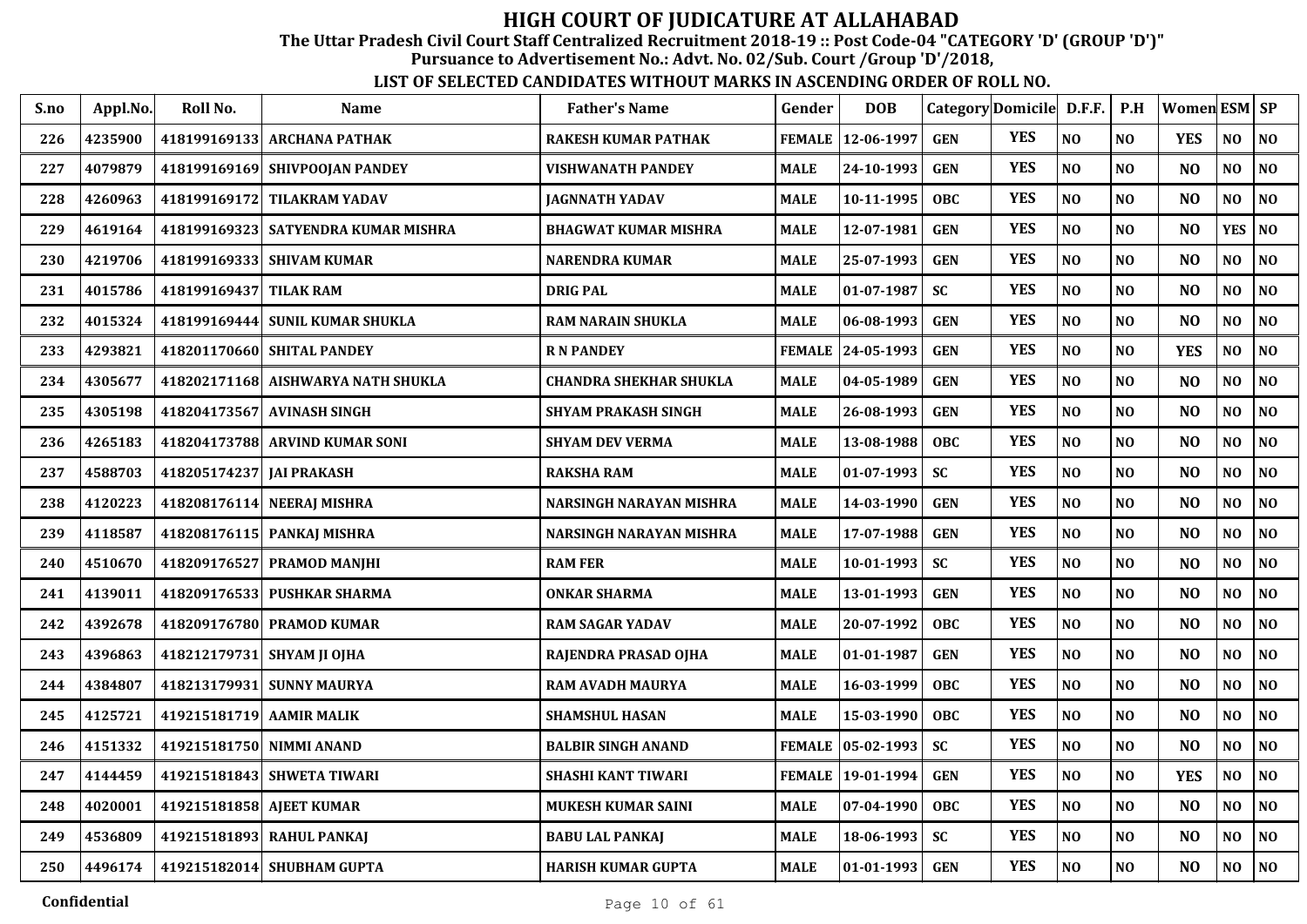The Uttar Pradesh Civil Court Staff Centralized Recruitment 2018-19 :: Post Code-04 "CATEGORY 'D' (GROUP 'D')"

Pursuance to Advertisement No.: Advt. No. 02/Sub. Court /Group 'D'/2018,

| S.no | Appl.No. | Roll No.                 | Name                                | <b>Father's Name</b>    | Gender        | <b>DOB</b>       |            | Category Domicile D.F.F. |                | P.H            | Women ESM SP   |                |                |
|------|----------|--------------------------|-------------------------------------|-------------------------|---------------|------------------|------------|--------------------------|----------------|----------------|----------------|----------------|----------------|
| 251  | 4526906  |                          | 419215182046 SANJAY KUMAR TIWARI    | BAL MUKUND TIWARI       | <b>MALE</b>   | 30-06-1973       | <b>GEN</b> | <b>YES</b>               | N <sub>O</sub> | NO.            | N <sub>O</sub> | <b>YES</b>     | N <sub>O</sub> |
| 252  | 4455031  | 419215182094 HUKAM SINGH |                                     | DAYA RAM SINGH          | <b>MALE</b>   | 18-08-1979       | <b>SC</b>  | <b>YES</b>               | NO             | N <sub>O</sub> | N <sub>O</sub> | NO             | N <sub>O</sub> |
| 253  | 4405877  | 419215182207 VIVEK       |                                     | HARVIR SINGH            | <b>MALE</b>   | 15-12-1994       | <b>OBC</b> | <b>YES</b>               | NO             | N <sub>O</sub> | N <sub>O</sub> | NO             | N <sub>O</sub> |
| 254  | 4264578  |                          | 419215182247 MAHAVEER PRASAD        | SURESH PRASAD           | <b>MALE</b>   | $03 - 10 - 1996$ | <b>SC</b>  | <b>YES</b>               | N <sub>O</sub> | N <sub>O</sub> | N <sub>O</sub> | NO             | N <sub>0</sub> |
| 255  | 4122558  |                          | 419215182470 DHANANJAY PRATAP SINGH | BHAGWAT SINGH           | <b>MALE</b>   | 30-09-1994       | <b>GEN</b> | <b>YES</b>               | N <sub>O</sub> | N <sub>O</sub> | N <sub>O</sub> | NO             | NO             |
| 256  | 4558924  | 419215182492 RAZA HAIDAR |                                     | <b>AKBAR RAZA</b>       | <b>MALE</b>   | 03-02-1980       | <b>GEN</b> | <b>YES</b>               | NO             | N <sub>O</sub> | N <sub>O</sub> | NO             | N <sub>0</sub> |
| 257  | 4538114  |                          | 419215182516 NITIN KUMAR YADAV      | BILESH KUMAR YADAV      | <b>MALE</b>   | 14-11-1991       | <b>OBC</b> | <b>YES</b>               | NO             | N <sub>O</sub> | N <sub>O</sub> | NO             | N <sub>0</sub> |
| 258  | 4216540  |                          | 419217183299 ARVIND KUMAR MISHRA    | RAM BADAEE MISHARA      | <b>MALE</b>   | 14-10-1989       | <b>GEN</b> | <b>YES</b>               | $\bf NO$       | NO             | N <sub>O</sub> | NO             | $\bf NO$       |
| 259  | 4147390  |                          | 419217183590 DEVENDRA KUMAR         | <b>DAL CHAND</b>        | <b>MALE</b>   | $01-07-1990$     | <b>SC</b>  | <b>YES</b>               | N <sub>O</sub> | NO             | N <sub>O</sub> | NO             | N <sub>0</sub> |
| 260  | 4158300  |                          | 419217183758 DEEPAK KUMAR           | <b>SUDARSHAN RAM</b>    | <b>MALE</b>   | 25-05-1992       | <b>SC</b>  | <b>YES</b>               | N <sub>O</sub> | N <sub>O</sub> | N <sub>O</sub> | NO             | N <sub>0</sub> |
| 261  | 4530243  |                          | 419219184416 LAKHAN SINGH           | MAHENDRA SINGH          | <b>MALE</b>   | $12 - 03 - 1991$ | <b>SC</b>  | <b>YES</b>               | NO             | N <sub>O</sub> | N <sub>O</sub> | N <sub>O</sub> | NO             |
| 262  | 4279176  |                          | 419220185150 PARAMVEER SINGH        | <b>RAMVEER SINGH</b>    | <b>MALE</b>   | 17-03-1992       | <b>SC</b>  | <b>YES</b>               | N <sub>O</sub> | N <sub>O</sub> | N <sub>O</sub> | NO             | N <sub>0</sub> |
| 263  | 4624671  |                          | 419220185767 PRADEEP KUMAR          | MAHESH KUMAR            | <b>MALE</b>   | 20-02-1991       | <b>OBC</b> | <b>YES</b>               | NO             | N <sub>O</sub> | N <sub>O</sub> | $\bf NO$       | $\bf NO$       |
| 264  | 4459589  | 419221186833 SAGAR JAIN  |                                     | SANJAY KUMAR JAIN       | <b>MALE</b>   | 06-08-1993       | <b>GEN</b> | <b>YES</b>               | NO             | NO             | N <sub>O</sub> | $\bf NO$       | $\bf NO$       |
| 265  | 4506668  |                          | 419221186839 RISHABH SHARMA         | RAKESH KUMAR            | <b>MALE</b>   | 02-02-1996       | <b>GEN</b> | <b>YES</b>               | NO             | N <sub>O</sub> | N <sub>O</sub> | NO             | NO             |
| 266  | 4213170  |                          | 419222187568 SUNEEL KUMAR MAURYA    | <b>CHANDRIKA PRASAD</b> | MALE          | 07-02-1988       | OBC        | <b>YES</b>               | N <sub>O</sub> | NO             | N <sub>O</sub> | NO             | N <sub>0</sub> |
| 267  | 4259689  |                          | 419223187934 VIKRAM SINGH           | DAMBER SINGH            | <b>MALE</b>   | $02 - 07 - 1991$ | <b>SC</b>  | <b>YES</b>               | N <sub>0</sub> | N <sub>O</sub> | N <sub>O</sub> | N <sub>O</sub> | $\bf NO$       |
| 268  | 4020587  | 420224188308 GUNJAN PANT |                                     | <b>LALIT PANT</b>       | <b>FEMALE</b> | $ 04-08-1994$    | <b>GEN</b> | <b>YES</b>               | N <sub>O</sub> | N <sub>O</sub> | <b>YES</b>     | NO             | N <sub>0</sub> |
| 269  | 4155768  |                          | 420224188315  SANDEEP KUMAR         | MAHESH KUMAR            | <b>MALE</b>   | 29-09-1994       | <b>SC</b>  | <b>YES</b>               | NO             | N <sub>O</sub> | N <sub>O</sub> | NO             | N <sub>0</sub> |
| 270  | 4155767  | 420224188366 KAPIL KUMAR |                                     | <b>MAHESH CHAND</b>     | MALE          | 18-05-1990       | <b>OBC</b> | <b>YES</b>               | N <sub>O</sub> | N <sub>O</sub> | N <sub>O</sub> | NO             | $\bf NO$       |
| 271  | 4411979  | 420224188367             | <b>KRISHNA KUMAR AGRAHARI</b>       | <b>SHIV PRASAD</b>      | <b>MALE</b>   | 05-03-1992       | <b>GEN</b> | <b>YES</b>               | N <sub>O</sub> | N <sub>O</sub> | N <sub>O</sub> | NO             | NO             |
| 272  | 4623260  | 420224188394 YOGESH      |                                     | <b>SOCHAN RAM</b>       | <b>MALE</b>   | 10-12-1995       | <b>OBC</b> | <b>YES</b>               | NO             | N <sub>O</sub> | N <sub>O</sub> | NO             | $\bf NO$       |
| 273  | 4532783  |                          | 420224188406 ARJUN SHARMA           | RAMESH CHAND SHARMA     | <b>MALE</b>   | 15-10-1994       | <b>GEN</b> | <b>YES</b>               | NO             | NO.            | N <sub>O</sub> | NO             | NO             |
| 274  | 4511925  |                          | 420224188411 PRASOON SAURAV         | <b>OM PRAKASH SAHU</b>  | <b>MALE</b>   | 06-08-1991       | <b>OBC</b> | <b>YES</b>               | $\bf NO$       | <b>YES</b>     | N <sub>O</sub> | NO             | $\bf NO$       |
| 275  | 4598228  | 420224188412 RAHUL DEV   |                                     | DARSHAN LAL             | <b>MALE</b>   | $05-12-1992$ SC  |            | <b>YES</b>               | NO             | N <sub>O</sub> | N <sub>O</sub> | N <sub>O</sub> | NO             |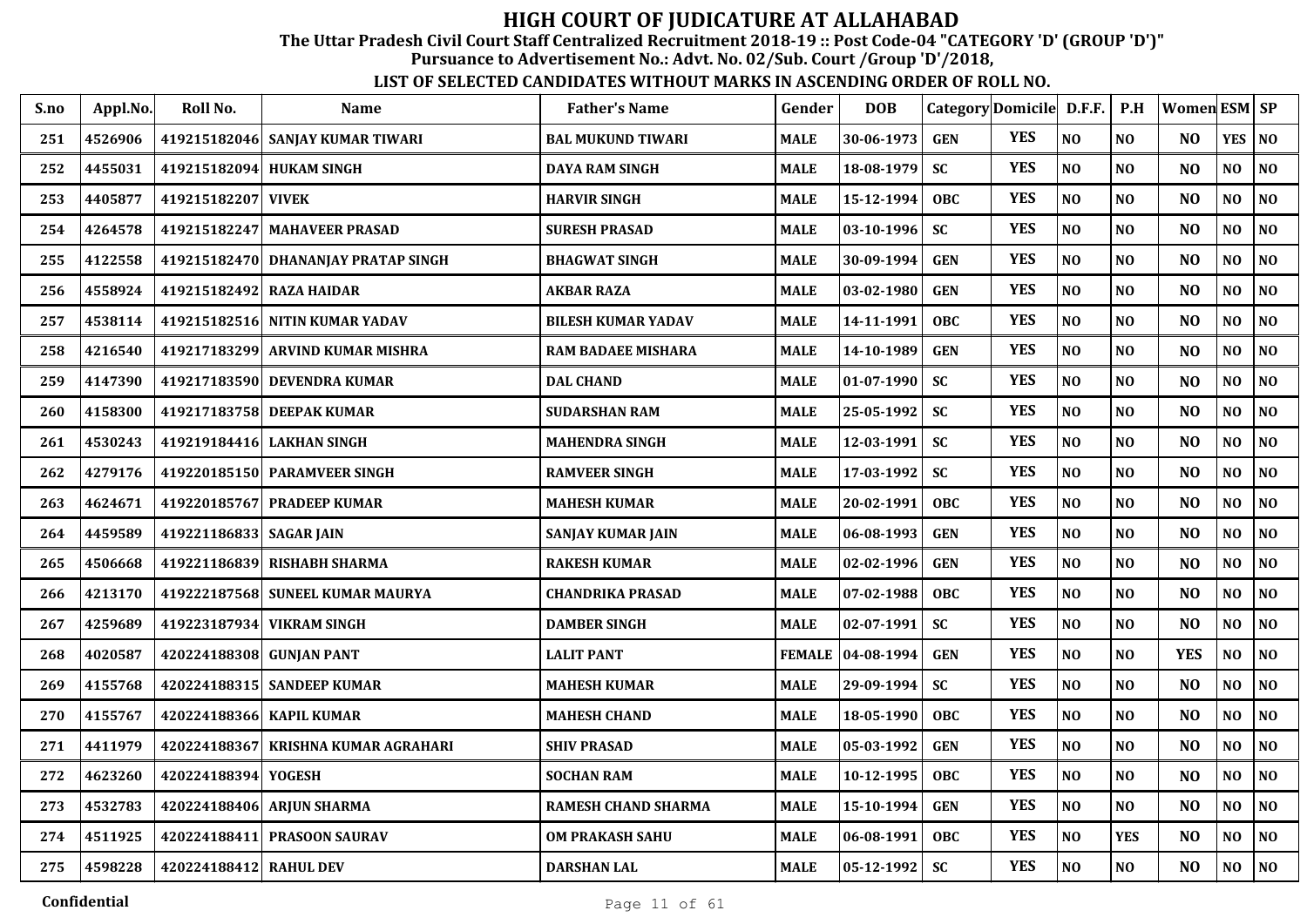The Uttar Pradesh Civil Court Staff Centralized Recruitment 2018-19 :: Post Code-04 "CATEGORY 'D' (GROUP 'D')"

Pursuance to Advertisement No.: Advt. No. 02/Sub. Court /Group 'D'/2018,

| S.no | Appl.No. | Roll No.                 | Name                            | <b>Father's Name</b>          | Gender        | <b>DOB</b>        | Category Domicile D.F.F. |                |                | P.H            | <b>Women ESM SP</b> |     |                |
|------|----------|--------------------------|---------------------------------|-------------------------------|---------------|-------------------|--------------------------|----------------|----------------|----------------|---------------------|-----|----------------|
| 276  | 4394332  |                          | 420224188436 HEMANT KUMAR       | <b>NARESH CHANDRA</b>         | <b>MALE</b>   | 31-12-1992        | <b>OBC</b>               | <b>YES</b>     | NO             | N <sub>O</sub> | N <sub>O</sub>      | NO  | NO             |
| 277  | 4394717  | 420224188441             | <b>ANKIT KUMAR</b>              | <b>OM SINGH</b>               | <b>MALE</b>   | 03-03-1993        | <b>OBC</b>               | <b>YES</b>     | N <sub>O</sub> | N <sub>O</sub> | N <sub>O</sub>      | NO  | NO             |
| 278  | 4029981  | 420224188452             | <b>ASHOK</b>                    | <b>HETPAL</b>                 | <b>MALE</b>   | 16-04-1992        | <b>SC</b>                | <b>YES</b>     | N <sub>O</sub> | N <sub>O</sub> | N <sub>O</sub>      | NO  | NO             |
| 279  | 4394097  | 420224188486             | <b>VEER PAL</b>                 | <b>GYAN CHAND</b>             | <b>MALE</b>   | 10-11-1990        | <b>OBC</b>               | <b>YES</b>     | N <sub>O</sub> | N <sub>O</sub> | N <sub>O</sub>      | NO  | NO             |
| 280  | 4224569  | 420224188537 ANUJ KUMAR  |                                 | <b>MANGAT SINGH</b>           | <b>MALE</b>   | 22-09-1988        | <b>SC</b>                | <b>YES</b>     | NO             | N <sub>O</sub> | N <sub>O</sub>      | NO  | NO             |
| 281  | 4293287  |                          | 420224188548 SACHIN KUMAR       | <b>RAMRIKH</b>                | <b>MALE</b>   | $04 - 11 - 1993$  | <b>SC</b>                | <b>YES</b>     | N <sub>O</sub> | N <sub>0</sub> | N <sub>O</sub>      | NO  | NO             |
| 282  | 4122317  |                          | 420224188596 AKANKSHA KUMARI    | <b>PANKAJ KUMAR</b>           | <b>FEMALE</b> | 10-03-1986        | <b>OBC</b>               | <b>YES</b>     | $\bf NO$       | $\bf NO$       | <b>YES</b>          | NO  | $\bf NO$       |
| 283  | 4307030  | 420224188621 DHEERAJ     |                                 | AMARJEET SAROJ                | <b>MALE</b>   | 10-08-1991        | <b>SC</b>                | <b>YES</b>     | N <sub>O</sub> | N <sub>0</sub> | N <sub>O</sub>      | NO  | N <sub>0</sub> |
| 284  | 4118817  | 420224188626 NITIN KUMAR |                                 | <b>ANIL KUMAR</b>             | <b>MALE</b>   | 08-04-1997        | OBC                      | <b>YES</b>     | N <sub>O</sub> | N <sub>O</sub> | N <sub>O</sub>      | NO  | $\bf NO$       |
| 285  | 4113369  |                          | 420224188660 SUNIL KUMAR SINGH  | SHRIPATI SINGH KUSHWAHA       | <b>MALE</b>   | 09-12-1989        | OBC                      | <b>YES</b>     | N <sub>O</sub> | N <sub>O</sub> | N <sub>O</sub>      | NO. | N <sub>0</sub> |
| 286  | 4176103  | 420224188869 VIJENDER    |                                 | <b>DHARAM PAL</b>             | <b>MALE</b>   | 25-08-1988        | <b>GEN</b>               | N <sub>O</sub> | NO             | $\bf NO$       | N <sub>O</sub>      | NO  | $\bf NO$       |
| 287  | 4181981  |                          | 420224188895   KULDEEP KUMAR    | YASHVEER SINGH                | <b>MALE</b>   | 06-05-1987        | <b>SC</b>                | <b>YES</b>     | N <sub>O</sub> | N <sub>O</sub> | N <sub>O</sub>      | NO  | N <sub>0</sub> |
| 288  | 4541761  | 420224188921             | <b>MOHIT YADAV</b>              | <b>DINESH KUMAR YADAV</b>     | <b>MALE</b>   | 23-03-1990        | <b>OBC</b>               | <b>YES</b>     | N <sub>O</sub> | N <sub>O</sub> | N <sub>O</sub>      | NO  | N <sub>0</sub> |
| 289  | 4618766  | 420224188968 SOHIT PAL   |                                 | <b>HUKUM SINGH</b>            | <b>MALE</b>   | 15-06-1994        | <b>OBC</b>               | <b>YES</b>     | NO             | N <sub>O</sub> | N <sub>O</sub>      | NO  | N <sub>0</sub> |
| 290  | 4140915  | 420224188976             | <b>ANKUR</b>                    | <b>NARESH SINGH</b>           | <b>MALE</b>   | 15-09-1983        | <b>OBC</b>               | <b>YES</b>     | N <sub>O</sub> | NO             | N <sub>O</sub>      | NO  | NO             |
| 291  | 4181929  | 420224189039 AAMIR       |                                 | <b>NOOR MOHAMMAD</b>          | <b>MALE</b>   | 10-05-1999        | OBC                      | <b>YES</b>     | NO             | N <sub>0</sub> | N <sub>O</sub>      | NO  | $\bf NO$       |
| 292  | 4217303  | 420224189049 JAI SINGH   |                                 | <b>MAHENDRA PRATAP MAURYA</b> | <b>MALE</b>   | 24-01-1991        | <b>GEN</b>               | N <sub>O</sub> | N <sub>O</sub> | <b>NO</b>      | N <sub>O</sub>      | NO. | NO             |
| 293  | 4183408  | 420224189051 KAVITA      |                                 | <b>MANOJ KUMAR</b>            |               | FEMALE 27-10-1983 | <b>GEN</b>               | <b>YES</b>     | N <sub>O</sub> | N <sub>O</sub> | <b>YES</b>          | NO  | NO             |
| 294  | 4219103  | 420224189052 KM AFSANA   |                                 | <b>WASI AHMAD</b>             |               | FEMALE 20-09-1994 | <b>OBC</b>               | <b>YES</b>     | N <sub>O</sub> | N <sub>O</sub> | <b>YES</b>          | NO  | NO             |
| 295  | 4395310  | 420224189084 JAG MOHAN   |                                 | <b>RAM AVTAR</b>              | <b>MALE</b>   | $10-07-1988$      | <b>OBC</b>               | <b>YES</b>     | NO             | N <sub>O</sub> | N <sub>O</sub>      | NO  | $\bf NO$       |
| 296  | 4260153  |                          | 420224189193 SANJAY KUMAR       | <b>HANSRAJ</b>                | <b>MALE</b>   | 31-08-1990        | <b>SC</b>                | <b>YES</b>     | N <sub>O</sub> | N <sub>O</sub> | N <sub>O</sub>      | NO  | $\bf NO$       |
| 297  | 4063416  | 420224189198 SUSHMA      |                                 | PHOOL CHAND                   | <b>FEMALE</b> | $ 01-04-1993 $    | <b>SC</b>                | <b>YES</b>     | N <sub>O</sub> | N <sub>O</sub> | <b>YES</b>          | NO  | NO             |
| 298  | 4126211  | 420224189257             | <b>SHEETAL</b>                  | <b>CHAMAN PRAKASH</b>         |               | FEMALE 11-11-1988 | <b>SC</b>                | <b>YES</b>     | NO             | NO             | <b>YES</b>          | NO  | NO             |
| 299  | 4145490  |                          | 420225189735 ABHISHEK KUMAR     | RAJENDRA PRASAD               | <b>MALE</b>   | 25-02-1989        | <b>GEN</b>               | N <sub>O</sub> | $\bf NO$       | $\bf NO$       | N <sub>O</sub>      | NO  | NO             |
| 300  | 4162692  |                          | 420227192626 GUNJAN KUMAR SINGH | <b>GANESH SINGH</b>           | <b>MALE</b>   | $20 - 01 - 1986$  | <b>GEN</b>               | N <sub>O</sub> | $\bf NO$       | $\bf NO$       | NO                  | NO  | NO             |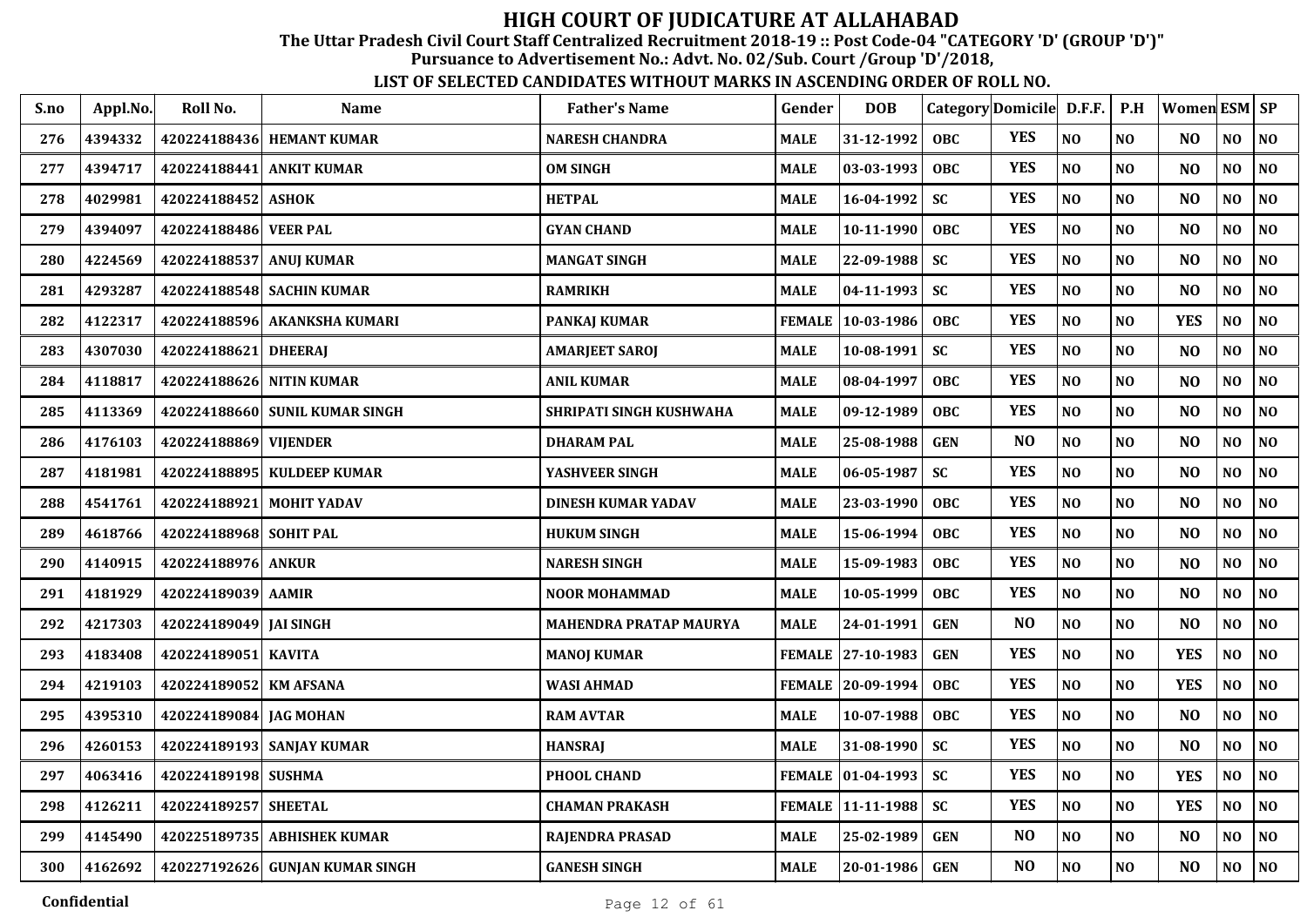The Uttar Pradesh Civil Court Staff Centralized Recruitment 2018-19 :: Post Code-04 "CATEGORY 'D' (GROUP 'D')"

Pursuance to Advertisement No.: Advt. No. 02/Sub. Court /Group 'D'/2018,

| S.no | Appl.No. | Roll No.                | <b>Name</b>                      | <b>Father's Name</b>      | Gender        | <b>DOB</b>       | Category Domicile D.F.F. |                |                | P.H            | Women ESM SP   |                |                |
|------|----------|-------------------------|----------------------------------|---------------------------|---------------|------------------|--------------------------|----------------|----------------|----------------|----------------|----------------|----------------|
| 301  | 4396239  |                         | 420228193216 MUKESH KUMAR        | <b>PREM DEV</b>           | <b>MALE</b>   | 06-06-1996       | OBC.                     | <b>YES</b>     | N <sub>0</sub> | N <sub>O</sub> | N <sub>O</sub> | NO             | NO             |
| 302  | 4083741  | 420228193908 KOMAL      |                                  | <b>RAMDAYAL</b>           | <b>MALE</b>   | $10-07-1994$     | <b>SC</b>                | <b>YES</b>     | $\bf NO$       | N <sub>O</sub> | N <sub>O</sub> | N <sub>O</sub> | $\bf NO$       |
| 303  | 4528852  |                         | 420229195268 NARESH KUMAR        | <b>CHIRANJI LAL</b>       | <b>MALE</b>   | 14-11-1991       | <b>OBC</b>               | <b>YES</b>     | $\bf NO$       | N <sub>O</sub> | N <sub>O</sub> | NO             | $\bf NO$       |
| 304  | 4086945  | 420230195824            | <b>PUSHPENDRA SINGH</b>          | <b>MAHAVIR SINGH</b>      | <b>MALE</b>   | 01-07-1991       | <b>OBC</b>               | <b>YES</b>     | NO             | N <sub>O</sub> | NO             | NO             | NO             |
| 305  | 4484533  | 420231196511 RAMAN BABU |                                  | <b>RAMJI LAL</b>          | <b>MALE</b>   | 08-12-1985       | <b>SC</b>                | <b>YES</b>     | NO             | NO             | N <sub>O</sub> | NO             | NO             |
| 306  | 4602568  | 420231196531            | <b>RAMBIR</b>                    | <b>PARTAP SINGH</b>       | <b>MALE</b>   | 06-06-1987       | <b>GEN</b>               | NO             | NO             | NO             | NO             | NO             | NO             |
| 307  | 4461730  |                         | 420231196872 RAVI KUMAR MOTI     | <b>BADAN SINGH</b>        | <b>MALE</b>   | 28-07-1993       | <b>SC</b>                | <b>YES</b>     | $\bf NO$       | NO             | NO             | NO             | $\bf NO$       |
| 308  | 4201245  |                         | 420231196975 RAHUL BHADANA       | <b>KAILASH SINGH</b>      | <b>MALE</b>   | 06-12-1993       | OBC                      | <b>YES</b>     | NO             | NO             | N <sub>O</sub> | NO             | NO             |
| 309  | 4174198  |                         | 420232197230 SACHIN KUMAR        | <b>SAGAR SINGH</b>        | <b>MALE</b>   | 15-06-1996       | <b>SC</b>                | <b>YES</b>     | NO             | N <sub>O</sub> | N <sub>O</sub> | NO             | NO             |
| 310  | 4578210  |                         | 420232197488 SACHIN KUMAR SINGH  | <b>RAMAUTAR SINGH</b>     | <b>MALE</b>   | 07-03-1994       | <b>SC</b>                | <b>YES</b>     | NO             | N <sub>O</sub> | N <sub>O</sub> | NO             | NO             |
| 311  | 4264628  |                         | 420232197565 SACHIN KUMAR        | <b>SHIVLAL SINGH</b>      | <b>MALE</b>   | 19-09-1990       | <b>SC</b>                | <b>YES</b>     | $\bf NO$       | N <sub>O</sub> | N <sub>O</sub> | NO             | NO             |
| 312  | 4475975  |                         | 420233197872 SANS PAL SINGH      | <b>KHAMANI SINGH</b>      | <b>MALE</b>   | $06 - 03 - 1990$ | <b>SC</b>                | <b>YES</b>     | NO             | N <sub>O</sub> | N <sub>O</sub> | NO             | NO             |
| 313  | 4503345  |                         | 420234198899 SUDHANSHU SINGH     | <b>ATAR SINGH</b>         | <b>MALE</b>   | 09-08-1997       | <b>SC</b>                | <b>YES</b>     | NO             | N <sub>O</sub> | N <sub>O</sub> | NO             | NO             |
| 314  | 4145828  |                         | 420234198999 VIJAY TRIPATHI      | PARAMANAND TRIPATHI       | <b>MALE</b>   | 26-07-1992       | <b>GEN</b>               | N <sub>O</sub> | NO             | NO             | N <sub>O</sub> | NO             | NO             |
| 315  | 4060022  |                         | 420234199313 VIJENDRA SINGH      | <b>SURAJ BHAN SINGH</b>   | <b>MALE</b>   | $07 - 04 - 1998$ | <b>SC</b>                | <b>YES</b>     | NO             | NO             | N <sub>O</sub> | NO             | NO             |
| 316  | 4214452  |                         | 421236200245 RAHUL KUMAR         | <b>CHANDRA PRAKASH</b>    | <b>MALE</b>   | 24-06-1997       | <b>SC</b>                | <b>YES</b>     | NO             | NO             | N <sub>O</sub> | NO             | $\bf NO$       |
| 317  | 4605957  |                         | 421236200412 SATYA PRAKASH GIRI  | <b>RAM NAGINA GIRI</b>    | <b>MALE</b>   | 10-03-1989       | <b>OBC</b>               | <b>YES</b>     | NO             | NO             | N <sub>O</sub> | NO.            | NO             |
| 318  | 4316198  | 421236200430 P SATYESH  |                                  | <b>SHOBH NATH PANDEY</b>  | <b>MALE</b>   | 07-10-1993       | <b>GEN</b>               | <b>YES</b>     | NO             | N <sub>O</sub> | N <sub>O</sub> | NO             | NO             |
| 319  | 4395288  |                         | 421236200469 SAUMYA MISHRA       | <b>UMESH MISHRA</b>       | <b>FEMALE</b> | 14-12-1994       | <b>GEN</b>               | <b>YES</b>     | NO             | N <sub>O</sub> | <b>YES</b>     | NO             | NO             |
| 320  | 4066368  | 421236200611 PREM KUMAR |                                  | <b>RUDAL</b>              | <b>MALE</b>   | 06-05-1991       | <b>ST</b>                | <b>YES</b>     | NO             | N <sub>O</sub> | N <sub>O</sub> | NO             | NO             |
| 321  | 4175146  |                         | 421236200640 SANDEEP KUMAR GUPTA | <b>JEEVAN LAL</b>         | <b>MALE</b>   | 08-07-1986       | <b>OBC</b>               | <b>YES</b>     | NO             | N <sub>O</sub> | N <sub>O</sub> | N <sub>O</sub> | NO             |
| 322  | 4449757  |                         | 421236200643 SATYA PRAKASH       | <b>HIRALAL SHARMA</b>     | <b>MALE</b>   | 28-10-1991       | <b>OBC</b>               | <b>YES</b>     | NO             | N <sub>O</sub> | N <sub>O</sub> | NO             | NO             |
| 323  | 4541342  |                         | 421236200654 RAJAT JAISWAL       | VISHWANATH PRASAD JAISWAL | <b>MALE</b>   | 17-03-1992       | <b>OBC</b>               | <b>YES</b>     | N <sub>O</sub> | N <sub>O</sub> | N <sub>O</sub> | N <sub>O</sub> | N <sub>O</sub> |
| 324  | 4239570  |                         | 421236200655 RITESH KUMAR        | <b>ASHOK KUMAR</b>        | <b>MALE</b>   | 18-02-1982       | OBC                      | <b>YES</b>     | NO             | NO             | N <sub>O</sub> | <b>YES</b>     | NO             |
| 325  | 4413151  |                         | 421236200742 MOHAMMAD NAEEM      | MOHAMMAD ISLAM            | <b>MALE</b>   | 08-11-1992       | <b>OBC</b>               | <b>YES</b>     | N <sub>O</sub> | N <sub>O</sub> | N <sub>O</sub> | NO.            | NO             |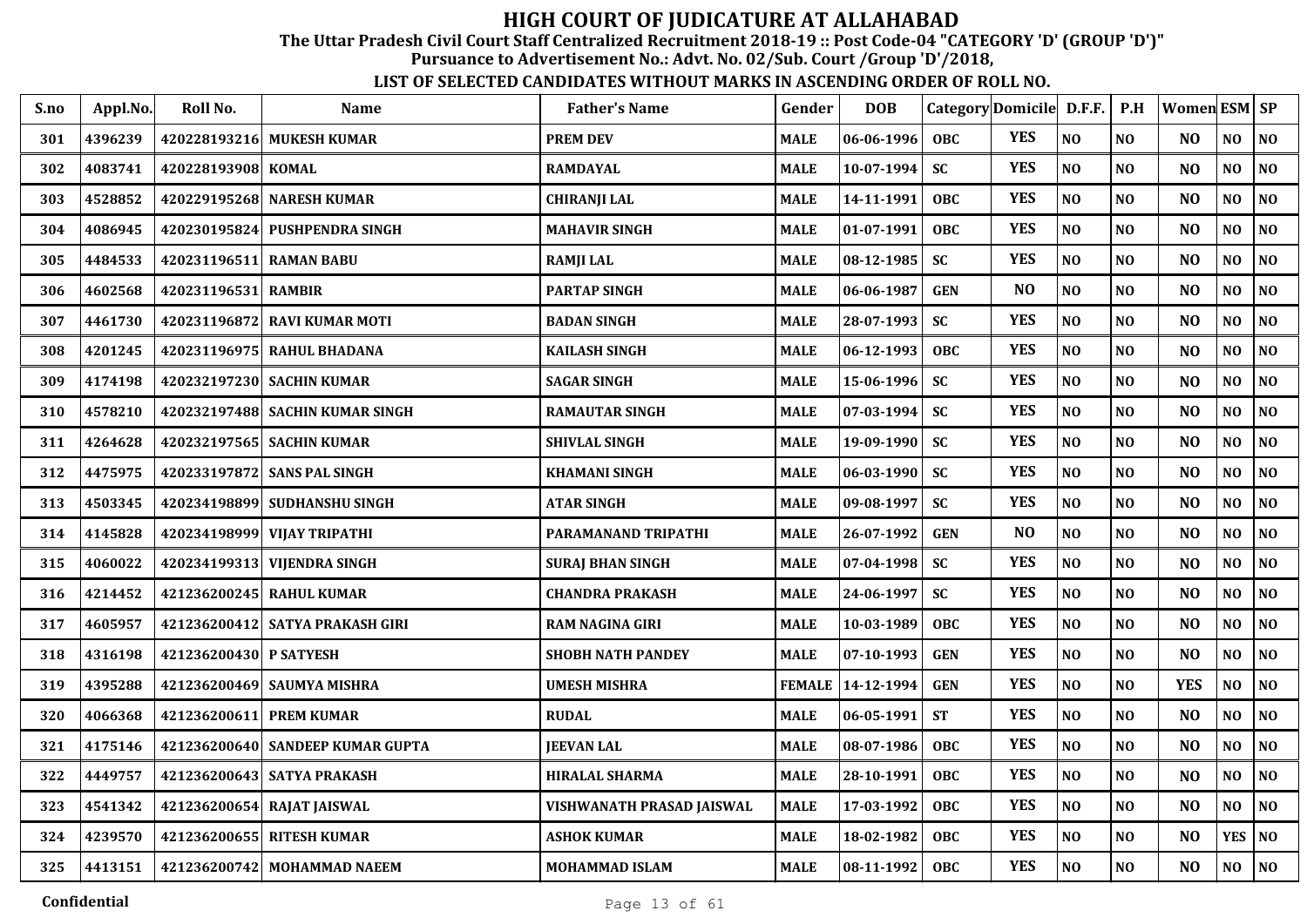The Uttar Pradesh Civil Court Staff Centralized Recruitment 2018-19 :: Post Code-04 "CATEGORY 'D' (GROUP 'D')"

Pursuance to Advertisement No.: Advt. No. 02/Sub. Court /Group 'D'/2018,

| S.no | Appl.No. | Roll No.                 | <b>Name</b>                           | <b>Father's Name</b>         | Gender        | <b>DOB</b>          | Category Domicile |                | D.F.F.         | P.H            | Women ESM SP   |                |    |
|------|----------|--------------------------|---------------------------------------|------------------------------|---------------|---------------------|-------------------|----------------|----------------|----------------|----------------|----------------|----|
| 326  | 4231344  |                          | 421236200833 CHANDRASHEKHAR SINGH     | <b>BHAGAWAN DUTTA SINGH</b>  | <b>MALE</b>   | 12-08-1988          | OBC               | <b>YES</b>     | NO             | N <sub>O</sub> | N <sub>O</sub> | <b>NO</b>      | NO |
| 327  | 4565985  | 421236200840 MONU GUPTA  |                                       | <b>LALMANI GUPTA</b>         | <b>MALE</b>   | 17-05-1998          | <b>OBC</b>        | <b>YES</b>     | NO             | N <sub>0</sub> | N <sub>O</sub> | NO             | NO |
| 328  | 4594105  |                          | 421236200845   SARDA PRASAD SRIVASTAV | <b>KARAM CHAND SRIVASTAV</b> | <b>MALE</b>   | 23-03-1991          | <b>GEN</b>        | <b>YES</b>     | N <sub>O</sub> | N <sub>O</sub> | N <sub>O</sub> | NO             | NO |
| 329  | 4064966  |                          | 421236200870 KM ARCHANA PANDEY        | PREM NARAYAN PANDEY          | <b>FEMALE</b> | $ 11-03-1996$       | <b>GEN</b>        | <b>YES</b>     | N <sub>O</sub> | N <sub>O</sub> | <b>YES</b>     | $\bf NO$       | NO |
| 330  | 4119172  |                          | 421236200889 MANDEEP CHAUDHARY        | <b>SADESH CHAUDHARY</b>      | <b>MALE</b>   | 27-05-1998          | <b>OBC</b>        | <b>YES</b>     | N <sub>O</sub> | N <sub>O</sub> | N <sub>O</sub> | N <sub>O</sub> | NO |
| 331  | 4178419  |                          | 421236200890 PAWAN TIWARI             | <b>KUBER TIWARI</b>          | <b>MALE</b>   | 10-02-1996          | <b>GEN</b>        | <b>YES</b>     | NO             | N <sub>O</sub> | N <sub>O</sub> | $\bf NO$       | NO |
| 332  | 4150927  | 421236200911 ALOK KUMAR  |                                       | <b>HARI JI</b>               | <b>MALE</b>   | 13-11-1997          | <b>OBC</b>        | <b>YES</b>     | NO             | N <sub>O</sub> | N <sub>O</sub> | NO             | NO |
| 333  | 4163458  | 421236201050 DILIP KUMAR |                                       | <b>RADHA KISHUN SONI</b>     | <b>MALE</b>   | $ 02-01-1984$       | <b>OBC</b>        | <b>YES</b>     | NO             | NO             | N <sub>O</sub> | NO             | NO |
| 334  | 4459750  | 421236201071 SHERA       |                                       | <b>LALDHAR PRASAD</b>        | <b>MALE</b>   | $ 06-07-1994$       | <b>SC</b>         | <b>YES</b>     | NO             | NO             | N <sub>O</sub> | NO             | NO |
| 335  | 4175073  |                          | 421236201094 ABHILASH SINGH           | <b>SHESHNATH SINGH</b>       | <b>MALE</b>   | $ 08-07-1995$       | <b>GEN</b>        | <b>YES</b>     | N <sub>O</sub> | NO             | N <sub>O</sub> | N <sub>O</sub> | NO |
| 336  | 4101923  |                          | 421237201500 SUDHIR KUMAR YADAV       | <b>OMPRAKASH YADAV</b>       | <b>MALE</b>   | $ 01-07-1997$       | <b>OBC</b>        | <b>YES</b>     | NO             | N <sub>O</sub> | N <sub>O</sub> | NO             | NO |
| 337  | 4123074  |                          | 421237201510 VINOD KUMAR JAISWAL      | <b>NAND KISHOR</b>           | <b>MALE</b>   | 10-10-1992          | <b>OBC</b>        | <b>YES</b>     | N <sub>O</sub> | NO             | N <sub>O</sub> | N <sub>O</sub> | NO |
| 338  | 4403650  |                          | 421237201564 SUSHIL KUMAR DUBEY       | <b>RAM BAHAL DUBEY</b>       | <b>MALE</b>   | $ 06-09-1994$       | <b>GEN</b>        | <b>YES</b>     | N <sub>O</sub> | NO             | N <sub>O</sub> | N <sub>O</sub> | NO |
| 339  | 4189635  |                          | 421237201840 DEEPANJALI SRIVASTAV     | <b>OM PRAKASH SRIVASTAV</b>  | <b>FEMALE</b> | 15-10-1992          | <b>GEN</b>        | <b>YES</b>     | N <sub>O</sub> | N <sub>O</sub> | <b>YES</b>     | NO             | NO |
| 340  | 4220566  | 421237201870 SUDAMA      |                                       | <b>RAM SUNDER</b>            | <b>MALE</b>   | 12-07-1991          | <b>SC</b>         | <b>YES</b>     | N <sub>O</sub> | N <sub>O</sub> | N <sub>O</sub> | NO             | NO |
| 341  | 4412184  |                          | 421237201875 VIVEK KUMAR JAISWAL      | DILEEP KUMAR JAISWAL         | <b>MALE</b>   | $ 07-03-1995$       | OBC               | <b>YES</b>     | NO             | N <sub>O</sub> | N <sub>O</sub> | NO             | NO |
| 342  | 4593949  |                          | 421237201904 VISHNU KUMAR             | VINOD KUMAR JAISWAL          | <b>MALE</b>   | $15-02-1997$        | <b>OBC</b>        | <b>YES</b>     | NO             | NO             | N <sub>0</sub> | N <sub>O</sub> | NO |
| 343  | 4335801  |                          | 421237201929 BRIJESH KUMAR            | <b>RAM BAHADUR</b>           | <b>MALE</b>   | $ 02-07-1991$       | <b>SC</b>         | <b>YES</b>     | NO             | N <sub>O</sub> | N <sub>O</sub> | NO             | NO |
| 344  | 4572666  |                          | 421237201931 UDAY SHAHKAR             | <b>BHARAT PRASAD</b>         | <b>MALE</b>   | 25-08-1994          | <b>SC</b>         | <b>YES</b>     | N <sub>O</sub> | N <sub>O</sub> | N <sub>O</sub> | NO             | NO |
| 345  | 4536686  |                          | 421238202090 KM PREETI YADAV          | <b>MAHENDRA YADAV</b>        |               | FEMALE   01-07-1998 | <b>OBC</b>        | <b>YES</b>     | NO             | N <sub>O</sub> | <b>YES</b>     | N <sub>O</sub> | NO |
| 346  | 4087277  |                          | 421239202795 SAUMYA SRIVASTAVA        | OM PRAKASH SRIVASTAVA        | <b>FEMALE</b> | $ 07-07-1988$       | <b>GEN</b>        | <b>YES</b>     | N <sub>O</sub> | N <sub>O</sub> | <b>YES</b>     | N <sub>0</sub> | NO |
| 347  | 4495487  |                          | 421239203293 SANGITA MAURYA           | <b>SWAMINATH MAURYA</b>      | <b>FEMALE</b> | $ 05-07-1991$       | <b>OBC</b>        | <b>YES</b>     | N <sub>O</sub> | N <sub>O</sub> | <b>YES</b>     | N <sub>O</sub> | NO |
| 348  | 4170407  | 421240203647 AJEET KUMAR |                                       | <b>BAIJNATH SAH</b>          | <b>MALE</b>   | $ 01-10-1994$       | <b>GEN</b>        | N <sub>O</sub> | N <sub>O</sub> | N <sub>O</sub> | N <sub>O</sub> | NO             | NO |
| 349  | 4566120  | 421240203741 AJAY KUMAR  |                                       | <b>KAMLESH YADAV</b>         | <b>MALE</b>   | $ 01-07-1990$       | <b>OBC</b>        | <b>YES</b>     | $\bf NO$       | $\bf NO$       | N <sub>O</sub> | $\bf NO$       | NO |
| 350  | 4228861  |                          | 421240203777 AKASH KUMAR              | <b>RAMESH PRASAD</b>         | <b>MALE</b>   | 15-07-1996          | <b>SC</b>         | <b>YES</b>     | $\bf NO$       | $\bf NO$       | N <sub>O</sub> | NO             | NO |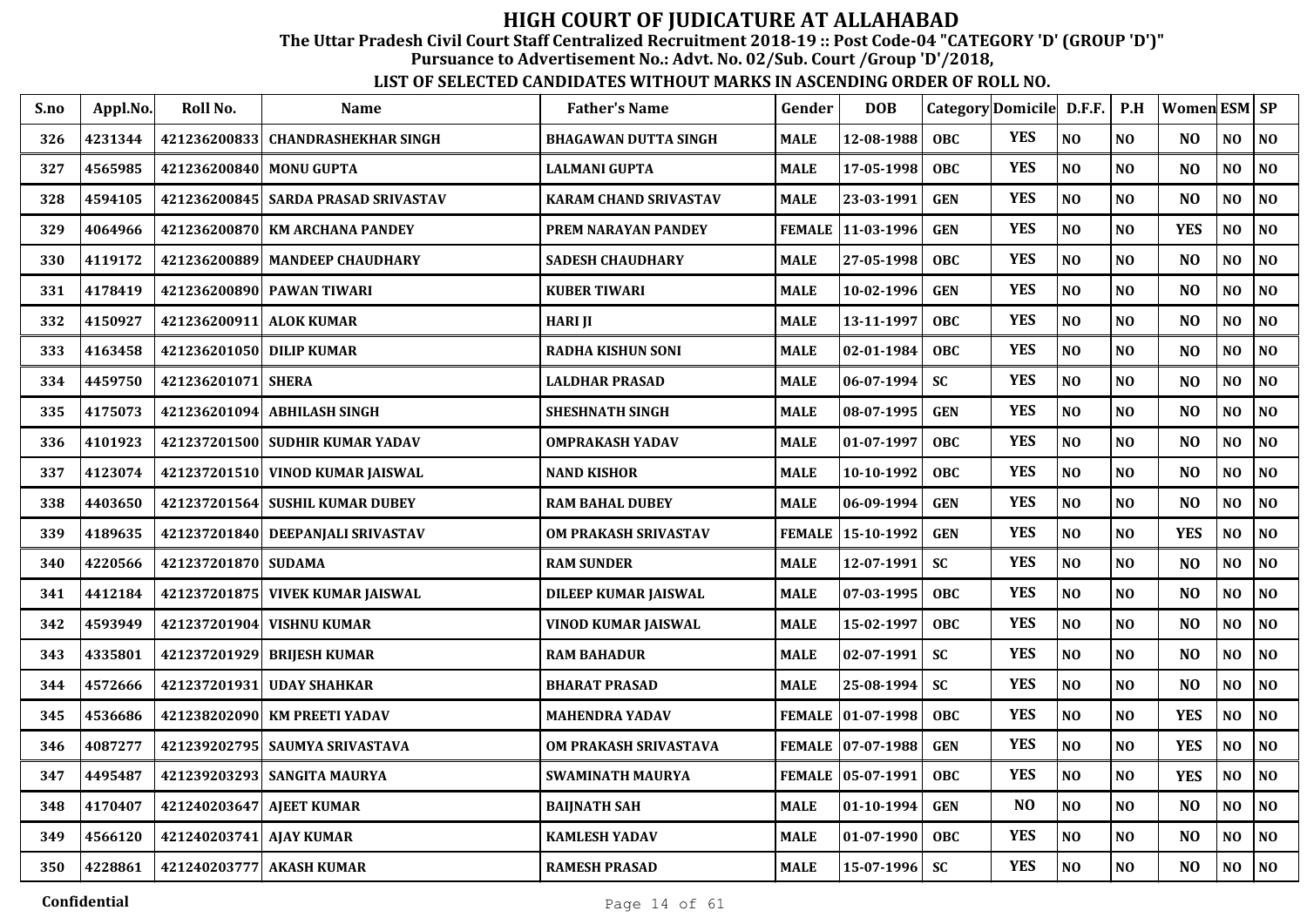The Uttar Pradesh Civil Court Staff Centralized Recruitment 2018-19 :: Post Code-04 "CATEGORY 'D' (GROUP 'D')"

Pursuance to Advertisement No.: Advt. No. 02/Sub. Court /Group 'D'/2018,

| S.no | Appl.No. | Roll No.                   | <b>Name</b>                        | <b>Father's Name</b>                          | Gender      | <b>DOB</b>     |            | Category Domicile D.F.F. |                | P.H            | Women ESM SP   |                |                             |
|------|----------|----------------------------|------------------------------------|-----------------------------------------------|-------------|----------------|------------|--------------------------|----------------|----------------|----------------|----------------|-----------------------------|
| 351  | 4590073  | 421242205389               | <b>AMIT KUMAR PATEL</b>            | <b>BHAIYA RAM PATEL</b>                       | <b>MALE</b> | 12-04-1993     | <b>OBC</b> | <b>YES</b>               | NO             | N <sub>O</sub> | NO.            | NO             | N <sub>O</sub>              |
| 352  | 4526572  | 421242205600               | <b>AMIT KUMAR MAURYA</b>           | <b>RAM DARASH MAURYA</b>                      | <b>MALE</b> | 15-08-1991     | OBC        | <b>YES</b>               | NO             | NO             | N <sub>O</sub> | NO             | N <sub>O</sub>              |
| 353  | 4247487  | 421243205771               | ANIRUDH KUMAR PRAJAPATI            | <b>DHANESH PRAJAPATI</b>                      | <b>MALE</b> | 20-06-1991     | <b>OBC</b> | <b>YES</b>               | N <sub>O</sub> | NO             | N <sub>O</sub> | NO             | N <sub>O</sub>              |
| 354  | 4104230  | 421244206908               | <b>ANURAG SINGH</b>                | YOGENDRA SINGH                                | <b>MALE</b> | 15-07-1994     | <b>GEN</b> | <b>YES</b>               | N <sub>O</sub> | N <sub>O</sub> | N <sub>O</sub> | NO             | N <sub>O</sub>              |
| 355  | 4305925  | 421244206986               | <b>ASHISH PRASOON</b>              | <b>UMASHANKER PRASAD</b><br><b>SRIVASTAVA</b> | <b>MALE</b> | 22-02-1992     | <b>GEN</b> | N <sub>O</sub>           | NO             | NO             | N <sub>O</sub> | N <sub>O</sub> | $\overline{\phantom{a}}$ NO |
| 356  | 4306385  | 421247209039               | <b>DEVA NAND PATEL</b>             | <b>RAM ASHISH PATEL</b>                       | <b>MALE</b> | $01-01-1994$   | <b>OBC</b> | <b>YES</b>               | NO             | NO             | N <sub>O</sub> | NO             | NO                          |
| 357  | 4237130  | 421247209204               | <b>DEVA NAND</b>                   | <b>RAM NAKSHATRA</b>                          | <b>MALE</b> | 09-08-1993     | <b>SC</b>  | <b>YES</b>               | N <sub>O</sub> | NO             | N <sub>O</sub> | NO             | NO                          |
| 358  | 4544790  | 421247209433               | <b>DARA SINGH</b>                  | <b>RODHAI</b>                                 | <b>MALE</b> | $ 05-07-1996 $ | <b>SC</b>  | <b>YES</b>               | $\bf NO$       | NO             | N <sub>O</sub> | NO             | NO                          |
| 359  | 4580784  | 421247209581               | <b>DEEPAK PRASHAD</b>              | <b>SHOBH NATH GOND</b>                        | <b>MALE</b> | 15-09-1990     | <b>ST</b>  | <b>YES</b>               | NO             | NO             | N <sub>O</sub> | NO             | NO                          |
| 360  | 4245295  |                            | 421248209960 DHARMENDRA KUMAR      | <b>VISHUN PRASAD</b>                          | MALE        | $ 01-03-1981 $ | <b>SC</b>  | <b>YES</b>               | NO             | NO             | N <sub>O</sub> | NO             | NO                          |
| 361  | 4479699  | 421248210444   DILIP KUMAR |                                    | <b>AKSHAY LAL PRASAD</b>                      | <b>MALE</b> | 14-09-1989     | <b>ST</b>  | <b>YES</b>               | NO             | NO             | N <sub>O</sub> | NO             | N <sub>O</sub>              |
| 362  | 4259129  | 421249210944               | <b>ENDRAIIT YADAV</b>              | <b>BANKESHWAR YADAV</b>                       | <b>MALE</b> | 03-08-1995     | <b>OBC</b> | <b>YES</b>               | NO             | NO             | N <sub>O</sub> | NO             | N <sub>O</sub>              |
| 363  | 4554221  |                            | 421249211296 DIVYANSHU SINGH       | <b>RAM DULARE SINGH</b>                       | <b>MALE</b> | 10-12-1995     | <b>GEN</b> | <b>YES</b>               | N <sub>O</sub> | NO             | N <sub>O</sub> | NO             | NO                          |
| 364  | 4102562  | 421250211601               | HARI SHANKAR PRAJAPATI             | NAGESHWAR RAM PRAJAPATI                       | <b>MALE</b> | 07-03-1982     | <b>OBC</b> | <b>YES</b>               | N <sub>O</sub> | NO             | N <sub>O</sub> | NO             | N <sub>O</sub>              |
| 365  | 4619919  | 421250212493               | <b>ISHU GUPTA</b>                  | <b>RAJESH GUPTA</b>                           | <b>MALE</b> | 27-09-1999     | <b>OBC</b> | <b>YES</b>               | NO             | NO             | N <sub>O</sub> | NO             | N <sub>O</sub>              |
| 366  | 4595403  |                            | 421250212631  HANUMANT SINGH YADAV | <b>BHOLA NATH YADAV</b>                       | <b>MALE</b> | 03-04-1982     | <b>OBC</b> | <b>YES</b>               | N <sub>O</sub> | NO             | N <sub>O</sub> | NO             | NO                          |
| 367  | 4618614  | 421250212733               | <b>JAGDEESH</b>                    | LALDHAR PRASAD                                | <b>MALE</b> | 30-07-1992     | <b>SC</b>  | <b>YES</b>               | N <sub>O</sub> | NO             | N <sub>O</sub> | NO             | N <sub>O</sub>              |
| 368  | 4238014  | 421251213229               | <b>KRISHNA KUMAR PANDEY</b>        | <b>UPENDRA PANDEY</b>                         | <b>MALE</b> | 11-10-1992     | <b>GEN</b> | <b>YES</b>               | NO             | NO             | N <sub>O</sub> | NO             | NO                          |
| 369  | 4616784  | 421251213548               | <b>KULDEEP KUMAR SONY</b>          | <b>PANNA LAL SONY</b>                         | <b>MALE</b> | 29-03-1995     | <b>OBC</b> | <b>YES</b>               | N <sub>O</sub> | NO             | N <sub>O</sub> | NO             | NO                          |
| 370  | 4024467  | 421257216820               | <b>NITISH KUMAR</b>                | <b>RAMJEEVAN PANDIT</b>                       | <b>MALE</b> | 03-01-1997     | <b>GEN</b> | N <sub>O</sub>           | N <sub>O</sub> | NO             | N <sub>O</sub> | NO             | N <sub>O</sub>              |
| 371  | 4546450  | 421258217475               | <b>PAWAN KUMAR</b>                 | <b>RAM AWADH PRASAD</b>                       | <b>MALE</b> | 14-08-1997     | <b>OBC</b> | <b>YES</b>               | NO             | NO             | N <sub>O</sub> | NO             | N <sub>O</sub>              |
| 372  | 4381813  | 421260218775               | <b>RAHUL BHARTI</b>                | <b>RAJKUMAR</b>                               | <b>MALE</b> | 02-05-1994     | <b>SC</b>  | <b>YES</b>               | NO             | N <sub>O</sub> | N <sub>O</sub> | NO             | NO                          |
| 373  | 4579262  | 421260218955               | PRIYANSHU KASERA                   | <b>RAJA RAM</b>                               | MALE        | 20-06-1998     | OBC        | <b>YES</b>               | NO             | NO             | N <sub>O</sub> | NO             | NO                          |
| 374  | 4465136  |                            | 421260218962 RAHUL YADAV           | <b>GAJENDRA</b>                               | MALE        | 15-08-1996     | <b>OBC</b> | <b>YES</b>               | NO             | NO             | N <sub>O</sub> | NO             | NO                          |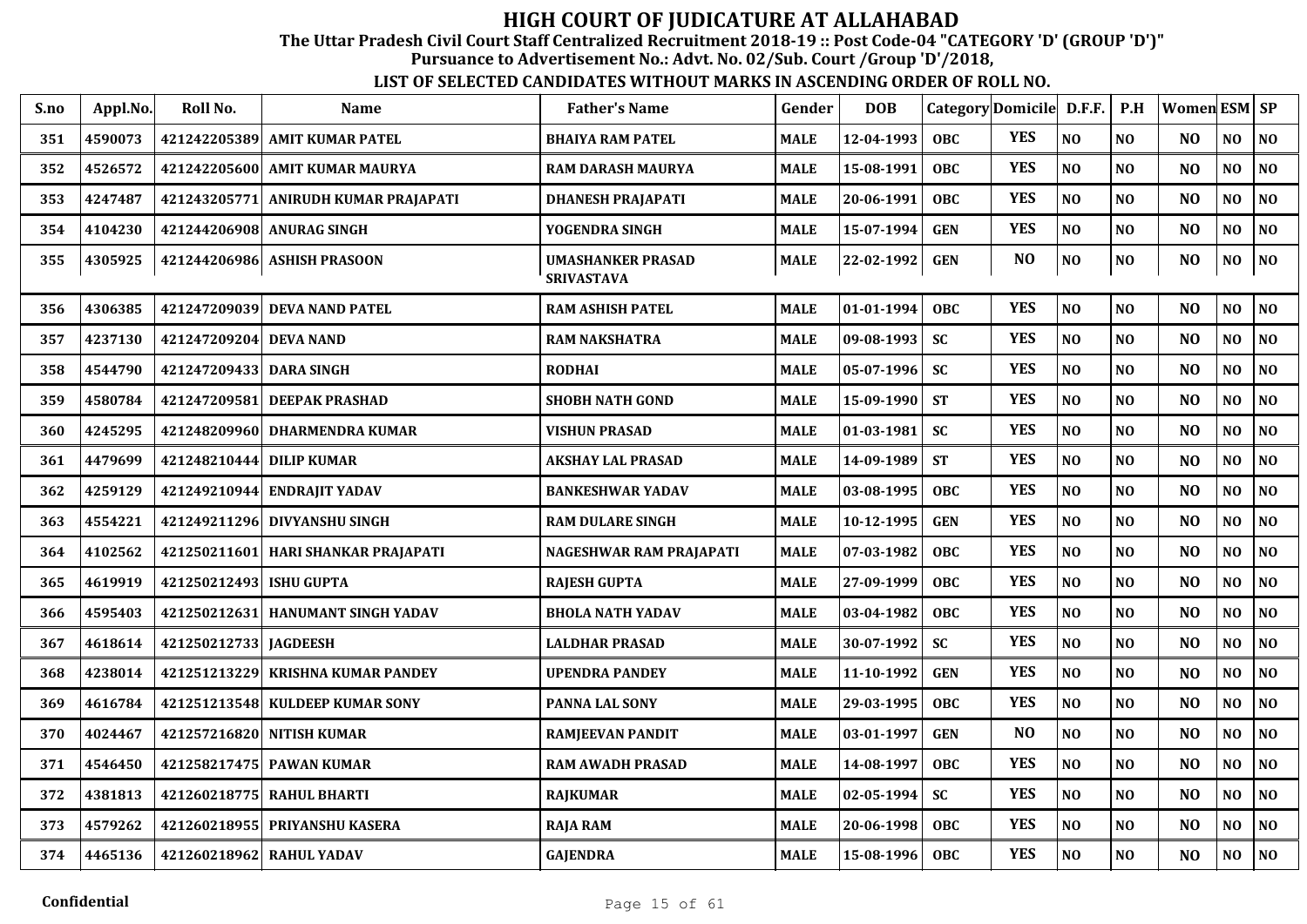The Uttar Pradesh Civil Court Staff Centralized Recruitment 2018-19 :: Post Code-04 "CATEGORY 'D' (GROUP 'D')"

Pursuance to Advertisement No.: Advt. No. 02/Sub. Court /Group 'D'/2018,

| S.no | Appl.No. | Roll No.                 | <b>Name</b>                           | <b>Father's Name</b>          | Gender        | <b>DOB</b> | Category Domicile D.F.F. |                |                | P.H            | <b>Women ESM SP</b> |                |                |
|------|----------|--------------------------|---------------------------------------|-------------------------------|---------------|------------|--------------------------|----------------|----------------|----------------|---------------------|----------------|----------------|
| 375  | 4480107  |                          | 421261219732 RAJESH KUMAR YADAV       | <b>RAM NARAYAN YADAV</b>      | <b>MALE</b>   | 05-07-1993 | <b>OBC</b>               | <b>YES</b>     | N <sub>O</sub> | N <sub>O</sub> | N <sub>O</sub>      | NO             | NO             |
| 376  | 4612571  |                          | 421261219875 RAJANDRA SINGH           | HAR KISHAN SINGH              | <b>MALE</b>   | 05-01-1978 | <b>SC</b>                | <b>YES</b>     | NO             | NO             | N <sub>O</sub>      | NO             | NO             |
| 377  | 4295089  | 421261219881 RAJ SINGH   |                                       | <b>SACHITA SINGH</b>          | <b>MALE</b>   | 01-07-1995 | <b>GEN</b>               | <b>YES</b>     | NO             | N <sub>O</sub> | N <sub>O</sub>      | NO             | NO             |
| 378  | 4046699  | 421262220028             | <b>RAM ASHISH</b>                     | <b>GAUTAM PRASAD</b>          | <b>MALE</b>   | 12-08-1992 | <b>GEN</b>               | <b>YES</b>     | NO             | NO             | N <sub>O</sub>      | N <sub>O</sub> | NO             |
| 379  | 4173416  |                          | 421263220803 RAM MOHAN SINGH          | <b>JAGDISH SINGH</b>          | <b>MALE</b>   | 10-12-1992 | <b>GEN</b>               | <b>YES</b>     | NO             | N <sub>O</sub> | N <sub>O</sub>      | NO             | NO             |
| 380  | 4204572  |                          | 421265222112 RAVI TRIPATHI            | <b>SHREE PRAKASH TRIPATHI</b> | <b>MALE</b>   | 01-01-1984 | <b>GEN</b>               | <b>YES</b>     | NO             | N <sub>0</sub> | N <sub>O</sub>      | NO             | $\bf NO$       |
| 381  | 4169335  |                          | 421267223040 SANJAY KUMAR             | <b>NIRAHU GUPTA</b>           | <b>MALE</b>   | 28-08-1995 | <b>OBC</b>               | <b>YES</b>     | NO             | N <sub>0</sub> | N <sub>O</sub>      | NO             | $\bf NO$       |
| 382  | 4561761  |                          | 421267223165 SANJAY KUMAR MAURYA      | <b>BABOO LAL</b>              | <b>MALE</b>   | 01-10-1986 | <b>OBC</b>               | <b>YES</b>     | NO             | N <sub>O</sub> | N <sub>O</sub>      | NO.            | N <sub>0</sub> |
| 383  | 4557968  |                          | 421268225111   SHRI PRAKASH CHAURASIA | RAMAYAN CHAURASIA             | <b>MALE</b>   | 10-06-1993 | <b>OBC</b>               | <b>YES</b>     | NO             | N <sub>O</sub> | N <sub>O</sub>      | NO             | N <sub>0</sub> |
| 384  | 4279319  |                          | 421268225339 SHIVENDRA PRATAP SHAHI   | <b>NARSINGH PRATAP SHAHI</b>  | <b>MALE</b>   | 20-10-1995 | <b>GEN</b>               | <b>YES</b>     | NO             | N <sub>0</sub> | N <sub>O</sub>      | NO.            | N <sub>0</sub> |
| 385  | 4524800  |                          | 421268225487 SHIVENDRA SINGH          | <b>KAPILDEO</b>               | <b>MALE</b>   | 03-03-1992 | <b>ST</b>                | <b>YES</b>     | $\bf NO$       | N <sub>O</sub> | NO                  | NO             | $\bf NO$       |
| 386  | 4277250  | 421268225877             | <b>SIMANT PATEL</b>                   | <b>MADHAYE SINGH</b>          | <b>MALE</b>   | 12-11-1991 | <b>OBC</b>               | <b>YES</b>     | NO             | N <sub>O</sub> | N <sub>O</sub>      | N <sub>O</sub> | N <sub>O</sub> |
| 387  | 4208982  | 421269226217             | <b>SUNIL KUMAR MAURYA</b>             | RAMAIPRASAD MAURYA            | <b>MALE</b>   | 05-10-1993 | <b>OBC</b>               | <b>YES</b>     | NO             | N <sub>O</sub> | N <sub>O</sub>      | NO             | N <sub>0</sub> |
| 388  | 4379583  | 421270227279 SURAJ KUMAR |                                       | <b>JAYCHAND YADAV</b>         | <b>MALE</b>   | 02-07-1993 | <b>OBC</b>               | <b>YES</b>     | N <sub>O</sub> | N <sub>O</sub> | N <sub>O</sub>      | N <sub>O</sub> | N <sub>O</sub> |
| 389  | 4544053  | 421270227594 TARUN SINGH |                                       | <b>BRAJESH KUMAR SINGH</b>    | <b>MALE</b>   | 17-08-1999 | <b>OBC</b>               | <b>YES</b>     | N <sub>O</sub> | N <sub>O</sub> | N <sub>O</sub>      | N <sub>O</sub> | NO             |
| 390  | 4588212  |                          | 421270227811 TINKU MAURYA             | <b>SURESH CHAND</b>           | <b>MALE</b>   | 01-11-1991 | <b>OBC</b>               | <b>YES</b>     | NO             | NO             | N <sub>O</sub>      | N <sub>O</sub> | N <sub>0</sub> |
| 391  | 4553376  | 421271228372             | <b>UDAYJEET KUMAR</b>                 | <b>RAM KEVAL PRASAD</b>       | <b>MALE</b>   | 13-07-1992 | <b>SC</b>                | <b>YES</b>     | NO             | NO             | N <sub>O</sub>      | NO             | NO             |
| 392  | 4410702  | 421273229326             | VIMAL RAI VISHWAKARMA                 | SHIV BARAN VISHWAKARMA        | <b>MALE</b>   | 13-04-1977 | OBC                      | <b>YES</b>     | NO             | N <sub>O</sub> | N <sub>O</sub>      | NO             | NO             |
| 393  | 4339165  |                          | 421274229712 YOGENDRA SAHANI          | <b>BABURAM SAHANI</b>         | <b>MALE</b>   | 07-07-1992 | <b>OBC</b>               | <b>YES</b>     | NO             | N <sub>O</sub> | N <sub>O</sub>      | NO             | N <sub>0</sub> |
| 394  | 4598739  |                          | 421274230192 VIRENDRA KUMAR PAL       | <b>LALTA PRASAD PAL</b>       | <b>MALE</b>   | 14-01-1986 | <b>OBC</b>               | <b>YES</b>     | NO             | N <sub>O</sub> | N <sub>O</sub>      | NO             | N <sub>0</sub> |
| 395  | 4387118  | 421274230240             | <b>VISHAL KUMAR</b>                   | <b>SHRAVAN SAH</b>            | <b>MALE</b>   | 18-04-1998 | <b>GEN</b>               | N <sub>O</sub> | NO             | N <sub>O</sub> | N <sub>O</sub>      | NO             | N <sub>0</sub> |
| 396  | 4260881  | 421274230342             | YASHWANT SINGH                        | <b>NARSINGH</b>               | <b>MALE</b>   | 17-07-1998 | <b>OBC</b>               | <b>YES</b>     | NO             | NO             | N <sub>O</sub>      | NO             | N <sub>0</sub> |
| 397  | 4583799  | 422275230556 SAUMYA JAIN |                                       | <b>SUDHIR KUMAR JAIN</b>      | <b>FEMALE</b> | 15-01-1998 | <b>GEN</b>               | <b>YES</b>     | NO             | NO             | <b>YES</b>          | NO             | N <sub>0</sub> |
| 398  | 4283484  | 422275230587             | <b>HIMANSHI GUPTA</b>                 | RAJENDRA KUMAR GUPTA          | <b>FEMALE</b> | 10-07-1991 | <b>GEN</b>               | <b>YES</b>     | $\bf NO$       | N <sub>0</sub> | <b>YES</b>          | NO             | N <sub>0</sub> |
| 399  | 4158357  | 422275230863 NITIN RAI   |                                       | <b>RAJESH RAI</b>             | <b>MALE</b>   | 10-12-1991 | <b>OBC</b>               | <b>YES</b>     | $\bf NO$       | $\bf NO$       | N <sub>O</sub>      | NO             | $\bf NO$       |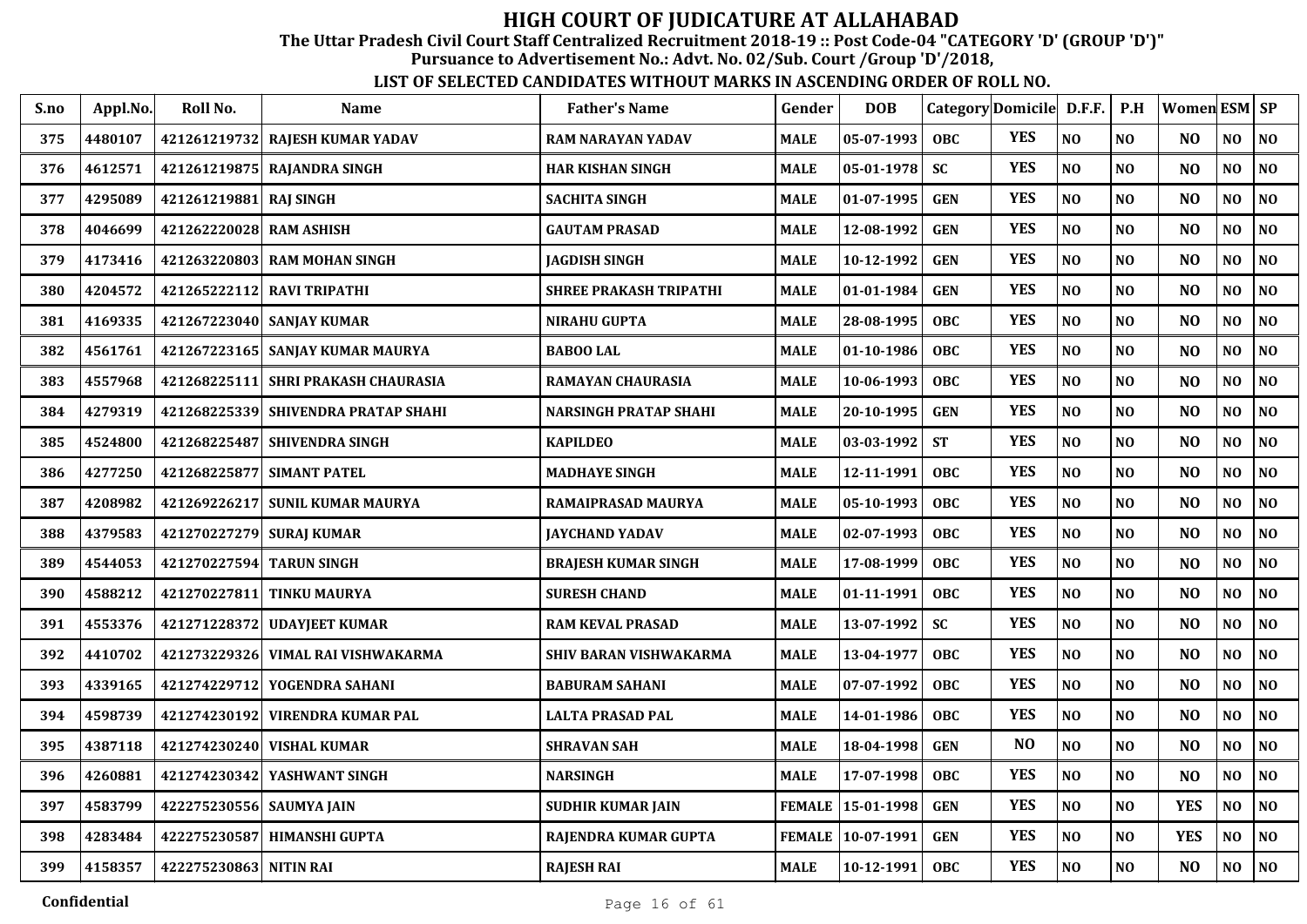The Uttar Pradesh Civil Court Staff Centralized Recruitment 2018-19 :: Post Code-04 "CATEGORY 'D' (GROUP 'D')"

Pursuance to Advertisement No.: Advt. No. 02/Sub. Court /Group 'D'/2018,

| S.no | Appl.No. | Roll No.                   | <b>Name</b>                        | <b>Father's Name</b>          | Gender        | <b>DOB</b>          |            | Category Domicile D.F.F. |                | P.H            | Women ESM SP   |                |                |
|------|----------|----------------------------|------------------------------------|-------------------------------|---------------|---------------------|------------|--------------------------|----------------|----------------|----------------|----------------|----------------|
| 400  | 4182459  | 422275230865   PANKAJ SAHU |                                    | <b>SATISH SAHU</b>            | <b>MALE</b>   | 27-09-1995          | <b>OBC</b> | <b>YES</b>               | N <sub>O</sub> | NO             | NO.            | NO.            | NO             |
| 401  | 4135333  | 422275230869               | <b>RAJEEV MAURYA</b>               | <b>CHANDRA SHEKHAR MAURYA</b> | <b>MALE</b>   | 24-07-1996          | <b>OBC</b> | <b>YES</b>               | N <sub>O</sub> | N <sub>O</sub> | N <sub>O</sub> | NO             | NO             |
| 402  | 4343054  | 422275230948               | <b>VISHAKHA GAUTAM</b>             | MUNNA LAL GAUTAM              |               | FEMALE   07-07-1995 | <b>SC</b>  | <b>YES</b>               | NO             | N <sub>O</sub> | <b>YES</b>     | NO             | $\bf NO$       |
| 403  | 4464801  | 422275231011               | <b>ABHISHEK TRIPATHI</b>           | HARI SHANKAR TRIPATHI         | MALE          | 05-04-1990          | <b>GEN</b> | <b>YES</b>               | NO             | NO             | NO             | NO             | NO             |
| 404  | 4356188  | 422275231055               | <b>SHAILU VERMA</b>                | <b>RAM LAL VERMA</b>          | MALE          | 01-07-1999          | <b>SC</b>  | <b>YES</b>               | N <sub>O</sub> | N <sub>0</sub> | N <sub>O</sub> | NO             | NO             |
| 405  | 4611058  | 422275231174               | <b>AKANSHA MISHRA</b>              | PRAHLAD MISHRA                | <b>FEMALE</b> | 14-10-1993          | <b>GEN</b> | <b>YES</b>               | N <sub>O</sub> | NO             | <b>YES</b>     | NO             | NO             |
| 406  | 4158162  |                            | 422275231270 JITENDRA SAHU         | <b>KALLU SAHU</b>             | <b>MALE</b>   | 04-05-1997          | <b>OBC</b> | <b>YES</b>               | NO             | N <sub>O</sub> | N <sub>O</sub> | N <sub>O</sub> | NO             |
| 407  | 4512902  | 422275231279 KANCHAN       |                                    | <b>SHAILENDRA KUMAR</b>       | <b>FEMALE</b> | 20-08-1990          | <b>SC</b>  | <b>YES</b>               | NO             | NO             | <b>YES</b>     | NO             | $\bf NO$       |
| 408  | 4048883  |                            | 422275231404 SAURABH JAIN          | PREM CHANDRA JAIN             | MALE          | 02-03-1994          | <b>GEN</b> | <b>YES</b>               | N <sub>O</sub> | <b>NO</b>      | N <sub>O</sub> | NO.            | N <sub>O</sub> |
| 409  | 4318853  | 422275231592               | <b>MAHESH GWALA</b>                | <b>CHANDRA BHAN</b>           | <b>MALE</b>   | 14-12-1998          | <b>OBC</b> | <b>YES</b>               | N <sub>O</sub> | NO             | N <sub>O</sub> | NO             | NO             |
| 410  | 4342259  | 422275231620               | <b>RISHBH SHRIVASTAVA</b>          | RAM VIMOHAN SHRIVASTAVA       | <b>MALE</b>   | 20-05-1996          | <b>GEN</b> | <b>YES</b>               | NO             | N <sub>O</sub> | N <sub>O</sub> | NO             | NO             |
| 411  | 4254501  |                            | 422275231686 KM KIRTI MARDAN       | JAGDISH MARDAN                | <b>FEMALE</b> | $ 02 - 12 - 1993$   | <b>SC</b>  | <b>YES</b>               | N <sub>O</sub> | N <sub>O</sub> | <b>YES</b>     | NO             | NO             |
| 412  | 4529538  | 422275231879               | <b>SANJU VERMA</b>                 | <b>MAAN PRAKASH VERMA</b>     | <b>MALE</b>   | 01-07-1992          | <b>SC</b>  | <b>YES</b>               | $\bf NO$       | NO             | NO             | $\bf NO$       | NO             |
| 413  | 4525561  | 422275231927               | <b>BHARTI AHIRWAR</b>              | <b>AKHILESH KUMAR</b>         | <b>FEMALE</b> | 13-02-1986          | <b>SC</b>  | <b>YES</b>               | N <sub>O</sub> | NO             | <b>YES</b>     | NO             | NO             |
| 414  | 4015994  | 422275231944               | <b>IITENDRA KUMAR</b>              | <b>GANESH PRASAD</b>          | <b>MALE</b>   | 10-09-1992          | <b>OBC</b> | <b>YES</b>               | N <sub>O</sub> | NO             | N <sub>O</sub> | NO             | N <sub>O</sub> |
| 415  | 4044161  |                            | 422275232005 SHYAM KUMAR SAINI     | NARAYAN DAS SAINI             | <b>MALE</b>   | 04-11-1995          | <b>OBC</b> | <b>YES</b>               | N <sub>O</sub> | NO             | N <sub>O</sub> | NO             | NO             |
| 416  | 4353122  | 422275232349 MAYANK        |                                    | <b>RAM SHARAN</b>             | <b>MALE</b>   | 13-10-1996          | <b>OBC</b> | <b>YES</b>               | NO             | N <sub>O</sub> | NO             | NO             | $\bf NO$       |
| 417  | 4064727  | 422275232610               | <b>MANEESH KUMAR SHRIWAS</b>       | PRABHUDAYAL                   | MALE          | 15-06-1990          | <b>SC</b>  | <b>YES</b>               | N <sub>O</sub> | NO             | N <sub>O</sub> | NO             | NO             |
| 418  | 4203068  |                            | 422275232670  SULABH KUMAR AGRAWAL | AJAY KUMAR AGRAWAL            | <b>MALE</b>   | 12-12-1987          | <b>GEN</b> | <b>YES</b>               | NO             | NO             | N <sub>O</sub> | NO.            | N <sub>O</sub> |
| 419  | 4528461  | 422275232702               | <b>ASHISH ANAND</b>                | <b>RAM CHANDRA SHRIVAS</b>    | <b>MALE</b>   | 15-07-1991          | <b>SC</b>  | <b>YES</b>               | $\bf NO$       | NO             | N <sub>O</sub> | NO             | NO             |
| 420  | 4060752  | 422275232710               | PURUSHARTH DWIVEDI                 | <b>DINESH KUMAR DWIVEDI</b>   | <b>MALE</b>   | 04-08-1990          | <b>GEN</b> | <b>YES</b>               | N <sub>O</sub> | N <sub>O</sub> | N <sub>O</sub> | NO             | NO             |
| 421  | 4017968  | 422275232860               | <b>VIKAS SHRIVASTAVA</b>           | KRISHNA CHANDRA SHRIVASTAVA   | <b>MALE</b>   | 12-06-1994          | <b>GEN</b> | <b>YES</b>               | $\bf NO$       | NO             | N <sub>O</sub> | NO             | $\bf NO$       |
| 422  | 4217536  | 422276233000               | <b>AMIT KUMAR VERMA</b>            | <b>HARISH CHANDRA</b>         | <b>MALE</b>   | 14-07-1991          | <b>SC</b>  | <b>YES</b>               | NO             | NO             | N <sub>O</sub> | NO             | NO             |
| 423  | 4195970  | 422276233171               | <b>AMAR SINGH RAJPOOT</b>          | <b>RAM SEWAK</b>              | <b>MALE</b>   | 01-06-1993          | <b>OBC</b> | <b>YES</b>               | NO             | $\bf NO$       | N <sub>O</sub> | NO             | N <sub>0</sub> |
| 424  | 4110013  |                            | 422276233386 ANURAG RAJPOOT        | RAM LAKHAN RAJPOOT            | <b>MALE</b>   | 12-12-1985          | <b>OBC</b> | <b>YES</b>               | N <sub>O</sub> | NO             | NO             | NO.            | NO             |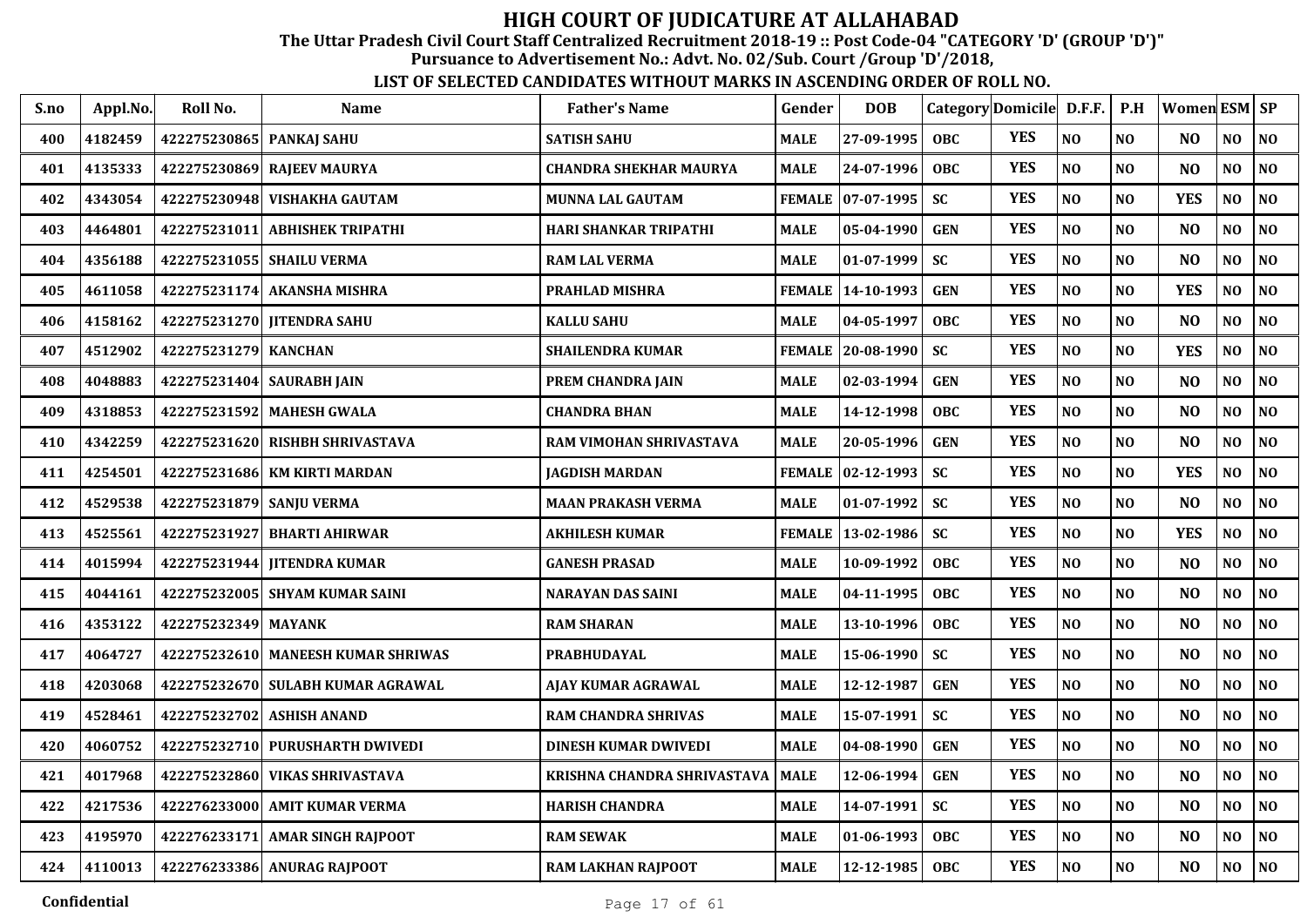The Uttar Pradesh Civil Court Staff Centralized Recruitment 2018-19 :: Post Code-04 "CATEGORY 'D' (GROUP 'D')"

Pursuance to Advertisement No.: Advt. No. 02/Sub. Court /Group 'D'/2018,

| S.no | Appl.No. | Roll No.                  | Name                                | <b>Father's Name</b>        | Gender        | <b>DOB</b>          |            | Category Domicile D.F.F. |                | P.H            | Women ESM   SP |                |                |
|------|----------|---------------------------|-------------------------------------|-----------------------------|---------------|---------------------|------------|--------------------------|----------------|----------------|----------------|----------------|----------------|
| 425  | 4550927  |                           | 422277233773 AWADHESH KUMAR         | <b>MUNNA</b>                | <b>MALE</b>   | $31 - 03 - 1994$    | <b>SC</b>  | <b>YES</b>               | NO             | NO             | NO             | NO             | NO             |
| 426  | 4519518  |                           | 422277233835  ASHISH KUMAR MAURYA   | LAL BAHADUR MAURYA          | MALE          | 21-03-2000          | <b>OBC</b> | <b>YES</b>               | NO             | N <sub>O</sub> | N <sub>O</sub> | NO             | N <sub>O</sub> |
| 427  | 4408721  | 422280235776              | KRISHNA VAGERIYA                    | <b>JITENDRA KUMAR</b>       | MALE          | 19-12-1996          | <b>SC</b>  | <b>YES</b>               | N <sub>O</sub> | NO             | N <sub>O</sub> | NO             | NO             |
| 428  | 4266437  | 422280235879              | <b>KARAN PRATAP SINGH</b>           | OMPRAKASH                   | MALE          | 22-06-1997          | <b>OBC</b> | <b>YES</b>               | NO             | NO             | N <sub>O</sub> | NO             | NO             |
| 429  | 4126330  |                           | 422281236700 MANISH KUMAR CHOUREY   | <b>N P CHOUREY</b>          | MALE          | 14-11-1987          | <b>GEN</b> | N <sub>O</sub>           | N <sub>O</sub> | NO             | N <sub>O</sub> | NO             | N <sub>0</sub> |
| 430  | 4356275  | 422283237377 RAM MILAN    |                                     | <b>DESH RAI</b>             | <b>MALE</b>   | 13-10-1992          | <b>OBC</b> | <b>YES</b>               | N <sub>O</sub> | NO             | N <sub>O</sub> | NO             | N <sub>O</sub> |
| 431  | 4393482  |                           | 422283237568 PRASHANT SHUKLA        | <b>KAMTA PRASAD SHUKLA</b>  | MALE          | 12-09-1993          | <b>GEN</b> | <b>YES</b>               | N <sub>O</sub> | NO             | N <sub>O</sub> | N <sub>O</sub> | <b>YES</b>     |
| 432  | 4002198  |                           | 422283237823 PUSHPENDRA AHIRWAR     | ASHARAM                     | <b>MALE</b>   | 12-07-1999          | <b>SC</b>  | <b>YES</b>               | NO             | N <sub>O</sub> | N <sub>O</sub> | NO             | N <sub>O</sub> |
| 433  | 4166906  |                           | 422284239118 SANDEEP KUMAR          | <b>DINANATH PRASAD</b>      | MALE          | $05 - 05 - 1994$    | <b>SC</b>  | <b>YES</b>               | N <sub>O</sub> | N <sub>O</sub> | N <sub>O</sub> | NO             | N <sub>O</sub> |
| 434  | 4387005  |                           | 422285239439 SHASHANK BHARGAVA      | SATISH CHANDRA BHARGAVA     | MALE          | $07 - 06 - 1994$    | <b>GEN</b> | <b>YES</b>               | N <sub>O</sub> | NO             | N <sub>O</sub> | NO             | N <sub>O</sub> |
| 435  | 4120220  | 423288241132 VIPIN SAGAR  |                                     | <b>SHIV SAGAR</b>           | <b>MALE</b>   | $01-06-1992$        | <b>GEN</b> | <b>YES</b>               | N <sub>O</sub> | N <sub>O</sub> | N <sub>O</sub> | NO             | N <sub>O</sub> |
| 436  | 4122148  |                           | 423288241334 ANJALI NISHAD          | <b>RAMRATAN NISHAD</b>      | <b>FEMALE</b> | $ 07-10-1996 $      | <b>OBC</b> | <b>YES</b>               | NO             | NO             | <b>YES</b>     | NO             | N <sub>O</sub> |
| 437  | 4236219  | 423289241632 KAVITA DIXIT |                                     | <b>KAVITA DIXIT</b>         | <b>FEMALE</b> | $ 17-01-1996 $      | <b>GEN</b> | <b>YES</b>               | N <sub>O</sub> | NO             | <b>YES</b>     | NO             | NO             |
| 438  | 4400206  | 423289241652              | <b>GARIMA TRIPATHI</b>              | ARVIND KUMAR TRIPATHI       | <b>FEMALE</b> | $10-05-1995$        | <b>GEN</b> | <b>YES</b>               | NO             | NO             | <b>YES</b>     | NO             | NO             |
| 439  | 4488413  | 423289241674              | KM IYOTI GANGWAR                    | KAUSHAL KISHOR GANGWAR      |               | FEMALE   05-08-1992 | <b>OBC</b> | <b>YES</b>               | NO             | NO             | <b>YES</b>     | NO.            | NO             |
| 440  | 4592843  |                           | 423289241771 GARIMA SINGH BHADAURIA | <b>BRAJESH SINGH</b>        |               | FEMALE 31-01-1993   | <b>GEN</b> | <b>YES</b>               | N <sub>O</sub> | NO             | <b>YES</b>     | NO.            | NO             |
| 441  | 4409092  |                           | 423289241859 DEEKSHA DEVI           | ANIL KUMAR KESARWANI        |               | FEMALE 08-07-1995   | <b>GEN</b> | <b>YES</b>               | NO             | NO             | <b>YES</b>     | NO.            | NO             |
| 442  | 4276439  |                           | 423289241886 GARIMA SRIVASTAVA      | RAJENDRA KUMAR SRIVASTAVA   |               | FEMALE 03-11-1992   | <b>GEN</b> | <b>YES</b>               | N <sub>O</sub> | NO             | N <sub>O</sub> | NO             | N <sub>0</sub> |
| 443  | 4625065  |                           | 423290242361 NAINCY GUPTA           | MAHESH KUMAR GUPTA          |               | FEMALE  11-12-1999  | <b>GEN</b> | <b>YES</b>               | NO             | N <sub>O</sub> | <b>YES</b>     | NO.            | N <sub>O</sub> |
| 444  | 4101864  | 423290242370 NIDHI GUPTA  |                                     | <b>BECHELAL GUPTA</b>       |               | FEMALE 01-01-1992   | <b>GEN</b> | <b>YES</b>               | NO             | NO             | <b>YES</b>     | NO             | NO             |
| 445  | 4094997  | 423290242441              | <b>KSHAMA DEVI</b>                  | VED PRAKASH SHUKLA          | <b>FEMALE</b> | $ 29-08-1992 $      | <b>GEN</b> | <b>YES</b>               | N <sub>O</sub> | NO             | <b>YES</b>     | NO             | N <sub>O</sub> |
| 446  | 4586200  | 423291242633              | <b>PUJA SAHU</b>                    | <b>CHANDRA KUMAR SAHU</b>   |               | FEMALE 10-03-1997   | <b>OBC</b> | <b>YES</b>               | NO             | NO             | <b>YES</b>     | NO             | NO             |
| 447  | 4307930  |                           | 423291242759 RADHIKA GUPTA          | RAJESH KUMAR GUPTA          | <b>FEMALE</b> | $11-12-1995$        | <b>GEN</b> | <b>YES</b>               | N <sub>O</sub> | NO             | <b>YES</b>     | N <sub>O</sub> | N <sub>O</sub> |
| 448  | 4476074  |                           | 423291242809 PRIYANKA AWASTHI       | <b>MAHESH KUMAR AWASTHI</b> | <b>FEMALE</b> | 12-10-1992          | <b>GEN</b> | <b>YES</b>               | N <sub>O</sub> | N <sub>O</sub> | <b>YES</b>     | NO             | N <sub>O</sub> |
| 449  | 4365513  | 423291242842 PUJA SINGH   |                                     | <b>DILIP SINGH</b>          |               | FEMALE 20-06-1992   | <b>GEN</b> | <b>YES</b>               | N <sub>O</sub> | N <sub>O</sub> | <b>YES</b>     | NO             | N <sub>O</sub> |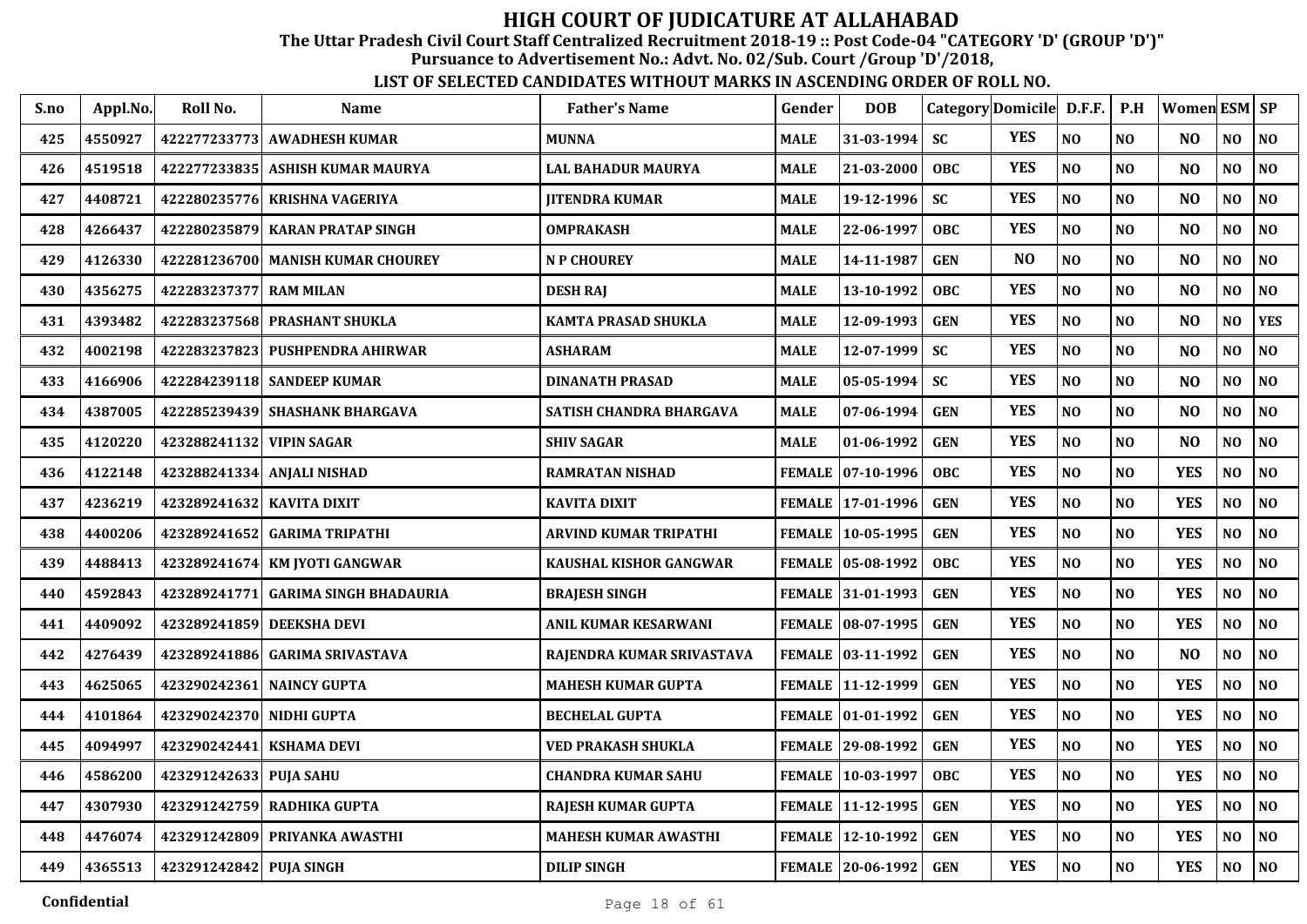The Uttar Pradesh Civil Court Staff Centralized Recruitment 2018-19 :: Post Code-04 "CATEGORY 'D' (GROUP 'D')"

Pursuance to Advertisement No.: Advt. No. 02/Sub. Court /Group 'D'/2018,

| S.no | Appl.No. | Roll No.                  | <b>Name</b>                              | <b>Father's Name</b>          | Gender        | <b>DOB</b>          | Category Domicile D.F.F. |            |                | P.H            | Women ESM SP   |                |                |
|------|----------|---------------------------|------------------------------------------|-------------------------------|---------------|---------------------|--------------------------|------------|----------------|----------------|----------------|----------------|----------------|
| 450  | 4606379  | 423291242873 RICHA DEVI   |                                          | <b>SHRAVAN KUMAR</b>          |               | FEMALE   10-01-1990 | <b>GEN</b>               | <b>YES</b> | N <sub>O</sub> | N <sub>O</sub> | <b>YES</b>     | NO             | N <sub>O</sub> |
| 451  | 4520773  |                           | 423291242900 PRIYANSHU YADAV             | <b>BABU SINGH</b>             |               | FEMALE 07-07-1994   | <b>OBC</b>               | <b>YES</b> | N <sub>O</sub> | N <sub>O</sub> | <b>YES</b>     | NO             | NO             |
| 452  | 4300392  |                           | 423291243132 SHIVANKA AWASTHI            | <b>NARESH CHANDRA AWASTHI</b> |               | FEMALE 31-05-1992   | <b>GEN</b>               | <b>YES</b> | N <sub>O</sub> | N <sub>O</sub> | <b>YES</b>     | $\bf NO$       | NO             |
| 453  | 4094919  | 423291243135              | <b>SANDHYA GUPTA</b>                     | <b>NAND KISHOR GUPTA</b>      |               | FEMALE 11-07-1997   | <b>OBC</b>               | <b>YES</b> | N <sub>O</sub> | N <sub>O</sub> | <b>YES</b>     | NO             | N <sub>O</sub> |
| 454  | 4515679  | 423291243167 PRIYA YADAV  |                                          | <b>BABU SINGH YADAV</b>       | <b>FEMALE</b> | $ 04 - 01 - 1994$   | <b>OBC</b>               | <b>YES</b> | N <sub>O</sub> | NO             | <b>YES</b>     | NO             | $\bf NO$       |
| 455  | 4206568  | 423292243170 ALOK KUMAR   |                                          | <b>KAMLESH CHANDRA</b>        | <b>MALE</b>   | 07-02-1998          | <b>OBC</b>               | <b>YES</b> | N <sub>O</sub> | N <sub>O</sub> | N <sub>O</sub> | NO             | NO             |
| 456  | 4012012  | 423292243186 ATUL SINGH   |                                          | <b>DINESH SINGH</b>           | <b>MALE</b>   | 01-07-1992          | <b>GEN</b>               | <b>YES</b> | NO             | NO             | N <sub>O</sub> | NO             | $\bf NO$       |
| 457  | 4081508  | 423292243202              | <b>BANDANA TRIPATHI</b>                  | <b>GAYA PRASAD TRIPATHI</b>   | <b>FEMALE</b> | 05-08-1991          | <b>GEN</b>               | <b>YES</b> | N <sub>O</sub> | NO             | <b>YES</b>     | NO             | NO             |
| 458  | 4005661  |                           | 423292243234 ANOOP VERMA                 | <b>BABU RAM VERMA</b>         | <b>MALE</b>   | 25-05-1996          | <b>SC</b>                | <b>YES</b> | N <sub>O</sub> | N <sub>O</sub> | N <sub>O</sub> | NO             | NO             |
| 459  | 4137380  |                           | 423292243290 DEVENDRA KUMAR              | <b>KESHAV PRASAD</b>          | <b>MALE</b>   | 12-09-1997          | <b>SC</b>                | <b>YES</b> | N <sub>O</sub> | N <sub>O</sub> | N <sub>O</sub> | NO.            | NO             |
| 460  | 4536908  |                           | 423292243294 BRIJESH KUMAR               | <b>CHHOTE LAL</b>             | <b>MALE</b>   | $10-09-1993$        | <b>SC</b>                | <b>YES</b> | NO             | N <sub>O</sub> | N <sub>O</sub> | NO             | NO             |
| 461  | 4248691  |                           | 423292243296 ANTESH KUMAR                | <b>KRISHANA KUMAR</b>         | <b>MALE</b>   | $02 - 07 - 1988$    | <b>SC</b>                | <b>YES</b> | N <sub>O</sub> | N <sub>O</sub> | N <sub>O</sub> | NO             | NO             |
| 462  | 4372104  | 423292243328 ABHISHEK     |                                          | <b>RAM JEEWAN YADAV</b>       | <b>MALE</b>   | 04-12-1995          | <b>OBC</b>               | <b>YES</b> | N <sub>O</sub> | N <sub>O</sub> | N <sub>O</sub> | NO             | NO             |
| 463  | 4189551  |                           | 423292243333 ARVIND YADAV                | <b>LALMAN YADAV</b>           | <b>MALE</b>   | 03-03-1997          | <b>OBC</b>               | <b>YES</b> | N <sub>O</sub> | N <sub>O</sub> | N <sub>O</sub> | NO             | NO             |
| 464  | 4405157  | 423292243337 BEERU GUPTA  |                                          | <b>DINESH GUPTA</b>           | <b>MALE</b>   | 27-11-1992          | <b>OBC</b>               | <b>YES</b> | N <sub>O</sub> | NO             | N <sub>O</sub> | NO             | N <sub>0</sub> |
| 465  | 4172204  | 423292243356 ANIT KUMAR   |                                          | <b>SHATRUGHNA</b>             | <b>MALE</b>   | 09-12-1997          | <b>OBC</b>               | <b>YES</b> | NO             | N <sub>0</sub> | N <sub>O</sub> | NO             | N <sub>0</sub> |
| 466  | 4205899  |                           | 423292243359 ANOOP KUMAR DWIVEDI         | JAGAT NARAYAN DWIVEDI         | <b>MALE</b>   | 12-02-1995          | <b>GEN</b>               | <b>YES</b> | N <sub>O</sub> | N <sub>O</sub> | N <sub>O</sub> | NO             | NO             |
| 467  | 4341026  | 423292243377 ANJALI DUBEY |                                          | <b>DILIP KUMAR DUBEY</b>      | <b>FEMALE</b> | 18-07-1997          | <b>GEN</b>               | <b>YES</b> | NO             | N <sub>O</sub> | <b>YES</b>     | NO             | NO             |
| 468  | 4131927  |                           | 423292243404 ABHISHEK UPADHYAY           | <b>KRISHNACHAND UPADHYAY</b>  | <b>MALE</b>   | 10-05-1987          | <b>GEN</b>               | <b>YES</b> | N <sub>O</sub> | NO             | N <sub>O</sub> | NO             | NO             |
| 469  | 4411867  | 423292243410 BADRI VISHAL |                                          | AANAND MADHAVA DIXIT          | <b>MALE</b>   | 07-11-1968          | <b>GEN</b>               | <b>YES</b> | N <sub>O</sub> | NO             | N <sub>O</sub> | <b>YES</b>     | N <sub>0</sub> |
| 470  | 4621301  | 423292243418 ARUN KUMAR   |                                          | <b>AWADHESH KUMAR</b>         | <b>MALE</b>   | 14-01-1997          | <b>GEN</b>               | <b>YES</b> | N <sub>O</sub> | N <sub>O</sub> | N <sub>O</sub> | NO             | NO             |
| 471  | 4017202  | 423292243427              | AMITA AGRAWAL                            | RAJ NARAYAN AGRAWAL           | <b>FEMALE</b> | 20-05-1995          | <b>OBC</b>               | <b>YES</b> | N <sub>O</sub> | N <sub>O</sub> | <b>YES</b>     | N <sub>O</sub> | N <sub>0</sub> |
| 472  | 4032024  |                           | 423292243443 ADITYA MISHRA               | <b>SURENDRA NATH MISHRA</b>   | <b>MALE</b>   | 11-11-1991          | <b>GEN</b>               | <b>YES</b> | NO             | N <sub>O</sub> | N <sub>O</sub> | NO             | NO             |
| 473  | 4396227  |                           | 423292243462 CHANDRA PRAKASH VISHWAKARMA | RAJESH VISHWAKARMA            | <b>MALE</b>   | 06-07-1990          | <b>OBC</b>               | <b>YES</b> | N <sub>O</sub> | <b>NO</b>      | N <sub>O</sub> | N <sub>O</sub> | N <sub>0</sub> |
| 474  | 4619587  |                           | 423292243478 AKASH KUMAR KHARVAR         | <b>ARJUN PRASHAD</b>          | <b>MALE</b>   | $16 - 10 - 1996$    | <b>OBC</b>               | <b>YES</b> | N <sub>O</sub> | <b>NO</b>      | N <sub>O</sub> | NO.            | NO             |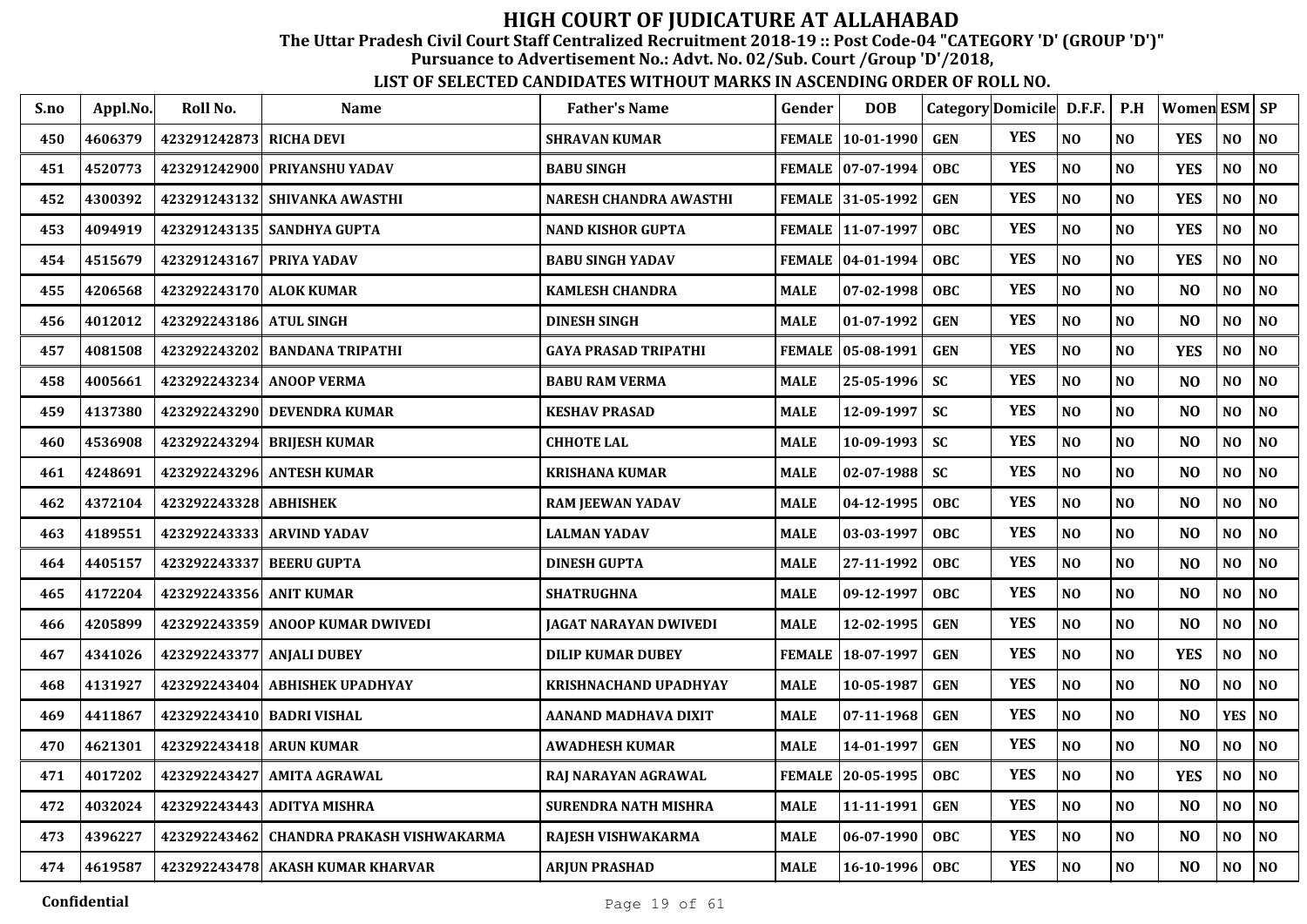The Uttar Pradesh Civil Court Staff Centralized Recruitment 2018-19 :: Post Code-04 "CATEGORY 'D' (GROUP 'D')"

Pursuance to Advertisement No.: Advt. No. 02/Sub. Court /Group 'D'/2018,

| S.no | Appl.No. | Roll No.                 | <b>Name</b>                  | <b>Father's Name</b>        | Gender        | <b>DOB</b>          |            | Category Domicile D.F.F. |                | P.H            | Women ESM SP   |                |                |
|------|----------|--------------------------|------------------------------|-----------------------------|---------------|---------------------|------------|--------------------------|----------------|----------------|----------------|----------------|----------------|
| 475  | 4618572  | 423292243502             | <b>ASHISH KUMAR</b>          | <b>DEV SHARAN</b>           | <b>MALE</b>   | 22-07-1992          | <b>GEN</b> | <b>YES</b>               | N <sub>O</sub> | N <sub>O</sub> | NO.            | NO.            | NO             |
| 476  | 4547437  | 423292243527 AJAY SHARMA |                              | KESHAV PRASAD SHARMA        | <b>MALE</b>   | 04-08-1999          | <b>OBC</b> | <b>YES</b>               | NO             | NO             | N <sub>O</sub> | NO             | N <sub>O</sub> |
| 477  | 4368196  | 423292243562             | <b>ANKITA SHUKLA</b>         | <b>ASHOK KUMAR SHUKLA</b>   |               | FEMALE 02-06-1992   | <b>GEN</b> | <b>YES</b>               | N <sub>O</sub> | N <sub>O</sub> | <b>YES</b>     | NO             | NO             |
| 478  | 4171751  |                          | 423292243577 ASHISH GAUTAM   | SANTOSH KUMAR GAUTAM        | <b>MALE</b>   | $16 - 07 - 1995$    | <b>SC</b>  | <b>YES</b>               | NO             | NO             | NO             | NO             | NO             |
| 479  | 4567805  | 423292243578             | <b>CHANDRA JEET SINGH</b>    | <b>SAROVER SINGH</b>        | <b>MALE</b>   | 01-11-1987          | <b>OBC</b> | <b>YES</b>               | N <sub>O</sub> | NO             | N <sub>O</sub> | NO             | N <sub>0</sub> |
| 480  | 4624298  |                          | 423292243615 SUSHIT GAURAV   | <b>RADHEY LAL</b>           | <b>MALE</b>   | 10-08-1988          | <b>SC</b>  | <b>YES</b>               | NO             | NO             | N <sub>O</sub> | NO             | NO             |
| 481  | 4072787  | 423292243626             | <b>ASHISH DIXIT</b>          | PRAMOD KUMAR DIXIT          | <b>MALE</b>   | 02-03-1998          | <b>GEN</b> | <b>YES</b>               | N <sub>O</sub> | N <sub>O</sub> | N <sub>O</sub> | N <sub>O</sub> | NO             |
| 482  | 4062170  | 423292243639 ANKIT VERMA |                              | UMA SHANKER VERMA           | <b>MALE</b>   | 20-07-1993          | <b>OBC</b> | <b>YES</b>               | N <sub>O</sub> | NO             | N <sub>O</sub> | NO             | NO             |
| 483  | 4556365  | 423292243641             | <b>ANMOL TIWARI</b>          | <b>KAMLESH KUMAR TIWARI</b> | MALE          | 25-01-1992          | <b>GEN</b> | <b>YES</b>               | N <sub>O</sub> | <b>NO</b>      | N <sub>O</sub> | NO             | NO             |
| 484  | 4247751  | 423292243651             | <b>AJAY GUPTA</b>            | <b>BHAGWATI PRASAD</b>      | <b>MALE</b>   | 05-05-1995          | <b>GEN</b> | <b>YES</b>               | N <sub>O</sub> | NO             | N <sub>O</sub> | NO             | NO             |
| 485  | 4043553  |                          | 423292243661 ANKITA MISHRA   | YOGESH KUMAR MISHRA         |               | FEMALE   18-07-1992 | <b>GEN</b> | <b>YES</b>               | N <sub>O</sub> | N <sub>O</sub> | <b>YES</b>     | NO.            | N <sub>O</sub> |
| 486  | 4220471  | 423292243709             | <b>ABHISHEK DWIVEDI</b>      | <b>BHUVANESHWAR DWIVEDI</b> | <b>MALE</b>   | 02-05-1997          | <b>GEN</b> | <b>YES</b>               | N <sub>O</sub> | NO             | N <sub>O</sub> | NO             | NO             |
| 487  | 4169235  | 423292243716             | <b>AKHILESH KUMAR VERMA</b>  | <b>GURUCHARAN VERMA</b>     | <b>MALE</b>   | 20-09-1989          | <b>SC</b>  | <b>YES</b>               | N <sub>O</sub> | NO             | N <sub>O</sub> | N <sub>O</sub> | NO             |
| 488  | 4616800  |                          | 423292243867 AYUSH KUMAR     | VIRENDRA KUMAR              | <b>MALE</b>   | 23-07-1997          | <b>SC</b>  | <b>YES</b>               | NO             | NO             | N <sub>O</sub> | N <sub>O</sub> | NO             |
| 489  | 4501178  | 423292243870             | <b>AZAD CHAUHAN</b>          | <b>MOTI CHAND</b>           | <b>MALE</b>   | 07-05-1990          | <b>OBC</b> | <b>YES</b>               | NO             | NO             | N <sub>O</sub> | NO             | NO             |
| 490  | 4159403  |                          | 423292243886 ANAND SHARMA    | JAGJIWAN PRASAD SHARMA      | MALE          | 06-09-1988          | <b>OBC</b> | <b>YES</b>               | N <sub>O</sub> | NO             | N <sub>O</sub> | NO             | $\bf NO$       |
| 491  | 4374121  | 423293243907             | <b>ANUI SACHAN</b>           | PREMCHANDRA SACHAN          | <b>MALE</b>   | 12-11-1997          | <b>OBC</b> | <b>YES</b>               | NO             | <b>YES</b>     | N <sub>O</sub> | NO.            | NO             |
| 492  | 4554612  | 423293243911             | <b>SURBHI GUPTA</b>          | <b>RAKESH GUPTA</b>         | <b>FEMALE</b> | $ 10-01-1999$       | <b>GEN</b> | <b>YES</b>               | N <sub>O</sub> | NO             | <b>YES</b>     | NO             | NO             |
| 493  | 4190919  |                          | 423294244498 SWIKRITI MISHRA | <b>RAM SWAROOP MISHRA</b>   |               | FEMALE   11-08-1989 | <b>GEN</b> | <b>YES</b>               | N <sub>O</sub> | N <sub>O</sub> | <b>YES</b>     | NO.            | NO             |
| 494  | 4392005  |                          | 423294244538 ABHINAV DUBEY   | <b>RAM PRAKASH DUBEY</b>    | <b>MALE</b>   | 04-04-1996          | <b>GEN</b> | <b>YES</b>               | N <sub>O</sub> | N <sub>O</sub> | N <sub>O</sub> | NO             | NO             |
| 495  | 4218757  | 423294244821             | <b>ABHI SHAKYA</b>           | RAMPAL SHAKYA               | <b>MALE</b>   | 15-07-1999          | <b>OBC</b> | <b>YES</b>               | N <sub>O</sub> | NO             | NO             | NO             | NO             |
| 496  | 4238356  | 423295244954             | <b>MOHD SHOAIB ANSARI</b>    | <b>MOHD AYYUB ANSARI</b>    | <b>MALE</b>   | 15-02-1991          | <b>OBC</b> | <b>YES</b>               | NO             | NO             | NO             | NO             | NO             |
| 497  | 4108395  |                          | 423295244982 HIMANSHU SHUKLA | <b>SHAILENDRA SHUKLA</b>    | <b>MALE</b>   | 09-07-1992          | <b>GEN</b> | <b>YES</b>               | N <sub>O</sub> | NO             | N <sub>O</sub> | NO             | NO             |
| 498  | 4209091  |                          | 423295245014 MAHENDRA KUMAR  | TULA RAM                    | <b>MALE</b>   | 16-07-1991          | <b>OBC</b> | <b>YES</b>               | NO             | N <sub>0</sub> | N <sub>O</sub> | NO             | NO             |
| 499  | 4278341  |                          | 423295245018 KM ROMI MAURYA  | PHOOL CHANDRA MAURYA        |               | FEMALE 25-02-1986   | <b>OBC</b> | <b>YES</b>               | NO             | <b>NO</b>      | <b>YES</b>     | NO.            | NO             |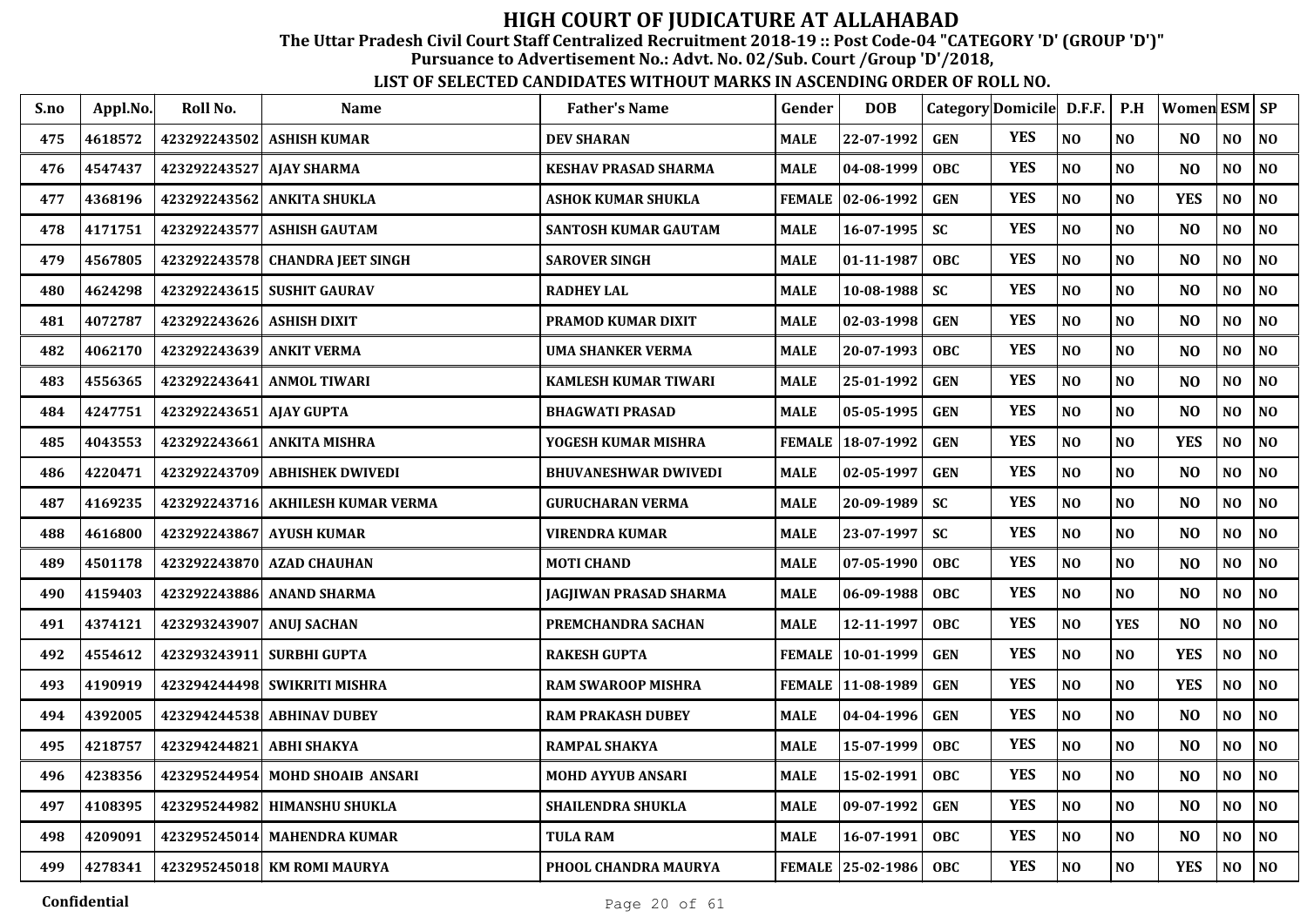The Uttar Pradesh Civil Court Staff Centralized Recruitment 2018-19 :: Post Code-04 "CATEGORY 'D' (GROUP 'D')"

Pursuance to Advertisement No.: Advt. No. 02/Sub. Court /Group 'D'/2018,

| S.no | Appl.No. | Roll No.                | <b>Name</b>                    | <b>Father's Name</b>          | Gender        | <b>DOB</b>          |            | Category Domicile D.F.F. |                | P.H            | Women ESM SP   |                |                |
|------|----------|-------------------------|--------------------------------|-------------------------------|---------------|---------------------|------------|--------------------------|----------------|----------------|----------------|----------------|----------------|
| 500  | 4101219  |                         | 423295245019 KASHMIR SINGH     | <b>AMAR SINGH</b>             | <b>MALE</b>   | 14-11-1990          | <b>OBC</b> | <b>YES</b>               | NO             | NO             | N <sub>O</sub> | N <sub>O</sub> | NO             |
| 501  | 4180225  | 423295245029            | <b>MOHIT SACHAN</b>            | <b>KRISHAN KUMAR SACHAN</b>   | MALE          | 20-07-1996          | <b>OBC</b> | <b>YES</b>               | N <sub>O</sub> | N <sub>O</sub> | N <sub>O</sub> | NO             | NO             |
| 502  | 4397460  |                         | 423295245040 KULDEEP VERMA     | <b>UDAY VEER VERMA</b>        | MALE          | 09-11-1996          | <b>SC</b>  | <b>YES</b>               | NO             | N <sub>O</sub> | N <sub>O</sub> | NO             | NO             |
| 503  | 4542309  | 423295245082 JULI SINGH |                                | RAJ KUMAR SINGH               | <b>FEMALE</b> | 20-09-1997          | <b>GEN</b> | <b>YES</b>               | NO             | <b>YES</b>     | <b>YES</b>     | NO             | NO             |
| 504  | 4376738  | 423295245091            | <b>DINESH KASHYAP</b>          | SHAMBHOO KASHYAP              | MALE          | 20-12-1986          | <b>OBC</b> | <b>YES</b>               | N <sub>O</sub> | N <sub>O</sub> | N <sub>O</sub> | N <sub>0</sub> | NO             |
| 505  | 4561507  | 423295245096            | <b>KULDEEP TRIPATHI</b>        | <b>JAGAT PRASAD</b>           | <b>MALE</b>   | 10-10-1994          | <b>GEN</b> | <b>YES</b>               | NO             | N <sub>O</sub> | N <sub>O</sub> | $\bf NO$       | $\bf NO$       |
| 506  | 4387939  | 423295245101            | <b>DIKSHA MISHRA</b>           | JAY SHANKAR MISHRA            | FEMALE        | 24-06-1993          | <b>GEN</b> | <b>YES</b>               | NO             | N <sub>O</sub> | <b>YES</b>     | NO             | NO             |
| 507  | 4373601  |                         | 423295245108 LAVI SRIVASTAVA   | SHAILESH SRIVASTAVA           |               | FEMALE 22-12-1998   | <b>GEN</b> | <b>YES</b>               | NO             | NO             | <b>YES</b>     | NO             | $\bf NO$       |
| 508  | 4387346  | 423295245141            | <b>NISCHAY PAL</b>             | <b>RAM PRAKASH PAL</b>        | MALE          | 13-10-1995          | <b>OBC</b> | <b>YES</b>               | N <sub>O</sub> | N <sub>O</sub> | N <sub>O</sub> | NO             | NO             |
| 509  | 4061435  | 423295245142            | <b>KIRAN LATA SINGH</b>        | RAJENDRA SINGH GAUTAM         | FEMALE        | 19-06-1991          | <b>GEN</b> | <b>YES</b>               | N <sub>O</sub> | N <sub>O</sub> | <b>YES</b>     | NO             | $\bf NO$       |
| 510  | 4484980  | 423295245181            | NAMAN KANOUJIA                 | <b>RAJESH KUMAR</b>           | MALE          | $09-10-1995$        | <b>SC</b>  | <b>YES</b>               | NO             | N <sub>O</sub> | N <sub>O</sub> | NO             | NO             |
| 511  | 4381415  | 423295245191            | NISHITA GOSWAMI                | <b>SUBIR GOSWAMI</b>          | <b>FEMALE</b> | 30-10-1995          | <b>GEN</b> | <b>YES</b>               | N <sub>O</sub> | N <sub>O</sub> | <b>YES</b>     | NO             | NO             |
| 512  | 4214313  | 423295245211            | <b>MEGHA TIWARI</b>            | <b>NAVIN TIWARI</b>           | <b>FEMALE</b> | 22-03-1998          | <b>GEN</b> | <b>YES</b>               | NO             | N <sub>O</sub> | <b>YES</b>     | NO             | NO             |
| 513  | 4179341  | 423295245221            | <b>NIKHIL SINGH PARMAR</b>     | <b>SHYAM PAL SINGH PARMAR</b> | <b>MALE</b>   | 20-06-1988          | <b>GEN</b> | <b>YES</b>               | NO             | N <sub>O</sub> | N <sub>O</sub> | NO             | NO             |
| 514  | 4019318  | 423295245227            | <b>GEETA KUMARI GOND</b>       | <b>DHRUV PRASAD GOND</b>      | <b>FEMALE</b> | $16 - 01 - 1995$    | <b>SC</b>  | <b>YES</b>               | NO             | N <sub>O</sub> | <b>YES</b>     | NO             | NO             |
| 515  | 4301080  | 423295245240 JITENDRA   |                                | <b>SURYA KISHOR</b>           | <b>MALE</b>   | 18-07-1989          | <b>GEN</b> | <b>YES</b>               | N <sub>O</sub> | NO             | N <sub>O</sub> | NO             | $\bf NO$       |
| 516  | 4376259  | 423295245244            | <b>MOHIT SINGH YADAV</b>       | <b>SHIV SINGH YADAV</b>       | MALE          | 30-06-1995          | <b>OBC</b> | <b>YES</b>               | NO             | N <sub>O</sub> | N <sub>O</sub> | NO             | NO             |
| 517  | 4171632  |                         | 423295245245 MUKESH SHARMA     | <b>RAM GOPAL SHARMA</b>       | MALE          | 04-12-1991          | <b>OBC</b> | <b>YES</b>               | N <sub>O</sub> | N <sub>O</sub> | N <sub>O</sub> | N <sub>O</sub> | N <sub>0</sub> |
| 518  | 4282748  |                         | 423295245251 JANARDAN YADAV    | <b>LAL SHARAN YADAV</b>       | MALE          | 02-07-1997          | <b>GEN</b> | <b>YES</b>               | $\bf NO$       | N <sub>O</sub> | N <sub>O</sub> | NO             | $\bf NO$       |
| 519  | 4239372  |                         | 423295245260 NAVNEET GUPTA     | <b>GYAN CHANDRA GUPTA</b>     | MALE          | 24-12-1993          | <b>GEN</b> | <b>YES</b>               | N <sub>O</sub> | N <sub>O</sub> | N <sub>O</sub> | $\bf NO$       | $\bf NO$       |
| 520  | 4580158  | 423295245286            | <b>DILEEP VERMA</b>            | <b>RAGHUVEER VERMA</b>        | MALE          | 10-04-1992          | <b>SC</b>  | <b>YES</b>               | NO             | N <sub>O</sub> | N <sub>O</sub> | NO             | NO             |
| 521  | 4315421  | 423295245301            | <b>NEERAJ VERMA</b>            | RAJA RAM VARMA                | <b>MALE</b>   | $01-01-1994$        | <b>SC</b>  | <b>YES</b>               | NO             | N <sub>O</sub> | N <sub>O</sub> | $\bf NO$       | N <sub>0</sub> |
| 522  | 4614091  |                         | 423295245353 NEELKAMAL RAJPUT  | <b>JAGROOP SINGH</b>          | MALE          | 16-01-1995          | <b>OBC</b> | <b>YES</b>               | NO             | N <sub>O</sub> | N <sub>O</sub> | NO             | $\bf NO$       |
| 523  | 4156024  |                         | 423295245358 KM ANDREE DWIVEDI | SUBHASH CHAND DWIVEDI         | <b>FEMALE</b> | 15-02-1998          | <b>GEN</b> | <b>YES</b>               | $\bf NO$       | NO             | <b>YES</b>     | NO             | $\bf NO$       |
| 524  | 4412506  |                         | 423295245361 MOUSMI SHARMA     | RAJ NARAYAN SHARMA            |               | FEMALE   12-03-1992 | <b>GEN</b> | <b>YES</b>               | NO             | NO             | <b>YES</b>     | NO             | N <sub>0</sub> |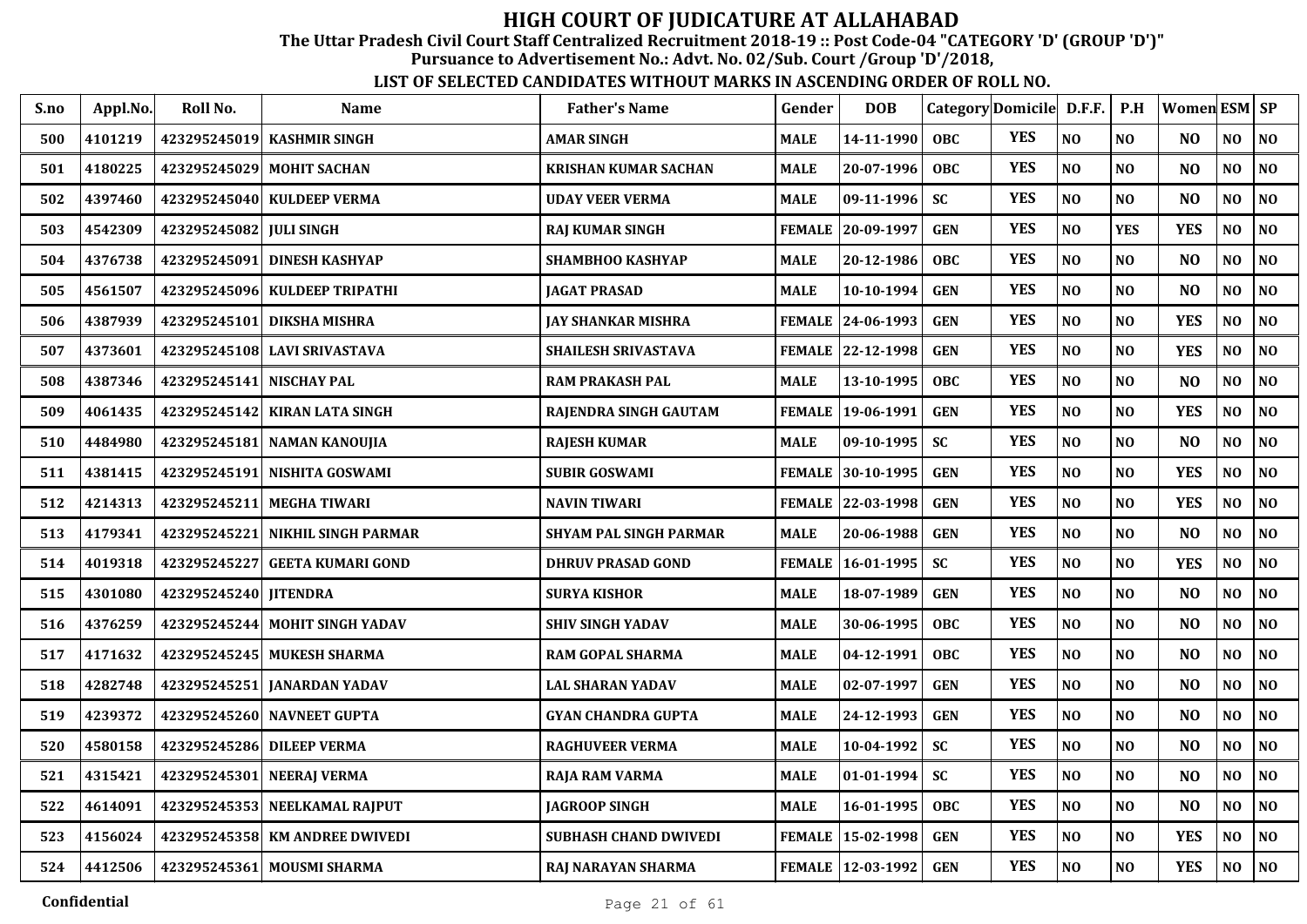The Uttar Pradesh Civil Court Staff Centralized Recruitment 2018-19 :: Post Code-04 "CATEGORY 'D' (GROUP 'D')"

Pursuance to Advertisement No.: Advt. No. 02/Sub. Court /Group 'D'/2018,

| S.no | Appl.No. | Roll No.     | <b>Name</b>                         | <b>Father's Name</b>        | Gender        | <b>DOB</b>          | Category Domicile D.F.F. |            |                | P.H            | Women ESM SP   |                |                 |
|------|----------|--------------|-------------------------------------|-----------------------------|---------------|---------------------|--------------------------|------------|----------------|----------------|----------------|----------------|-----------------|
| 525  | 4087031  | 423295245369 | <b>HARSH AWASTHI</b>                | <b>RAVI SHANKER AWASTHI</b> | <b>MALE</b>   | 12-05-1998          | <b>GEN</b>               | <b>YES</b> | NO             | NO             | N <sub>0</sub> | NO             | $ {\rm \,}$ YES |
| 526  | 4255669  |              | 423295245403   HARISH CHANDRA       | <b>RAM RATAN</b>            | <b>MALE</b>   | 11-04-1991          | <b>SC</b>                | <b>YES</b> | NO             | NO             | N <sub>O</sub> | NO             | NO              |
| 527  | 4315473  |              | 423295245406 JAYANT GAUTAM          | <b>RAM SWAROOP GAUTAM</b>   | <b>MALE</b>   | 07-08-1989          | <b>SC</b>                | <b>YES</b> | N <sub>O</sub> | N <sub>O</sub> | N <sub>O</sub> | NO             | <b>NO</b>       |
| 528  | 4404038  | 423295245422 | <b>NISHA PAL</b>                    | <b>BARFI LAL PAL</b>        | <b>FEMALE</b> | 16-07-1997          | <b>OBC</b>               | <b>YES</b> | NO             | NO             | <b>YES</b>     | NO             | NO              |
| 529  | 4118564  |              | 423295245434 KM ASHU GUPTA          | <b>JAGDISH PRASAD GUPTA</b> |               | FEMALE   07-06-1993 | <b>GEN</b>               | <b>YES</b> | NO             | N <sub>O</sub> | <b>YES</b>     | NO             | N <sub>0</sub>  |
| 530  | 4362914  | 423295245454 | <b>DIPALI</b>                       | <b>SHRAVAN KUMAR MISHRA</b> |               | FEMALE 21-07-1997   | <b>GEN</b>               | <b>YES</b> | NO             | N <sub>O</sub> | <b>YES</b>     | NO             | NO              |
| 531  | 4403199  |              | 423295245494 KAMAL KISHOR           | <b>HARI RAM</b>             | <b>MALE</b>   | 02-05-1979          | <b>OBC</b>               | <b>YES</b> | NO             | N <sub>O</sub> | N <sub>O</sub> | NO             | NO              |
| 532  | 4310654  |              | 423295245500 GAURAV MAURYA          | <b>JITENDRA MAURYA</b>      | <b>MALE</b>   | 10-01-1993          | <b>OBC</b>               | <b>YES</b> | NO             | N <sub>O</sub> | N <sub>O</sub> | N <sub>O</sub> | NO              |
| 533  | 4174715  | 423295245509 | <b>MOHAMMED UMAIR</b>               | <b>JABBAR ALAM</b>          | <b>MALE</b>   | 07-07-1993          | <b>OBC</b>               | <b>YES</b> | N <sub>O</sub> | N <sub>O</sub> | N <sub>O</sub> | N <sub>0</sub> | $\bf NO$        |
| 534  | 4599670  |              | 423296245538 RAHUL SRIVASTAVA       | ASHOK SRIVASTAVA            | <b>MALE</b>   | 29-07-1989          | <b>GEN</b>               | <b>YES</b> | N <sub>O</sub> | N <sub>0</sub> | N <sub>O</sub> | NO             | NO              |
| 535  | 4624241  |              | 423296245541 RISHABH PANDEY         | <b>UMESH PANDEY</b>         | <b>MALE</b>   | 25-03-1992          | <b>GEN</b>               | <b>YES</b> | N <sub>O</sub> | N <sub>O</sub> | N <sub>O</sub> | NO             | <b>NO</b>       |
| 536  | 4084047  | 423296245562 | RAKESH BAJPAI                       | ATMA PRASAD BAJPAI          | <b>MALE</b>   | 11-12-1968          | <b>GEN</b>               | <b>YES</b> | NO             | N <sub>O</sub> | N <sub>O</sub> | <b>YES</b>     | NO              |
| 537  | 4072320  | 423296245576 | RAJNISH KUMAR RAI                   | <b>PYARE RAI</b>            | <b>MALE</b>   | 15-03-1984          | <b>GEN</b>               | <b>YES</b> | NO             | <b>YES</b>     | N <sub>O</sub> | NO             | NO              |
| 538  | 4248163  |              | 423296245582 SHIV PRAKASH CHAUHAN   | <b>JAGDHARI CHAUHAN</b>     | <b>MALE</b>   | 06-09-1990          | <b>OBC</b>               | <b>YES</b> | NO             | <b>YES</b>     | N <sub>O</sub> | NO             | N <sub>0</sub>  |
| 539  | 4376262  |              | 423296245585   SARVESH KUMAR NISHAD | <b>NARPAT</b>               | <b>MALE</b>   | 19-12-1990          | <b>OBC</b>               | <b>YES</b> | NO             | N <sub>O</sub> | N <sub>O</sub> | NO             | NO              |
| 540  | 4297817  |              | 423296245622 VIDHURAI SINGH         | <b>NARENDRA SINGH</b>       | <b>MALE</b>   | 04-08-1987          | <b>GEN</b>               | <b>YES</b> | N <sub>O</sub> | N <sub>O</sub> | N <sub>O</sub> | NO             | NO              |
| 541  | 4072278  | 423296245623 | VIKASH MISHRA                       | <b>LALLAN PRASAD</b>        | <b>MALE</b>   | 07-07-1994          | <b>GEN</b>               | <b>YES</b> | N <sub>O</sub> | N <sub>O</sub> | N <sub>O</sub> | NO             | NO              |
| 542  | 4074591  |              | 423296245628 RANJEET KUMAR          | <b>RAM PRASAD</b>           | <b>MALE</b>   | 02-10-1990          | <b>SC</b>                | <b>YES</b> | N <sub>O</sub> | N <sub>O</sub> | N <sub>O</sub> | N <sub>O</sub> | N <sub>O</sub>  |
| 543  | 4163832  |              | 423296245728 PRIYANKA CHANDWANI     | <b>ASHOK CHANDWANI</b>      |               | FEMALE 27-08-1996   | <b>GEN</b>               | <b>YES</b> | NO             | N <sub>O</sub> | <b>YES</b>     | N <sub>0</sub> | <b>NO</b>       |
| 544  | 4151669  |              | 423296245778 UMESH CHANDRA          | <b>RAMESH CHANDRA</b>       | <b>MALE</b>   | 01-03-1992          | OBC                      | <b>YES</b> | NO             | NO             | N <sub>O</sub> | NO             | $\bf NO$        |
| 545  | 4231104  | 423296245789 | <b>SHIVANI SHUKLA</b>               | <b>UMESH KUMAR SHUKLA</b>   | <b>FEMALE</b> | 11-01-1993          | <b>GEN</b>               | <b>YES</b> | N <sub>O</sub> | NO             | <b>YES</b>     | NO             | NO              |
| 546  | 4253610  | 423296245814 | <b>PEEYUSH KANT</b>                 | <b>BALRAM SINGH</b>         | <b>MALE</b>   | 02-10-1995          | <b>OBC</b>               | <b>YES</b> | NO             | N <sub>O</sub> | N <sub>O</sub> | NO             | NO              |
| 547  | 4486458  |              | 423296245846 SHRUTI BAJPAI          | <b>KESHAV KUMAR BAJPAI</b>  |               | FEMALE 26-11-1998   | <b>GEN</b>               | <b>YES</b> | NO             | NO             | <b>YES</b>     | NO             | N <sub>0</sub>  |
| 548  | 4321031  |              | 423296245849 UPENDRA KUMAR          | <b>GULAB</b>                | <b>MALE</b>   | 05-07-1989          | <b>SC</b>                | <b>YES</b> | $\bf NO$       | N <sub>O</sub> | N <sub>O</sub> | NO             | N <sub>O</sub>  |
| 549  | 4483657  |              | 423296245851 PRANJUL TIWARI         | <b>NARAYAN DUTT TIWARI</b>  | <b>MALE</b>   | 04-07-1995          | <b>GEN</b>               | <b>YES</b> | NO             | NO             | N <sub>O</sub> | N <sub>O</sub> | <b>NO</b>       |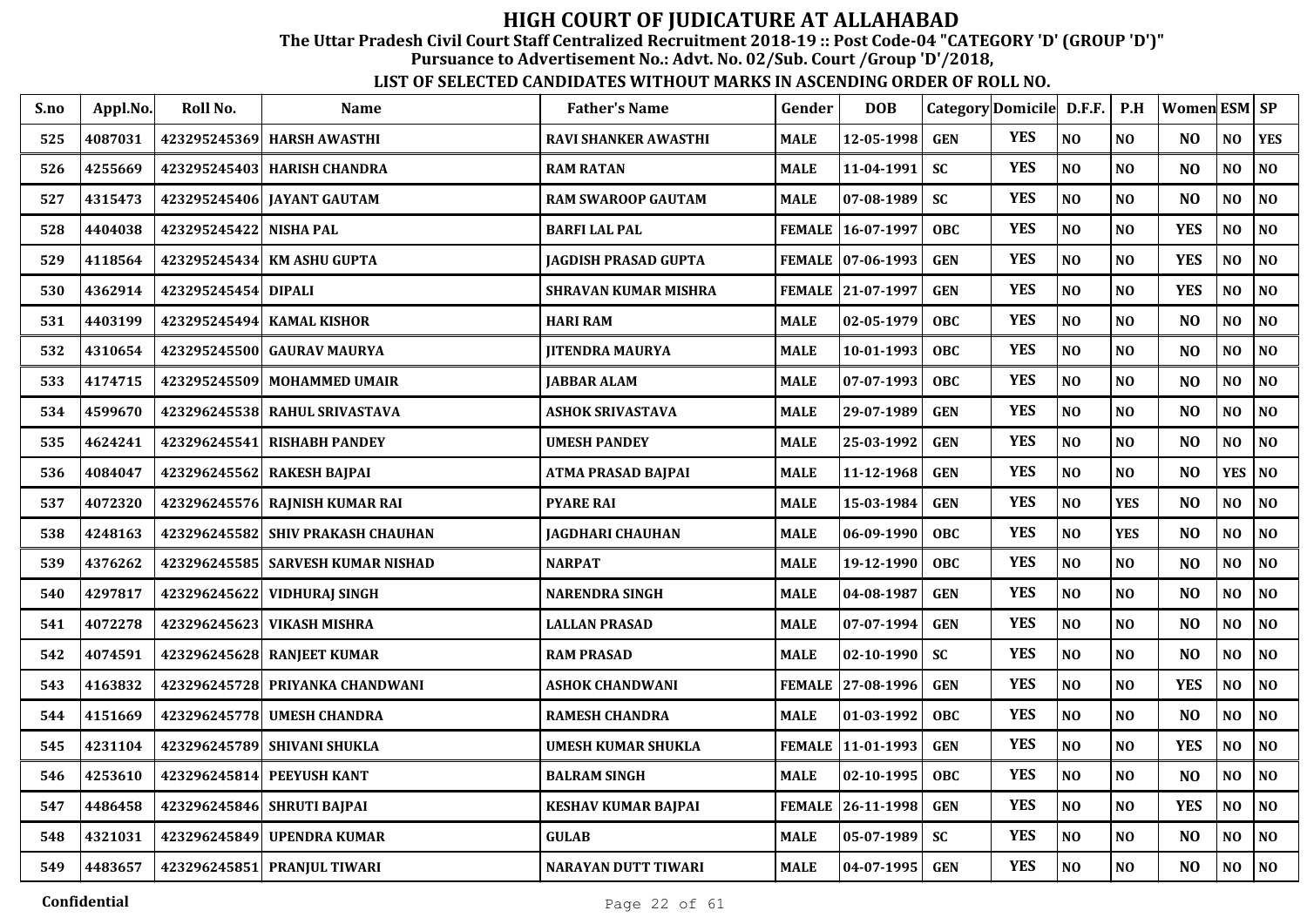The Uttar Pradesh Civil Court Staff Centralized Recruitment 2018-19 :: Post Code-04 "CATEGORY 'D' (GROUP 'D')"

Pursuance to Advertisement No.: Advt. No. 02/Sub. Court /Group 'D'/2018,

| S.no | Appl.No. | Roll No.                 | <b>Name</b>                         | <b>Father's Name</b>       | Gender        | <b>DOB</b>       |            | Category Domicile D.F.F. |                | P.H            | Women ESM SP   |                |                |
|------|----------|--------------------------|-------------------------------------|----------------------------|---------------|------------------|------------|--------------------------|----------------|----------------|----------------|----------------|----------------|
| 550  | 4220002  |                          | 423296245876 SHIVAM AGNIHOTRI       | SAROJ KUMAR AGNIHOTRI      | MALE          | $05 - 10 - 1995$ | <b>GEN</b> | <b>YES</b>               | NO             | N <sub>O</sub> | N <sub>O</sub> | NO             | N <sub>0</sub> |
| 551  | 4406372  |                          | 423296245878 SHIV PRASHAD PRAJAPATI | RAM PALAT PRAJAPATI        | MALE          | 15-07-1989       | <b>OBC</b> | <b>YES</b>               | NO             | N <sub>O</sub> | N <sub>O</sub> | N <sub>O</sub> | NO             |
| 552  | 4470046  | 423296245934 SHEEBA NAAZ |                                     | <b>MUNAWAR ALI</b>         | <b>FEMALE</b> | 18-12-1992       | <b>OBC</b> | <b>YES</b>               | NO             | N <sub>O</sub> | <b>YES</b>     | N <sub>O</sub> | NO             |
| 553  | 4560705  |                          | 423296245954 SANJEEV KUMAR          | <b>MAHESH CHANDRA</b>      | MALE          | 15-07-1988       | <b>SC</b>  | <b>YES</b>               | NO             | N <sub>O</sub> | N <sub>O</sub> | NO             | NO             |
| 554  | 4298679  | 423296246009             | <b>SANDEEP KUMAR PANDEY</b>         | <b>VINOD KUMAR PANDEY</b>  | MALE          | 25-03-1988       | <b>GEN</b> | <b>YES</b>               | NO             | N <sub>O</sub> | N <sub>O</sub> | NO             | N <sub>O</sub> |
| 555  | 4625927  | 423296246018             | SHIKHA SINGH CHANDEL                | RAM PRATAP SINGH CHANDEL   | <b>FEMALE</b> | 26-11-1993       | <b>GEN</b> | <b>YES</b>               | $\bf NO$       | N <sub>O</sub> | <b>YES</b>     | $\bf NO$       | $\bf NO$       |
| 556  | 4280502  | 423296246037             | <b>SUMIT KUMAR ANAND</b>            | RAM NARAYAN ANAND          | MALE          | 10-02-1991       | <b>SC</b>  | <b>YES</b>               | NO             | NO             | N <sub>O</sub> | NO             | NO             |
| 557  | 4142650  |                          | 423296246047 RAVI VISHWAKARMA       | <b>MANIRAM VISHWAKARMA</b> | MALE          | 25-08-1993       | <b>OBC</b> | <b>YES</b>               | $\bf NO$       | NO             | N <sub>O</sub> | NO             | $\bf NO$       |
| 558  | 4166415  |                          | 423296246050 SAUMYA GUPTA           | <b>RAMBABU GUPTA</b>       | <b>FEMALE</b> | $ 05-10-1994 $   | <b>GEN</b> | <b>YES</b>               | N <sub>O</sub> | <b>YES</b>     | <b>YES</b>     | NO             | NO             |
| 559  | 4249493  | 423296246094             | <b>RAMENDRA PRATAP</b>              | <b>DINESH CHANDRA</b>      | MALE          | $13 - 10 - 1994$ | <b>OBC</b> | <b>YES</b>               | N <sub>O</sub> | NO             | N <sub>O</sub> | NO             | N <sub>0</sub> |
| 560  | 4127301  | 423296246142 SHISHUPAL   |                                     | KRISHNA MURARI             | MALE          | 12-05-1997       | <b>OBC</b> | <b>YES</b>               | N <sub>O</sub> | N <sub>O</sub> | N <sub>O</sub> | NO             | NO             |
| 561  | 4008802  |                          | 423296246153 RITESH KUMAR           | <b>SANTOSH KUMAR</b>       | MALE          | 11-09-1996       | <b>OBC</b> | <b>YES</b>               | NO             | N <sub>O</sub> | N <sub>O</sub> | N <sub>O</sub> | NO             |
| 562  | 4535375  | 423296246171             | <b>RAJEEV KUMAR</b>                 | <b>RAM VILAS</b>           | MALE          | 15-10-1983       | <b>OBC</b> | <b>YES</b>               | NO             | N <sub>O</sub> | N <sub>O</sub> | N <sub>0</sub> | NO             |
| 563  | 4325026  | 423296246186             | <b>RAHUL RAWAT</b>                  | <b>KEDAR NATH RAWAT</b>    | MALE          | 25-10-1988       | <b>OBC</b> | <b>YES</b>               | NO             | N <sub>O</sub> | N <sub>O</sub> | NO             | N <sub>0</sub> |
| 564  | 4555247  | 423296246215             | <b>RAHUL PANDEY</b>                 | SATYA PRAKASH PANDEY       | <b>MALE</b>   | 06-07-1997       | <b>GEN</b> | <b>YES</b>               | NO             | N <sub>O</sub> | N <sub>O</sub> | $\bf NO$       | NO             |
| 565  | 4304882  |                          | 423296246226 SHUBHAM GUPTA          | JAY PRAKASH GUPTA          | MALE          | 10-04-1997       | <b>GEN</b> | <b>YES</b>               | NO             | N <sub>O</sub> | N <sub>O</sub> | NO             | NO             |
| 566  | 4383269  |                          | 423296246304 SHIVANG SHUKLA         | <b>RAM CHAND SHUKLA</b>    | MALE          | 01-07-1995       | <b>GEN</b> | <b>YES</b>               | $\bf NO$       | NO             | N <sub>O</sub> | NO             | $\bf NO$       |
| 567  | 4005727  | 423296246368 RAHUL       |                                     | <b>RAM BILAS SONKER</b>    | MALE          | 30-09-1990       | <b>SC</b>  | <b>YES</b>               | N <sub>O</sub> | N <sub>O</sub> | N <sub>O</sub> | NO             | N <sub>0</sub> |
| 568  | 4165002  |                          | 423296246389 SAURABH PANDEY         | <b>BALKRISHAN PANDEY</b>   | MALE          | 31-07-1986       | <b>GEN</b> | <b>YES</b>               | NO             | N <sub>O</sub> | N <sub>O</sub> | NO             | N <sub>0</sub> |
| 569  | 4143938  | 423296246401             | <b>VINAY SAXENA</b>                 | SURYA PRAKASH SAXENA       | MALE          | 14-09-1997       | <b>OBC</b> | <b>YES</b>               | $\bf NO$       | N <sub>O</sub> | N <sub>O</sub> | NO             | N <sub>0</sub> |
| 570  | 4376735  |                          | 423296246425 PRIYA RATHAUR          | VED PRAKASH RATHAUR        | <b>FEMALE</b> | 20-04-1994       | <b>OBC</b> | <b>YES</b>               | NO             | N <sub>O</sub> | <b>YES</b>     | NO             | NO             |
| 571  | 4281034  | 423296246435             | <b>SHALINI TRIVEDI</b>              | <b>OM PRAKASH TRIVEDI</b>  | <b>FEMALE</b> | $ 04-02-1992 $   | <b>GEN</b> | <b>YES</b>               | NO             | N <sub>O</sub> | <b>YES</b>     | NO             | NO             |
| 572  | 4541175  | 423296246447             | <b>SHASHANK SINGH SAROJ</b>         | <b>MANSURI LAL</b>         | <b>MALE</b>   | $02 - 10 - 1994$ | <b>SC</b>  | <b>YES</b>               | NO             | N <sub>O</sub> | N <sub>O</sub> | NO             | N <sub>0</sub> |
| 573  | 4270883  |                          | 423296246450 SITENDRA KUMAR         | RAJENDRA KUMAR VASUDEV     | MALE          | $10-01-1994$     | <b>SC</b>  | <b>YES</b>               | NO             | N <sub>O</sub> | N <sub>O</sub> | NO             | NO             |
| 574  | 4339536  |                          | 423296246454 SHIVAM YADAV           | <b>BALVEER SINGH</b>       | MALE          | $02 - 06 - 1995$ | OBC        | <b>YES</b>               | $\bf NO$       | N <sub>O</sub> | N <sub>O</sub> | NO             | $\bf NO$       |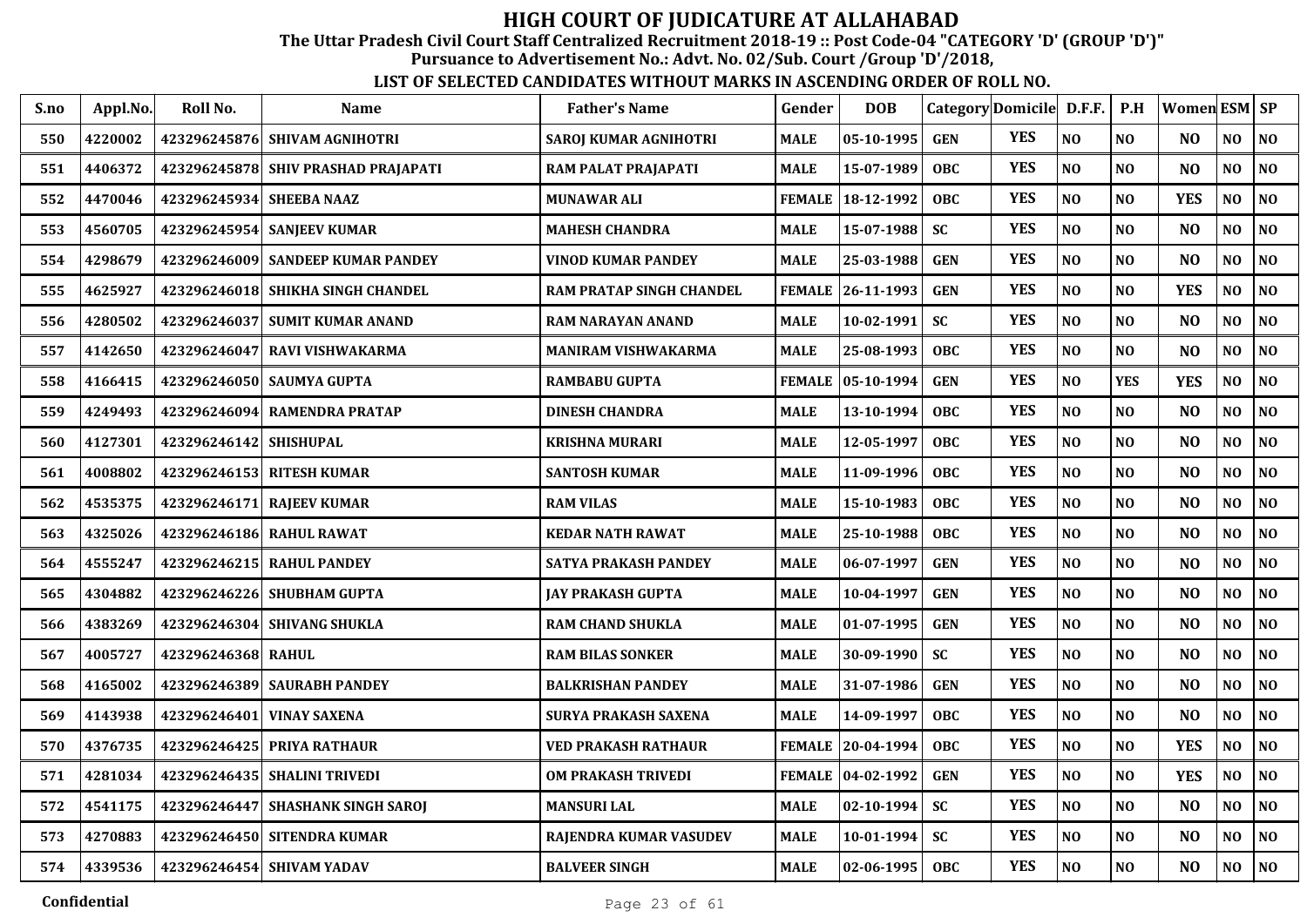The Uttar Pradesh Civil Court Staff Centralized Recruitment 2018-19 :: Post Code-04 "CATEGORY 'D' (GROUP 'D')"

Pursuance to Advertisement No.: Advt. No. 02/Sub. Court /Group 'D'/2018,

| S.no | Appl.No. | Roll No.                  | Name                               | <b>Father's Name</b>        | Gender        | <b>DOB</b>   |            | Category Domicile D.F.F. |                | P.H            | Women $ESM$ $SP$ |     |                |
|------|----------|---------------------------|------------------------------------|-----------------------------|---------------|--------------|------------|--------------------------|----------------|----------------|------------------|-----|----------------|
| 575  | 4091918  |                           | 423296246485 SAURABH TRIPATHI      | PREM NARAYAN TRIPATHI       | MALE          | 15-12-1999   | <b>GEN</b> | <b>YES</b>               | NO             | NO             | N <sub>O</sub>   | NO  | NO             |
| 576  | 4119127  |                           | 423296246509 SIDDHARTHA DWIVEDI    | <b>RAJKUMAR DWIVEDI</b>     | MALE          | 30-09-1993   | <b>GEN</b> | <b>YES</b>               | N <sub>O</sub> | NO             | N <sub>O</sub>   | NO  | NO             |
| 577  | 4105994  |                           | 423297246788   ABHISHEK SRIVASTAVA | ARUN KUMAR SRIVASTAVA       | MALE          | 10-02-1996   | <b>GEN</b> | <b>YES</b>               | NO             | N <sub>0</sub> | N <sub>O</sub>   | NO  | NO             |
| 578  | 4171559  |                           | 423297246916  ABHISHEK KUMAR       | <b>SHYAM SINGH</b>          | <b>MALE</b>   | 17-07-1990   | OBC.       | <b>YES</b>               | N <sub>O</sub> | N <sub>O</sub> | N <sub>O</sub>   | NO  | NO             |
| 579  | 4412562  |                           | 423298247464 AJAY KUMAR PANDDEY    | <b>ANIL KUMAR PANDEY</b>    | <b>MALE</b>   | 05-05-1996   | <b>GEN</b> | <b>YES</b>               | NO             | N <sub>O</sub> | N <sub>O</sub>   | NO  | NO             |
| 580  | 4552323  | 423299247668 AJIT KUMAR   |                                    | <b>RAMPRAKASH</b>           | <b>MALE</b>   | 25-09-1992   | <b>SC</b>  | <b>YES</b>               | N <sub>O</sub> | N <sub>O</sub> | N <sub>O</sub>   | NO  | NO             |
| 581  | 4472044  |                           | 423300248450 AKHILESH KUMAR        | <b>CHANDRA MOHAN</b>        | MALE          | 10-04-1992   | SC         | <b>YES</b>               | $\bf NO$       | <b>NO</b>      | N <sub>O</sub>   | NO  | $\bf NO$       |
| 582  | 4026210  |                           | 423300248616  ALAKH PRAKASH        | GULJARI                     | <b>MALE</b>   | 30-06-1994   | <b>SC</b>  | <b>YES</b>               | N <sub>O</sub> | <b>NO</b>      | N <sub>O</sub>   | NO  | NO             |
| 583  | 4375438  |                           | 423301249080   AMAN SHUKLA         | <b>OMKAR SHUKLA</b>         | MALE          | 26-08-1988   | <b>GEN</b> | <b>YES</b>               | NO             | NO             | N <sub>O</sub>   | NO  | NO             |
| 584  | 4559951  | 423301249322 ALOK SINGH   |                                    | <b>RAM NIWAS</b>            | <b>MALE</b>   | 15-04-1995   | <b>OBC</b> | <b>YES</b>               | N <sub>O</sub> | N <sub>0</sub> | N <sub>O</sub>   | NO. | NO             |
| 585  | 4477622  |                           | 423302249816 AMIT KUMAR YADAV      | <b>RADHE SHYAM YADAV</b>    | MALE          | 09-10-1994   | <b>OBC</b> | <b>YES</b>               | N <sub>O</sub> | N <sub>0</sub> | N <sub>O</sub>   | NO  | NO             |
| 586  | 4048699  |                           | 423303250215 ANAND KUMAR           | <b>SURAJ BALI</b>           | <b>MALE</b>   | 24-11-1979   | <b>OBC</b> | <b>YES</b>               | N <sub>O</sub> | N <sub>O</sub> | N <sub>O</sub>   | NO  | NO             |
| 587  | 4565772  | 423303250451              | <b>AMIT TIWARI</b>                 | <b>KAMLESH KUMAR TIWARI</b> | <b>MALE</b>   | 26-01-1991   | <b>GEN</b> | <b>YES</b>               | NO             | N <sub>0</sub> | NO               | NO  | $\bf NO$       |
| 588  | 4207301  | 423303250612 ANIL KUMAR   |                                    | <b>HAR GOVIND</b>           | <b>MALE</b>   | 02-06-1989   | <b>SC</b>  | <b>YES</b>               | N <sub>O</sub> | N <sub>0</sub> | N <sub>O</sub>   | NO  | N <sub>0</sub> |
| 589  | 4482122  |                           | 423304251145  ANKIT KUMAR          | <b>RAKESH KUMAR</b>         | <b>MALE</b>   | $01-08-1997$ | <b>SC</b>  | <b>YES</b>               | N <sub>O</sub> | N <sub>0</sub> | N <sub>O</sub>   | NO  | NO             |
| 590  | 4216692  | 423305251392  ANKIT VERMA |                                    | SURESH CHANDRA VERMA        | <b>MALE</b>   | 20-09-1993   | <b>OBC</b> | <b>YES</b>               | NO             | N <sub>0</sub> | N <sub>O</sub>   | NO  | NO             |
| 591  | 4453148  | 423305251726 ANKIT SINGH  |                                    | <b>NARENDRA SINGH</b>       | <b>MALE</b>   | 20-02-1994   | <b>OBC</b> | <b>YES</b>               | N <sub>O</sub> | NO             | N <sub>O</sub>   | NO  | NO             |
| 592  | 4557470  |                           | 423306251870 ANURAG PATEL          | <b>VIRENDRA SINGH</b>       | <b>MALE</b>   | 21-12-1986   | <b>OBC</b> | <b>YES</b>               | N <sub>O</sub> | N <sub>O</sub> | N <sub>O</sub>   | NO. | NO             |
| 593  | 4243262  | 423306252074  ANUJ KUMAR  |                                    | <b>DEVENDRA SINGH</b>       | MALE          | 08-07-1990   | <b>OBC</b> | <b>YES</b>               | N <sub>O</sub> | N <sub>O</sub> | N <sub>O</sub>   | NO  | NO             |
| 594  | 4251573  |                           | 423306252208 ANURAG SHARMA         | <b>ANIL SHARMA</b>          | <b>MALE</b>   | 12-08-1996   | <b>OBC</b> | <b>YES</b>               | NO             | N <sub>O</sub> | N <sub>O</sub>   | NO  | NO             |
| 595  | 4124369  |                           | 423307252838 ARVIND KUMAR          | <b>MUSAFIR LAL</b>          | <b>MALE</b>   | 30-05-1987   | <b>SC</b>  | <b>YES</b>               | NO             | NO             | N <sub>O</sub>   | NO  | NO             |
| 596  | 4558854  | 423308252973 YASHI GUPTA  |                                    | <b>RAM KUMAR GUPTA</b>      | <b>FEMALE</b> | 26-03-1994   | <b>GEN</b> | <b>YES</b>               | NO             | <b>YES</b>     | <b>YES</b>       | NO  | $\bf NO$       |
| 597  | 4022274  | 423308253096 ASHISH SAHU  |                                    | BINDESHWARI PARSAD SAHU     | MALE          | 06-12-1991   | <b>OBC</b> | <b>YES</b>               | N <sub>O</sub> | NO             | N <sub>O</sub>   | NO. | NO             |
| 598  | 4148967  |                           | 423308253220  VIRENDRA KUMAR       | <b>RAM DAS</b>              | MALE          | 21-12-1992   | <b>SC</b>  | <b>YES</b>               | $\bf NO$       | NO             | N <sub>O</sub>   | NO  | NO             |
| 599  | 4212993  | 423308253229 VIVEK SINGH  |                                    | HARI MOHAN SINGH            | <b>MALE</b>   | 27-01-1992   | <b>GEN</b> | <b>YES</b>               | N <sub>O</sub> | N <sub>O</sub> | N <sub>O</sub>   | NO  | NO             |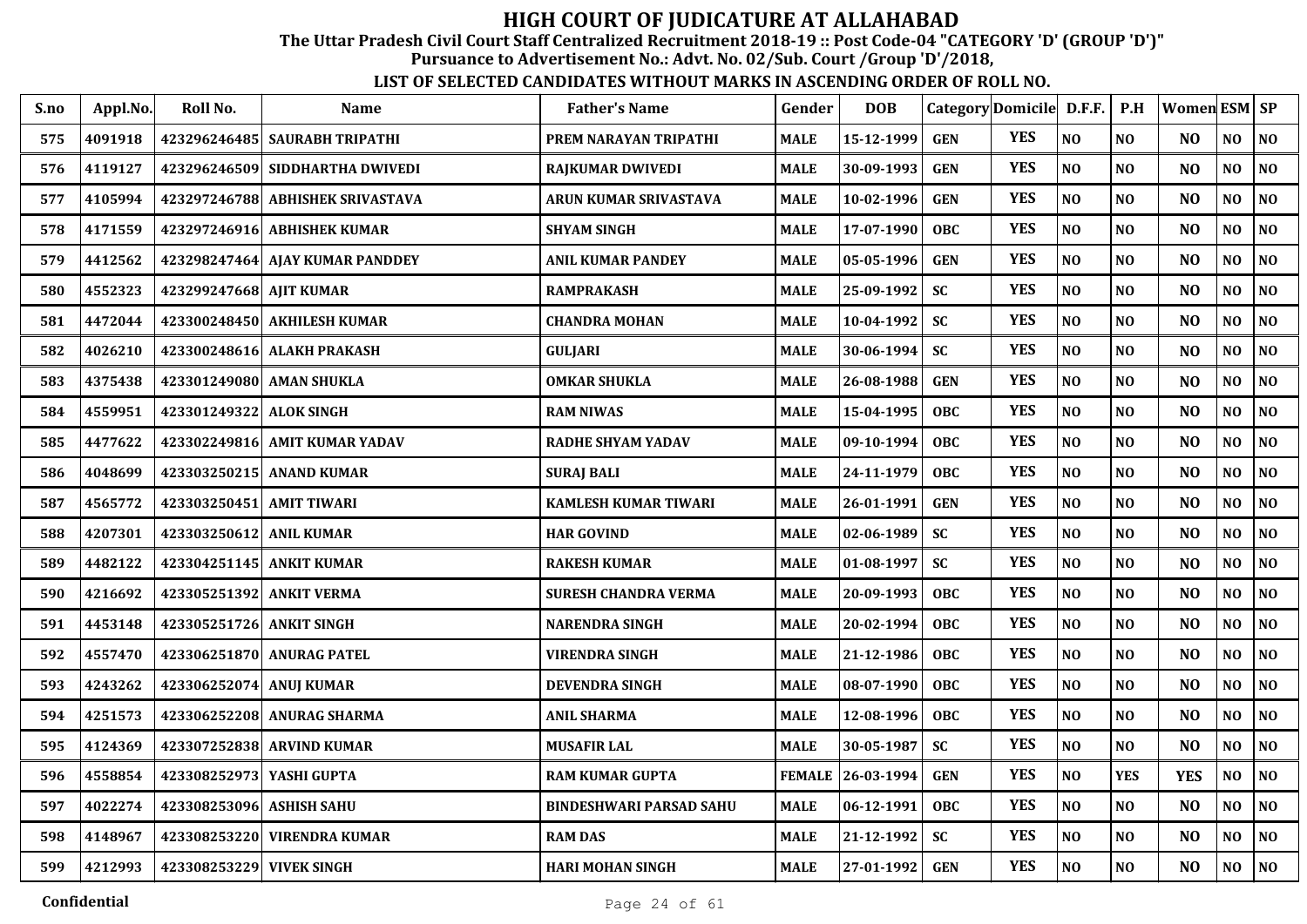The Uttar Pradesh Civil Court Staff Centralized Recruitment 2018-19 :: Post Code-04 "CATEGORY 'D' (GROUP 'D')"

Pursuance to Advertisement No.: Advt. No. 02/Sub. Court /Group 'D'/2018,

| S.no | Appl.No. | Roll No.                 | <b>Name</b>                       | <b>Father's Name</b>       | Gender      | <b>DOB</b>         |            | Category Domicile D.F.F. |                | $\mathbf{P}.\mathbf{H}$ | Women ESM SP   |                |                |
|------|----------|--------------------------|-----------------------------------|----------------------------|-------------|--------------------|------------|--------------------------|----------------|-------------------------|----------------|----------------|----------------|
| 600  | 4562538  |                          | 423308253262 VIVEKA NAND TRIPATHI | RAM BHAWAN TRIPATHI        | <b>MALE</b> | 02-02-1983         | <b>GEN</b> | <b>YES</b>               | $\bf NO$       | $\bf NO$                | N <sub>O</sub> | NO             | N <sub>O</sub> |
| 601  | 4013307  | 423308253306             | <b>VISHAL GUPTA</b>               | <b>DURGESH GUPTA</b>       | MALE        | 09-07-1998         | <b>OBC</b> | <b>YES</b>               | NO             | NO                      | N <sub>O</sub> | NO             | N <sub>0</sub> |
| 602  | 4173462  | 423308253508             | <b>ASHAD ALI</b>                  | <b>AMEER ALI</b>           | MALE        | $07 - 07 - 1998$   | <b>OBC</b> | <b>YES</b>               | NO             | N <sub>O</sub>          | N <sub>O</sub> | N <sub>O</sub> | N <sub>0</sub> |
| 603  | 4623678  |                          | 423309254140 ASHOK KUMAR GUPTA    | <b>CHHEDI LAL GUPTA</b>    | MALE        | 02-10-1981         | <b>GEN</b> | <b>YES</b>               | NO             | N <sub>O</sub>          | N <sub>O</sub> | N <sub>O</sub> | NO             |
| 604  | 4275780  |                          | 423310254453 ATUL SHARMA          | <b>GANGA PRASAD SHARMA</b> | <b>MALE</b> | 24-04-1988         | <b>OBC</b> | <b>YES</b>               | N <sub>O</sub> | N <sub>O</sub>          | N <sub>O</sub> | NO             | $\bf NO$       |
| 605  | 4462075  | 423311254861             | <b>BALDAU GOND</b>                | <b>DINESH KUMAR GOND</b>   | MALE        | 15-10-1993         | <b>ST</b>  | <b>YES</b>               | NO             | N <sub>O</sub>          | N <sub>O</sub> | NO             | N <sub>0</sub> |
| 606  | 4463968  | 423311254926             | <b>BABALU KUMAR</b>               | <b>JHABBU LAL</b>          | MALE        | $03 - 04 - 1995$   | <b>SC</b>  | <b>YES</b>               | NO             | N <sub>O</sub>          | N <sub>O</sub> | NO             | NO             |
| 607  | 4412285  |                          | 423311254937 BALVAN SINGH         | <b>SURESH CHANDRA</b>      | MALE        | 10-03-1997         | <b>OBC</b> | <b>YES</b>               | NO             | N <sub>O</sub>          | N <sub>O</sub> | NO             | NO             |
| 608  | 4308486  |                          | 423312255343 BRAHAMA NAND YADAV   | <b>MUNNU LAL YADAV</b>     | MALE        | 13-03-1993         | <b>OBC</b> | <b>YES</b>               | NO             | NO                      | N <sub>O</sub> | NO             | $\bf NO$       |
| 609  | 4251660  | 423312255394             | <b>BRIJENDRA KUMAR</b>            | <b>RAM ASHISH PRASAD</b>   | MALE        | 23-10-1987         | <b>SC</b>  | <b>YES</b>               | N <sub>O</sub> | NO                      | N <sub>O</sub> | NO             | N <sub>0</sub> |
| 610  | 4483436  | 423315257179 DEV SINGH   |                                   | <b>BABU RAM</b>            | MALE        | $05 - 10 - 1991$   | <b>SC</b>  | <b>YES</b>               | N <sub>O</sub> | N <sub>O</sub>          | N <sub>O</sub> | NO             | NO             |
| 611  | 4271540  | 423315257453 DEV RAJ     |                                   | <b>MAIYA DIN</b>           | MALE        | $05 - 01 - 1989$   | <b>SC</b>  | <b>YES</b>               | $\bf NO$       | N <sub>O</sub>          | N <sub>O</sub> | NO             | $\bf NO$       |
| 612  | 4195522  |                          | 423315257506 DEV RAJ PATEL        | <b>DHARM RAJ PATEL</b>     | MALE        | 10-02-1997         | <b>OBC</b> | <b>YES</b>               | NO             | NO                      | N <sub>O</sub> | NO             | $\bf NO$       |
| 613  | 4495246  | 423316257738             | <b>DHEERAJ KUMAR</b>              | <b>JAGDISH NARAYAN PAL</b> | MALE        | 08-07-1996         | <b>OBC</b> | <b>YES</b>               | NO             | N <sub>O</sub>          | N <sub>O</sub> | NO             | NO             |
| 614  | 4394726  | 423318258932             | <b>GAURAV KUMAR</b>               | <b>RAM KHELAWAN</b>        | <b>MALE</b> | 19-07-1996         | <b>SC</b>  | <b>YES</b>               | NO             | N <sub>O</sub>          | N <sub>O</sub> | NO             | NO             |
| 615  | 4497089  | 423319259507 HANSRAJ     |                                   | HARISHANKAR                | MALE        | 15-12-1992         | <b>SC</b>  | <b>YES</b>               | NO             | NO                      | N <sub>O</sub> | NO             | $\bf NO$       |
| 616  | 4611627  | 423319259670 GYANMURTI   |                                   | <b>OM PRAKASH</b>          | MALE        | 09-11-1993         | <b>OBC</b> | <b>YES</b>               | NO             | N <sub>O</sub>          | N <sub>O</sub> | NO             | NO             |
| 617  | 4551308  | 423319259822             | <b>GOVIND KUMAR</b>               | <b>BHAIYA LAL</b>          | MALE        | $08 - 07 - 1997$   | <b>SC</b>  | <b>YES</b>               | N <sub>O</sub> | N <sub>O</sub>          | N <sub>O</sub> | N <sub>O</sub> | NO             |
| 618  | 4067343  |                          | 423320260496 HIMANSHU VERMA       | RAMESH CHANDRA VERMA       | MALE        | $12 - 06 - 1994$   | <b>OBC</b> | <b>YES</b>               | NO             | N <sub>O</sub>          | N <sub>O</sub> | N <sub>O</sub> | NO             |
| 619  | 4522546  |                          | 423320260557 HARI KANT PATEL      | <b>BRASH BHAN SINGH</b>    | MALE        | 18-05-1996         | <b>OBC</b> | <b>YES</b>               | $\bf NO$       | N <sub>O</sub>          | N <sub>O</sub> | NO             | $\bf NO$       |
| 620  | 4203179  |                          | 423322261790 JITENDRA KUMAR       | <b>MAHENDRA KUMAR</b>      | MALE        | $03 - 02 - 1996$   | <b>SC</b>  | <b>YES</b>               | NO             | N <sub>O</sub>          | N <sub>O</sub> | NO             | NO             |
| 621  | 4314662  |                          | 423325264186 MAHENDRA SINGH       | <b>RAM CHANDRA SINGH</b>   | <b>MALE</b> | 11-03-1986         | OBC        | <b>YES</b>               | NO             | N <sub>O</sub>          | N <sub>O</sub> | NO             | NO             |
| 622  | 4323011  |                          | 423326264623 MANISH KUMAR SONKER  | <b>MUNNA KUMAR SONKER</b>  | MALE        | 15-06-1995         | <b>SC</b>  | <b>YES</b>               | $\bf NO$       | N <sub>O</sub>          | N <sub>O</sub> | NO             | $\bf NO$       |
| 623  | 4520340  |                          | 423326264725 MANOJ KUMAR          | <b>RAM SAWROOP</b>         | <b>MALE</b> | 15-02-1987         | <b>SC</b>  | <b>YES</b>               | $\bf NO$       | NO                      | N <sub>O</sub> | NO             | $\bf NO$       |
| 624  | 4244357  | 423327265358 MANOJ YADAV |                                   | <b>DHARM DEV YADAV</b>     | <b>MALE</b> | $ 06 - 05 - 1987 $ | <b>OBC</b> | <b>YES</b>               | NO             | NO                      | N <sub>O</sub> | N <sub>O</sub> | <b>NO</b>      |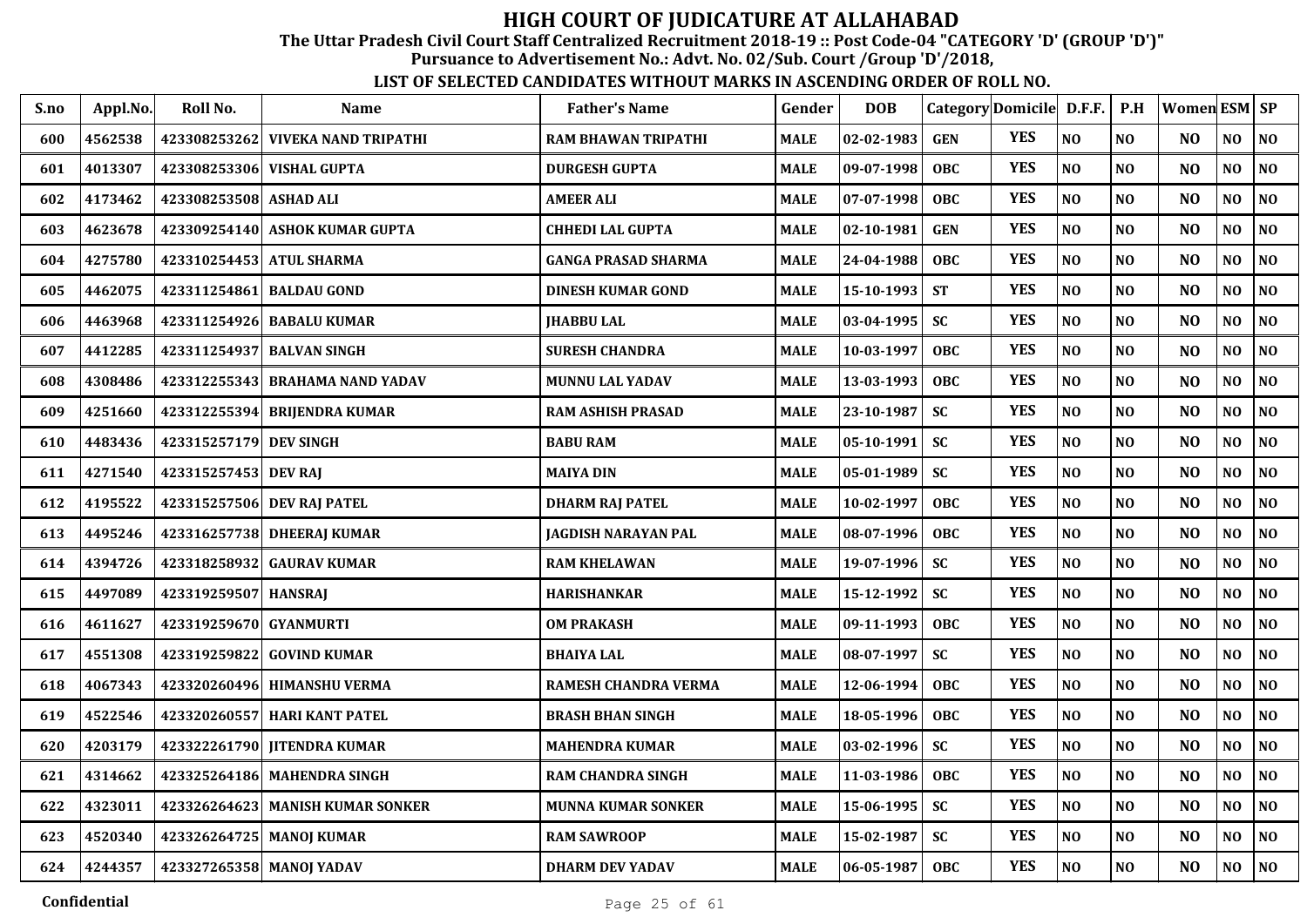The Uttar Pradesh Civil Court Staff Centralized Recruitment 2018-19 :: Post Code-04 "CATEGORY 'D' (GROUP 'D')"

Pursuance to Advertisement No.: Advt. No. 02/Sub. Court /Group 'D'/2018,

| S.no | Appl.No. | Roll No.                   | <b>Name</b>                          | <b>Father's Name</b>                            | Gender      | <b>DOB</b> |            | Category Domicile D.F.F. |          | P.H            | Women $ESM$ $SP$ |                |                |
|------|----------|----------------------------|--------------------------------------|-------------------------------------------------|-------------|------------|------------|--------------------------|----------|----------------|------------------|----------------|----------------|
| 625  | 4155034  | 423327265596 MD RAJJAK ALI |                                      | <b>MD TAJ ALI</b>                               | <b>MALE</b> | 11-07-1992 | <b>OBC</b> | <b>YES</b>               | NO       | NO             | NO               | NO             | $\bf NO$       |
| 626  | 4526675  |                            | 423327265735   MOHAMMAD ISLAM        | <b>GHULAM NABI</b>                              | <b>MALE</b> | 10-07-1991 | <b>OBC</b> | <b>YES</b>               | NO       | N <sub>O</sub> | N <sub>O</sub>   | NO             | NO             |
| 627  | 4005060  | 423327265776 MOHD HUSAIN   |                                      | <b>MOHD RASEED</b>                              | <b>MALE</b> | 23-09-1996 | <b>OBC</b> | <b>YES</b>               | NO       | N <sub>O</sub> | N <sub>O</sub>   | NO             | NO             |
| 628  | 4042517  | 423328266229               | <b>MOHIT KUMAR SHANKHWAR</b>         | <b>MAHESH CHANDRA SHANKHWAR</b>                 | <b>MALE</b> | 01-07-1993 | <b>SC</b>  | <b>YES</b>               | NO       | N <sub>O</sub> | N <sub>O</sub>   | NO             | NO             |
| 629  | 4541301  |                            | 423329266580 NARESH CHANDRA SAROJ    | KASHI RAM                                       | <b>MALE</b> | 20-10-1985 | <b>SC</b>  | <b>YES</b>               | $\bf NO$ | NO             | N <sub>O</sub>   | NO             | $\bf NO$       |
| 630  | 4018467  | 423329266747               | <b>MUNESH KUMAR GAUTAM</b>           | <b>GANGA RAM</b>                                | <b>MALE</b> | 10-07-1986 | <b>SC</b>  | <b>YES</b>               | NO       | NO             | NO               | NO             | NO             |
| 631  | 4522781  | 423329266891               | <b>MURARI PRASAD</b>                 | <b>DASHRATH PRASAD</b>                          | <b>MALE</b> | 05-03-1984 | <b>ST</b>  | <b>YES</b>               | NO       | NO             | N <sub>O</sub>   | NO             | N <sub>0</sub> |
| 632  | 4622284  | 423330267229               | <b>NEERAJ KUMAR</b>                  | <b>SANTOSH KUMAR</b>                            | <b>MALE</b> | 20-12-1992 | <b>OBC</b> | <b>YES</b>               | NO       | N <sub>O</sub> | N <sub>O</sub>   | $\bf NO$       | N <sub>0</sub> |
| 633  | 4243239  | 423331267624 NITIN KUMAR   |                                      | <b>RAJENDRA PRASAD</b>                          | <b>MALE</b> | 16-08-1993 | <b>OBC</b> | <b>YES</b>               | NO       | N <sub>O</sub> | N <sub>O</sub>   | N <sub>O</sub> | N <sub>O</sub> |
| 634  | 4515903  |                            | 423331267787 NITISH KUMAR            | DEVANAND CHOUDHARY                              | <b>MALE</b> | 20-01-1997 | <b>GEN</b> | N <sub>O</sub>           | NO       | NO             | N <sub>O</sub>   | NO             | NO             |
| 635  | 4410451  |                            | 423331268004 NITISH KUMAR SRIVASTAVA | <b>LATE SHASHI SHANKAR</b><br><b>SRIVASTAVA</b> | <b>MALE</b> | 02-06-1989 | <b>GEN</b> | <b>YES</b>               | $\bf NO$ | $\bf NO$       | NO               | $\bf NO$       | $\bf NO$       |
| 636  | 4278707  |                            | 423331268142 PANKAJ KUMAR            | VIJAYNARAYAN PRASAD                             | <b>MALE</b> | 05-01-1995 | <b>ST</b>  | <b>YES</b>               | NO       | N <sub>O</sub> | N <sub>O</sub>   | NO             | N <sub>O</sub> |
| 637  | 4507941  |                            | 423331268333 PAVAN KUMAR             | <b>MOTILAL</b>                                  | <b>MALE</b> | 10-09-1986 | <b>GEN</b> | <b>YES</b>               | NO       | N <sub>O</sub> | NO               | N <sub>O</sub> | NO             |
| 638  | 4183376  |                            | 423334270056 PRATEEK PATEL           | <b>JAGDEV PRASAD</b>                            | <b>MALE</b> | 15-06-1998 | <b>OBC</b> | <b>YES</b>               | NO       | NO             | N <sub>O</sub>   | NO             | N <sub>0</sub> |
| 639  | 4411430  |                            | 423334270228 PRINCE SONKAR           | <b>SURESH KUMAR SONKAR</b>                      | <b>MALE</b> | 08-12-1990 | <b>SC</b>  | <b>YES</b>               | NO       | N <sub>O</sub> | N <sub>O</sub>   | NO             | $\bf NO$       |
| 640  | 4360548  | 423334270269               | PRASHANT KUMAR TIWARI                | <b>MAHESH PRASAD TIWARI</b>                     | <b>MALE</b> | 02-08-1988 | <b>GEN</b> | <b>YES</b>               | NO       | NO             | N <sub>O</sub>   | NO             | N <sub>0</sub> |
| 641  | 4501023  | 423335270633               | <b>PUSHPENDRA KUMAR</b>              | <b>SURESH CHANDRA</b>                           | <b>MALE</b> | 16-09-1990 | <b>SC</b>  | <b>YES</b>               | NO       | NO             | N <sub>O</sub>   | NO             | NO             |
| 642  | 4211503  | 423335270727               | <b>RAHUL KUMAR</b>                   | <b>KAYAM SINGH</b>                              | <b>MALE</b> | 20-03-1995 | <b>OBC</b> | <b>YES</b>               | NO       | N <sub>O</sub> | N <sub>O</sub>   | NO             | N <sub>O</sub> |
| 643  | 4089904  | 423336271370               | <b>RAJAT SINGH</b>                   | <b>MAN SINGH</b>                                | <b>MALE</b> | 20-02-1996 | <b>OBC</b> | <b>YES</b>               | NO       | N <sub>O</sub> | N <sub>O</sub>   | NO             | N <sub>0</sub> |
| 644  | 4554334  | 423338272652 RAKESH PAL    |                                      | <b>MEWA LAL PAL</b>                             | <b>MALE</b> | 06-01-1990 | <b>OBC</b> | <b>YES</b>               | NO       | NO             | N <sub>O</sub>   | N <sub>O</sub> | N <sub>0</sub> |
| 645  | 4369143  | 423338272761               | <b>RAKESH KUMAR VERMA</b>            | <b>BHOLA NATH VERMA</b>                         | <b>MALE</b> | 25-03-1984 | <b>OBC</b> | <b>YES</b>               | NO       | NO             | N <sub>O</sub>   | NO             | $\bf NO$       |
| 646  | 4501162  | 423338272782               | <b>RAINISH KUMAR</b>                 | <b>RAMBABU</b>                                  | <b>MALE</b> | 06-01-1990 | <b>OBC</b> | <b>YES</b>               | NO       | NO             | N <sub>O</sub>   | NO.            | NO             |
| 647  | 4478114  | 423339273148 RAM MURATI    |                                      | <b>RAMAVATAR</b>                                | <b>MALE</b> | 25-07-1985 | <b>SC</b>  | <b>YES</b>               | NO       | NO             | N <sub>O</sub>   | NO             | NO             |
| 648  | 4489618  |                            | 423339273195 RAM SURAT SAHU          | <b>CHHOTELAL SAHU</b>                           | <b>MALE</b> | 06-06-1985 | <b>OBC</b> | <b>YES</b>               | NO       | N <sub>O</sub> | N <sub>O</sub>   | NO             | NO             |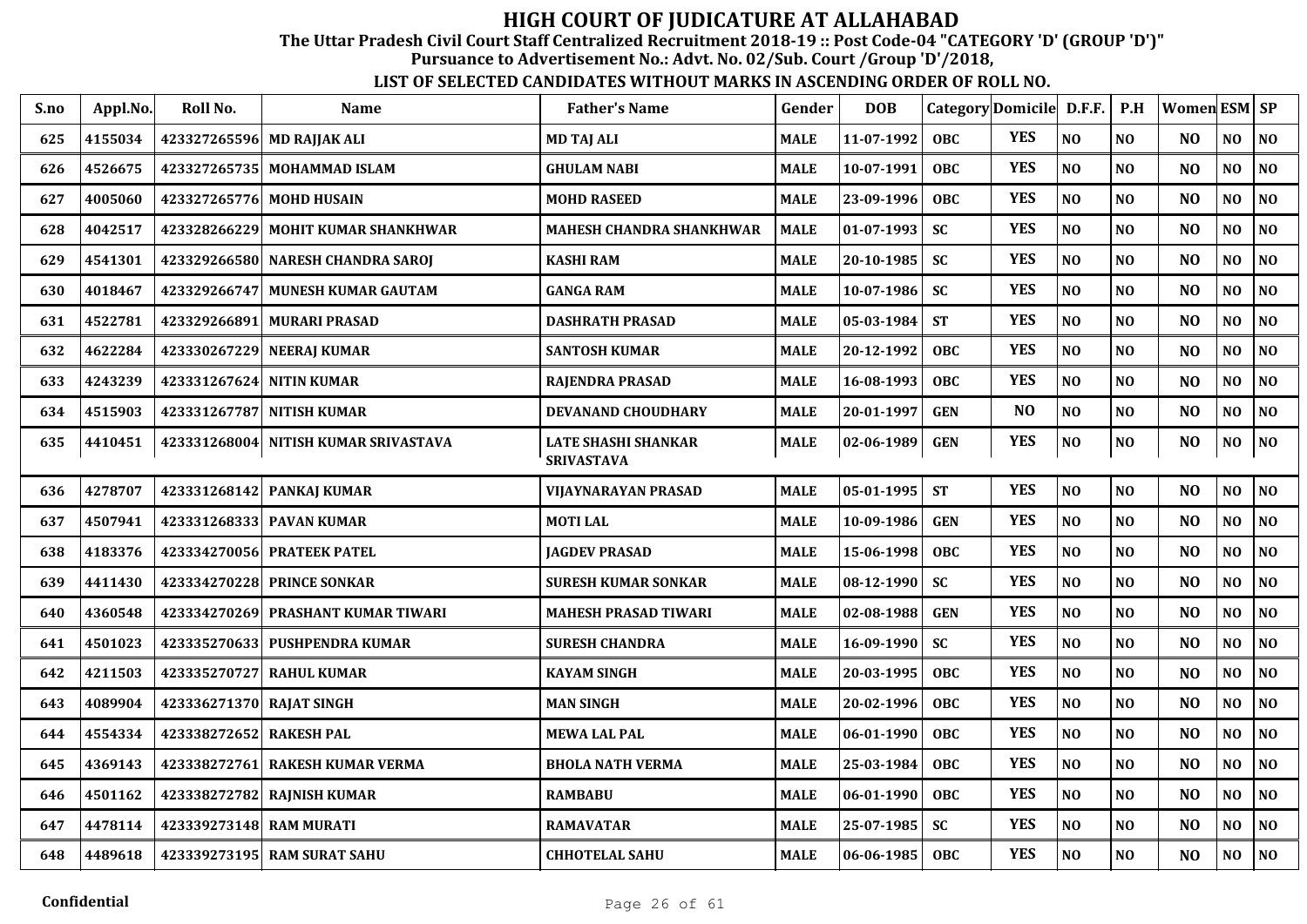The Uttar Pradesh Civil Court Staff Centralized Recruitment 2018-19 :: Post Code-04 "CATEGORY 'D' (GROUP 'D')"

Pursuance to Advertisement No.: Advt. No. 02/Sub. Court /Group 'D'/2018,

| S.no | Appl.No. | Roll No.                  | <b>Name</b>                           | <b>Father's Name</b>       | Gender      | <b>DOB</b> | Category Domicile D.F.F. |            |          | P.H            | <b>Women ESM SP</b> |                |                |
|------|----------|---------------------------|---------------------------------------|----------------------------|-------------|------------|--------------------------|------------|----------|----------------|---------------------|----------------|----------------|
| 649  | 4119935  | 423339273730 RAM MOHAN    |                                       | <b>MOOL CHANDRA GUPTA</b>  | <b>MALE</b> | 10-05-1978 | <b>GEN</b>               | <b>YES</b> | NO       | N <sub>O</sub> | N <sub>O</sub>      | YES            | N <sub>O</sub> |
| 650  | 4528829  | 423340274131              | <b>RAN JEET</b>                       | <b>JANG BAHADUR</b>        | <b>MALE</b> | 10-09-1980 | OBC                      | <b>YES</b> | NO       | NO             | N <sub>O</sub>      | <b>YES</b>     | N <sub>O</sub> |
| 651  | 4572388  |                           | 423342275015 REETENDRA SINGH          | <b>LAL SINGH</b>           | <b>MALE</b> | 09-07-1992 | <b>GEN</b>               | <b>YES</b> | NO       | N <sub>O</sub> | N <sub>O</sub>      | NO             | NO             |
| 652  | 4121846  | 423342275167              | <b>RISHIKESH SAROJ</b>                | <b>BHARAT SAROJ</b>        | <b>MALE</b> | 14-05-1997 | <b>SC</b>                | <b>YES</b> | NO       | NO             | N <sub>O</sub>      | N <sub>O</sub> | NO             |
| 653  | 4398809  |                           | 423342275333 ROHIT KASHYAP            | <b>CHHOTE LAL</b>          | <b>MALE</b> | 25-06-1999 | <b>OBC</b>               | <b>YES</b> | NO       | N <sub>O</sub> | N <sub>O</sub>      | NO             | NO             |
| 654  | 4147779  |                           | 423342275413 RAVINDRA KUMAR           | <b>JAGDISH SAAHU</b>       | <b>MALE</b> | 07-04-1991 | <b>OBC</b>               | <b>YES</b> | NO       | NO             | N <sub>O</sub>      | NO             | $\bf NO$       |
| 655  | 4451427  | 423343275703 ROHIT PAL    |                                       | HARISHCHANDRA PAL          | <b>MALE</b> | 15-08-1991 | OBC                      | <b>YES</b> | $\bf NO$ | NO             | N <sub>O</sub>      | NO             | $\bf NO$       |
| 656  | 4179228  |                           | 423345276946 SANDEEP YADAV            | <b>RAJ KUMAR YADAV</b>     | <b>MALE</b> | 15-07-1995 | <b>OBC</b>               | <b>YES</b> | NO       | NO             | N <sub>O</sub>      | NO.            | NO             |
| 657  | 4524650  |                           | 423345277260 SANJAY KUMAR             | <b>RAMAKANT</b>            | <b>MALE</b> | 29-11-1984 | <b>SC</b>                | <b>YES</b> | NO       | NO             | N <sub>O</sub>      | NO             | NO             |
| 658  | 4514662  |                           | 423346277581 SANJEEV KUMAR YADAV      | <b>UDAYBHAN YADAV</b>      | <b>MALE</b> | 14-05-1997 | OBC                      | <b>YES</b> | NO       | NO             | N <sub>O</sub>      | NO             | NO             |
| 659  | 4410794  |                           | 423346277582 SANJEEV KUMAR            | PANNA LAL BAGHEL           | <b>MALE</b> | 01-07-1992 | <b>OBC</b>               | <b>YES</b> | $\bf NO$ | N <sub>O</sub> | NO                  | NO             | $\bf NO$       |
| 660  | 4143155  |                           | 423346277838 SANTOSH KUMAR PASWAN     | <b>HARI NARAYAN PASWAN</b> | <b>MALE</b> | 08-07-1995 | <b>SC</b>                | <b>YES</b> | NO       | N <sub>O</sub> | N <sub>O</sub>      | N <sub>O</sub> | N <sub>O</sub> |
| 661  | 4034512  | 423347278537              | SATYENDRA KUMAR RAWAT                 | <b>SUVASH RAWAT</b>        | <b>MALE</b> | 30-12-1992 | <b>SC</b>                | <b>YES</b> | NO       | N <sub>O</sub> | N <sub>O</sub>      | NO             | N <sub>0</sub> |
| 662  | 4385655  |                           | 423348279122   SAURABH PATEL          | YASH BANT SINGH            | <b>MALE</b> | 08-09-1996 | <b>OBC</b>               | <b>YES</b> | NO       | N <sub>O</sub> | N <sub>O</sub>      | N <sub>O</sub> | N <sub>0</sub> |
| 663  | 4031222  |                           | 423348279192   SAURABH KUMAR          | <b>SATISH KUMAR</b>        | <b>MALE</b> | 14-08-1998 | <b>OBC</b>               | <b>YES</b> | NO       | N <sub>O</sub> | N <sub>O</sub>      | N <sub>O</sub> | NO             |
| 664  | 4566344  | 423349279706 SHIV BADAN   |                                       | <b>INDRA PAL</b>           | <b>MALE</b> | 03-05-1989 | <b>SC</b>                | <b>YES</b> | NO       | NO             | N <sub>O</sub>      | NO             | N <sub>0</sub> |
| 665  | 4521686  | 423350280431              | <b>SHIVAM BATHAM</b>                  | <b>RAVENDRA KUMAR</b>      | <b>MALE</b> | 15-08-1996 | <b>OBC</b>               | <b>YES</b> | NO       | NO             | N <sub>O</sub>      | NO             | NO             |
| 666  | 4306504  | 423351280577              | <b>SHREYASKAR SAGAR</b>               | <b>K B SRIVASTAVA</b>      | <b>MALE</b> | 16-12-1997 | <b>GEN</b>               | <b>YES</b> | NO       | NO             | N <sub>O</sub>      | NO             | <b>YES</b>     |
| 667  | 4569726  | 423351280700 SHREE BABU   |                                       | <b>BANKE LAL</b>           | <b>MALE</b> | 01-09-1987 | <b>SC</b>                | <b>YES</b> | NO       | N <sub>O</sub> | N <sub>O</sub>      | NO             | N <sub>0</sub> |
| 668  | 4168130  | 423351280954 SHIVAM SINGH |                                       | <b>SATYA PAL SINGH</b>     | <b>MALE</b> | 18-05-1996 | <b>SC</b>                | <b>YES</b> | $\bf NO$ | NO             | N <sub>O</sub>      | NO             | $\bf NO$       |
| 669  | 4601969  | 423352281785              | <b>SHUSIL AGARWAL</b>                 | <b>ANIL KUMAR AGARWAL</b>  | <b>MALE</b> | 14-05-1991 | <b>GEN</b>               | <b>YES</b> | NO       | N <sub>O</sub> | N <sub>O</sub>      | NO             | N <sub>0</sub> |
| 670  | 4532199  | 423352281841              | <b>SIDDHARTH YADAV</b>                | <b>RAM CHANDRA YADAV</b>   | <b>MALE</b> | 15-07-1990 | <b>OBC</b>               | <b>YES</b> | NO       | NO             | NO                  | NO             | N <sub>0</sub> |
| 671  | 4286486  |                           | 423353281942 SUBHASH CHANDRA BHARTIYA | <b>RAM MANORATH</b>        | <b>MALE</b> | 06-03-1989 | <b>SC</b>                | <b>YES</b> | NO       | NO             | N <sub>O</sub>      | NO             | N <sub>0</sub> |
| 672  | 4577728  |                           | 423353282220 SUBODH KUMAR             | <b>JAI PRAKASH</b>         | <b>MALE</b> | 01-03-1994 | <b>OBC</b>               | <b>YES</b> | $\bf NO$ | $\bf NO$       | NO                  | NO             | NO             |
| 673  | 4535843  |                           | 423353282292 SUBHASH CHANDRA          | <b>DHARM RAJ</b>           | <b>MALE</b> | 29-03-1995 | <b>OBC</b>               | <b>YES</b> | $\bf NO$ | $\bf NO$       | N <sub>O</sub>      | NO             | NO             |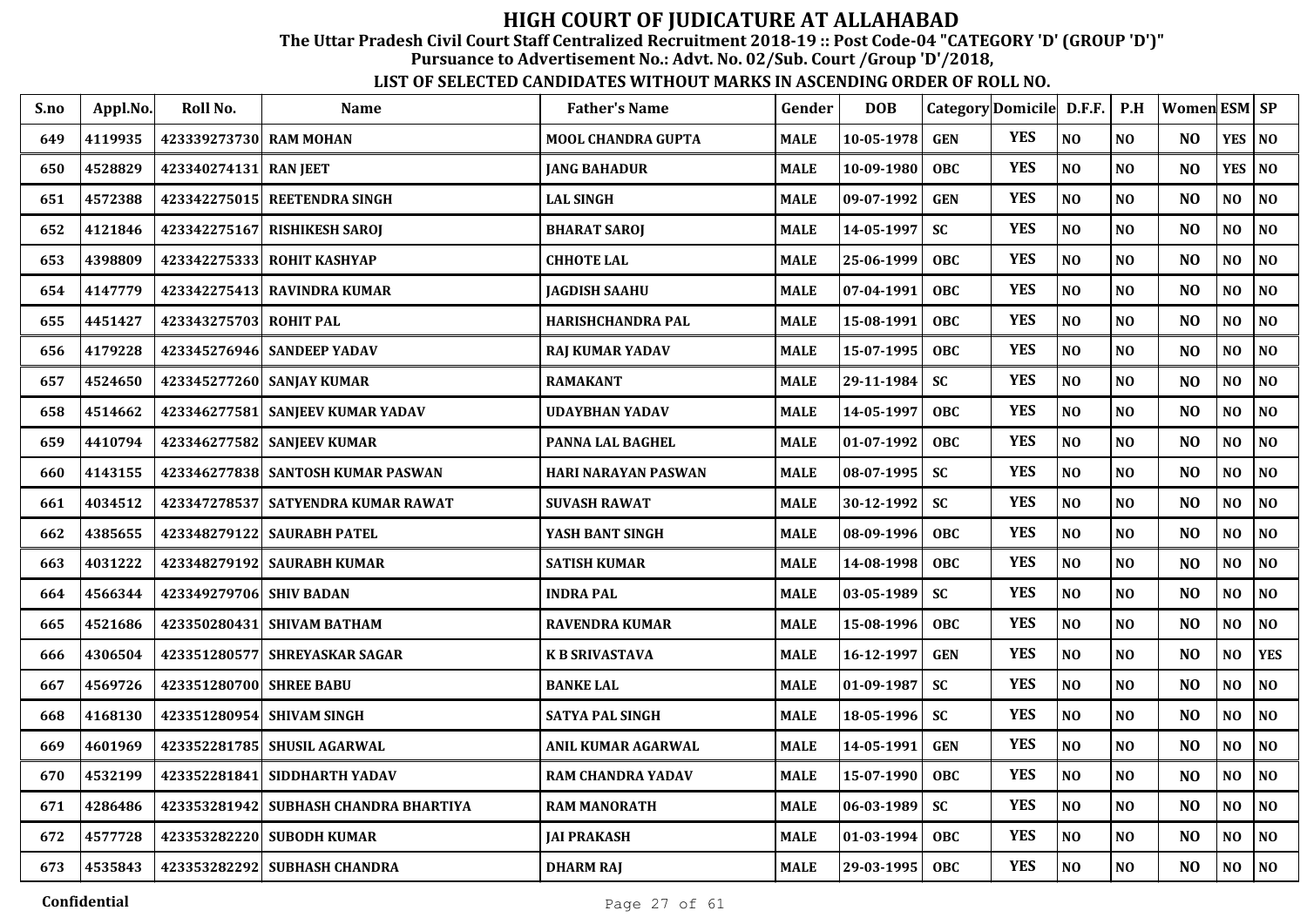The Uttar Pradesh Civil Court Staff Centralized Recruitment 2018-19 :: Post Code-04 "CATEGORY 'D' (GROUP 'D')"

Pursuance to Advertisement No.: Advt. No. 02/Sub. Court /Group 'D'/2018,

| S.no | Appl.No. | Roll No.                 | Name                               | <b>Father's Name</b>                          | Gender      | <b>DOB</b>       | Category Domicile D.F.F. |            |                | P.H            | Women ESM   SP |                |                |
|------|----------|--------------------------|------------------------------------|-----------------------------------------------|-------------|------------------|--------------------------|------------|----------------|----------------|----------------|----------------|----------------|
| 674  | 4184943  |                          | 423353282397 SOURABH SAHU          | <b>KANHAIYA LAL SAHU</b>                      | <b>MALE</b> | $02 - 09 - 1989$ | <b>OBC</b>               | <b>YES</b> | N <sub>O</sub> | N <sub>O</sub> | NO.            | NO.            | N <sub>O</sub> |
| 675  | 4593468  |                          | 423353282434 SUDEEP KUMAR          | <b>RAM SHARAN</b>                             | <b>MALE</b> | $16 - 07 - 1996$ | <b>SC</b>                | <b>YES</b> | NO             | N <sub>O</sub> | NO             | NO             | N <sub>O</sub> |
| 676  | 4109634  | 423354282521 SUMIT SINGH |                                    | <b>AJAY KUMAR SINGH</b>                       | <b>MALE</b> | $01 - 07 - 1998$ | <b>SC</b>                | <b>YES</b> | NO             | N <sub>0</sub> | N <sub>O</sub> | N <sub>O</sub> | NO             |
| 677  | 4332394  | 423355283256 SURAJ KUMAR |                                    | <b>VIJAY BAHADUR</b>                          | <b>MALE</b> | $16 - 04 - 1994$ | <b>SC</b>                | <b>YES</b> | NO             | N <sub>0</sub> | N <sub>O</sub> | NO             | $\bf NO$       |
| 678  | 4104635  |                          | 423357284178 TRIBHUWAN SINGH       | <b>RAM VISHAL SINGH</b>                       | <b>MALE</b> | 10-12-1984       | <b>OBC</b>               | <b>YES</b> | N <sub>O</sub> | N <sub>0</sub> | N <sub>O</sub> | NO             | N <sub>O</sub> |
| 679  | 4047706  | 423357284207 UDAY SAVITA |                                    | <b>RAM PRAKASH</b>                            | <b>MALE</b> | 06-05-1998       | <b>OBC</b>               | <b>YES</b> | NO             | NO             | N <sub>O</sub> | NO             | NO             |
| 680  | 4371241  | 423357284341             | <b>UDAY PRATAP</b>                 | <b>RAM BALI</b>                               | <b>MALE</b> | 03-02-1990       | <b>OBC</b>               | <b>YES</b> | NO             | NO             | N <sub>O</sub> | NO             | NO             |
| 681  | 4411212  |                          | 423358284914 UTAKARSH YADAV        | <b>RAM SAGAR SINGH</b>                        | <b>MALE</b> | 02-09-1992       | <b>OBC</b>               | <b>YES</b> | N <sub>O</sub> | N <sub>O</sub> | N <sub>O</sub> | NO             | NO             |
| 682  | 4471248  |                          | 423358285204 VIDYA BHUSHAN TIWARI  | <b>ANAND SWAROOP TIWARI</b>                   | <b>MALE</b> | 07-02-1989       | <b>GEN</b>               | <b>YES</b> | N <sub>O</sub> | N <sub>O</sub> | N <sub>O</sub> | NO             | N <sub>O</sub> |
| 683  | 4535898  |                          | 423360286265 VINAY KUMAR           | <b>GANGA RAM</b>                              | <b>MALE</b> | 13-10-1998       | <b>SC</b>                | <b>YES</b> | N <sub>O</sub> | NO             | N <sub>O</sub> | NO             | N <sub>O</sub> |
| 684  | 4243095  | 423361286788 VIPIN PAL   |                                    | YADUNATH SINGH                                | <b>MALE</b> | 07-07-1992       | <b>OBC</b>               | <b>YES</b> | NO             | N <sub>0</sub> | NO             | N <sub>O</sub> | NO             |
| 685  | 4109216  |                          | 423362287478 VIVEK KUMAR           | <b>RAM SHANKER</b>                            | <b>MALE</b> | 13-01-1982       | <b>GEN</b>               | <b>YES</b> | N <sub>O</sub> | NO             | NO             | NO             | NO             |
| 686  | 4372916  |                          | 423362287503 VISHWANATH PRAJAPATI  | <b>DURGESH PRAJAPATI</b>                      | <b>MALE</b> | 11-07-1993       | <b>OBC</b>               | <b>YES</b> | N <sub>O</sub> | N <sub>O</sub> | N <sub>O</sub> | NO.            | N <sub>O</sub> |
| 687  | 4252737  |                          | 423363288223 YOGESH KUMAR          | <b>NARAIN KUMAR</b>                           | <b>MALE</b> | 25-08-1982       | <b>GEN</b>               | <b>YES</b> | N <sub>O</sub> | N <sub>0</sub> | N <sub>O</sub> | <b>YES</b>     | N <sub>O</sub> |
| 688  | 4373010  | 424364288272 ANIRUDDH    |                                    | <b>UDAYRAJ</b>                                | <b>MALE</b> | 24-04-1991       | <b>SC</b>                | <b>YES</b> | NO             | NO             | N <sub>O</sub> | N <sub>O</sub> | N <sub>O</sub> |
| 689  | 4202214  |                          | 424364288279 ABHISHEK KUMAR RAI    | <b>ARVIND KUMAR RAI</b>                       | <b>MALE</b> | $07 - 03 - 1993$ | <b>GEN</b>               | <b>YES</b> | N <sub>O</sub> | N <sub>O</sub> | N <sub>O</sub> | NO             | N <sub>O</sub> |
| 690  | 4004751  | 424364288309 ABHAY SINGH |                                    | <b>RAMABHILASH</b>                            | <b>MALE</b> | 15-07-1994       | <b>OBC</b>               | <b>YES</b> | NO             | N <sub>O</sub> | NO             | N <sub>O</sub> | N <sub>O</sub> |
| 691  | 4126585  |                          | 424364288499 ABHISHEK KUMAR PANDEY | <b>SANTOSH PANDEY</b>                         | <b>MALE</b> | 07-04-1996       | <b>GEN</b>               | <b>YES</b> | N <sub>O</sub> | N <sub>O</sub> | NO             | N <sub>O</sub> | N <sub>O</sub> |
| 692  | 4106593  |                          | 424364288515 ADITYA KUMAR KUSHVAHA | <b>LATE MAHAVIR PRASAD</b><br><b>KUSHVAHA</b> | <b>MALE</b> | $03 - 02 - 1981$ | <b>OBC</b>               | <b>YES</b> | $\bf NO$       | $\bf NO$       | NO             | NO             | $\bf NO$       |
| 693  | 4126275  |                          | 424364288575 ABHIJEET SINGH        | <b>ANIL KUMAR SINGH</b>                       | <b>MALE</b> | 10-07-1995       | <b>GEN</b>               | <b>YES</b> | NO             | N <sub>0</sub> | NO             | N <sub>O</sub> | NO             |
| 694  | 4186150  |                          | 424364288588 ADITYA KUMAR          | <b>I S KUMAR</b>                              | <b>MALE</b> | $16 - 10 - 1984$ | <b>OBC</b>               | <b>YES</b> | N <sub>O</sub> | N <sub>O</sub> | N <sub>O</sub> | NO             | NO             |
| 695  | 4201425  |                          | 424364288613 ABHISHEK YADAV        | PHOOL CHAND SINGH YADAV                       | <b>MALE</b> | 20-07-1991       | <b>OBC</b>               | <b>YES</b> | N <sub>O</sub> | N <sub>O</sub> | N <sub>O</sub> | NO             | N <sub>O</sub> |
| 696  | 4381810  |                          | 424364288753 ADARSH KANT           | <b>SHYAM LAL GAUTAM</b>                       | <b>MALE</b> | $03 - 03 - 1994$ | <b>SC</b>                | <b>YES</b> | $\bf NO$       | $\bf NO$       | N <sub>O</sub> | NO             | $\bf NO$       |
| 697  | 4212951  |                          | 424364288759 SHIVA TRIPATHI        | <b>ANIL KUMAR TRIPATHI</b>                    | <b>MALE</b> | $26 - 10 - 1994$ | <b>GEN</b>               | <b>YES</b> | NO             | N <sub>0</sub> | NO             | NO             | N <sub>O</sub> |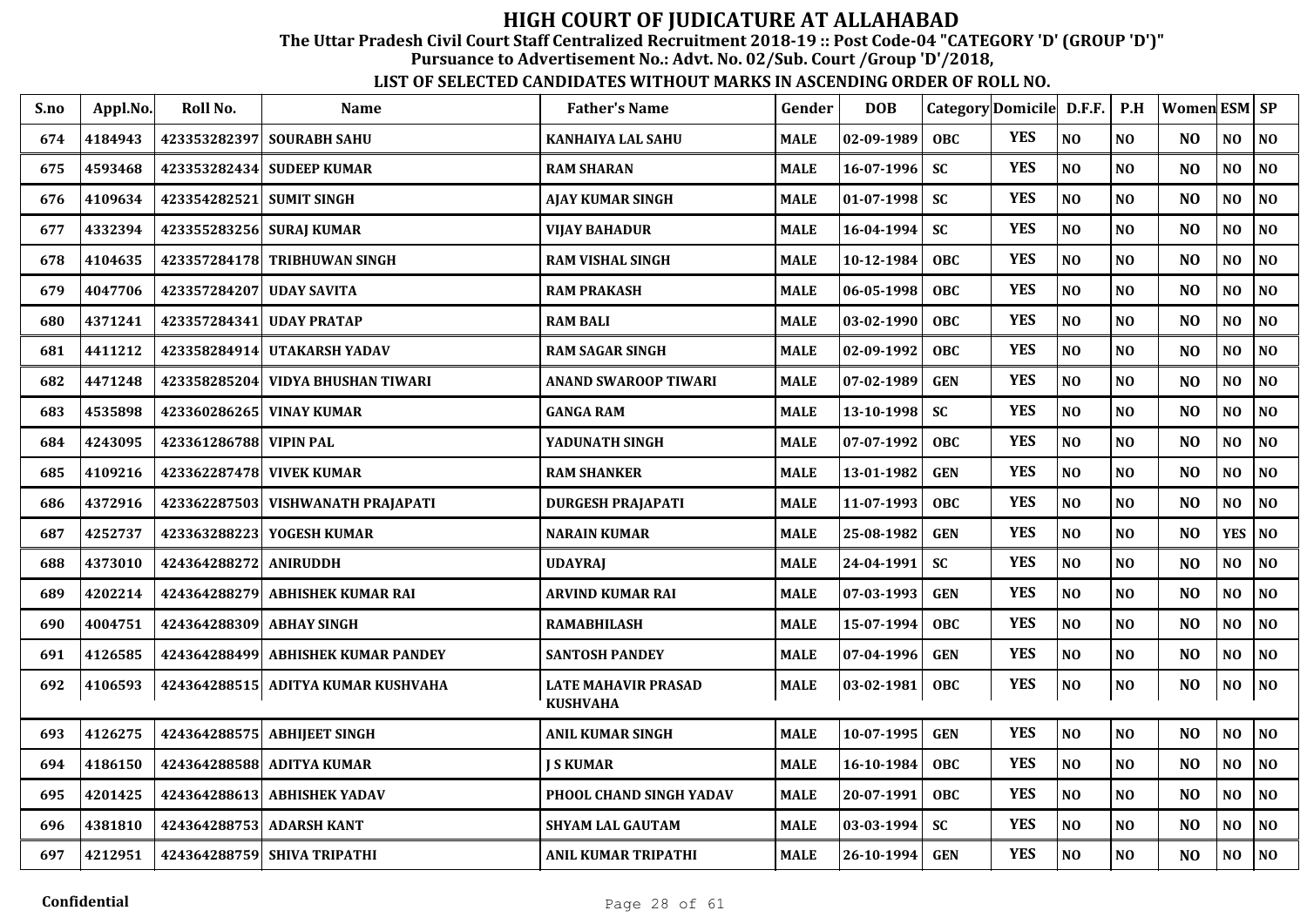The Uttar Pradesh Civil Court Staff Centralized Recruitment 2018-19 :: Post Code-04 "CATEGORY 'D' (GROUP 'D')"

Pursuance to Advertisement No.: Advt. No. 02/Sub. Court /Group 'D'/2018,

| S.no | Appl.No. | Roll No.                | Name                               | <b>Father's Name</b>     | Gender      | <b>DOB</b>        |            | Category Domicile D.F.F. |                | P.H            | Women ESM SP   |                |                |
|------|----------|-------------------------|------------------------------------|--------------------------|-------------|-------------------|------------|--------------------------|----------------|----------------|----------------|----------------|----------------|
| 698  | 4569181  | 424364288784 AASIA BANO |                                    | <b>ABDUL GAFFAR KHAN</b> |             | FEMALE 05-08-1992 | <b>GEN</b> | <b>YES</b>               | N <sub>O</sub> | NO             | <b>YES</b>     | N <sub>O</sub> | $\bf NO$       |
| 699  | 4158494  |                         | 424364288818 ANURADHA SRIVASTAVA   | <b>ANGAD PRASAD</b>      |             | FEMALE 28-04-1990 | <b>GEN</b> | <b>YES</b>               | N <sub>O</sub> | NO             | <b>YES</b>     | N <sub>O</sub> | NO             |
| 700  | 4411418  |                         | 424364288862   JYOTI PRAKASH ANAND | <b>LALTA PRASAD</b>      | MALE        | 22-06-1984        | SC         | <b>YES</b>               | $\bf NO$       | NO             | N <sub>O</sub> | NO             | NO             |
| 701  | 4315853  | 424364288874            | <b>ADITYA KUMAR AWASTHI</b>        | RAMESH CHANDRA AWASTHI   | MALE        | 16-11-1993        | <b>GEN</b> | <b>YES</b>               | NO             | NO             | N <sub>O</sub> | NO             | $\bf NO$       |
| 702  | 4072326  | 424364289006            | <b>ABHISHEK SRIVASTAVA</b>         | VINOD KUMAR SRIVASTAVA   | <b>MALE</b> | 15-06-1993        | <b>GEN</b> | <b>YES</b>               | N <sub>O</sub> | NO             | N <sub>O</sub> | $\bf NO$       | NO             |
| 703  | 4282353  |                         | 424364289036 SANJEEV KUMAR         | <b>MURARI SINGH</b>      | <b>MALE</b> | 04-07-1988        | SC         | <b>YES</b>               | N <sub>O</sub> | NO             | N <sub>O</sub> | NO             | NO             |
| 704  | 4244415  |                         | 424365289064 AMBREESH KUMAR        | <b>RAM KARAN</b>         | MALE        | $06 - 05 - 1998$  | <b>SC</b>  | <b>YES</b>               | $\bf NO$       | NO             | N <sub>O</sub> | NO             | N <sub>0</sub> |
| 705  | 4107356  |                         | 424365289068 AKASH BISWAS          | <b>DEEPAK BISWAS</b>     | <b>MALE</b> | 14-11-1994        | <b>GEN</b> | <b>YES</b>               | N <sub>O</sub> | NO             | N <sub>O</sub> | NO             | $\bf NO$       |
| 706  | 4470030  | 424365289111            | <b>AMBUI KUMAR</b>                 | <b>ANANT LAL</b>         | MALE        | $07 - 11 - 1986$  | <b>SC</b>  | <b>YES</b>               | N <sub>O</sub> | NO             | N <sub>O</sub> | NO             | NO             |
| 707  | 4588326  | 424365289144 ALOK KUMAR |                                    | <b>MPSAROJ</b>           | <b>MALE</b> | 15-03-1989        | <b>SC</b>  | <b>YES</b>               | N <sub>O</sub> | NO             | N <sub>O</sub> | NO             | NO             |
| 708  | 4249025  |                         | 424365289147   AJAY KUMAR SINGH    | <b>RAM NIHOR SINGH</b>   | MALE        | 01-01-1991        | <b>OBC</b> | <b>YES</b>               | NO             | N <sub>O</sub> | N <sub>O</sub> | N <sub>O</sub> | N <sub>O</sub> |
| 709  | 4607809  | 424365289154 ALOK KUMAR |                                    | <b>MANSHA RAM</b>        | <b>MALE</b> | 05-07-1991        | <b>OBC</b> | <b>YES</b>               | N <sub>O</sub> | NO             | N <sub>O</sub> | N <sub>O</sub> | NO             |
| 710  | 4140750  | 424365289201            | <b>AJEET YADAV</b>                 | BHGAVATI PRASAD YADAV    | MALE        | 08-07-1992        | <b>OBC</b> | <b>YES</b>               | N <sub>O</sub> | NO             | N <sub>O</sub> | N <sub>O</sub> | N <sub>0</sub> |
| 711  | 4236401  |                         | 424365289249 AJEET KUMAR TIWARI    | DEV PRAKASH TIWARI       | <b>MALE</b> | 08-07-1993        | <b>GEN</b> | <b>YES</b>               | N <sub>O</sub> | NO             | N <sub>O</sub> | NO             | NO             |
| 712  | 4186060  | 424365289356 AMIT KUMAR |                                    | RAJESH KUMAR VERMA       | <b>MALE</b> | 29-09-1990        | <b>OBC</b> | <b>YES</b>               | N <sub>O</sub> | N <sub>O</sub> | N <sub>O</sub> | N <sub>O</sub> | NO             |
| 713  | 4145797  |                         | 424365289364 AMIT KUMAR GAUTAM     | <b>PYARE LAL</b>         | MALE        | 11-01-1991        | <b>SC</b>  | <b>YES</b>               | <b>YES</b>     | <b>NO</b>      | N <sub>O</sub> | NO             | NO             |
| 714  | 4353020  |                         | 424365289404 AMARENDRA KUMAR       | <b>RAM KHELAVAN</b>      | MALE        | $07 - 07 - 1994$  | <b>OBC</b> | <b>YES</b>               | NO             | NO             | N <sub>O</sub> | NO             | NO             |
| 715  | 4552063  | 424365289420 AMAN GUPTA |                                    | AJAI PRAKASH GUPTA       | <b>MALE</b> | 14-01-1992        | <b>OBC</b> | <b>YES</b>               | NO             | NO             | N <sub>O</sub> | NO             | NO             |
| 716  | 4007545  |                         | 424365289433 AMAN SONWANI          | <b>INDRA KUMAR</b>       | <b>MALE</b> | 20-10-1995        | <b>SC</b>  | <b>YES</b>               | N <sub>O</sub> | N <sub>O</sub> | N <sub>O</sub> | NO             | NO             |
| 717  | 4412129  |                         | 424365289494 AJAY VISHWAKARMA      | <b>RATAN LAL</b>         | MALE        | 08-12-1999        | <b>OBC</b> | <b>YES</b>               | $\bf NO$       | NO             | N <sub>O</sub> | N <sub>O</sub> | N <sub>O</sub> |
| 718  | 4567621  | 424365289501            | AKHILENDRA SINGH YADAV             | SRIKANT SINGH YADAV      | <b>MALE</b> | 04-05-1990        | <b>OBC</b> | <b>YES</b>               | NO             | N <sub>O</sub> | N <sub>O</sub> | NO             | NO             |
| 719  | 4251739  | 424365289515            | <b>AMAR BAHADUR</b>                | <b>SHOBH NATH</b>        | <b>MALE</b> | 03-07-1983        | <b>OBC</b> | <b>YES</b>               | N <sub>O</sub> | N <sub>O</sub> | N <sub>O</sub> | NO             | NO             |
| 720  | 4542809  | 424365289517            | <b>AMAN GAURAV</b>                 | <b>VIPIN KUMAR GUPTA</b> | <b>MALE</b> | 24-08-1990        | <b>OBC</b> | <b>YES</b>               | $\bf NO$       | N <sub>O</sub> | N <sub>O</sub> | NO             | NO             |
| 721  | 4063390  |                         | 424365289524 AKHILESH SHARMA       | DURGA PRASAD SHARMA      | MALE        | 23-07-1993        | <b>OBC</b> | <b>YES</b>               | $\bf NO$       | N <sub>0</sub> | N <sub>O</sub> | NO             | $\bf NO$       |
| 722  | 4520748  |                         | 424365289530 AJIT SINGH YADAV      | <b>SUBHASH CHAND</b>     | <b>MALE</b> | 17-01-1991        | <b>OBC</b> | <b>YES</b>               | $\bf NO$       | N <sub>O</sub> | NO             | NO             | N <sub>O</sub> |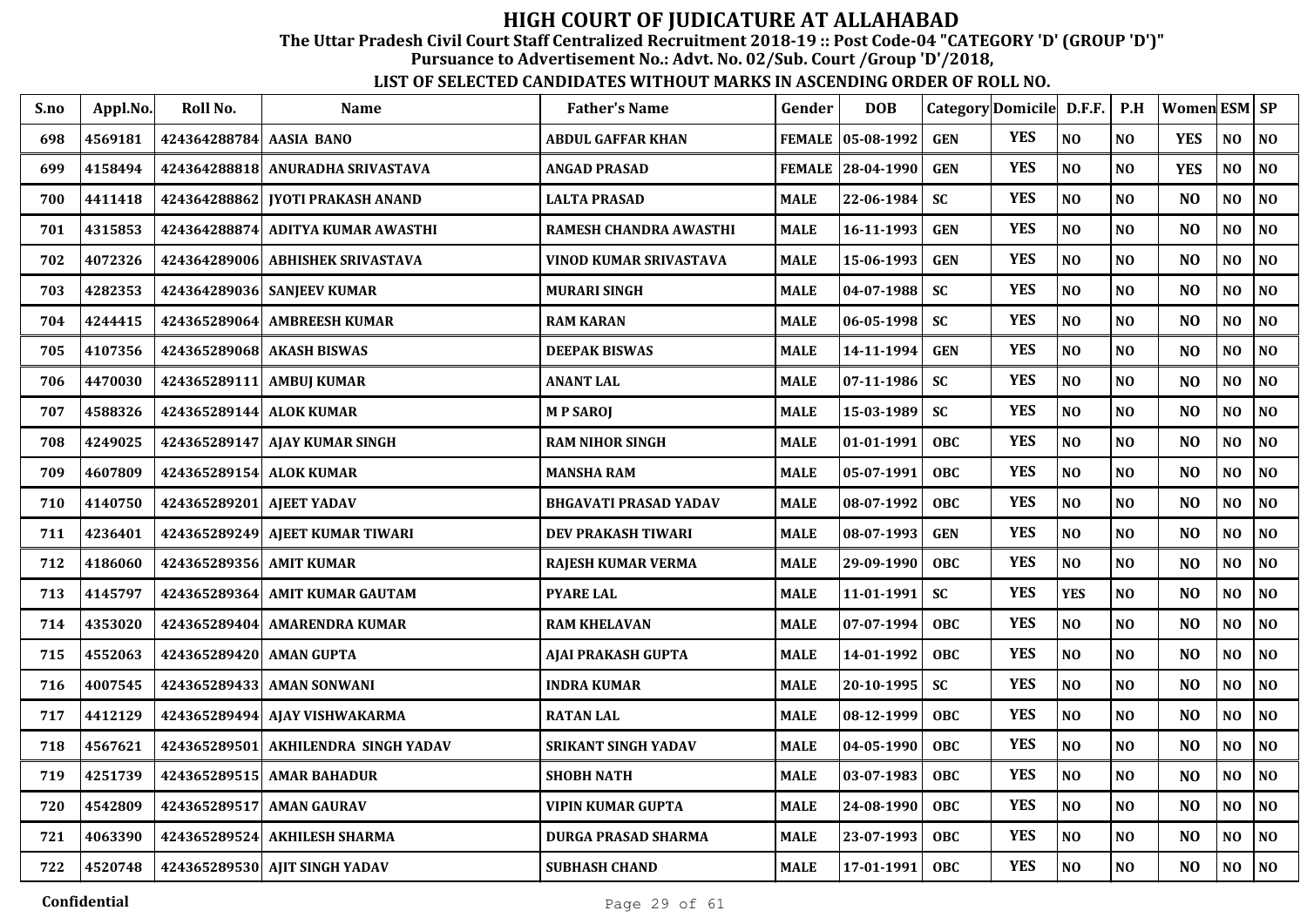The Uttar Pradesh Civil Court Staff Centralized Recruitment 2018-19 :: Post Code-04 "CATEGORY 'D' (GROUP 'D')"

Pursuance to Advertisement No.: Advt. No. 02/Sub. Court /Group 'D'/2018,

| S.no | Appl.No. | Roll No.                  | <b>Name</b>                         | <b>Father's Name</b>          | Gender        | <b>DOB</b>          | Category Domicile |            | D.F.F.         | P.H            | <b>Women ESM SP</b> |                |    |
|------|----------|---------------------------|-------------------------------------|-------------------------------|---------------|---------------------|-------------------|------------|----------------|----------------|---------------------|----------------|----|
| 723  | 4272517  |                           | 424365289598 AJAD SINGH YADAV       | <b>RAM KUNWAR YADAV</b>       | <b>MALE</b>   | 12-07-1996          | <b>OBC</b>        | <b>YES</b> | N <sub>O</sub> | N <sub>O</sub> | N <sub>O</sub>      | N <sub>O</sub> | NO |
| 724  | 4156028  | 424365289691 AMIT KUMAR   |                                     | <b>SHREE LAL</b>              | <b>MALE</b>   | $ 06-04-1994$       | <b>SC</b>         | <b>YES</b> | N <sub>O</sub> | N <sub>O</sub> | N <sub>O</sub>      | NO             | NO |
| 725  | 4213454  |                           | 424365289749 AKANKSHA JAISWAL       | <b>BHAILAL JAISWAL</b>        | <b>FEMALE</b> | $ 09-07-1993$       | <b>OBC</b>        | <b>YES</b> | N <sub>O</sub> | NO             | <b>YES</b>          | N <sub>O</sub> | NO |
| 726  | 4378817  | 424366289841              | ARUN PRABHAKAR SHARMA               | <b>SARVESH KUMAR SHARMA</b>   | <b>MALE</b>   | 10-07-1997          | <b>OBC</b>        | <b>YES</b> | NO             | NO             | N <sub>O</sub>      | N <sub>O</sub> | NO |
| 727  | 4217451  |                           | 424366289868 ARUN KUMAR YADAV       | <b>SURYA NATH YADAV</b>       | <b>MALE</b>   | 10-07-1996          | <b>OBC</b>        | <b>YES</b> | NO             | N <sub>O</sub> | N <sub>O</sub>      | NO             | NO |
| 728  | 4387820  |                           | 424366289938 ARABIND KUMAR          | <b>RAJA RAM</b>               | <b>MALE</b>   | $ 01-03-1992$       | <b>OBC</b>        | <b>YES</b> | NO             | N <sub>O</sub> | N <sub>O</sub>      | $\bf NO$       | NO |
| 729  | 4197800  |                           | 424366290042 ARAVIND KUMAR MISHRA   | <b>KRISHNA BAHADUR MISHRA</b> | <b>MALE</b>   | $ 01-01-1993$       | <b>GEN</b>        | <b>YES</b> | $\bf NO$       | NO             | N <sub>O</sub>      | NO             | NO |
| 730  | 4051033  | 424366290049 ANUJ SINGH   |                                     | <b>RAJVEER SINGH</b>          | <b>MALE</b>   | 05-04-1996          | <b>OBC</b>        | <b>YES</b> | NO             | NO             | N <sub>O</sub>      | NO             | NO |
| 731  | 4061286  |                           | 424366290098 ASHISH KUMAR           | <b>SHYAM BAHADUR GUPTA</b>    | <b>MALE</b>   | 15-01-1990          | <b>GEN</b>        | <b>YES</b> | NO             | N <sub>O</sub> | N <sub>O</sub>      | NO             | NO |
| 732  | 4162298  |                           | 424366290184 ANKIT SHARMA           | <b>RAM GOPAL</b>              | <b>MALE</b>   | 05-08-1996          | <b>GEN</b>        | <b>YES</b> | NO             | N <sub>0</sub> | N <sub>O</sub>      | NO             | NO |
| 733  | 4107038  | 424366290244 ANUJ KUMAR   |                                     | <b>RAMSINGH</b>               | <b>MALE</b>   | 20-06-1991          | <b>OBC</b>        | <b>YES</b> | N <sub>O</sub> | N <sub>O</sub> | N <sub>O</sub>      | $\bf NO$       | NO |
| 734  | 4067912  |                           | 424366290280 ANAND SHARMA           | <b>BHAURESHWAR SHARMA</b>     | <b>MALE</b>   | 18-09-1997          | <b>OBC</b>        | <b>YES</b> | N <sub>O</sub> | N <sub>O</sub> | N <sub>O</sub>      | N <sub>O</sub> | NO |
| 735  | 4008949  | 424366290301              | <b>ARVIND KUMAR</b>                 | <b>CHANDRA PAL</b>            | <b>MALE</b>   | 10-07-1984          | <b>OBC</b>        | <b>YES</b> | NO             | N <sub>O</sub> | N <sub>O</sub>      | N <sub>O</sub> | NO |
| 736  | 4622365  |                           | 424366290315 ANKIT KUMAR SRIVASTAVA | RAKESH KUMAR SRIVASTAVA       | <b>MALE</b>   | 30-05-1986          | <b>GEN</b>        | <b>YES</b> | N <sub>O</sub> | N <sub>O</sub> | N <sub>O</sub>      | NO             | NO |
| 737  | 4232089  |                           | 424366290343 ARCHANA SAXENA         | <b>RAJENDRA SAXENA</b>        | <b>FEMALE</b> | $ 07-06-1986$       | <b>GEN</b>        | <b>YES</b> | N <sub>O</sub> | N <sub>O</sub> | <b>YES</b>          | NO             | NO |
| 738  | 4573000  |                           | 424366290387 ANAND KUMAR MISHRA     | VIRENDRA KUMAR MISHRA         | <b>MALE</b>   | 27-09-1987          | <b>GEN</b>        | <b>YES</b> | NO             | NO             | N <sub>O</sub>      | NO             | NO |
| 739  | 4204029  |                           | 424366290400 AMRESH CHANDER PANDEY  | <b>RAM CHANDER PANDEY</b>     | <b>MALE</b>   | 10-03-1979          | <b>GEN</b>        | <b>YES</b> | NO             | N <sub>O</sub> | N <sub>O</sub>      | <b>YES</b>     | NO |
| 740  | 4118529  |                           | 424366290412 ARADHANA SINGH         | <b>SAHDEV SINGH</b>           | <b>FEMALE</b> | $ 26-08-1991$       | <b>GEN</b>        | <b>YES</b> | N <sub>O</sub> | NO             | <b>YES</b>          | N <sub>O</sub> | NO |
| 741  | 4550147  | 424366290420 ANKITA SINGH |                                     | <b>LAVKUSH SINGH</b>          |               | FEMALE   15-08-1997 | <b>GEN</b>        | <b>YES</b> | NO             | N <sub>O</sub> | <b>YES</b>          | NO             | NO |
| 742  | 4121432  |                           | 424366290479 ANURAG SINGH           | SANJAY KUMAR SINGH            | <b>MALE</b>   | 16-06-1998          | <b>GEN</b>        | <b>YES</b> | NO             | N <sub>O</sub> | N <sub>O</sub>      | $\bf NO$       | NO |
| 743  | 4563595  |                           | 424366290480 ARUNESH KUMAR UPADHYAY | <b>MAHESH KUMAR</b>           | <b>MALE</b>   | 15-07-1991          | <b>GEN</b>        | <b>YES</b> | NO             | N <sub>O</sub> | N <sub>O</sub>      | $\bf NO$       | NO |
| 744  | 4463037  |                           | 424366290596 ANAND KUMAR GOVIND     | <b>SATYA PRAKASH</b>          | <b>MALE</b>   | 12-10-1994          | <b>OBC</b>        | <b>YES</b> | NO             | NO             | N <sub>O</sub>      | N <sub>O</sub> | NO |
| 745  | 4315646  | 424366290602 ANIL KUMAR   |                                     | <b>SEETA RAM</b>              | <b>MALE</b>   | 22-07-1996          | <b>SC</b>         | <b>YES</b> | NO             | N <sub>O</sub> | N <sub>O</sub>      | $\bf NO$       | NO |
| 746  | 4125856  |                           | 424366290614 ANUBHAV TIWARI         | <b>SURENDRA TIWARI</b>        | <b>MALE</b>   | 23-05-1994          | <b>GEN</b>        | <b>YES</b> | $\bf NO$       | $\bf NO$       | N <sub>O</sub>      | $\bf NO$       | NO |
| 747  | 4198017  |                           | 424366290635 ANKIT MISHRA           | <b>TEJ PRATAP MISHRA</b>      | <b>MALE</b>   | $ 01-07-1993$       | <b>GEN</b>        | <b>YES</b> | $\bf NO$       | $\bf NO$       | N <sub>O</sub>      | NO             | NO |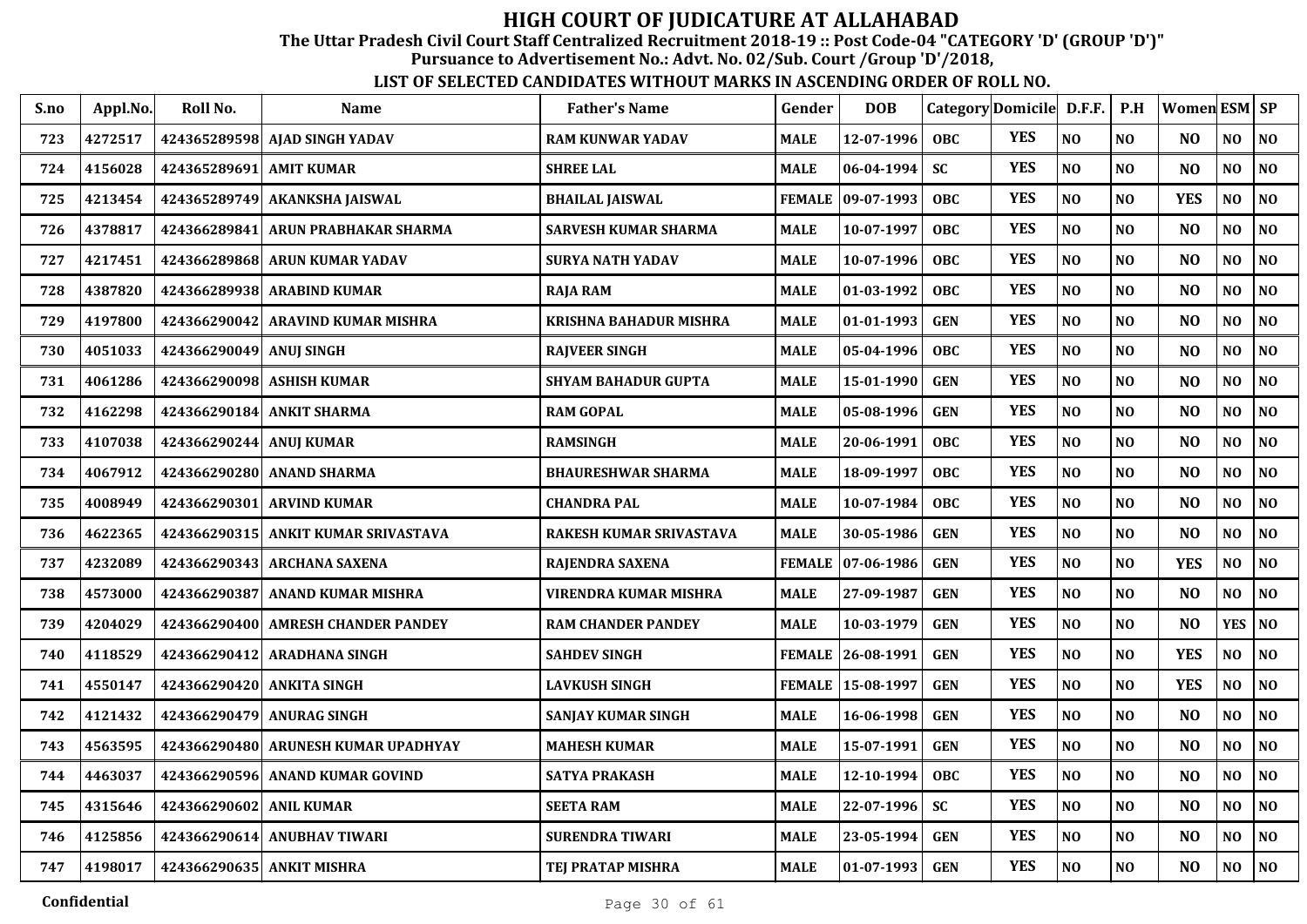The Uttar Pradesh Civil Court Staff Centralized Recruitment 2018-19 :: Post Code-04 "CATEGORY 'D' (GROUP 'D')"

Pursuance to Advertisement No.: Advt. No. 02/Sub. Court /Group 'D'/2018,

| S.no | Appl.No. | Roll No.                  | <b>Name</b>                             | <b>Father's Name</b>        | Gender      | <b>DOB</b> |            | Category Domicile D.F.F. |                | P.H            | Women ESM   SP |                |                |
|------|----------|---------------------------|-----------------------------------------|-----------------------------|-------------|------------|------------|--------------------------|----------------|----------------|----------------|----------------|----------------|
| 748  | 4141345  | 424366290705 ANKIT SINGH  |                                         | <b>UDAY PRATAP SINGH</b>    | <b>MALE</b> | 25-02-1995 | <b>GEN</b> | <b>YES</b>               | N <sub>O</sub> | NO             | N <sub>O</sub> | N <sub>O</sub> | N <sub>O</sub> |
| 749  | 4294351  |                           | 424366290711  ANURAG VISHWAKARMA        | RAMCHARAN VISHWAKARMA       | <b>MALE</b> | 25-08-1996 | <b>OBC</b> | <b>YES</b>               | NO             | NO             | N <sub>O</sub> | NO             | N <sub>O</sub> |
| 750  | 4096315  | 424366290738  ARJUN SINGH |                                         | <b>KARAN SINGH</b>          | <b>MALE</b> | 07-07-1995 | <b>SC</b>  | <b>YES</b>               | NO             | NO             | N <sub>O</sub> | NO             | N <sub>O</sub> |
| 751  | 4463799  |                           | 424366290741 ASHISH KUMAR               | <b>NARENDRA BAHADUR</b>     | <b>MALE</b> | 08-02-1993 | <b>OBC</b> | <b>YES</b>               | NO             | NO             | NO             | NO             | N <sub>O</sub> |
| 752  | 4347840  |                           | 424366290742 ANURAG SINGH               | <b>PANNA LAL</b>            | <b>MALE</b> | 18-09-1999 | <b>OBC</b> | <b>YES</b>               | NO             | NO             | N <sub>O</sub> | NO             | N <sub>O</sub> |
| 753  | 4156941  |                           | 424366290744 ANUPAM KUMAR MISHRA        | OM PRAKASH MISHRA           | <b>MALE</b> | 21-08-1987 | <b>GEN</b> | <b>YES</b>               | NO             | NO             | N <sub>O</sub> | NO             | N <sub>O</sub> |
| 754  | 4202786  | 424366290813 ARUN KUMAR   |                                         | <b>SATYENDRA KUMAR</b>      | <b>MALE</b> | 01-04-1993 | <b>OBC</b> | <b>YES</b>               | $\bf NO$       | NO             | N <sub>O</sub> | NO             | N <sub>O</sub> |
| 755  | 4220342  |                           | 424366290821 AMRISH SINGH               | SURESH BAHADUR SINGH        | <b>MALE</b> | 02-10-1994 | <b>GEN</b> | <b>YES</b>               | NO             | NO             | N <sub>O</sub> | NO             | NO             |
| 756  | 4290926  | 424366290838 ARUN KUMAR   |                                         | <b>SHIV KUMAR VERMA</b>     | <b>MALE</b> | 12-11-1988 | <b>OBC</b> | <b>YES</b>               | NO             | NO             | NO             | NO             | N <sub>O</sub> |
| 757  | 4238445  |                           | 424366290840 ARVIND KUMAR VERMA         | <b>NET RAM VERMA</b>        | <b>MALE</b> | 01-01-1989 | <b>OBC</b> | <b>YES</b>               | NO             | NO             | N <sub>O</sub> | NO             | N <sub>O</sub> |
| 758  | 4520899  |                           | 424366290841 ARVIND KUMAR               | VISHVA NATH SINGH           | <b>MALE</b> | 14-06-1988 | <b>OBC</b> | <b>YES</b>               | $\bf NO$       | NO             | N <sub>O</sub> | NO             | N <sub>O</sub> |
| 759  | 4017679  |                           | 424366290863   ASHISH KUMAR             | <b>CHANDRA BHAWAN</b>       | <b>MALE</b> | 18-07-1994 | <b>OBC</b> | <b>YES</b>               | $\bf NO$       | N <sub>O</sub> | NO             | NO             | N <sub>O</sub> |
| 760  | 4142637  | 424366290881              | <b>ANKUR SHUKLA</b>                     | RADHA KRISHNA SHUKLA        | MALE        | 07-07-1995 | <b>GEN</b> | <b>YES</b>               | $\bf NO$       | NO             | N <sub>O</sub> | NO             | NO             |
| 761  | 4411909  | 424367290994              | <b>BRIJ BHAN</b>                        | <b>BADE LAL</b>             | <b>MALE</b> | 12-06-1993 | <b>SC</b>  | <b>YES</b>               | $\bf NO$       | NO             | NO             | NO             | N <sub>O</sub> |
| 762  | 4263985  | 424367290996              | <b>DEEPESH KUMAR VERMA</b>              | <b>MOHAN LAL VERMA</b>      | <b>MALE</b> | 03-05-1992 | <b>OBC</b> | <b>YES</b>               | NO             | NO             | N <sub>O</sub> | NO             | N <sub>O</sub> |
| 763  | 4380313  |                           | 424367291007   DEEPAK KUMAR VISHWAKARMA | DAYA RAM VISHWAKARMA        | <b>MALE</b> | 14-06-1995 | <b>OBC</b> | <b>YES</b>               | $\bf NO$       | NO             | N <sub>O</sub> | NO             | N <sub>O</sub> |
| 764  | 4186809  |                           | 424367291037  ATUL KUMAR SHUKLA         | <b>CHOTE LAL SHUKLA</b>     | <b>MALE</b> | 12-03-1990 | <b>GEN</b> | <b>YES</b>               | NO             | NO             | N <sub>O</sub> | NO             | N <sub>O</sub> |
| 765  | 4314551  |                           | 424367291044 CHANDRA BHAN RAWAT         | SATYA PRAKASH RAWAT         | MALE        | 10-03-1994 | SC         | <b>YES</b>               | NO             | NO             | N <sub>O</sub> | NO             | N <sub>O</sub> |
| 766  | 4152479  |                           | 424367291090  DHANANJAY YADAV           | <b>HARIKUVAR YADAV</b>      | <b>MALE</b> | 30-07-1991 | <b>OBC</b> | <b>YES</b>               | NO             | NO             | N <sub>O</sub> | NO             | N <sub>O</sub> |
| 767  | 4186025  | 424367291109 BANWARI LAL  |                                         | <b>JAISE RAM VERMA</b>      | MALE        | 26-07-1997 | <b>OBC</b> | <b>YES</b>               | $\bf NO$       | NO             | N <sub>O</sub> | NO             | N <sub>O</sub> |
| 768  | 4184711  |                           | 424367291145  BHUVANESHWER RAM TRIPATHI | <b>LALJI RAM TRIPATHI</b>   | <b>MALE</b> | 12-10-1987 | <b>GEN</b> | <b>YES</b>               | NO             | NO             | NO             | NO             | NO             |
| 769  | 4360406  |                           | 424367291158 DEVESH KUMAR               | <b>SHIV MURAT</b>           | MALE        | 25-12-1991 | <b>OBC</b> | <b>YES</b>               | NO             | NO             | N <sub>O</sub> | NO             | N <sub>O</sub> |
| 770  | 4112731  |                           | 424367291161 ASHUTOSH SINGH CHAUHAN     | VISHNU VISHAL SINGH CHAUHAN | <b>MALE</b> | 31-10-1993 | <b>GEN</b> | <b>YES</b>               | NO             | NO             | NO             | NO             | N <sub>O</sub> |
| 771  | 4125159  |                           | 424367291231 DEEPAK KUMAR               | <b>BHOLA NATH</b>           | <b>MALE</b> | 20-07-1989 | <b>SC</b>  | <b>YES</b>               | $\bf NO$       | NO             | N <sub>O</sub> | NO             | N <sub>O</sub> |
| 772  | 4139159  |                           | 424367291251 CHHAVI NATH PANDEY         | <b>DEENA NATH PANDEY</b>    | <b>MALE</b> | 05-09-1994 | <b>GEN</b> | <b>YES</b>               | $\bf NO$       | NO             | NO             | NO             | $\bf NO$       |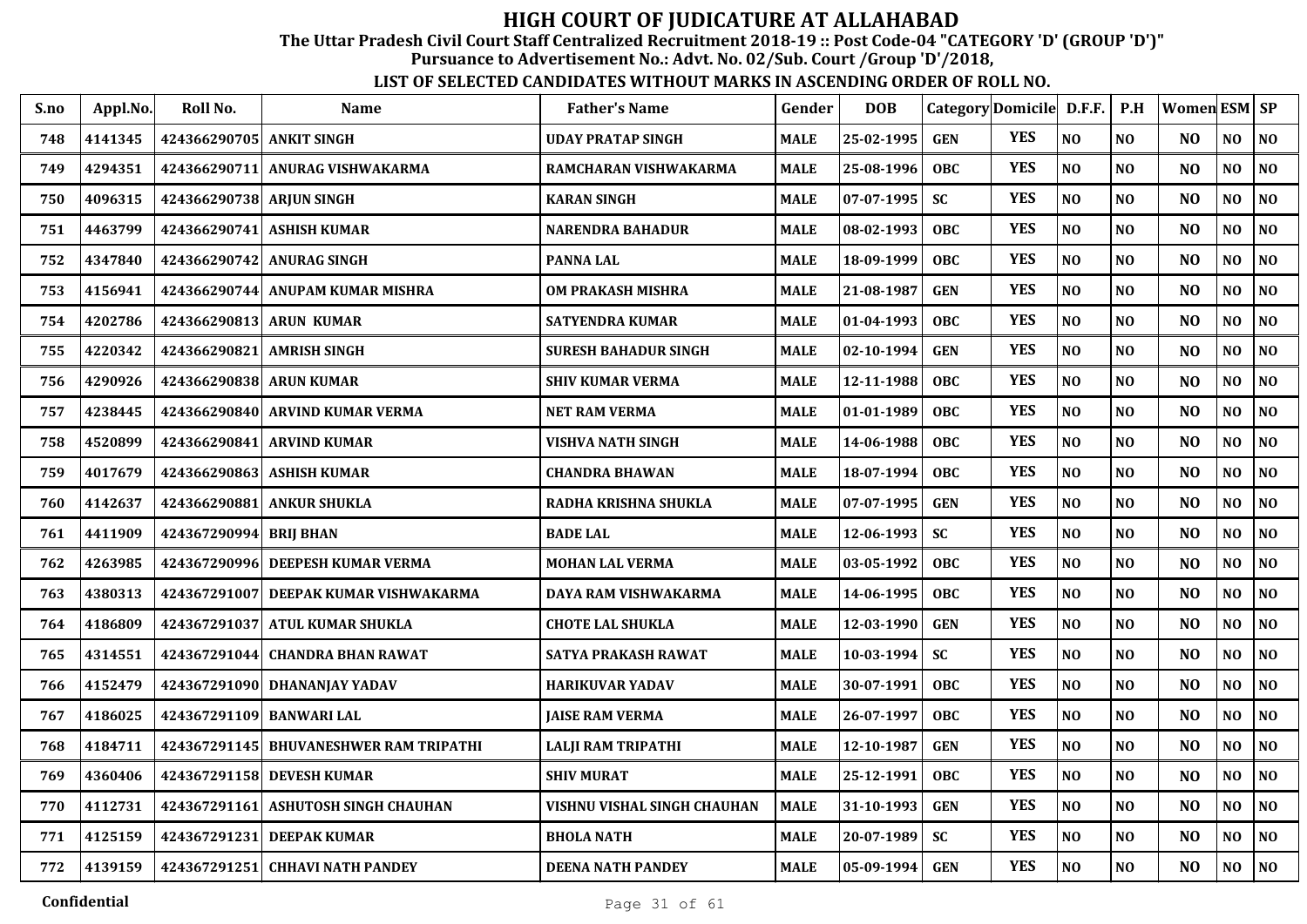The Uttar Pradesh Civil Court Staff Centralized Recruitment 2018-19 :: Post Code-04 "CATEGORY 'D' (GROUP 'D')"

Pursuance to Advertisement No.: Advt. No. 02/Sub. Court /Group 'D'/2018,

| S.no | Appl.No. | Roll No.     | <b>Name</b>                      | <b>Father's Name</b>                         | Gender        | <b>DOB</b>          |            | Category Domicile D.F.F. |          | P.H            | Women ESM SP   |                |                |
|------|----------|--------------|----------------------------------|----------------------------------------------|---------------|---------------------|------------|--------------------------|----------|----------------|----------------|----------------|----------------|
| 773  | 4282205  | 424367291299 | <b>ASHISH VERMA</b>              | DAYA SHANKAR VERMA                           | <b>MALE</b>   | 05-01-1991          | <b>OBC</b> | <b>YES</b>               | NO       | NO             | N <sub>O</sub> | N <sub>O</sub> | $\bf NO$       |
| 774  | 4376578  |              | 424367291345 DEEPAK VISHVAKARMA  | <b>CHANDRA BHUSHAN</b><br><b>VISHVAKARMA</b> | <b>MALE</b>   | $ 20 - 08 - 1990 $  | OBC        | <b>YES</b>               | NO       | NO             | NO             | NO             | N <sub>0</sub> |
| 775  | 4126521  | 424367291359 | <b>BIPUL KUMAR SHARMA</b>        | <b>AJAY KUMAR SHARMA</b>                     | <b>MALE</b>   | 12-11-1991          | <b>OBC</b> | <b>YES</b>               | NO       | NO             | N <sub>O</sub> | NO             | N <sub>0</sub> |
| 776  | 4202371  | 424367291380 | <b>ASHWANI KUMAR</b>             | <b>SIDDHI NATH</b>                           | <b>MALE</b>   | 25-08-1993          | <b>OBC</b> | <b>YES</b>               | NO       | NO             | NO             | N <sub>O</sub> | N <sub>0</sub> |
| 777  | 4093919  | 424367291454 | <b>DEEPAK KUMAR</b>              | <b>DINESH KUMAR</b>                          | <b>MALE</b>   | 14-05-1991          | <b>OBC</b> | <b>YES</b>               | NO       | NO             | N <sub>O</sub> | NO             | N <sub>0</sub> |
| 778  | 4140584  | 424367291461 | <b>ASHWANI KUMAR</b>             | <b>RAMNATH</b>                               | <b>MALE</b>   | 03-11-1993          | <b>GEN</b> | <b>YES</b>               | NO       | N <sub>O</sub> | N <sub>O</sub> | NO             | NO             |
| 779  | 4279817  | 424367291464 | <b>AWDHESH KUMAR KESHARI</b>     | <b>GANGA PRASAD KESHARI</b>                  | <b>MALE</b>   | 14-07-1991          | <b>GEN</b> | <b>YES</b>               | NO       | N <sub>O</sub> | N <sub>O</sub> | N <sub>O</sub> | N <sub>O</sub> |
| 780  | 4085530  |              | 424367291516 DHANANJAY KUMAR     | <b>SHREE PAL KUMAR</b>                       | <b>MALE</b>   | 10-05-1996          | <b>SC</b>  | <b>YES</b>               | $\bf NO$ | NO             | N <sub>O</sub> | NO             | $\bf NO$       |
| 781  | 4552468  |              | 424367291523 ASHOK KUMAR         | <b>RAM ASRE</b>                              | <b>MALE</b>   | 15-05-1998          | <b>SC</b>  | <b>YES</b>               | NO       | NO             | N <sub>O</sub> | N <sub>O</sub> | N <sub>0</sub> |
| 782  | 4358349  |              | 424367291536 BHANOO PRATAP SINGH | <b>RAM KUWAR</b>                             | <b>MALE</b>   | 25-07-1996          | <b>OBC</b> | <b>YES</b>               | NO       | N <sub>O</sub> | N <sub>O</sub> | NO             | N <sub>0</sub> |
| 783  | 4038679  | 424367291577 | <b>ATUL KUMAR TIWARI</b>         | <b>RAM CHANDRA TIWARI</b>                    | <b>MALE</b>   | 05-07-1997          | <b>GEN</b> | <b>YES</b>               | NO       | NO             | N <sub>O</sub> | N <sub>O</sub> | N <sub>0</sub> |
| 784  | 4133101  | 424367291659 | <b>ASHWANI KASHYAP</b>           | <b>RAM NARESH KASHYAP</b>                    | <b>MALE</b>   | 25-06-1996          | <b>OBC</b> | <b>YES</b>               | NO       | N <sub>O</sub> | N <sub>O</sub> | N <sub>O</sub> | N <sub>O</sub> |
| 785  | 4187270  |              | 424367291666 ASHUTOSH MAURYA     | RAJENDRA PRASAD MAURYA                       | <b>MALE</b>   | 15-07-1997          | <b>OBC</b> | <b>YES</b>               | NO       | N <sub>O</sub> | N <sub>O</sub> | NO             | NO             |
| 786  | 4000008  |              | 424367291676 ASHISH SHRIVASTAV   | <b>OM PRAKASH SHRIVASTAV</b>                 | <b>MALE</b>   | 15-08-1989          | <b>GEN</b> | <b>YES</b>               | NO       | N <sub>O</sub> | N <sub>O</sub> | NO             | N <sub>0</sub> |
| 787  | 4251565  | 424367291681 | <b>ATUL KUMAR VERMA</b>          | VINOD KUMAR VERMA                            | <b>MALE</b>   | 14-10-1995          | <b>GEN</b> | <b>YES</b>               | NO       | NO             | N <sub>O</sub> | NO             | $\bf NO$       |
| 788  | 4572063  | 424367291752 | <b>BHUPENDRA KUMAR SINGH</b>     | <b>ASHOK KUMAR SINGH</b>                     | <b>MALE</b>   | 06-01-1994          | <b>GEN</b> | <b>YES</b>               | NO       | N <sub>O</sub> | NO             | N <sub>O</sub> | NO             |
| 789  | 4225485  | 424367291806 | <b>BHARAT SHUBHAM SAHU</b>       | <b>KRISHNA CHAND SAHU</b>                    | <b>MALE</b>   | 29-12-1996          | <b>OBC</b> | <b>YES</b>               | NO       | NO             | NO             | $\bf NO$       | N <sub>O</sub> |
| 790  | 4282391  | 424367291870 | <b>AVANEESH KUMAR MAURYA</b>     | RAMASHRAYA MAURYA                            | <b>MALE</b>   | 10-10-1995          | OBC        | <b>YES</b>               | NO       | NO             | N <sub>O</sub> | N <sub>O</sub> | N <sub>0</sub> |
| 791  | 4256065  | 424367291971 | <b>CHANDAN SINGH KUSHWAHA</b>    | <b>JAYPRAKASH SINGH KUSHWAHA</b>             | <b>MALE</b>   | 02-07-1992          | <b>OBC</b> | <b>YES</b>               | NO       | N <sub>O</sub> | N <sub>O</sub> | N <sub>O</sub> | NO             |
| 792  | 4208379  |              | 424368292018 GARIMA SINGH        | VIJAY SHANKAR SINGH                          | <b>FEMALE</b> | 28-06-1989          | <b>GEN</b> | <b>YES</b>               | NO       | N <sub>O</sub> | <b>YES</b>     | NO.            | N <sub>0</sub> |
| 793  | 4013274  | 424368292044 | <b>DINESH KUMAR</b>              | <b>RAM DHANI</b>                             | <b>MALE</b>   | 04-08-1985          | <b>SC</b>  | <b>YES</b>               | NO       | NO             | NO             | N <sub>O</sub> | NO             |
| 794  | 4609753  | 424368292051 | <b>GAYATRI BHATT</b>             | <b>RAMESH BHATT</b>                          |               | FEMALE   01-01-1990 | <b>GEN</b> | <b>YES</b>               | NO       | NO             | <b>YES</b>     | NO             | $\bf NO$       |
| 795  | 4579477  | 424368292085 | <b>GOVIND SHAHU</b>              | <b>MISHRI LAL SHAHU</b>                      | <b>MALE</b>   | 15-03-1990          | <b>OBC</b> | <b>YES</b>               | NO       | N <sub>O</sub> | N <sub>O</sub> | NO             | NO             |
| 796  | 4289928  |              | 424368292103 DINESH KUMAR BIND   | <b>LAL JI BIND</b>                           | <b>MALE</b>   | 17-02-1992          | <b>OBC</b> | <b>YES</b>               | NO       | N <sub>O</sub> | N <sub>O</sub> | N <sub>O</sub> | N <sub>0</sub> |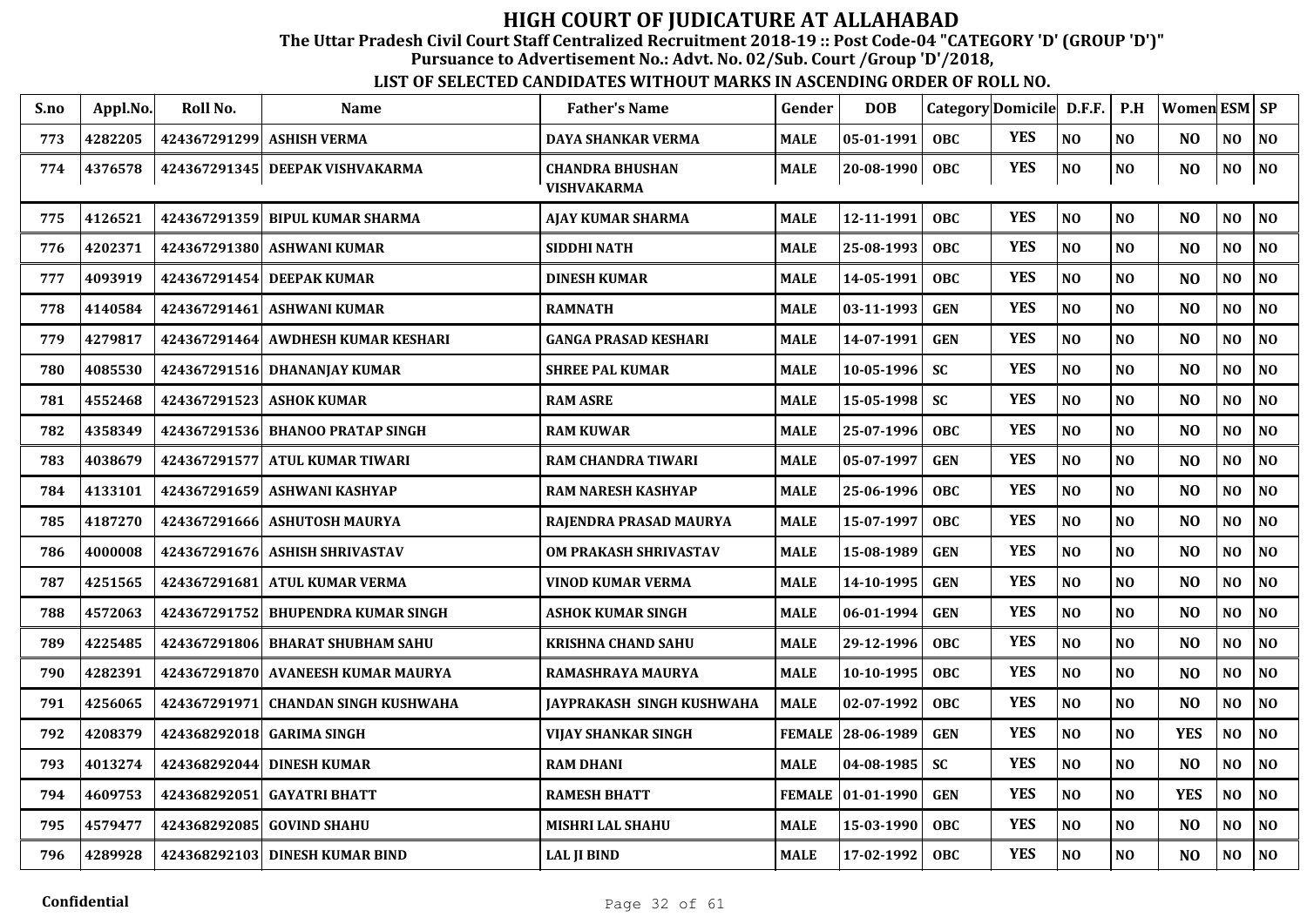The Uttar Pradesh Civil Court Staff Centralized Recruitment 2018-19 :: Post Code-04 "CATEGORY 'D' (GROUP 'D')"

Pursuance to Advertisement No.: Advt. No. 02/Sub. Court /Group 'D'/2018,

| S.no | Appl.No. | Roll No.                  | <b>Name</b>                           | <b>Father's Name</b>          | Gender        | <b>DOB</b>       |            | Category Domicile D.F.F. |                | P.H            | Women ESM SP   |                |                |
|------|----------|---------------------------|---------------------------------------|-------------------------------|---------------|------------------|------------|--------------------------|----------------|----------------|----------------|----------------|----------------|
| 797  | 4285136  |                           | 424368292129 HARIKESH KUMAR CHAURASIA | <b>BECHU PRASAD CHAURASIA</b> | <b>MALE</b>   | 15-04-1994       | <b>OBC</b> | <b>YES</b>               | N <sub>O</sub> | NO.            | N <sub>O</sub> | NO.            | NO             |
| 798  | 4174434  | 424368292222              | DHARMENDRA KUMAR SONKAR               | <b>RADHEY SHYAM SONKAR</b>    | <b>MALE</b>   | $ 05-03-1988 $   | <b>SC</b>  | <b>YES</b>               | NO             | N <sub>O</sub> | N <sub>O</sub> | NO             | N <sub>0</sub> |
| 799  | 4198649  | 424368292223 DIVYA SINGH  |                                       | <b>DAN SINGH MAHORI</b>       | <b>FEMALE</b> | 29-08-1997       | <b>GEN</b> | <b>YES</b>               | $\bf NO$       | N <sub>O</sub> | <b>YES</b>     | NO             | NO             |
| 800  | 4368376  |                           | 424368292287 HIMANSHU KUMAR           | <b>B P PATEL</b>              | <b>MALE</b>   | 19-08-1989       | <b>OBC</b> | <b>YES</b>               | NO             | N <sub>O</sub> | N <sub>O</sub> | NO             | N <sub>0</sub> |
| 801  | 4220391  | 424368292367              | <b>GYANENDRA SINGH</b>                | <b>MOHANLAL SINGH</b>         | <b>MALE</b>   | 04-07-1995       | <b>GEN</b> | <b>YES</b>               | N <sub>O</sub> | N <sub>O</sub> | N <sub>O</sub> | NO             | N <sub>0</sub> |
| 802  | 4199378  | 424368292372              | <b>GYANENDRA TRIVEDI</b>              | <b>KAMLESH TRIVEDI</b>        | <b>MALE</b>   | 05-01-1990       | <b>GEN</b> | <b>YES</b>               | N <sub>O</sub> | N <sub>O</sub> | N <sub>O</sub> | N <sub>O</sub> | N <sub>0</sub> |
| 803  | 4113376  |                           | 424368292378 GAURAV VERMA             | <b>SHYAM KISHORE</b>          | <b>MALE</b>   | 03-07-1999       | <b>OBC</b> | <b>YES</b>               | NO             | N <sub>O</sub> | N <sub>O</sub> | N <sub>O</sub> | NO             |
| 804  | 4219523  | 424368292456              | <b>GAURAV TRIPATHI</b>                | VIJAY KUMAR TRIPATHI          | <b>MALE</b>   | $01-06-1994$     | <b>GEN</b> | <b>YES</b>               | $\bf NO$       | <b>YES</b>     | N <sub>O</sub> | NO             | $\bf NO$       |
| 805  | 4385901  |                           | 424368292493 HEMANT KUMAR SAHU        | <b>BASANT LAL</b>             | <b>MALE</b>   | 12-07-1998       | <b>OBC</b> | <b>YES</b>               | NO             | N <sub>0</sub> | N <sub>O</sub> | NO.            | NO             |
| 806  | 4371339  |                           | 424368292515 DHARMENDRA KUMAR YADAV   | PALAK DHARI YADAV             | <b>MALE</b>   | 15-02-1994       | <b>OBC</b> | <b>YES</b>               | N <sub>O</sub> | N <sub>O</sub> | N <sub>O</sub> | NO             | NO             |
| 807  | 4465009  |                           | 424368292540 HIMANSHU SONI            | VIJAY KUMAR SONI              | <b>MALE</b>   | 13-09-1992       | <b>GEN</b> | <b>YES</b>               | NO             | N <sub>O</sub> | N <sub>O</sub> | NO             | NO             |
| 808  | 4285677  | 424368292543 DHIRAJ SINGH |                                       | <b>SATISH KUMAR SINGH</b>     | <b>MALE</b>   | $05 - 04 - 1984$ | <b>GEN</b> | <b>YES</b>               | NO             | N <sub>O</sub> | N <sub>O</sub> | NO             | NO             |
| 809  | 4397975  |                           | 424368292550 DINESH KUMAR SINGH       | LAL CHANDRA SINGH             | <b>MALE</b>   | 20-04-1991       | <b>OBC</b> | <b>YES</b>               | NO             | N <sub>O</sub> | N <sub>O</sub> | NO             | NO             |
| 810  | 4551149  |                           | 424368292558 DWIJENDRA KUMAR          | <b>RAM KUMAR VERMA</b>        | <b>MALE</b>   | 25-12-1993       | <b>OBC</b> | <b>YES</b>               | NO             | N <sub>O</sub> | N <sub>O</sub> | NO             | NO             |
| 811  | 4197725  | 424368292567              | <b>GOVIND KUMAR</b>                   | <b>NAND RAM</b>               | <b>MALE</b>   | 05-02-1992       | <b>SC</b>  | <b>YES</b>               | NO             | NO             | N <sub>O</sub> | NO             | NO             |
| 812  | 4159872  |                           | 424368292578 HIMANSHU DINKAR          | <b>RAM SARAN</b>              | <b>MALE</b>   | 15-06-1997       | <b>SC</b>  | <b>YES</b>               | NO             | <b>NO</b>      | N <sub>O</sub> | NO             | NO             |
| 813  | 4217505  | 424368292588 GARIMA       |                                       | <b>BASANT LAL</b>             | <b>FEMALE</b> | $ 01-12-1989 $   | <b>SC</b>  | <b>YES</b>               | N <sub>O</sub> | NO             | <b>YES</b>     | NO.            | N <sub>O</sub> |
| 814  | 4204737  | 424368292591              | <b>HARISH CHANDRA</b>                 | <b>BARSATI LAL</b>            | <b>MALE</b>   | 14-03-1991       | <b>SC</b>  | <b>YES</b>               | N <sub>O</sub> | N <sub>O</sub> | N <sub>O</sub> | NO             | NO             |
| 815  | 4110848  |                           | 424368292611 GAURAV SRIVASTAVA        | <b>SKLAL</b>                  | <b>MALE</b>   | 16-12-1991       | <b>GEN</b> | <b>YES</b>               | N <sub>O</sub> | N <sub>O</sub> | N <sub>O</sub> | NO             | N <sub>O</sub> |
| 816  | 4092602  | 424368292616 DURGESH      |                                       | SHRICHANDRA                   | MALE          | 20-12-1993       | <b>OBC</b> | <b>YES</b>               | NO             | NO             | N <sub>O</sub> | NO             | N <sub>0</sub> |
| 817  | 4356454  | 424368292620              | <b>HARI LAL YADAV</b>                 | <b>SHANKER YADAV</b>          | <b>MALE</b>   | 25-11-1993       | <b>OBC</b> | <b>YES</b>               | N <sub>O</sub> | N <sub>O</sub> | N <sub>O</sub> | NO             | NO             |
| 818  | 4236750  |                           | 424368292623 DURGESH KUMAR SHUKLA     | DILEEP KUMAR SHUKLA           | <b>MALE</b>   | 21-03-1993       | <b>GEN</b> | <b>YES</b>               | $\bf NO$       | NO             | N <sub>O</sub> | NO             | $\bf NO$       |
| 819  | 4522100  |                           | 424368292630 HARSHIT MISHRA           | VISHNU SHANKER MISHRA         | <b>MALE</b>   | 10-05-1998       | <b>GEN</b> | <b>YES</b>               | NO             | NO.            | N <sub>O</sub> | NO.            | NO             |
| 820  | 4469932  | 424368292726              | <b>EKTA SINGH</b>                     | ANIL KUMAR SINGH              | <b>FEMALE</b> | 22-11-1995       | <b>GEN</b> | <b>YES</b>               | $\bf NO$       | $\bf NO$       | <b>YES</b>     | NO             | $\bf NO$       |
| 821  | 4101740  |                           | 424369292856   OM PRAKASH CHAKRAVARTI | <b>SHANKAR LAL</b>            | <b>MALE</b>   | $ 06-07-1986 $   | <b>SC</b>  | <b>YES</b>               | N <sub>O</sub> | N <sub>O</sub> | N <sub>O</sub> | NO             | NO             |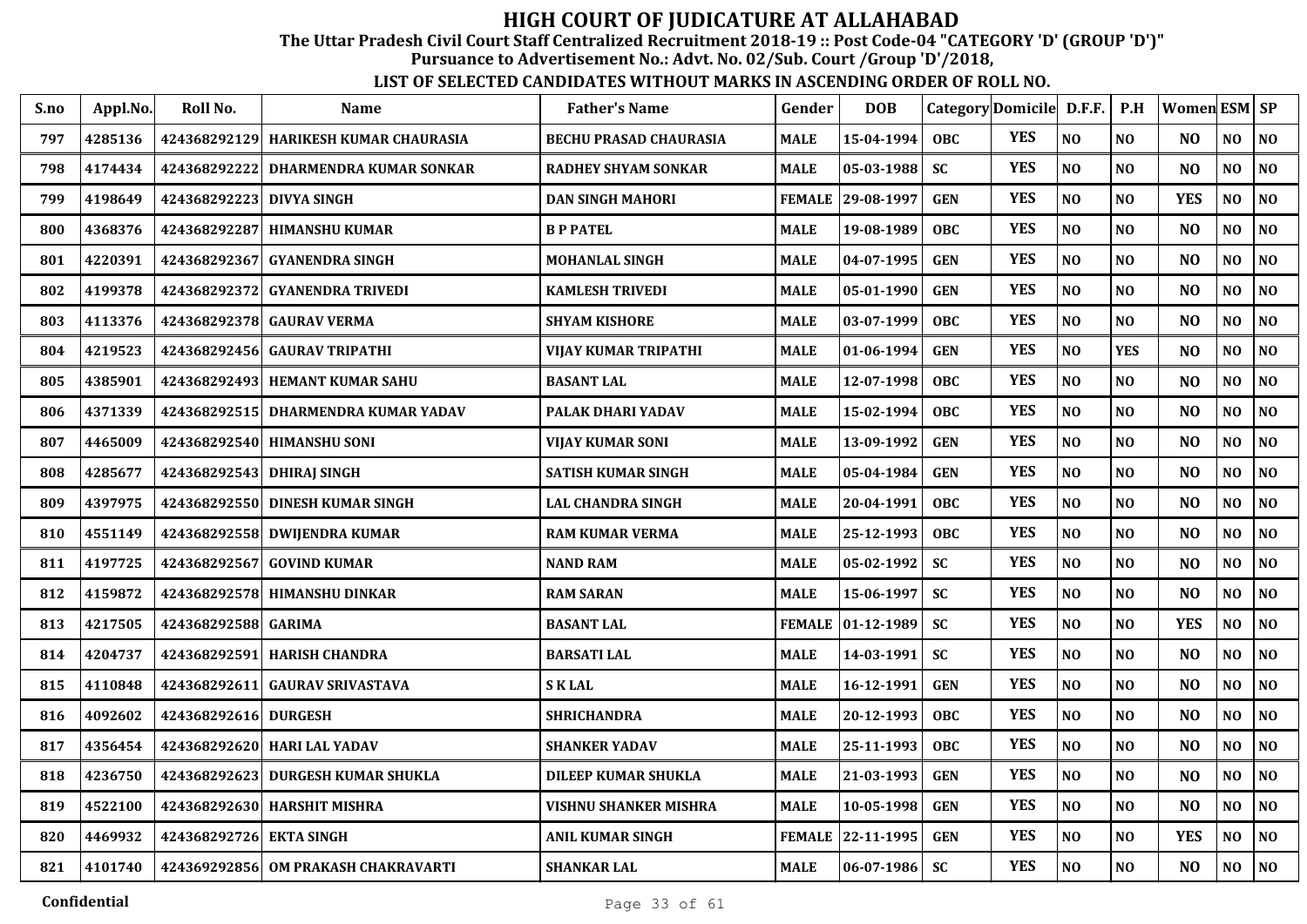The Uttar Pradesh Civil Court Staff Centralized Recruitment 2018-19 :: Post Code-04 "CATEGORY 'D' (GROUP 'D')"

Pursuance to Advertisement No.: Advt. No. 02/Sub. Court /Group 'D'/2018,

| S.no | Appl.No. | Roll No.                  | <b>Name</b>                      | <b>Father's Name</b>           | Gender        | <b>DOB</b>          |            | Category Domicile D.F.F. |                | P.H            | Women ESM SP   |                |                |
|------|----------|---------------------------|----------------------------------|--------------------------------|---------------|---------------------|------------|--------------------------|----------------|----------------|----------------|----------------|----------------|
| 822  | 4243727  |                           | 424369292902 DEEPAK KUMAR        | <b>RAJKUMAR</b>                | <b>MALE</b>   | 01-01-1995          | <b>OBC</b> | <b>YES</b>               | NO             | N <sub>O</sub> | NO.            | NO             | N <sub>O</sub> |
| 823  | 4199313  |                           | 424369293063 PRIYA KAITHWAS      | <b>MAHESH CHANDRA KAITHWAS</b> | <b>FEMALE</b> | $ 04 - 08 - 1990 $  | <b>SC</b>  | <b>YES</b>               | NO             | N <sub>O</sub> | <b>YES</b>     | NO             | N <sub>0</sub> |
| 824  | 4207594  | 424369293471 JAY NIRANJAN |                                  | <b>MOTILAL</b>                 | <b>MALE</b>   | 17-08-1978          | <b>OBC</b> | <b>YES</b>               | N <sub>O</sub> | N <sub>O</sub> | N <sub>O</sub> | NO             | N <sub>0</sub> |
| 825  | 4375631  | 424369293599              | <b>MUKESH KUMAR DIWAKAR</b>      | <b>BACHCHU LAL DIWAKAR</b>     | <b>MALE</b>   | 15-07-1989          | <b>SC</b>  | <b>YES</b>               | NO             | N <sub>O</sub> | N <sub>O</sub> | $\bf NO$       | N <sub>O</sub> |
| 826  | 4469056  |                           | 424369293696 ABHINASH KUMAR      | <b>RAJESH KUMAR</b>            | <b>MALE</b>   | 20-12-1989          | <b>OBC</b> | <b>YES</b>               | NO             | NO             | N <sub>O</sub> | NO             | N <sub>0</sub> |
| 827  | 4260290  |                           | 424370293852 ANKITA SAXENA       | <b>ANIL KUMAR SAXENA</b>       | <b>FEMALE</b> | 31-01-1989          | <b>GEN</b> | <b>YES</b>               | NO             | N <sub>O</sub> | <b>YES</b>     | NO             | $\bf NO$       |
| 828  | 4208372  |                           | 424370293869 SHRAVAN KUMAR SINGH | <b>BHIYA LAL SINGH</b>         | <b>MALE</b>   | 03-02-1994          | <b>OBC</b> | <b>YES</b>               | NO             | N <sub>0</sub> | N <sub>O</sub> | NO             | $\bf NO$       |
| 829  | 4409594  | 424370294053              | ANKITA SRIVASTAVA                | OM PRAKASH SRIVASTAVA          | <b>FEMALE</b> | 01-01-1993          | <b>GEN</b> | <b>YES</b>               | NO             | N <sub>O</sub> | <b>YES</b>     | NO.            | NO             |
| 830  | 4360142  | 424371295075 ASTHA GUPTA  |                                  | <b>RAJARAM GUPTA</b>           |               | FEMALE 02-03-1990   | OBC        | <b>YES</b>               | NO             | N <sub>O</sub> | <b>YES</b>     | NO             | NO             |
| 831  | 4189526  | 424371295346 KM REENA     |                                  | <b>SHYAM LAL</b>               |               | FEMALE   13-07-1996 | <b>SC</b>  | <b>YES</b>               | NO             | N <sub>0</sub> | <b>YES</b>     | NO.            | NO             |
| 832  | 4538870  | 424371295420 KM MANSHI    |                                  | <b>MANO SHANKER MISHRA</b>     |               | FEMALE 17-09-1997   | <b>GEN</b> | <b>YES</b>               | NO             | N <sub>O</sub> | <b>YES</b>     | NO             | NO             |
| 833  | 4577507  |                           | 424371295461 AYUSHI SHARMA       | KAMLESH SHARMA                 |               | FEMALE 21-07-1996   | <b>GEN</b> | <b>YES</b>               | NO             | N <sub>O</sub> | <b>YES</b>     | NO             | NO             |
| 834  | 4601332  | 424371296017              | <b>DIKSHA</b>                    | <b>SATGURU</b>                 |               | FEMALE 04-04-1996   | <b>SC</b>  | <b>YES</b>               | NO             | NO             | <b>YES</b>     | NO             | NO             |
| 835  | 4366508  |                           | 424371296856 KALPNA TIWARI       | NARVARDA PRASAD TIWARI         |               | FEMALE 11-12-1986   | <b>GEN</b> | <b>YES</b>               | NO             | N <sub>O</sub> | <b>YES</b>     | NO             | NO             |
| 836  | 4331146  | 424372297068 KM RANJANA   |                                  | <b>LALLU RAM</b>               |               | FEMALE   01-03-1998 | <b>OBC</b> | <b>YES</b>               | NO             | N <sub>O</sub> | <b>YES</b>     | NO             | NO             |
| 837  | 4243142  | 424372297126              | KHUSHBOO GUPTA                   | KANHAIYA GUPTA                 |               | FEMALE 05-11-1991   | <b>OBC</b> | <b>YES</b>               | NO             | NO             | <b>YES</b>     | NO             | NO             |
| 838  | 4607979  | 424372297127              | <b>MANISH KUMAR YADAV</b>        | <b>RAM PRATAP YADAV</b>        | <b>MALE</b>   | 16-09-1997          | OBC        | <b>YES</b>               | NO             | N <sub>O</sub> | N <sub>O</sub> | N <sub>O</sub> | NO             |
| 839  | 4217056  |                           | 424372297179 MANISH KUMAR TIWARI | <b>RAKESH KUMAR TIWARI</b>     | <b>MALE</b>   | 30-07-1993          | <b>GEN</b> | <b>YES</b>               | N <sub>O</sub> | N <sub>O</sub> | N <sub>O</sub> | N <sub>O</sub> | NO             |
| 840  | 4022656  |                           | 424372297180 MANISH KUMAR MISHRA | PARMATMA NAND MISHRA           | <b>MALE</b>   | 03-11-1994          | <b>GEN</b> | <b>YES</b>               | NO             | N <sub>O</sub> | N <sub>O</sub> | N <sub>O</sub> | NO             |
| 841  | 4280555  |                           | 424372297223 MANISH KUMAR        | <b>RAJENDRA PRASAD</b>         | <b>MALE</b>   | 02-01-1994          | <b>SC</b>  | <b>YES</b>               | NO             | NO             | N <sub>O</sub> | NO             | NO             |
| 842  | 4243745  | 424372297224              | <b>MANISH GANDHI</b>             | <b>SHRILAL MODANWAL</b>        | <b>MALE</b>   | 26-06-1996          | <b>OBC</b> | <b>YES</b>               | N <sub>O</sub> | N <sub>O</sub> | N <sub>O</sub> | N <sub>O</sub> | NO             |
| 843  | 4613750  | 424372297256              | <b>KAMLESH KUMAR DIWAKAR</b>     | <b>RAJA RAM DIWAKAR</b>        | <b>MALE</b>   | 01-12-1988          | <b>SC</b>  | <b>YES</b>               | NO             | N <sub>O</sub> | N <sub>O</sub> | N <sub>O</sub> | N <sub>0</sub> |
| 844  | 4197287  | 424372297396 KAMLAKANT    |                                  | <b>GURU DAYAL</b>              | <b>MALE</b>   | $10-07-1995$        | <b>SC</b>  | <b>YES</b>               | N <sub>O</sub> | N <sub>O</sub> | N <sub>O</sub> | N <sub>O</sub> | NO             |
| 845  | 4051070  | 424372297411              | <b>LALIT KRISHNA PANDEY</b>      | PRAMOD KUMAR PANDEY            | <b>MALE</b>   | 14-08-1993          | <b>GEN</b> | <b>YES</b>               | NO             | NO             | N <sub>O</sub> | N <sub>O</sub> | NO             |
| 846  | 4201881  |                           | 424372297425   KARAN KUMAR GOND  | <b>RAMNIHAL PRASAD</b>         | <b>MALE</b>   | 23-08-1999          | <b>SC</b>  | <b>YES</b>               | NO             | NO             | N <sub>O</sub> | NO.            | NO             |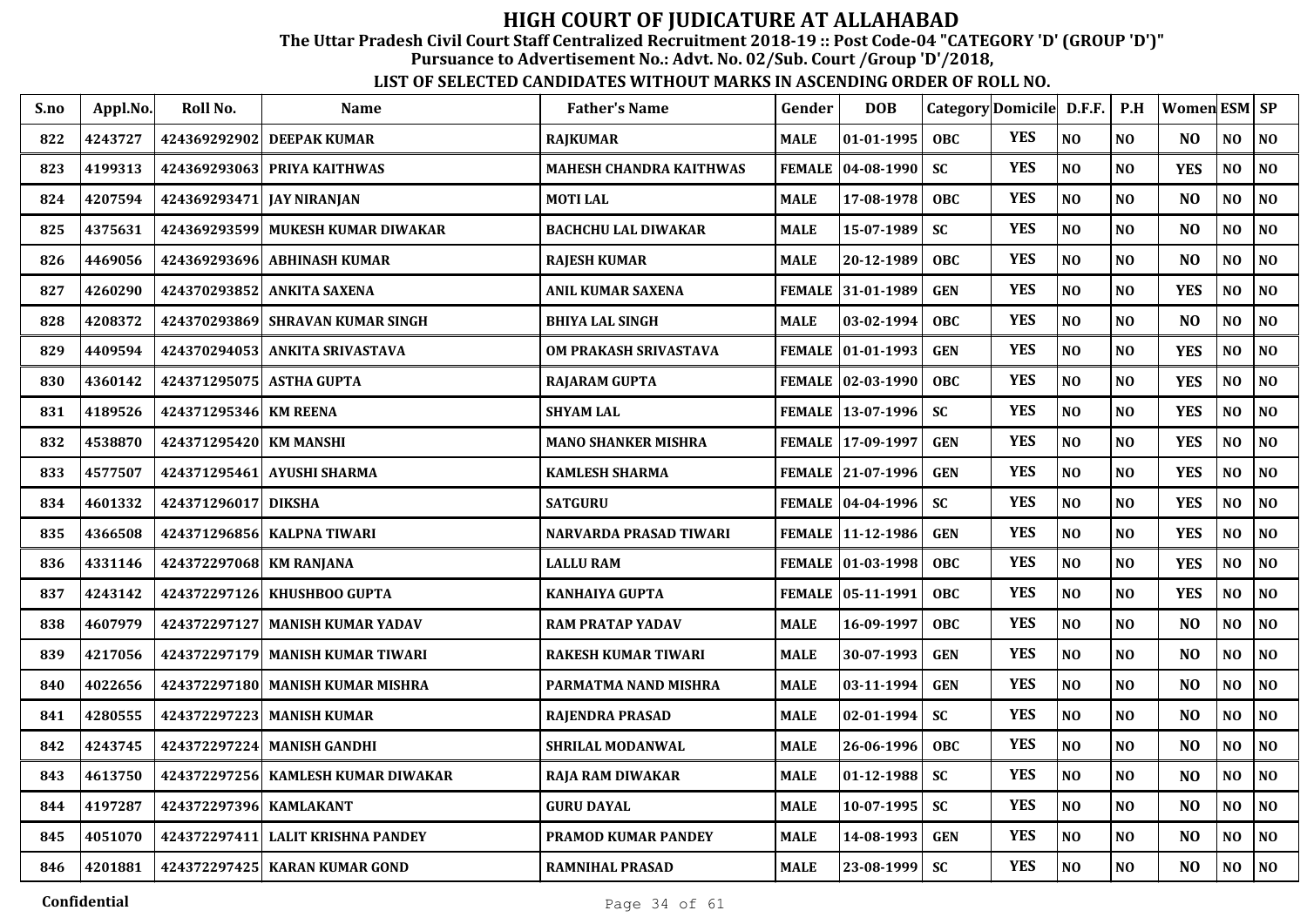The Uttar Pradesh Civil Court Staff Centralized Recruitment 2018-19 :: Post Code-04 "CATEGORY 'D' (GROUP 'D')"

Pursuance to Advertisement No.: Advt. No. 02/Sub. Court /Group 'D'/2018,

| S.no | Appl.No. | Roll No.                    | <b>Name</b>                          | <b>Father's Name</b>       | Gender        | <b>DOB</b>        |            | Category Domicile D.F.F. |                | P.H            | Women ESM SP   |                |                |
|------|----------|-----------------------------|--------------------------------------|----------------------------|---------------|-------------------|------------|--------------------------|----------------|----------------|----------------|----------------|----------------|
| 847  | 4204024  |                             | 424372297450 LAVKUSH KUMAR           | RAJARAM                    | <b>MALE</b>   | 12-05-1997        | OBC        | <b>YES</b>               | NO             | NO             | N <sub>O</sub> | NO             | NO             |
| 848  | 4381311  |                             | 424372297527 MAHESH KUMAR            | <b>RAM NARESH</b>          | <b>MALE</b>   | 15-04-1994        | <b>SC</b>  | <b>YES</b>               | NO             | N <sub>O</sub> | N <sub>O</sub> | NO             | N <sub>0</sub> |
| 849  | 4284644  |                             | 424372297541 JITENDRA KUMAR MAURYA   | <b>RAM GOPAL MAURYA</b>    | <b>MALE</b>   | 22-07-1992        | <b>OBC</b> | <b>YES</b>               | NO             | N <sub>O</sub> | N <sub>O</sub> | N <sub>O</sub> | NO             |
| 850  | 4485550  | 424372297542                | <b>MAHI</b>                          | <b>GULAM QADIR</b>         |               | FEMALE 22-10-1993 | <b>OBC</b> | <b>YES</b>               | N <sub>O</sub> | N <sub>O</sub> | <b>YES</b>     | N <sub>O</sub> | NO             |
| 851  | 4189143  | 424372297563                | <b>MANISH KUMAR VERMA</b>            | <b>RAM CHANDRA VERMA</b>   | <b>MALE</b>   | 14-03-1990        | <b>OBC</b> | <b>YES</b>               | NO             | N <sub>O</sub> | N <sub>O</sub> | NO             | N <sub>0</sub> |
| 852  | 4514028  | 424372297571                | <b>KANCHAN YADAV</b>                 | <b>SHIV DARSHAN YADAV</b>  | <b>FEMALE</b> | 04-06-1993        | <b>OBC</b> | <b>YES</b>               | N <sub>O</sub> | N <sub>O</sub> | <b>YES</b>     | NO             | NO             |
| 853  | 4623809  | 424372297666 MAHESH SETH    |                                      | <b>HIRA LAL SETH</b>       | <b>MALE</b>   | 20-05-1995        | <b>OBC</b> | <b>YES</b>               | $\bf NO$       | N <sub>0</sub> | NO             | NO             | $\bf NO$       |
| 854  | 4386291  |                             | 424372297677 MANISH KUMAR            | <b>RAMASHISH</b>           | <b>MALE</b>   | 10-07-1996        | <b>SC</b>  | <b>YES</b>               | NO             | N <sub>0</sub> | N <sub>O</sub> | NO.            | N <sub>0</sub> |
| 855  | 4267150  |                             | 424372297691   IITENDRA SINGH        | <b>BALWANT SINGH</b>       | <b>MALE</b>   | 14-08-1994        | <b>OBC</b> | <b>YES</b>               | NO             | N <sub>O</sub> | N <sub>O</sub> | NO             | N <sub>0</sub> |
| 856  | 4529677  |                             | 424372297777 LALIT KUMAR SAROJ       | <b>RAMA SHANKAR SAROJ</b>  | <b>MALE</b>   | 28-09-1993        | <b>SC</b>  | <b>YES</b>               | NO             | N <sub>O</sub> | N <sub>O</sub> | NO             | NO             |
| 857  | 4388277  |                             | 424372297783   MAHENDRA PRATAP SINGH | <b>MAHADEV PATEL</b>       | <b>MALE</b>   | 15-04-1994        | <b>OBC</b> | <b>YES</b>               | NO             | N <sub>O</sub> | N <sub>O</sub> | NO             | NO             |
| 858  | 4060272  |                             | 424372297823 KUNWAR AMIT SINGH       | <b>DINA NATH SINGH</b>     | <b>MALE</b>   | 06-12-1981        | <b>GEN</b> | <b>YES</b>               | N <sub>O</sub> | N <sub>O</sub> | N <sub>O</sub> | <b>YES</b>     | NO             |
| 859  | 4265902  | 424372297888                | <b>KULDEEP SHARMA</b>                | HARI SHANKAR SHARMA        | <b>MALE</b>   | 10-03-1996        | <b>OBC</b> | <b>YES</b>               | NO             | N <sub>O</sub> | N <sub>O</sub> | NO             | $\bf NO$       |
| 860  | 4154073  |                             | 424372297890 MANEESH KUMAR PANDEY    | <b>JATA SHANKAR PANDEY</b> | <b>MALE</b>   | 05-01-1987        | <b>GEN</b> | <b>YES</b>               | NO             | NO             | N <sub>O</sub> | NO             | N <sub>0</sub> |
| 861  | 4077480  |                             | 424372297914   JAI CHANDRA PANDEY    | <b>P S PANDEY</b>          | <b>MALE</b>   | 07-09-1990        | <b>GEN</b> | <b>YES</b>               | NO             | N <sub>O</sub> | NO             | NO             | $\bf NO$       |
| 862  | 4149222  |                             | 424372297920 KANDHA DWIVEDI          | <b>AVADHESH KR DWIVEDI</b> | <b>MALE</b>   | 01-07-1999        | <b>GEN</b> | <b>YES</b>               | NO             | N <sub>0</sub> | N <sub>O</sub> | NO             | N <sub>0</sub> |
| 863  | 4187554  |                             | 424372297925 MAHENDRA KUMAR          | <b>MOOL CHAND YADAV</b>    | <b>MALE</b>   | 01-05-1992        | OBC        | <b>YES</b>               | NO             | NO             | N <sub>O</sub> | N <sub>O</sub> | NO             |
| 864  | 4127776  |                             | 424372297930 JANMEJAI SINGH          | AJAI KUMAR SINGH           | <b>MALE</b>   | 12-05-1992        | <b>OBC</b> | <b>YES</b>               | NO             | N <sub>O</sub> | N <sub>O</sub> | NO             | NO             |
| 865  | 4403196  | 424372297932   IYOTI SHUKLA |                                      | <b>SHIV MOHAN SHUKLA</b>   | <b>FEMALE</b> | 27-06-1983        | <b>GEN</b> | <b>YES</b>               | NO             | N <sub>O</sub> | <b>YES</b>     | NO             | NO             |
| 866  | 4053235  | 424372297957                | LAKSHMEE NARAYAN VISHWAKARMA         | PREM NARAYAN VISHWAKARMA   | <b>MALE</b>   | 03-07-1988        | <b>OBC</b> | <b>YES</b>               | NO             | N <sub>O</sub> | NO             | NO             | NO             |
| 867  | 4491270  | 424372297966                | <b>MAN SINGH</b>                     | <b>RANVEER SINGH</b>       | <b>MALE</b>   | 08-05-1994        | <b>OBC</b> | <b>YES</b>               | NO             | N <sub>O</sub> | N <sub>O</sub> | NO.            | N <sub>0</sub> |
| 868  | 4373007  |                             | 424372298019 KULDEEP SINGH           | <b>SHIV RAM SINGH</b>      | <b>MALE</b>   | 26-12-1992        | <b>OBC</b> | <b>YES</b>               | NO             | NO             | N <sub>O</sub> | NO             | N <sub>0</sub> |
| 869  | 4026149  |                             | 424372298066   KAPIL DEV RAJBHAR     | <b>OMPRAKASH</b>           | <b>MALE</b>   | 28-03-1985        | <b>OBC</b> | <b>YES</b>               | NO             | N <sub>0</sub> | N <sub>O</sub> | NO             | N <sub>0</sub> |
| 870  | 4372152  | 424372298067                | <b>KARUNENDRA SINGH</b>              | RADHEYLAL VERMA            | <b>MALE</b>   | 20-01-1986        | <b>OBC</b> | <b>YES</b>               | $\bf NO$       | N <sub>0</sub> | N <sub>O</sub> | NO             | N <sub>O</sub> |
| 871  | 4524491  |                             | 424372298098 MANEESH SINGH           | <b>OM PRAKASH SINGH</b>    | <b>MALE</b>   | 05-07-1994        | <b>GEN</b> | <b>YES</b>               | NO             | NO             | N <sub>O</sub> | NO             | NO             |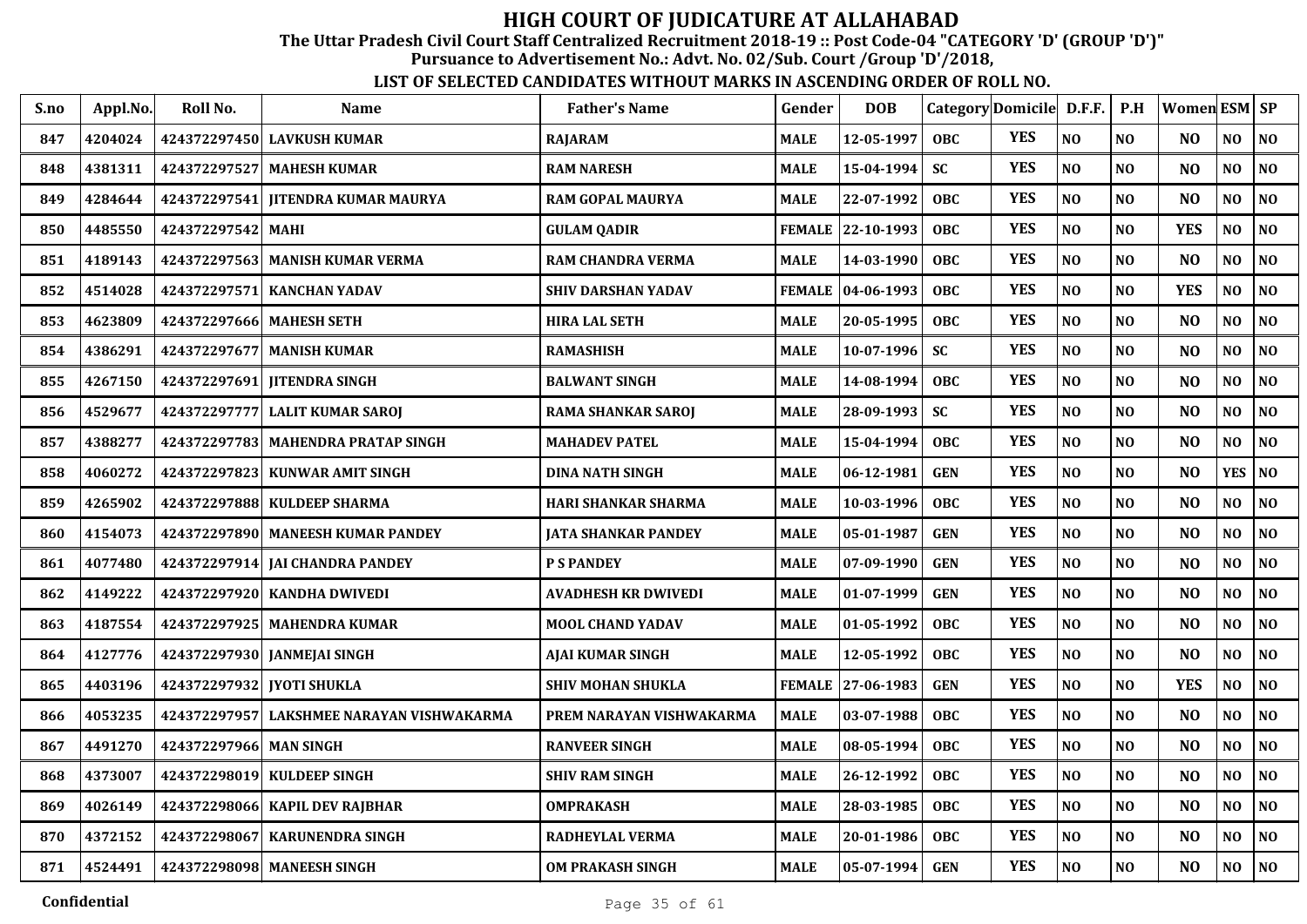The Uttar Pradesh Civil Court Staff Centralized Recruitment 2018-19 :: Post Code-04 "CATEGORY 'D' (GROUP 'D')"

Pursuance to Advertisement No.: Advt. No. 02/Sub. Court /Group 'D'/2018,

| S.no | Appl.No. | Roll No.                   | <b>Name</b>                           | <b>Father's Name</b>         | Gender        | <b>DOB</b>        | Category Domicile D.F.F. |            |                | P.H            | Women $ESM$ $SP$ |                |                |
|------|----------|----------------------------|---------------------------------------|------------------------------|---------------|-------------------|--------------------------|------------|----------------|----------------|------------------|----------------|----------------|
| 872  | 4316091  | 424372298106               | <b>KRIPA SANKER</b>                   | <b>CHHEDI LAL</b>            | <b>MALE</b>   | 03-09-1991        | <b>OBC</b>               | <b>YES</b> | NO             | NO             | N <sub>O</sub>   | NO             | NO             |
| 873  | 4547615  | 424373298147               | NIKHIL GUPTA                          | <b>GULAB CHANDRA GUPTA</b>   | <b>MALE</b>   | 13-12-1996        | <b>OBC</b>               | <b>YES</b> | NO             | N <sub>O</sub> | N <sub>O</sub>   | NO             | N <sub>0</sub> |
| 874  | 4101283  | 424373298190 MOHD AYAZ     |                                       | <b>MOHD AMIN</b>             | <b>MALE</b>   | 22-02-1981        | <b>OBC</b>               | <b>YES</b> | NO             | N <sub>O</sub> | N <sub>O</sub>   | NO             | N <sub>0</sub> |
| 875  | 4303599  | 424373298224               | <b>NALINI DEVI</b>                    | <b>DINESH SINGH</b>          | <b>FEMALE</b> | $ 07-07-1990$     | <b>OBC</b>               | <b>YES</b> | NO             | N <sub>O</sub> | <b>YES</b>       | NO             | NO             |
| 876  | 4179565  | 424373298234               | <b>PANKAJ KUMAR</b>                   | <b>BAHADUR LAL</b>           | <b>MALE</b>   | 17-07-1992        | <b>SC</b>                | <b>YES</b> | NO             | N <sub>O</sub> | N <sub>O</sub>   | NO             | N <sub>0</sub> |
| 877  | 4101014  | 424373298246               | <b>NAVLESH KUMAR VERMA</b>            | <b>CHHOTEY LAL VERMA</b>     | <b>MALE</b>   | 28-04-1987        | <b>OBC</b>               | <b>YES</b> | N <sub>O</sub> | N <sub>O</sub> | N <sub>O</sub>   | NO             | NO             |
| 878  | 4316362  |                            | 424373298266 MOHAMMAD ARIF            | <b>MOHAMMAD SERAJ AHMAD</b>  | <b>MALE</b>   | 06-07-1999        | <b>OBC</b>               | <b>YES</b> | NO             | N <sub>0</sub> | N <sub>O</sub>   | NO             | N <sub>0</sub> |
| 879  | 4412908  |                            | 424373298414 MUNISH KUMAR GUPTA       | <b>SHIV PRASAD GUPTA</b>     | <b>MALE</b>   | 15-07-1987        | <b>OBC</b>               | <b>YES</b> | N <sub>O</sub> | NO             | N <sub>O</sub>   | NO             | N <sub>0</sub> |
| 880  | 4065333  |                            | 424373298455 MUKESH KUMAR VARUN       | <b>OM PRAKASH</b>            | <b>MALE</b>   | 15-05-1994        | <b>SC</b>                | <b>YES</b> | NO             | N <sub>O</sub> | NO               | NO             | N <sub>0</sub> |
| 881  | 4134028  | 424373298466 MANOJ VERMA   |                                       | <b>KAUSHAL KISHORE VERMA</b> | <b>MALE</b>   | 02-11-1993        | <b>OBC</b>               | <b>YES</b> | NO             | N <sub>O</sub> | N <sub>O</sub>   | NO             | N <sub>0</sub> |
| 882  | 4394116  | 424373298539 NAINSHI DIXIT |                                       | <b>OM SHANKER DIXIT</b>      | <b>FEMALE</b> | 05-08-1992        | <b>GEN</b>               | <b>YES</b> | NO             | NO             | <b>YES</b>       | NO             | N <sub>O</sub> |
| 883  | 4350423  |                            | 424373298546 NIRANKAR SINGH           | <b>SHYAM SINGH</b>           | <b>MALE</b>   | 12-07-1996        | <b>OBC</b>               | <b>YES</b> | NO             | N <sub>O</sub> | N <sub>O</sub>   | NO             | N <sub>0</sub> |
| 884  | 4536724  | 424373298548               | NITIN SINGH                           | <b>SURENDRA SINGH</b>        | <b>MALE</b>   | 01-07-1993        | <b>GEN</b>               | <b>YES</b> | NO             | NO             | N <sub>O</sub>   | NO             | N <sub>0</sub> |
| 885  | 4032797  | 424373298549 NITIN KUMAR   |                                       | <b>VINOD KUMAR</b>           | <b>MALE</b>   | 01-05-1995        | <b>GEN</b>               | <b>YES</b> | NO             | N <sub>O</sub> | N <sub>O</sub>   | NO             | NO             |
| 886  | 4258812  |                            | 424373298560 NEELIMA KUMARI           | <b>BABU LAL PRAJAPATI</b>    |               | FEMALE 21-05-1983 | <b>OBC</b>               | <b>YES</b> | NO             | N <sub>O</sub> | <b>YES</b>       | N <sub>O</sub> | NO             |
| 887  | 4313771  | 424373298573 NITIN KUMAR   |                                       | <b>MUKESH CHANDRA</b>        | <b>MALE</b>   | 23-06-1987        | <b>OBC</b>               | <b>YES</b> | NO             | NO             | N <sub>O</sub>   | N <sub>O</sub> | N <sub>0</sub> |
| 888  | 4047943  |                            | 424373298578 NITESH KUMAR             | <b>DAYA SHANKAR PRASAD</b>   | <b>MALE</b>   | 10-01-1994        | <b>SC</b>                | <b>YES</b> | NO             | N <sub>O</sub> | N <sub>O</sub>   | N <sub>O</sub> | NO             |
| 889  | 4216644  | 424373298586 NAMAN YADAV   |                                       | <b>CHANDRA SHEKHAR YADAV</b> | <b>MALE</b>   | 28-03-2000        | <b>OBC</b>               | <b>YES</b> | N <sub>O</sub> | N <sub>O</sub> | N <sub>O</sub>   | N <sub>O</sub> | N <sub>O</sub> |
| 890  | 4520576  |                            | 424373298589 MUKESH KUMAR             | <b>KATESHWAR PRASAD</b>      | <b>MALE</b>   | 15-01-1989        | <b>OBC</b>               | <b>YES</b> | $\bf NO$       | NO             | N <sub>O</sub>   | NO.            | N <sub>0</sub> |
| 891  | 4185609  |                            | 424373298598 MANSINGH RAJPUT          | <b>RAMKUMAR RAJPUT</b>       | <b>MALE</b>   | 28-08-1992        | OBC                      | <b>YES</b> | $\bf NO$       | NO             | N <sub>O</sub>   | NO             | $\bf NO$       |
| 892  | 4223242  |                            | 424373298612 MUKESH KUMAR VISHWAKARMA | NANKAU PRASAD VISHWAKARMA    | <b>MALE</b>   | 10-06-1993        | <b>OBC</b>               | <b>YES</b> | NO             | N <sub>O</sub> | N <sub>O</sub>   | NO             | N <sub>0</sub> |
| 893  | 4239192  | 424373298653 MONU MISHRA   |                                       | <b>VIJAY MISHRA</b>          | <b>MALE</b>   | 15-01-1991        | <b>GEN</b>               | NO         | NO             | NO             | N <sub>O</sub>   | NO             | NO             |
| 894  | 4468140  |                            | 424373298705 MUKESH KUMAR             | <b>NAGENDRA RAM</b>          | <b>MALE</b>   | 05-07-1993        | <b>SC</b>                | <b>YES</b> | NO             | N <sub>O</sub> | N <sub>O</sub>   | NO.            | NO             |
| 895  | 4574857  |                            | 424373298710 ONKAR NATH OJHA          | <b>RAM SHANKAR OJHA</b>      | <b>MALE</b>   | 12-07-1990        | <b>GEN</b>               | <b>YES</b> | NO             | NO             | N <sub>O</sub>   | NO             | $\bf NO$       |
| 896  | 4039177  |                            | 424373298711 PANKAJ YADAV             | <b>GIRDHARI YADAV</b>        | <b>MALE</b>   | $08-03-1996$      | <b>OBC</b>               | <b>YES</b> | NO             | NO             | N <sub>O</sub>   | NO.            | NO             |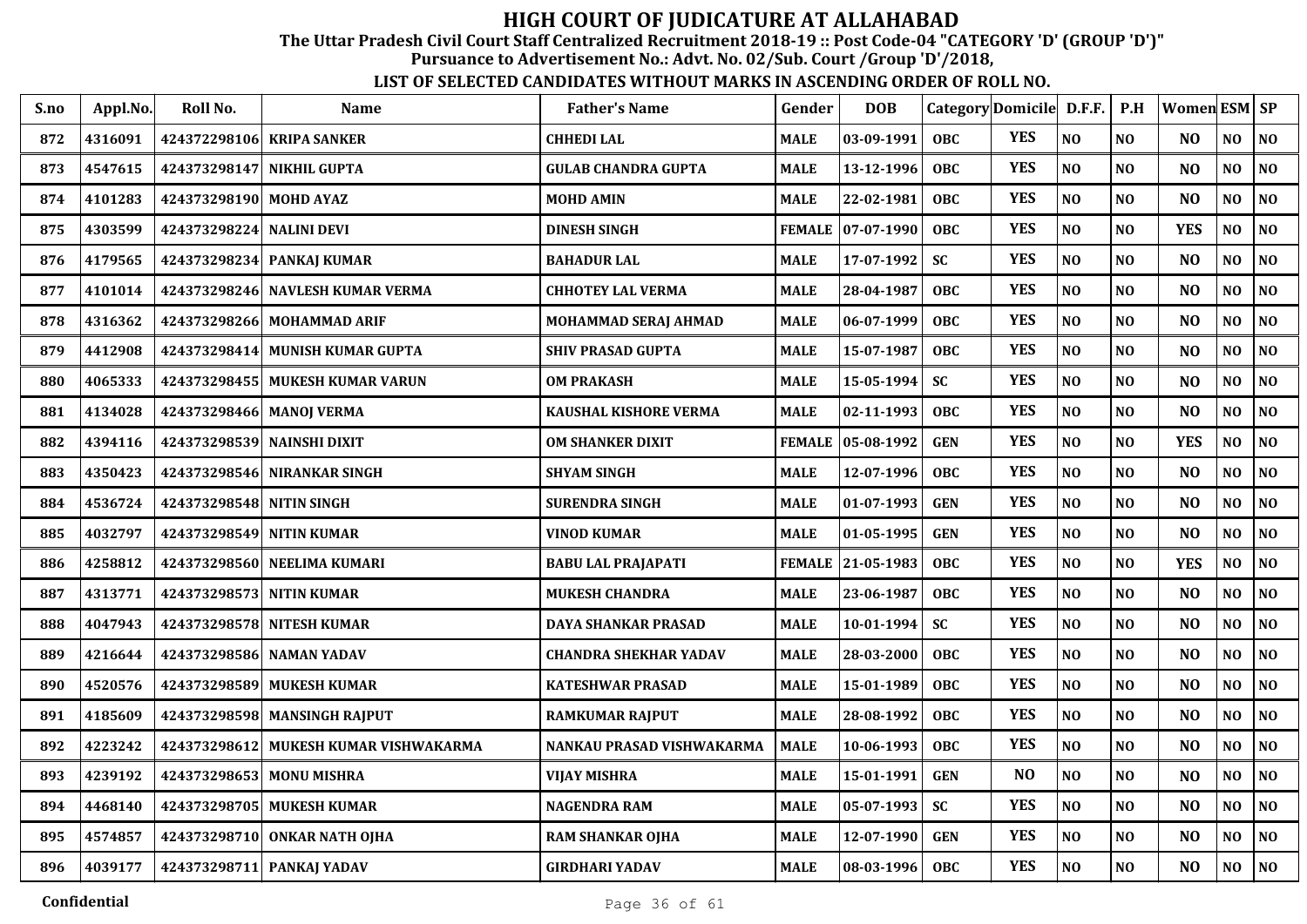The Uttar Pradesh Civil Court Staff Centralized Recruitment 2018-19 :: Post Code-04 "CATEGORY 'D' (GROUP 'D')"

Pursuance to Advertisement No.: Advt. No. 02/Sub. Court /Group 'D'/2018,

| S.no | Appl.No. | Roll No.                 | <b>Name</b>                        | <b>Father's Name</b>          | Gender        | <b>DOB</b>       |            | Category Domicile | D.F.F.         | P.H            | Women ESM SP   |                |                |
|------|----------|--------------------------|------------------------------------|-------------------------------|---------------|------------------|------------|-------------------|----------------|----------------|----------------|----------------|----------------|
| 897  | 4583997  | 424373298731             | <b>MANOJ KUMAR</b>                 | <b>RAM KISHOR</b>             | <b>MALE</b>   | 07-07-1994       | SC         | <b>YES</b>        | N <sub>0</sub> | N <sub>0</sub> | N <sub>O</sub> | N <sub>O</sub> | <b>NO</b>      |
| 898  | 4224248  |                          | 424373298760  MANJUL MAYANK MISHRA | <b>CHANDRA PRAKASH MISHRA</b> | <b>MALE</b>   | 15-08-1991       | <b>GEN</b> | <b>YES</b>        | $\bf NO$       | N <sub>O</sub> | N <sub>O</sub> | N <sub>O</sub> | N <sub>O</sub> |
| 899  | 4049311  |                          | 424373298770 MUKESH KUMAR YADAV    | <b>LALJI YADAV</b>            | <b>MALE</b>   | 03-03-1992       | OBC.       | <b>YES</b>        | $\bf NO$       | N <sub>O</sub> | N <sub>O</sub> | $\bf NO$       | <b>NO</b>      |
| 900  | 4345595  | 424373298781             | <b>OM PRAKASH</b>                  | <b>CHHOTE LAL</b>             | <b>MALE</b>   | 17-08-1988       | OBC.       | <b>YES</b>        | $\bf NO$       | <b>NO</b>      | N <sub>O</sub> | $\bf NO$       | <b>NO</b>      |
| 901  | 4118976  | 424373298785             | <b>PANKAJ KUMAR</b>                | <b>MOHKAM GAUTAM</b>          | <b>MALE</b>   | 10-11-1994       | <b>SC</b>  | <b>YES</b>        | N <sub>O</sub> | N <sub>O</sub> | N <sub>O</sub> | NO             | NO             |
| 902  | 4237391  | 424373298816             | <b>NEELAM KUSHWAHA</b>             | MUKESH KUSHWAHA               | <b>FEMALE</b> | 19-05-1992       | <b>OBC</b> | <b>YES</b>        | N <sub>O</sub> | N <sub>0</sub> | <b>YES</b>     | $\bf NO$       | NO             |
| 903  | 4042596  | 424373298824             | <b>NITESH SINGH</b>                | PRATAP NARAYAN SINGH          | MALE          | 20-10-1994       | <b>GEN</b> | <b>YES</b>        | $\bf NO$       | <b>NO</b>      | N <sub>O</sub> | NO             | N <sub>O</sub> |
| 904  | 4361189  |                          | 424373298845 PANKAJ TIWARI         | <b>UMA SANKAR</b>             | <b>MALE</b>   | 08-10-1993       | <b>GEN</b> | <b>YES</b>        | NO             | N <sub>0</sub> | N <sub>O</sub> | NO.            | <b>NO</b>      |
| 905  | 4315119  |                          | 424373298846  PANKAI KUMAR         | <b>RAJENDRA KUMAR</b>         | <b>MALE</b>   | 04-03-1989       | <b>GEN</b> | <b>YES</b>        | NO             | N <sub>0</sub> | N <sub>O</sub> | NO             | N <sub>0</sub> |
| 906  | 4318078  | 424373298856             | <b>NAVANEET KUMAR RAI</b>          | <b>MAHESH CHANDRA RAI</b>     | <b>MALE</b>   | 18-06-1990       | <b>GEN</b> | <b>YES</b>        | N <sub>O</sub> | <b>NO</b>      | N <sub>O</sub> | N <sub>O</sub> | <b>NO</b>      |
| 907  | 4493472  |                          | 424373298859  NEHA SHUKLA          | SIDDHESH KUMAR SHUKLA         | <b>FEMALE</b> | 15-07-1989       | <b>GEN</b> | <b>YES</b>        | NO             | N <sub>O</sub> | <b>YES</b>     | NO             | <b>NO</b>      |
| 908  | 4581004  | 424373298896             | <b>MHD MAHIUDDIN</b>               | <b>MUSTAFA</b>                | <b>MALE</b>   | 12-08-1986       | <b>GEN</b> | <b>YES</b>        | N <sub>O</sub> | NO             | N <sub>O</sub> | N <sub>0</sub> | N <sub>O</sub> |
| 909  | 4375875  | 424373298960             | <b>NIRAJ PANDEY</b>                | <b>AMAR NATH</b>              | <b>MALE</b>   | 05-10-1994       | <b>GEN</b> | <b>YES</b>        | NO             | NO             | N <sub>O</sub> | $\bf NO$       | NO             |
| 910  | 4275202  | 424373298986 MOHIT PATEL |                                    | <b>AVADHESH KUMAR</b>         | <b>MALE</b>   | 12-07-1998       | <b>OBC</b> | <b>YES</b>        | N <sub>O</sub> | NO             | N <sub>O</sub> | $\bf NO$       | NO             |
| 911  | 4537014  |                          | 424373299045  NISHTHA JAISWAL      | <b>ARUN JAISWAL</b>           | <b>FEMALE</b> | 27-07-1994       | <b>OBC</b> | <b>YES</b>        | N <sub>O</sub> | NO             | <b>YES</b>     | N <sub>O</sub> | NO             |
| 912  | 4546171  |                          | 424373299089 PANKAJ KUMAR DUBEY    | <b>HARI SHANKAR DUBEY</b>     | MALE          | 07-10-1985       | <b>GEN</b> | <b>YES</b>        | N <sub>O</sub> | <b>NO</b>      | N <sub>O</sub> | N <sub>O</sub> | <b>NO</b>      |
| 913  | 4543411  |                          | 424373299110  MANOI KUMAR PATEL    | <b>HORI LAL</b>               | <b>MALE</b>   | $01 - 12 - 1990$ | <b>OBC</b> | <b>YES</b>        | N <sub>O</sub> | NO             | N <sub>O</sub> | N <sub>O</sub> | <b>NO</b>      |
| 914  | 4342680  |                          | 424373299114 MANOJ KUMAR CHAUDHARY | <b>RAJENDRA PRASAD</b>        | <b>MALE</b>   | 03-01-1995       | <b>SC</b>  | <b>YES</b>        | N <sub>O</sub> | <b>NO</b>      | N <sub>O</sub> | NO             | <b>NO</b>      |
| 915  | 4413358  |                          | 424373299151 NIKUNJ GUPTA          | <b>BLGUPTA</b>                | <b>MALE</b>   | 04-02-1996       | <b>GEN</b> | <b>YES</b>        | N <sub>O</sub> | N <sub>O</sub> | N <sub>O</sub> | NO             | N <sub>O</sub> |
| 916  | 4352607  | 424373299231             | PANKAJ TIWARI                      | <b>RAJESH TIWARI</b>          | <b>MALE</b>   | 20-09-1997       | <b>GEN</b> | <b>YES</b>        | $\bf NO$       | <b>NO</b>      | N <sub>O</sub> | N <sub>0</sub> | <b>NO</b>      |
| 917  | 4186057  | 424374299320             | PRAVESH KUMAR KASHYAP              | <b>KALLU PRASAD</b>           | <b>MALE</b>   | 06-06-1986       | <b>OBC</b> | <b>YES</b>        | NO             | N <sub>O</sub> | N <sub>O</sub> | NO             | <b>NO</b>      |
| 918  | 4390056  | 424374299349             | PRAMOD KUMAR YADAV                 | NATHUNI PRASAD YADAV          | <b>MALE</b>   | 20-01-1981       | <b>OBC</b> | <b>YES</b>        | NO             | N <sub>O</sub> | N <sub>O</sub> | N <sub>0</sub> | NO             |
| 919  | 4141027  | 424374299418             | <b>PRADEEP KUMAR BHASKER</b>       | <b>NANHKU RAM BHASKER</b>     | <b>MALE</b>   | 07-07-1991       | <b>SC</b>  | <b>YES</b>        | N <sub>O</sub> | N <sub>O</sub> | N <sub>O</sub> | N <sub>0</sub> | N <sub>O</sub> |
| 920  | 4386627  | 424374299421             | <b>PAVAN SINGH</b>                 | <b>KUNENDRA SINGH</b>         | <b>MALE</b>   | 08-07-1999       | <b>GEN</b> | <b>YES</b>        | N <sub>O</sub> | <b>NO</b>      | N <sub>O</sub> | $\bf NO$       | NO             |
| 921  | 4094811  |                          | 424374299458 PAWAN KUMAR YADAV     | <b>SHIV SHANKAR YADAV</b>     | <b>MALE</b>   | 10-02-1996       | <b>OBC</b> | <b>YES</b>        | N <sub>O</sub> | <b>NO</b>      | N <sub>O</sub> | NO             | <b>NO</b>      |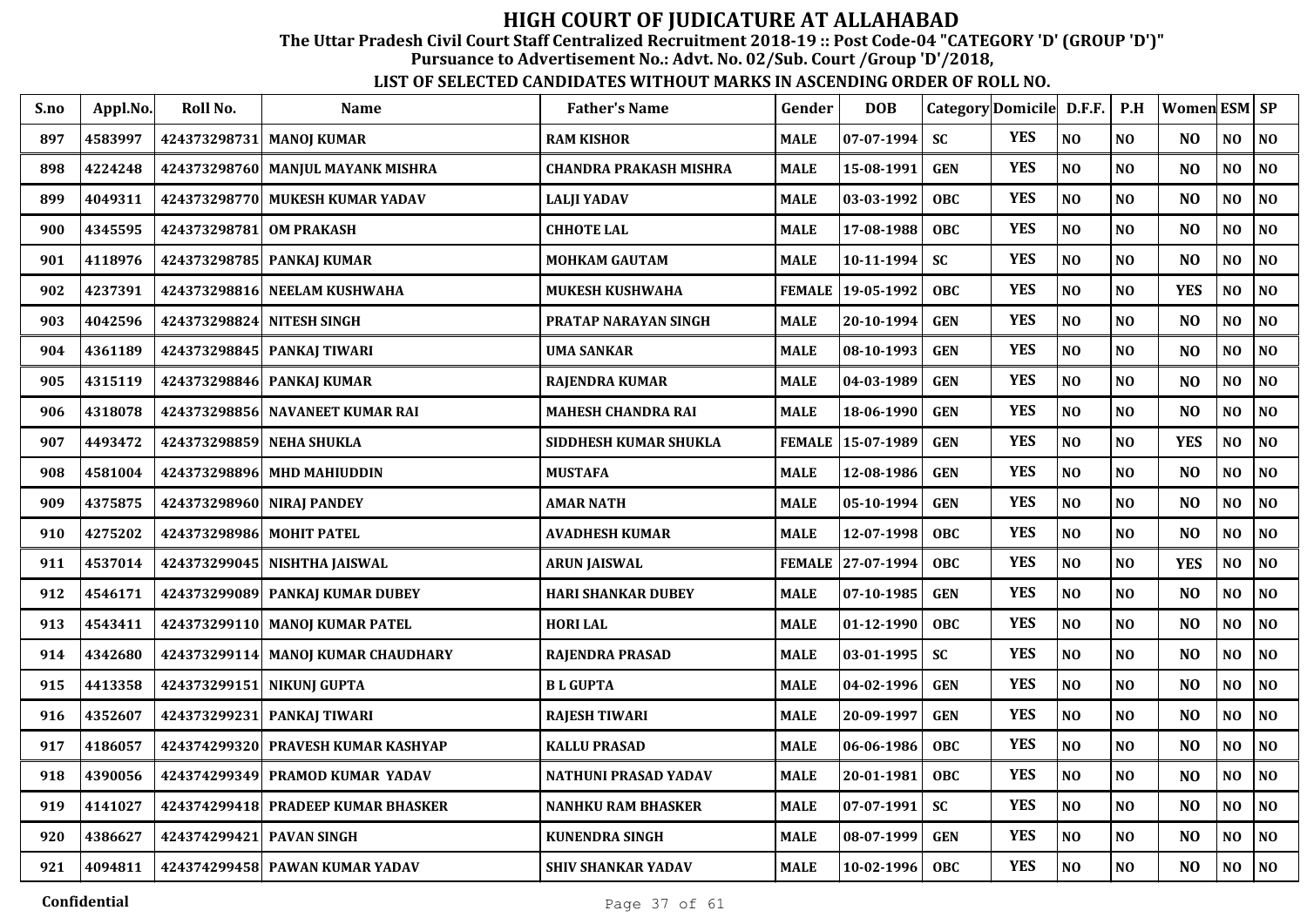The Uttar Pradesh Civil Court Staff Centralized Recruitment 2018-19 :: Post Code-04 "CATEGORY 'D' (GROUP 'D')"

Pursuance to Advertisement No.: Advt. No. 02/Sub. Court /Group 'D'/2018,

| S.no | Appl.No. | Roll No.                 | <b>Name</b>                        | <b>Father's Name</b>          | Gender        | <b>DOB</b>          |            | Category Domicile D.F.F. |                | P.H            | Women ESM SP   |                |                |
|------|----------|--------------------------|------------------------------------|-------------------------------|---------------|---------------------|------------|--------------------------|----------------|----------------|----------------|----------------|----------------|
| 922  | 4473903  |                          | 424374299470 PAWAN KUMAR           | <b>BHAIYA RAM</b>             | <b>MALE</b>   | 15-02-1993          | <b>OBC</b> | <b>YES</b>               | NO             | NO             | N <sub>O</sub> | NO             | NO             |
| 923  | 4574981  |                          | 424374299498 PRATIKSHA AGNIHOTRI   | P P AGNIHOTRI                 |               | FEMALE   04-12-1993 | <b>GEN</b> | <b>YES</b>               | NO             | N <sub>O</sub> | <b>YES</b>     | NO.            | N <sub>0</sub> |
| 924  | 4112328  |                          | 424374299546 PRABHAT KUMAR VERMA   | <b>RAM JI VERMA</b>           | <b>MALE</b>   | 28-06-1987          | <b>OBC</b> | <b>YES</b>               | NO             | N <sub>O</sub> | N <sub>O</sub> | NO             | N <sub>0</sub> |
| 925  | 4529543  | 424374299559             | <b>PRABHAT KUMAR</b>               | FAGUHAR                       | <b>MALE</b>   | 10-09-1995          | <b>SC</b>  | <b>YES</b>               | NO             | N <sub>O</sub> | N <sub>O</sub> | NO             | NO             |
| 926  | 4511271  | 424374299569             | <b>PRAVESH KUMAR SHUKLA</b>        | <b>SATISH KUMAR SHUKLA</b>    | <b>MALE</b>   | 01-01-1994          | <b>GEN</b> | <b>YES</b>               | NO             | N <sub>O</sub> | N <sub>O</sub> | NO             | N <sub>0</sub> |
| 927  | 4290267  |                          | 424374299652 PRAKASH CHANDRA YADAV | <b>RAMESH CHANDRA YADAV</b>   | <b>MALE</b>   | 11-02-1999          | <b>OBC</b> | <b>YES</b>               | N <sub>O</sub> | N <sub>O</sub> | N <sub>O</sub> | N <sub>O</sub> | NO             |
| 928  | 4319268  |                          | 424374299696 PRAVEEN KUMAR         | <b>KRISHNA KUMAR SINGH</b>    | <b>MALE</b>   | 15-09-1977          | <b>OBC</b> | <b>YES</b>               | NO             | N <sub>0</sub> | N <sub>O</sub> | NO             | N <sub>0</sub> |
| 929  | 4032345  |                          | 424374299768 PRAVEEN KUMAR         | PREM PRAKASH BANDA            | <b>MALE</b>   | $07 - 04 - 1990$    | <b>ST</b>  | <b>YES</b>               | N <sub>O</sub> | NO             | N <sub>O</sub> | NO             | N <sub>0</sub> |
| 930  | 4156752  |                          | 424374299797 PRAVEEN KUMAR MISHRA  | <b>JITENDRA KUMAR MISHRA</b>  | <b>MALE</b>   | 05-08-1995          | <b>GEN</b> | <b>YES</b>               | NO             | N <sub>O</sub> | NO             | NO.            | N <sub>0</sub> |
| 931  | 4484502  |                          | 424374299829 PAWAN KUMAR SINGH     | <b>VINOD KUMAR SINGH</b>      | <b>MALE</b>   | 10-04-1997          | <b>GEN</b> | <b>YES</b>               | NO             | N <sub>O</sub> | N <sub>O</sub> | NO             | N <sub>0</sub> |
| 932  | 4222183  |                          | 424375299875 PRIYARANJAN PATEL     | RADHEY SHYAM PATEL            | <b>MALE</b>   | 10-04-1993          | <b>OBC</b> | <b>YES</b>               | $\bf NO$       | N <sub>O</sub> | N <sub>O</sub> | NO             | N <sub>O</sub> |
| 933  | 4394011  |                          | 424375299878 RADHEYSHYAM CHAUDHARY | DAYARAM CHAUDHARY             | <b>MALE</b>   | 20-01-1992          | <b>OBC</b> | <b>YES</b>               | NO             | N <sub>O</sub> | N <sub>O</sub> | NO             | N <sub>0</sub> |
| 934  | 4287382  | 424375300069             | <b>RAJENDRA KUMAR PATEL</b>        | <b>BAHRAM</b>                 | <b>MALE</b>   | 03-04-1989          | <b>OBC</b> | <b>YES</b>               | NO             | N <sub>O</sub> | N <sub>O</sub> | NO             | N <sub>0</sub> |
| 935  | 4197464  |                          | 424375300088 PRIYANKA VERMA        | <b>BAJRANG LAL VERMA</b>      | <b>FEMALE</b> | 25-07-1993          | <b>OBC</b> | <b>YES</b>               | NO             | N <sub>O</sub> | <b>YES</b>     | N <sub>O</sub> | NO             |
| 936  | 4528849  | 424375300108 RAM MILAN   |                                    | <b>BUDDHI LAL</b>             | <b>MALE</b>   | $05 - 02 - 1990$    | <b>SC</b>  | <b>YES</b>               | NO             | N <sub>O</sub> | N <sub>O</sub> | N <sub>O</sub> | NO             |
| 937  | 4172099  |                          | 424375300115 RAM SINGH VERMA       | RAM NIRANJAN VERMA            | <b>MALE</b>   | 30-01-1994          | <b>OBC</b> | <b>YES</b>               | NO             | NO             | N <sub>O</sub> | N <sub>O</sub> | NO             |
| 938  | 4242615  |                          | 424375300119 RAHUL KUMAR           | <b>AWANI KUMAR</b>            | <b>MALE</b>   | 18-06-1992          | <b>SC</b>  | <b>YES</b>               | NO             | N <sub>O</sub> | N <sub>O</sub> | N <sub>O</sub> | NO             |
| 939  | 4283455  |                          | 424375300195 RAJ KUMAR SINGH       | <b>SURENDRA SINGH</b>         | <b>MALE</b>   | 03-03-1995          | <b>GEN</b> | <b>YES</b>               | N <sub>O</sub> | N <sub>O</sub> | N <sub>O</sub> | NO             | N <sub>O</sub> |
| 940  | 4346991  |                          | 424375300196 RAM ASHISH BHARATI    | <b>LALCHAND RAM</b>           | <b>MALE</b>   | 05-08-1986          | <b>SC</b>  | <b>YES</b>               | $\bf NO$       | N <sub>O</sub> | N <sub>O</sub> | NO             | $\bf NO$       |
| 941  | 4399679  |                          | 424375300205 RAJNEESH RAJU         | <b>HORI LAL</b>               | <b>MALE</b>   | 05-05-1992          | <b>SC</b>  | <b>YES</b>               | $\bf NO$       | NO             | N <sub>O</sub> | $\bf NO$       | $\bf NO$       |
| 942  | 4207176  | 424375300225 RAJAT KUMAR |                                    | <b>GANESH PRASAD KUSHWAHA</b> | <b>MALE</b>   | 09-08-1992          | <b>OBC</b> | <b>YES</b>               | NO             | N <sub>O</sub> | N <sub>O</sub> | NO             | NO             |
| 943  | 4532449  |                          | 424375300230 PRIYANKA VERMA        | RAVINDRA KUMAR VERMA          | <b>FEMALE</b> | $ 03-07-1995 $      | <b>SC</b>  | <b>YES</b>               | NO             | NO             | <b>YES</b>     | NO             | NO             |
| 944  | 4404029  |                          | 424375300231 RACHANA SAGAR         | <b>SHANKAR LAL SAGAR</b>      |               | FEMALE 06-08-1988   | <b>SC</b>  | <b>YES</b>               | NO             | N <sub>0</sub> | <b>YES</b>     | NO.            | NO             |
| 945  | 4281929  |                          | 424375300238 RAJESH KUMAR YADAV    | <b>MAHRAJ DIN YADAV</b>       | <b>MALE</b>   | 02-05-1995          | OBC        | <b>YES</b>               | NO             | NO             | NO             | NO             | $\bf NO$       |
| 946  | 4299857  |                          | 424375300239 RAJESH KUMAR MAURYA   | <b>RAM PYARE MAURYA</b>       | <b>MALE</b>   | 11-01-1985          | <b>OBC</b> | <b>YES</b>               | NO             | NO             | N <sub>O</sub> | NO.            | NO             |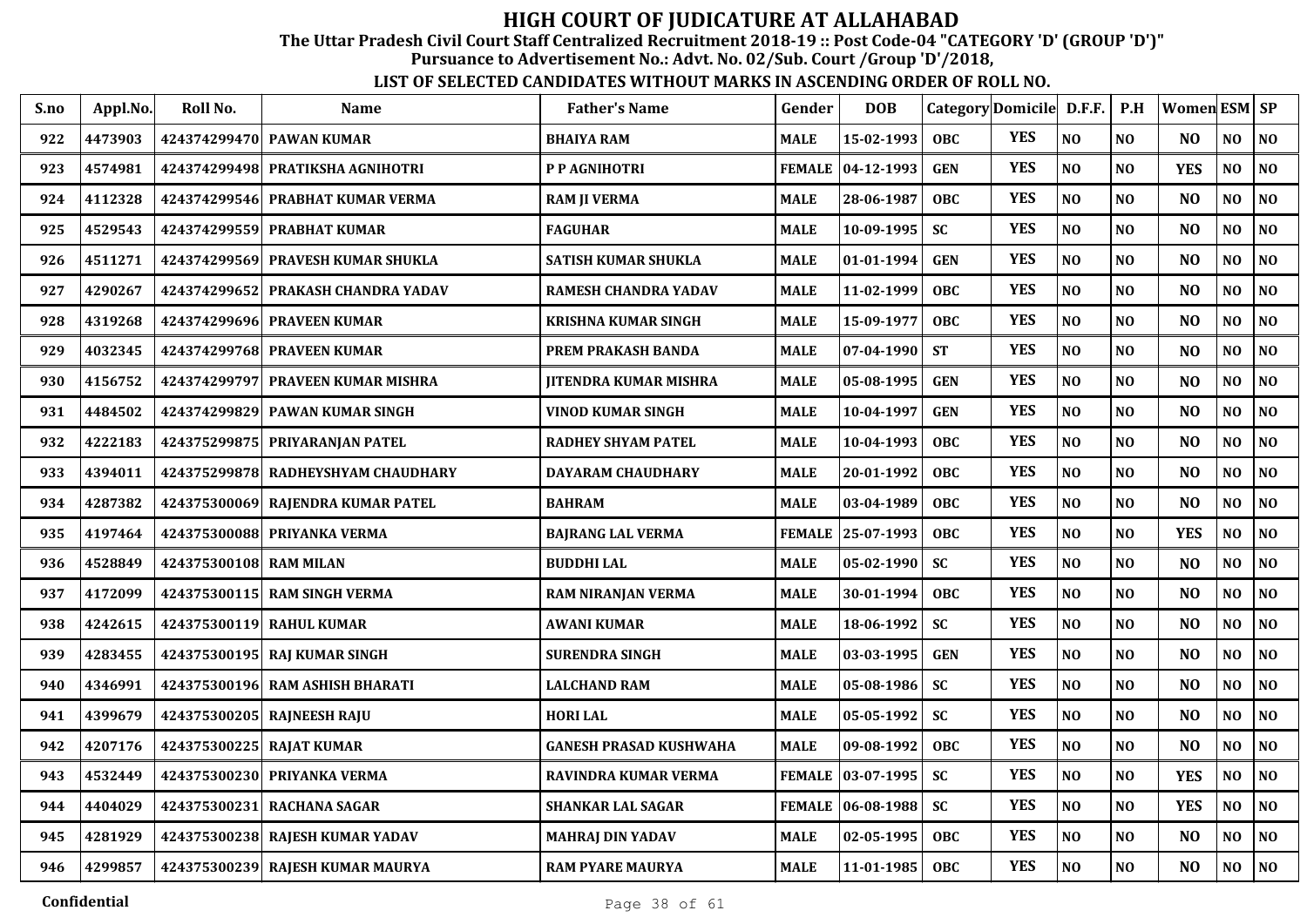The Uttar Pradesh Civil Court Staff Centralized Recruitment 2018-19 :: Post Code-04 "CATEGORY 'D' (GROUP 'D')"

Pursuance to Advertisement No.: Advt. No. 02/Sub. Court /Group 'D'/2018,

| S.no | Appl.No. | Roll No.                | <b>Name</b>                     | <b>Father's Name</b>        | Gender        | <b>DOB</b>        |            | Category Domicile D.F.F. |                | P.H            | Women ESM SP   |                |          |
|------|----------|-------------------------|---------------------------------|-----------------------------|---------------|-------------------|------------|--------------------------|----------------|----------------|----------------|----------------|----------|
| 947  | 4618802  |                         | 424375300255 RAJESH KUMAR       | <b>RAM AVTAR</b>            | <b>MALE</b>   | 28-08-1978        | <b>SC</b>  | <b>YES</b>               | NO             | NO             | N <sub>O</sub> | NO             | NO       |
| 948  | 4624057  |                         | 424375300260 PRIYANKA GUPTA     | <b>UMA SHANKAR GUPTA</b>    |               | FEMALE 26-10-1992 | <b>OBC</b> | <b>YES</b>               | NO             | NO             | <b>YES</b>     | NO.            | NO       |
| 949  | 4328471  | 424375300265 RAHUL      |                                 | <b>BAIJNATH</b>             | <b>MALE</b>   | 01-06-1992        | <b>SC</b>  | <b>YES</b>               | $\bf NO$       | N <sub>O</sub> | N <sub>O</sub> | NO             | $\bf NO$ |
| 950  | 4469059  | 424375300269 RAJU SAROJ |                                 | MADHAI SAROJ                | <b>MALE</b>   | 01-08-1996        | <b>SC</b>  | <b>YES</b>               | NO             | NO             | N <sub>O</sub> | NO             | $\bf NO$ |
| 951  | 4068609  | 424375300270 RAJA BABU  |                                 | <b>PAPPU SONI</b>           | <b>MALE</b>   | 06-09-1995        | <b>OBC</b> | <b>YES</b>               | NO             | NO             | N <sub>O</sub> | NO             | NO       |
| 952  | 4043348  |                         | 424375300271 RAJESH KUMAR VERMA | <b>RAM BAHAL VERMA</b>      | <b>MALE</b>   | 05-07-1995        | <b>OBC</b> | <b>YES</b>               | NO             | NO             | N <sub>O</sub> | NO             | NO       |
| 953  | 4410654  |                         | 424375300281 RAMESH KUMAR YADAV | <b>MEWALAL YADAV</b>        | <b>MALE</b>   | 15-07-1992        | <b>OBC</b> | <b>YES</b>               | NO             | N <sub>O</sub> | NO             | NO             | NO       |
| 954  | 4244438  |                         | 424375300285 RAHUL SHARMA       | RAMESH CHANDRA SHARMA       | <b>MALE</b>   | 31-10-1995        | <b>GEN</b> | <b>YES</b>               | NO             | NO             | N <sub>O</sub> | NO             | $\bf NO$ |
| 955  | 4622748  |                         | 424375300374 PRIY DARSHAN       | <b>BALESHWAR PRASAD</b>     | <b>MALE</b>   | 10-12-1991        | <b>SC</b>  | <b>YES</b>               | NO             | NO             | N <sub>O</sub> | NO             | NO       |
| 956  | 4304800  |                         | 424375300383 RAJESH CHOUDHARY   | <b>BABBAN CHOUDHARY</b>     | <b>MALE</b>   | 08-07-1990        | OBC        | <b>YES</b>               | NO             | N <sub>O</sub> | N <sub>O</sub> | N <sub>O</sub> | NO       |
| 957  | 4042121  |                         | 424375300444 RAHUL VERMA        | <b>KRISHNA KUMAR VERMA</b>  | <b>MALE</b>   | 20-11-1998        | <b>OBC</b> | <b>YES</b>               | NO             | N <sub>O</sub> | N <sub>O</sub> | NO             | NO       |
| 958  | 4040800  |                         | 424375300446 RAHUL KASHYAP      | HARISH CHANDRA KASHYAP      | <b>MALE</b>   | 30-01-1994        | <b>OBC</b> | <b>YES</b>               | NO             | N <sub>O</sub> | N <sub>O</sub> | NO             | NO       |
| 959  | 4125119  | 424375300516 RAM MILAN  |                                 | <b>SHANKAR LAL</b>          | <b>MALE</b>   | 01-11-1990        | <b>SC</b>  | <b>YES</b>               | NO             | N <sub>O</sub> | N <sub>O</sub> | NO             | NO       |
| 960  | 4301115  | 424375300522            | <b>RAMAYAN SINGH</b>            | <b>CHANDRABHAN</b>          | <b>MALE</b>   | 14-08-1995        | <b>SC</b>  | <b>YES</b>               | NO             | N <sub>O</sub> | N <sub>O</sub> | N <sub>O</sub> | NO       |
| 961  | 4071630  |                         | 424375300528 RANJEET KUMAR      | <b>RAM LAL</b>              | <b>MALE</b>   | 28-06-1992        | <b>SC</b>  | <b>YES</b>               | NO             | N <sub>O</sub> | N <sub>O</sub> | N <sub>O</sub> | NO       |
| 962  | 4189367  |                         | 424375300529 RAGHUBEER KUMAR    | <b>TEERATHLAL</b>           | <b>MALE</b>   | 15-08-1997        | OBC        | <b>YES</b>               | NO             | NO             | N <sub>O</sub> | NO             | NO       |
| 963  | 4468894  |                         | 424375300550 RANJANA PRAJAPATI  | <b>VEER KUMAR PRAJAPATI</b> | <b>FEMALE</b> | 06-11-1991        | <b>OBC</b> | <b>YES</b>               | NO             | NO             | <b>YES</b>     | N <sub>O</sub> | NO       |
| 964  | 4463810  |                         | 424375300559 RASHIKA SRIVASTAVA | AMAR NATH SRIVASTAVA        |               | FEMALE 13-02-1997 | <b>GEN</b> | <b>YES</b>               | NO             | N <sub>O</sub> | <b>YES</b>     | N <sub>O</sub> | NO       |
| 965  | 4081476  |                         | 424375300575 RAHUL VERMA        | <b>JAGDEV SINGH</b>         | <b>MALE</b>   | 07-08-1998        | <b>OBC</b> | <b>YES</b>               | N <sub>O</sub> | N <sub>O</sub> | N <sub>O</sub> | NO             | NO       |
| 966  | 4039556  |                         | 424375300617 RAJIV KUMAR VERMA  | <b>CHANDRAPAL VERMA</b>     | <b>MALE</b>   | 25-07-1997        | <b>SC</b>  | <b>YES</b>               | NO             | N <sub>O</sub> | N <sub>O</sub> | NO             | NO       |
| 967  | 4345624  |                         | 424375300632 PUSHPENDRA SHARMA  | <b>SHYAM BIHARI SHARMA</b>  | <b>MALE</b>   | 23-04-1992        | <b>OBC</b> | <b>YES</b>               | NO             | N <sub>O</sub> | N <sub>O</sub> | NO             | NO       |
| 968  | 4001193  |                         | 424375300676 RANJEET KUMAR      | <b>HARI RAM</b>             | <b>MALE</b>   | 10-07-1993        | <b>SC</b>  | <b>YES</b>               | NO             | N <sub>O</sub> | N <sub>O</sub> | N <sub>O</sub> | NO       |
| 969  | 4467435  |                         | 424375300707 PUNEET KUMAR       | <b>SHRIPAL</b>              | <b>MALE</b>   | 21-08-1994        | <b>SC</b>  | <b>YES</b>               | N <sub>O</sub> | N <sub>O</sub> | N <sub>O</sub> | NO             | $\bf NO$ |
| 970  | 4042205  |                         | 424375300765 RAM KRIPAL BIND    | TULASI RAM BIND             | <b>MALE</b>   | 10-10-1988        | <b>OBC</b> | <b>YES</b>               | $\bf NO$       | $\bf NO$       | NO             | NO             | $\bf NO$ |
| 971  | 4200091  |                         | 424375300783 RAHUL KUMAR RAO    | <b>JAGDISH BABU</b>         | <b>MALE</b>   | $02 - 04 - 1987$  | <b>SC</b>  | <b>YES</b>               | $\bf NO$       | $\bf NO$       | NO             | NO             | $\bf NO$ |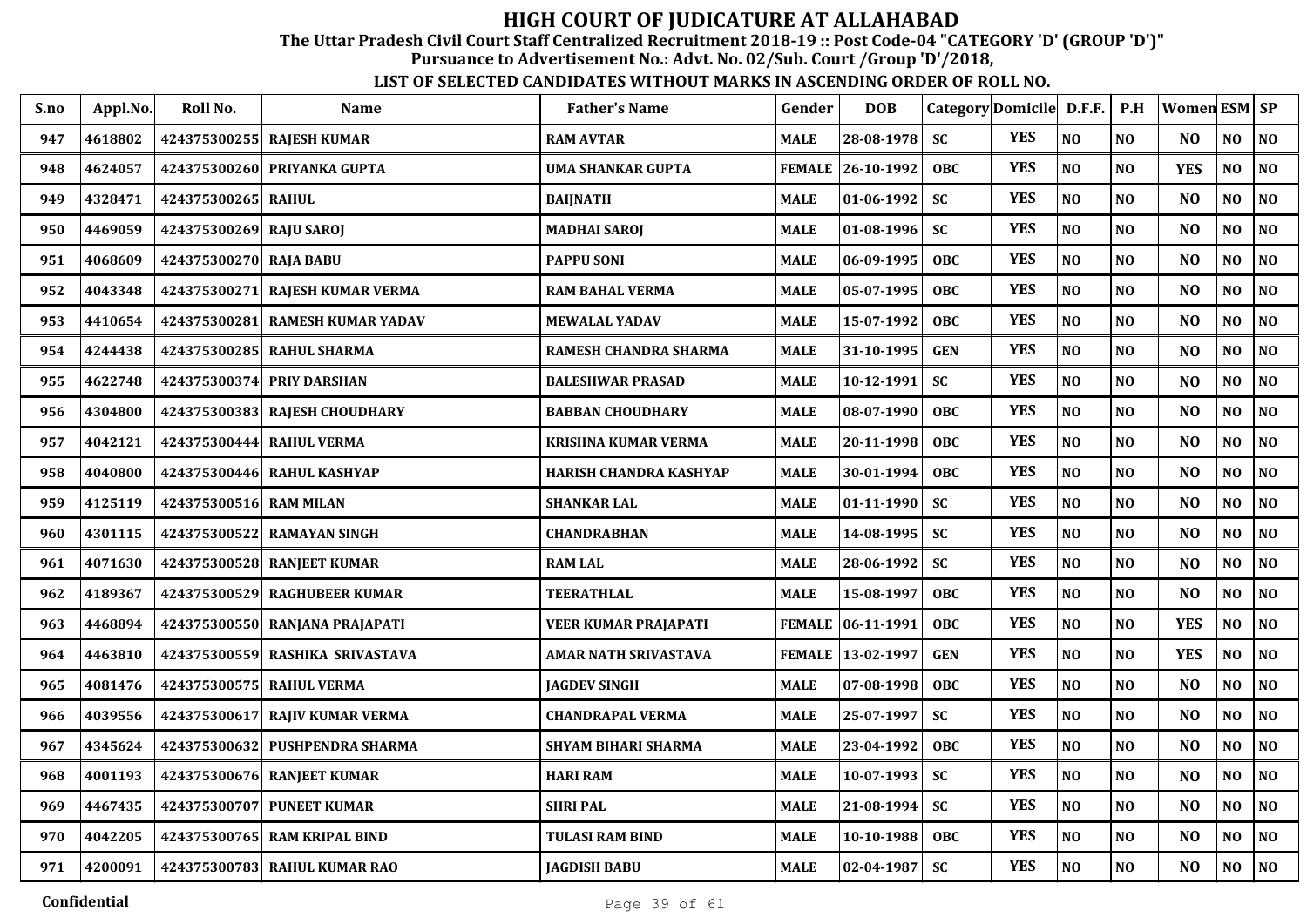The Uttar Pradesh Civil Court Staff Centralized Recruitment 2018-19 :: Post Code-04 "CATEGORY 'D' (GROUP 'D')"

Pursuance to Advertisement No.: Advt. No. 02/Sub. Court /Group 'D'/2018,

| S.no | Appl.No. | Roll No.                 | <b>Name</b>                        | <b>Father's Name</b>      | Gender        | <b>DOB</b>          | Category Domicile D.F.F. |            |          | P.H            | <b>Women ESM SP</b> |                |                |
|------|----------|--------------------------|------------------------------------|---------------------------|---------------|---------------------|--------------------------|------------|----------|----------------|---------------------|----------------|----------------|
| 972  | 4382726  |                          | 424375300794 RAMESH KUMAR          | <b>RAM BHAROSE</b>        | <b>MALE</b>   | 05-07-1993          | <b>OBC</b>               | <b>YES</b> | NO       | N <sub>O</sub> | N <sub>O</sub>      | NO             | N <sub>O</sub> |
| 973  | 4571803  | 424375300885 RAM SINGH   |                                    | <b>ANIL KUMAR SINGH</b>   | <b>MALE</b>   | 03-04-1991          | <b>GEN</b>               | <b>YES</b> | NO       | NO             | N <sub>O</sub>      | NO             | NO             |
| 974  | 4167039  | 424375300889             | <b>RAMAYAN UPADHYAY</b>            | DINESH KUMAR UPADHYAY     | <b>MALE</b>   | 04-08-1993          | <b>GEN</b>               | <b>YES</b> | NO       | N <sub>O</sub> | N <sub>O</sub>      | NO             | NO             |
| 975  | 4171149  | 424375300890             | <b>RAJEEV KUMAR</b>                | <b>JAWAHAR LAL MISHRA</b> | <b>MALE</b>   | 15-03-1992          | <b>GEN</b>               | <b>YES</b> | NO       | N <sub>O</sub> | N <sub>O</sub>      | N <sub>O</sub> | NO             |
| 976  | 4067794  | 424375300924 RAMKRISHNA  |                                    | <b>H N SINGH YADAV</b>    | <b>MALE</b>   | 24-07-1991          | OBC                      | <b>YES</b> | NO       | N <sub>O</sub> | N <sub>O</sub>      | N <sub>O</sub> | N <sub>0</sub> |
| 977  | 4376637  |                          | 424376300934 RAVINDRA KUMAR PANDEY | <b>SANT KUMAR PANDEY</b>  | <b>MALE</b>   | 30-06-1989          | <b>GEN</b>               | <b>YES</b> | NO       | N <sub>O</sub> | N <sub>O</sub>      | N <sub>O</sub> | NO             |
| 978  | 4349365  | 424376300985 ROHIT VERMA |                                    | <b>BAL GOVIND VERMA</b>   | <b>MALE</b>   | 02-08-1994          | OBC                      | <b>YES</b> | NO       | N <sub>0</sub> | N <sub>O</sub>      | NO             | N <sub>0</sub> |
| 979  | 4234427  | 424376300999 SAMSUDDIN   |                                    | <b>ALAUDDIN</b>           | <b>MALE</b>   | 11-07-1993          | <b>OBC</b>               | <b>YES</b> | NO       | NO             | N <sub>O</sub>      | NO.            | NO             |
| 980  | 4448483  |                          | 424376301034 RAVI KUMAR YADAV      | <b>RAJARAM YADAV</b>      | <b>MALE</b>   | 20-11-1986          | OBC                      | <b>YES</b> | NO       | NO             | N <sub>O</sub>      | N <sub>O</sub> | N <sub>0</sub> |
| 981  | 4468860  | 424376301068 RITIK PATEL |                                    | <b>PRAVESH PATEL</b>      | <b>MALE</b>   | 28-07-1994          | <b>OBC</b>               | <b>YES</b> | NO       | N <sub>O</sub> | N <sub>O</sub>      | NO             | NO             |
| 982  | 4077926  |                          | 424376301085 ROHIT PRAJAPATI       | <b>RAM NARESH</b>         | <b>MALE</b>   | 16-05-1996          | <b>OBC</b>               | <b>YES</b> | NO       | NO             | N <sub>O</sub>      | NO             | NO             |
| 983  | 4404990  | 424376301101             | <b>RUDRA NARAYAN PANDEY</b>        | <b>RAM GOPAL PANDEY</b>   | <b>MALE</b>   | 02-10-1992          | <b>GEN</b>               | <b>YES</b> | NO       | N <sub>O</sub> | N <sub>O</sub>      | NO             | N <sub>0</sub> |
| 984  | 4286151  | 424376301124             | <b>RENU KESARWANI</b>              | TARACHAND KESARWANI       | <b>FEMALE</b> | $ 01-08-1997$       | <b>GEN</b>               | <b>YES</b> | NO       | NO             | <b>YES</b>          | NO             | N <sub>0</sub> |
| 985  | 4547524  | 424376301137 RINKOO SONY |                                    | <b>JAWAHIR SONI</b>       | <b>MALE</b>   | 11-09-1994          | <b>OBC</b>               | <b>YES</b> | NO       | NO             | N <sub>O</sub>      | NO             | N <sub>0</sub> |
| 986  | 4383978  | 424376301199 RAVI KUMAR  |                                    | <b>TARACHAND</b>          | <b>MALE</b>   | 13-07-1993          | <b>SC</b>                | <b>YES</b> | NO       | N <sub>O</sub> | N <sub>O</sub>      | NO.            | N <sub>0</sub> |
| 987  | 4150231  | 424376301273 RENU DEVI   |                                    | <b>ASHOK KUMAR</b>        |               | FEMALE 31-12-1995   | <b>SC</b>                | <b>YES</b> | NO       | N <sub>0</sub> | <b>YES</b>          | NO             | NO             |
| 988  | 4264426  | 424376301284             | RAVISHANKAR KUSHAWAHA              | <b>AKHILESH CHANDRA</b>   | <b>MALE</b>   | 14-10-1996          | <b>OBC</b>               | <b>YES</b> | NO       | N <sub>0</sub> | N <sub>O</sub>      | NO             | N <sub>0</sub> |
| 989  | 4541704  | 424376301301             | <b>REETA GAUTAM</b>                | <b>DILEEP KUMAR</b>       |               | FEMALE   06-06-1988 | <b>SC</b>                | <b>YES</b> | NO       | NO             | <b>YES</b>          | NO             | NO             |
| 990  | 4116729  |                          | 424376301306 ROHIT KUMAR           | <b>RAMESH KUMAR</b>       | <b>MALE</b>   | 12-01-1995          | OBC                      | <b>YES</b> | NO       | N <sub>O</sub> | N <sub>O</sub>      | NO             | N <sub>0</sub> |
| 991  | 4130692  |                          | 424376301327   SAMIDHA DUBEY       | VINOD KUMAR DUBEY         |               | FEMALE 30-09-1987   | <b>GEN</b>               | <b>YES</b> | $\bf NO$ | NO             | <b>YES</b>          | NO             | $\bf NO$       |
| 992  | 4253279  |                          | 424376301337 RISHI RASTOGI         | <b>LOK NATH RASTOGI</b>   | <b>MALE</b>   | 07-11-1995          | OBC                      | <b>YES</b> | NO       | NO             | N <sub>O</sub>      | NO             | $\bf NO$       |
| 993  | 4529483  | 424376301354             | <b>RAVI SHANKAR PRASAD</b>         | <b>TUFANI PRASAD</b>      | <b>MALE</b>   | 15-08-1995          | <b>SC</b>                | <b>YES</b> | NO       | NO             | NO                  | NO             | N <sub>0</sub> |
| 994  | 4069313  |                          | 424376301378 SACHIN MAURYA         | OM PRAKASH MAURYA         | <b>MALE</b>   | 06-01-1999          | <b>OBC</b>               | <b>YES</b> | NO       | NO             | N <sub>O</sub>      | NO             | N <sub>0</sub> |
| 995  | 4549229  |                          | 424376301448 RAVI SHANKAR MISHRA   | VED PRAKASH MISHRA        | <b>MALE</b>   | 15-07-1987          | <b>GEN</b>               | <b>YES</b> | $\bf NO$ | $\bf NO$       | N <sub>O</sub>      | NO             | NO             |
| 996  | 4267525  | 424376301514 RAVI KUMAR  |                                    | <b>CHANDRIKA RAM</b>      | <b>MALE</b>   | $ 08-03-1990 $      | <b>SC</b>                | <b>YES</b> | $\bf NO$ | $\bf NO$       | N <sub>O</sub>      | NO             | NO             |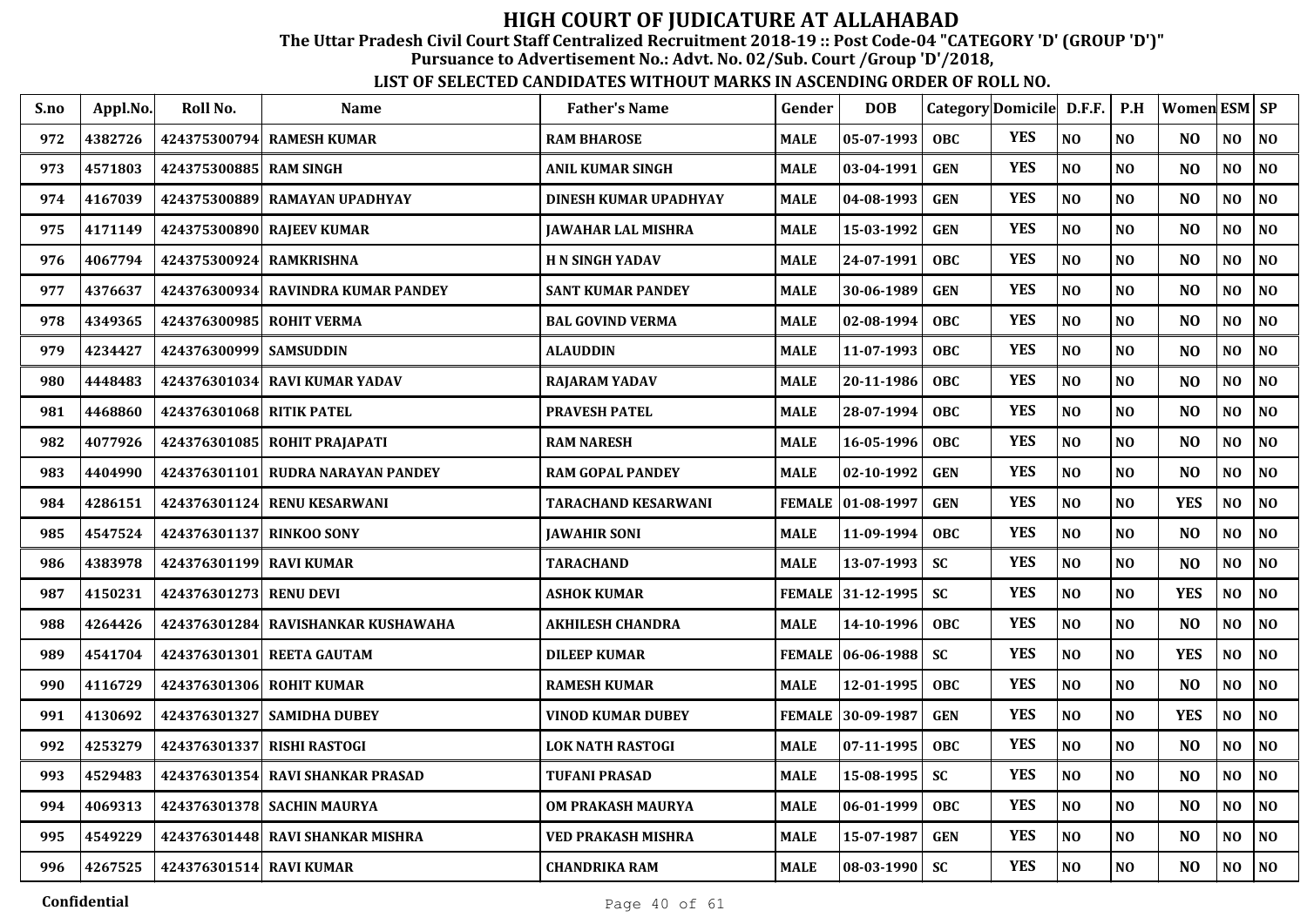The Uttar Pradesh Civil Court Staff Centralized Recruitment 2018-19 :: Post Code-04 "CATEGORY 'D' (GROUP 'D')"

Pursuance to Advertisement No.: Advt. No. 02/Sub. Court /Group 'D'/2018,

| S.no | Appl.No. | Roll No.                | Name                                   | <b>Father's Name</b>       | Gender        | <b>DOB</b>         |            | Category Domicile D.F.F. |                | P.H            | Women ESM SP   |                |                |
|------|----------|-------------------------|----------------------------------------|----------------------------|---------------|--------------------|------------|--------------------------|----------------|----------------|----------------|----------------|----------------|
| 997  | 4119196  | 424376301535 RAVI SINGH |                                        | <b>BIKRAMA JEET SINGH</b>  | <b>MALE</b>   | 12-05-1986         | <b>GEN</b> | <b>YES</b>               | N <sub>O</sub> | NO             | N <sub>O</sub> | N <sub>O</sub> | NO             |
| 998  | 4364866  | 424377302087            | <b>KM VANDANA SINGH</b>                | JATA SHANKER SINGH         | <b>FEMALE</b> | 15-09-1993         | <b>GEN</b> | <b>YES</b>               | N <sub>O</sub> | N <sub>O</sub> | <b>YES</b>     | NO             | NO             |
| 999  | 4158842  | 424378302241 SHAILENDRA |                                        | HARKESH BAHADUR            | <b>MALE</b>   | 08-07-1998         | <b>OBC</b> | <b>YES</b>               | $\bf NO$       | NO             | N <sub>O</sub> | NO             | NO             |
| 1000 | 4623491  | 424378302297            | <b>SAURABH KUMAR CHAUBEY</b>           | PAWAN KUMAR CHAUBEY        | MALE          | 01-07-1996         | <b>GEN</b> | <b>YES</b>               | NO             | NO             | N <sub>O</sub> | NO             | $\bf NO$       |
| 1001 | 4274901  | 424378302341            | <b>SAURABH CHAUDHARI</b>               | SUKUMAR CHAUDHARI          | <b>MALE</b>   | 09-06-1991         | <b>GEN</b> | <b>YES</b>               | N <sub>O</sub> | NO             | N <sub>O</sub> | NO             | NO             |
| 1002 | 4078989  |                         | 424378302350 SANJAY MAURYA             | <b>ARVIND MAURYA</b>       | <b>MALE</b>   | 19-08-1995         | <b>OBC</b> | <b>YES</b>               | N <sub>O</sub> | NO             | N <sub>O</sub> | NO             | NO             |
| 1003 | 4505832  |                         | 424378302362 SATYA PRAKASH SINGH       | <b>B P SINGH</b>           | MALE          | 27-12-1991         | <b>GEN</b> | <b>YES</b>               | NO             | NO             | N <sub>O</sub> | NO             | NO             |
| 1004 | 4536985  |                         | 424378302398 SATYA PRAKASH             | <b>RAM LAL</b>             | <b>MALE</b>   | $02 - 07 - 1984$   | <b>SC</b>  | <b>YES</b>               | N <sub>O</sub> | NO             | N <sub>O</sub> | NO             | $\bf NO$       |
| 1005 | 4578939  |                         | 424378302485   SANDEEP KUMAR PURANDAR  | BRAJESH KUMAR PURANDAR     | MALE          | 10-11-1990         | <b>OBC</b> | <b>YES</b>               | NO             | NO             | N <sub>O</sub> | NO             | NO             |
| 1006 | 4542270  |                         | 424378302524 SAURABH MISHRA            | MAHENDRA NARAYAN MISHRA    | MALE          | 04-07-1988         | <b>GEN</b> | <b>YES</b>               | N <sub>O</sub> | N <sub>O</sub> | N <sub>O</sub> | NO             | NO             |
| 1007 | 4026213  |                         | 424378302580 SHANTNU KUMAR OJHA        | SUREMAN PRASAD OJHA        | <b>MALE</b>   | $01-01-1993$       | <b>GEN</b> | <b>YES</b>               | N <sub>O</sub> | N <sub>O</sub> | N <sub>O</sub> | NO             | N <sub>O</sub> |
| 1008 | 4565500  |                         | 424378302617   SANGRAM SINGH PAL       | SUBHASH CHANDRA PAL        | MALE          | $02 - 07 - 1992$   | <b>OBC</b> | <b>YES</b>               | N <sub>O</sub> | N <sub>O</sub> | N <sub>O</sub> | N <sub>O</sub> | N <sub>O</sub> |
| 1009 | 4394326  | 424378302631            | <b>SANDEEP KUMAR GOND</b>              | <b>DASHRATH PRASAD</b>     | MALE          | 05-09-1991         | <b>ST</b>  | <b>YES</b>               | NO             | N <sub>O</sub> | N <sub>O</sub> | N <sub>O</sub> | N <sub>O</sub> |
| 1010 | 4136836  | 424378302634            | <b>SANJEET SINGH</b>                   | <b>RAKESH KUMAR</b>        | <b>MALE</b>   | 05-07-1992         | <b>OBC</b> | <b>YES</b>               | NO             | NO             | N <sub>O</sub> | NO             | NO             |
| 1011 | 4227561  | 424378302651            | SATEESH SINGH KUSHWAHA                 | <b>INDRADEV KUSHWAHA</b>   | <b>MALE</b>   | 13-03-1985         | <b>OBC</b> | <b>YES</b>               | N <sub>O</sub> | N <sub>O</sub> | N <sub>O</sub> | N <sub>O</sub> | NO             |
| 1012 | 4263285  |                         | 424378302686 SHALINI MAURYA            | SHAMBHU DAYAL MAURYA       | <b>FEMALE</b> | 10-08-1997         | <b>OBC</b> | <b>YES</b>               | NO             | NO             | <b>YES</b>     | NO             | NO             |
| 1013 | 4404787  |                         | 424378302729 SANYOG KUMAR DHAR DWIVEDI | VINOD DHAR DWIVEDI         | <b>MALE</b>   | 01-01-1993         | <b>GEN</b> | N <sub>O</sub>           | N <sub>O</sub> | NO             | N <sub>O</sub> | NO             | NO             |
| 1014 | 4133544  | 424378302803            | <b>SANTOSH KUMAR GAUTAM</b>            | SHYAM LAL GAUTAM           | <b>MALE</b>   | 12-07-1996         | <b>SC</b>  | <b>YES</b>               | N <sub>O</sub> | NO             | N <sub>O</sub> | NO             | NO             |
| 1015 | 4013825  | 424378302830 SHAH AALAM |                                        | <b>RAHMAT HUSSAIN</b>      | <b>MALE</b>   | 04-05-1996         | <b>OBC</b> | <b>YES</b>               | N <sub>O</sub> | N <sub>O</sub> | N <sub>O</sub> | NO             | NO             |
| 1016 | 4379620  |                         | 424378302841 SANJAY KUMAR VERMA        | AMAR SINGH                 | MALE          | 10-09-1991         | <b>OBC</b> | <b>YES</b>               | N <sub>O</sub> | NO             | N <sub>O</sub> | N <sub>O</sub> | N <sub>O</sub> |
| 1017 | 4249709  |                         | 424378302856   SAURABH KUMAR PATHAK    | <b>RAMESH CHAND PATHAK</b> | <b>MALE</b>   | 06-06-1993         | <b>GEN</b> | <b>YES</b>               | NO             | N <sub>O</sub> | N <sub>O</sub> | N <sub>O</sub> | NO             |
| 1018 | 4135989  | 424378302860            | <b>SEEMA PATEL</b>                     | <b>MOHAN LAL PATEL</b>     | <b>FEMALE</b> | $\vert$ 01-10-1990 | <b>OBC</b> | <b>YES</b>               | N <sub>O</sub> | N <sub>O</sub> | <b>YES</b>     | N <sub>O</sub> | NO             |
| 1019 | 4541165  | 424378302874            | <b>SHASHI NANDAN PANDEY</b>            | <b>DURGA PANDEY</b>        | <b>MALE</b>   | 10-08-1990         | <b>GEN</b> | <b>YES</b>               | $\bf NO$       | N <sub>O</sub> | N <sub>O</sub> | NO             | NO             |
| 1020 | 4161969  |                         | 424378302876 SARITA SINGH              | SHIV MURTI SINGH           | <b>FEMALE</b> | 06-11-1997         | <b>OBC</b> | <b>YES</b>               | $\bf NO$       | $\bf NO$       | <b>YES</b>     | NO             | NO             |
| 1021 | 4277769  |                         | 424378302897 SHALINI SINGH             | <b>RAM NARESH SINGH</b>    |               | FEMALE 30-04-1987  | <b>GEN</b> | <b>YES</b>               | $\bf NO$       | N <sub>O</sub> | <b>YES</b>     | NO             | NO             |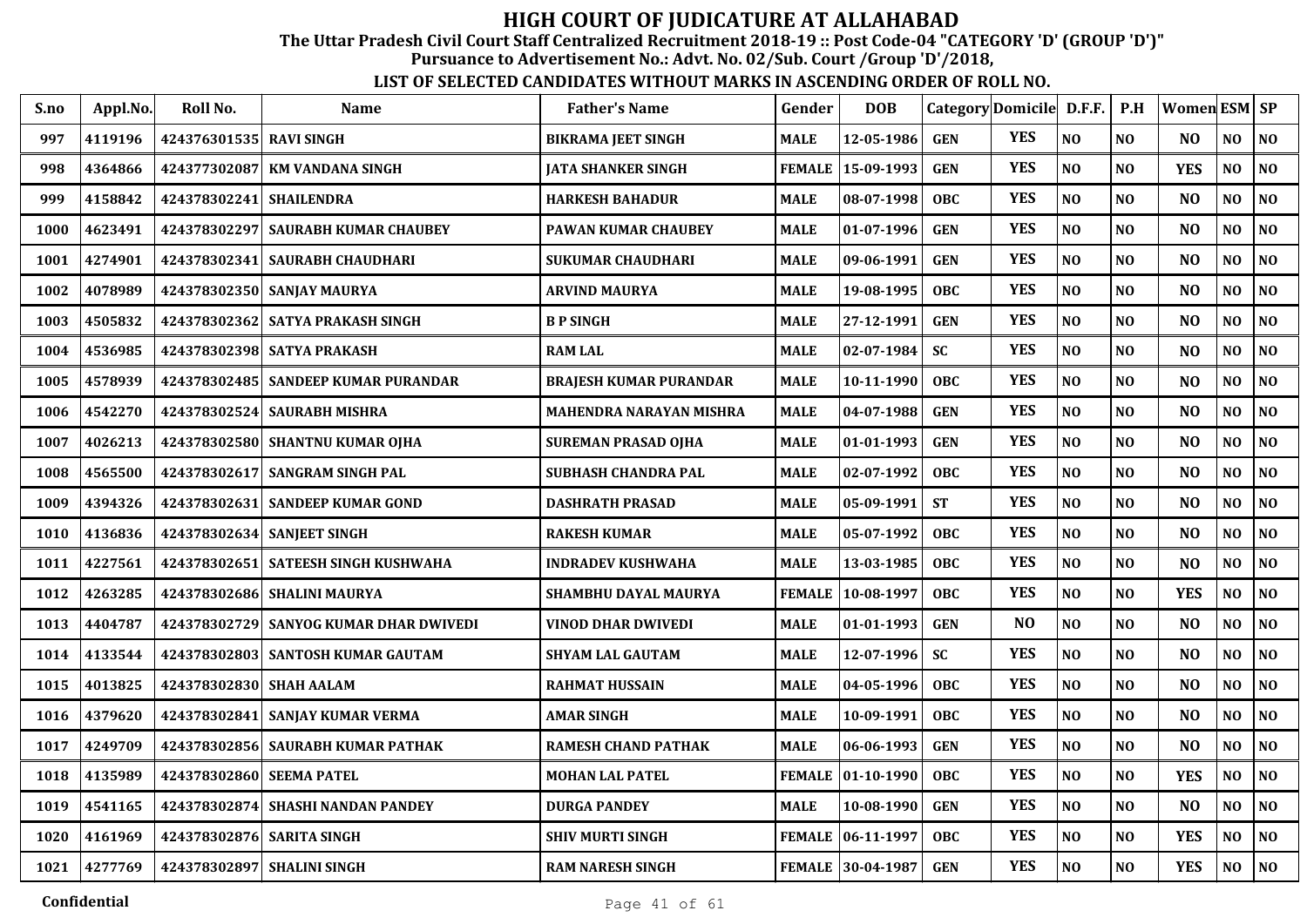The Uttar Pradesh Civil Court Staff Centralized Recruitment 2018-19 :: Post Code-04 "CATEGORY 'D' (GROUP 'D')"

Pursuance to Advertisement No.: Advt. No. 02/Sub. Court /Group 'D'/2018,

| S.no | Appl.No. | Roll No.                 | <b>Name</b>                          | <b>Father's Name</b>          | Gender        | <b>DOB</b>       |            | Category Domicile D.F.F. |                | P.H            | Women ESM SP   |                |                |
|------|----------|--------------------------|--------------------------------------|-------------------------------|---------------|------------------|------------|--------------------------|----------------|----------------|----------------|----------------|----------------|
| 1022 | 4381122  |                          | 424378302952 SATYENDRA SINGH YADAV   | <b>DEVI DAYAL</b>             | <b>MALE</b>   | 01-08-1994       | <b>OBC</b> | <b>YES</b>               | NO             | N <sub>O</sub> | N <sub>O</sub> | NO             | NO             |
| 1023 | 4217316  |                          | 424378302986 SATISH KUMAR            | <b>MOOL CHANDRA</b>           | <b>MALE</b>   | 20-10-1996       | <b>OBC</b> | <b>YES</b>               | NO             | N <sub>O</sub> | N <sub>O</sub> | NO.            | NO             |
| 1024 | 4093584  |                          | 424378303023 SANDEEP KUMAR PRAJAPATI | <b>DAYA SHANKER</b>           | <b>MALE</b>   | 12-10-1993       | <b>OBC</b> | <b>YES</b>               | NO             | N <sub>O</sub> | N <sub>O</sub> | NO             | NO             |
| 1025 | 4187284  | 424378303024             | SANJAY KUMAR YADAV                   | RAMCHET YADAV                 | <b>MALE</b>   | 13-06-1998       | <b>OBC</b> | <b>YES</b>               | N <sub>O</sub> | N <sub>O</sub> | N <sub>O</sub> | N <sub>O</sub> | NO             |
| 1026 | 4177173  | 424378303043             | <b>SANDEEP KUMAR TIWARI</b>          | <b>RAMESHWAR TIWARI</b>       | <b>MALE</b>   | 15-07-1993       | <b>GEN</b> | <b>YES</b>               | N <sub>O</sub> | N <sub>O</sub> | N <sub>O</sub> | N <sub>O</sub> | NO             |
| 1027 | 4115216  | 424378303071 SAPNA YADAV |                                      | <b>RAMDAS YADAV</b>           | <b>FEMALE</b> | 06-07-1992       | <b>OBC</b> | <b>YES</b>               | N <sub>O</sub> | N <sub>O</sub> | <b>YES</b>     | N <sub>O</sub> | NO             |
| 1028 | 4219907  |                          | 424379303113 SHUBHAM GUPTA           | <b>SHIV BABU GUPTA</b>        | <b>MALE</b>   | 02-01-1994       | <b>OBC</b> | <b>YES</b>               | NO             | N <sub>O</sub> | N <sub>O</sub> | N <sub>O</sub> | NO             |
| 1029 | 4261842  |                          | 424379303117 SUDHANSHU SREEWASTAWA   | KRISHNA KUMAR SREEWASTAWA     | <b>MALE</b>   | 11-04-1987       | <b>GEN</b> | <b>YES</b>               | N <sub>O</sub> | NO             | N <sub>O</sub> | NO             | N <sub>0</sub> |
| 1030 | 4257856  | 424379303122             | <b>SHOBHIT SONKAR</b>                | <b>ANIL KUMAR SONKAR</b>      | <b>MALE</b>   | 07-12-1998       | <b>SC</b>  | <b>YES</b>               | NO             | N <sub>O</sub> | N <sub>O</sub> | NO.            | NO             |
| 1031 | 4370704  |                          | 424379303159 SHIKHA CHAUDHARY        | <b>NAVRANG CHAUDHARY</b>      | <b>FEMALE</b> | $13 - 11 - 1998$ | <b>SC</b>  | <b>YES</b>               | NO             | N <sub>O</sub> | <b>YES</b>     | NO.            | NO             |
| 1032 | 4154703  |                          | 424379303163   SHIV KAMAL GAUTAM     | <b>SOHAN LAL GAUTAM</b>       | <b>MALE</b>   | 10-05-1991       | <b>SC</b>  | <b>YES</b>               | NO             | N <sub>O</sub> | N <sub>O</sub> | NO             | N <sub>O</sub> |
| 1033 | 4248124  |                          | 424379303190 SUBHENDRA TIWARI        | KAMTA PRASAD TIWARI           | <b>MALE</b>   | 07-01-1994       | <b>GEN</b> | <b>YES</b>               | NO             | N <sub>O</sub> | N <sub>O</sub> | NO             | NO             |
| 1034 | 4048588  | 424379303325             | <b>SUDHEER KUMAR PANDEY</b>          | <b>SURESH PANDEY</b>          | <b>MALE</b>   | 12-08-1993       | <b>GEN</b> | <b>YES</b>               | NO             | NO             | N <sub>O</sub> | NO             | NO             |
| 1035 | 4057926  |                          | 424379303326 SURENDRA KUMAR          | <b>SWAMI NATH</b>             | <b>MALE</b>   | 09-03-1984       | <b>SC</b>  | <b>YES</b>               | N <sub>O</sub> | N <sub>O</sub> | N <sub>O</sub> | NO             | NO             |
| 1036 | 4288242  |                          | 424379303335 SHIV BAHADUR YADAV      | <b>HIRA LAL YADAV</b>         | <b>MALE</b>   | 05-06-1989       | <b>OBC</b> | <b>YES</b>               | N <sub>O</sub> | N <sub>O</sub> | N <sub>O</sub> | NO.            | N <sub>O</sub> |
| 1037 | 4000209  |                          | 424379303411 SHESHMANI YADAV         | <b>BALGOVIND YADAV</b>        | <b>MALE</b>   | 18-07-1999       | <b>OBC</b> | <b>YES</b>               | NO             | NO             | N <sub>O</sub> | N <sub>O</sub> | NO             |
| 1038 | 4112003  |                          | 424379303514 SURAJ MODANWAL          | OM PRAKASH MODANWAL           | <b>MALE</b>   | 08-07-1997       | <b>OBC</b> | <b>YES</b>               | N <sub>O</sub> | N <sub>O</sub> | N <sub>O</sub> | NO.            | NO             |
| 1039 | 4186972  | 424379303533 SURAJ GUPTA |                                      | <b>SHIV RAM GUPTA</b>         | <b>MALE</b>   | 05-10-1992       | <b>OBC</b> | <b>YES</b>               | N <sub>O</sub> | N <sub>O</sub> | N <sub>O</sub> | NO             | N <sub>O</sub> |
| 1040 | 4252438  |                          | 424379303562 SUMIT MISHRA            | <b>VIPIN BIHARI MISHRA</b>    | <b>MALE</b>   | 02-12-1993       | <b>GEN</b> | <b>YES</b>               | $\bf NO$       | NO             | N <sub>O</sub> | NO.            | NO.            |
| 1041 | 4063385  |                          | 424379303627 SHEETALA PRASAD PAL     | PHOOL CHANDRA PAL             | <b>MALE</b>   | 05-04-1995       | <b>OBC</b> | <b>YES</b>               | $\bf NO$       | N <sub>O</sub> | N <sub>O</sub> | NO             | $\bf NO$       |
| 1042 | 4218283  | 424379303674             | <b>SHUBHAM SINGH</b>                 | <b>GYAN SINGH</b>             | <b>MALE</b>   | 08-07-1995       | <b>OBC</b> | <b>YES</b>               | NO             | N <sub>O</sub> | N <sub>O</sub> | NO.            | N <sub>0</sub> |
| 1043 | 4593577  |                          | 424379303675 SHUBHAM CHAUDHARY       | <b>RAJESH KUMAR</b>           | <b>MALE</b>   | 13-02-1995       | <b>SC</b>  | <b>YES</b>               | NO             | NO             | N <sub>O</sub> | NO             | N <sub>0</sub> |
| 1044 | 4228506  |                          | 424379303711 SUNIL KUMAR VISHWAKARMA | <b>CHHOTE LAL VISHWAKARMA</b> | <b>MALE</b>   | 28-09-1989       | <b>GEN</b> | <b>YES</b>               | N <sub>O</sub> | N <sub>O</sub> | N <sub>O</sub> | NO.            | N <sub>O</sub> |
| 1045 | 4411721  | 424379303716 SUNIL KUMAR |                                      | <b>JAGAT PAL</b>              | <b>MALE</b>   | 16-01-1989       | OBC        | <b>YES</b>               | NO             | NO             | N <sub>O</sub> | N <sub>O</sub> | NO             |
| 1046 | 4094127  |                          | 424379303749 SURAJ LAL GUPTA         | <b>KISHORI LAL GUPTA</b>      | <b>MALE</b>   | 01-07-1993       | <b>OBC</b> | <b>YES</b>               | NO             | N <sub>O</sub> | N <sub>O</sub> | NO.            | NO             |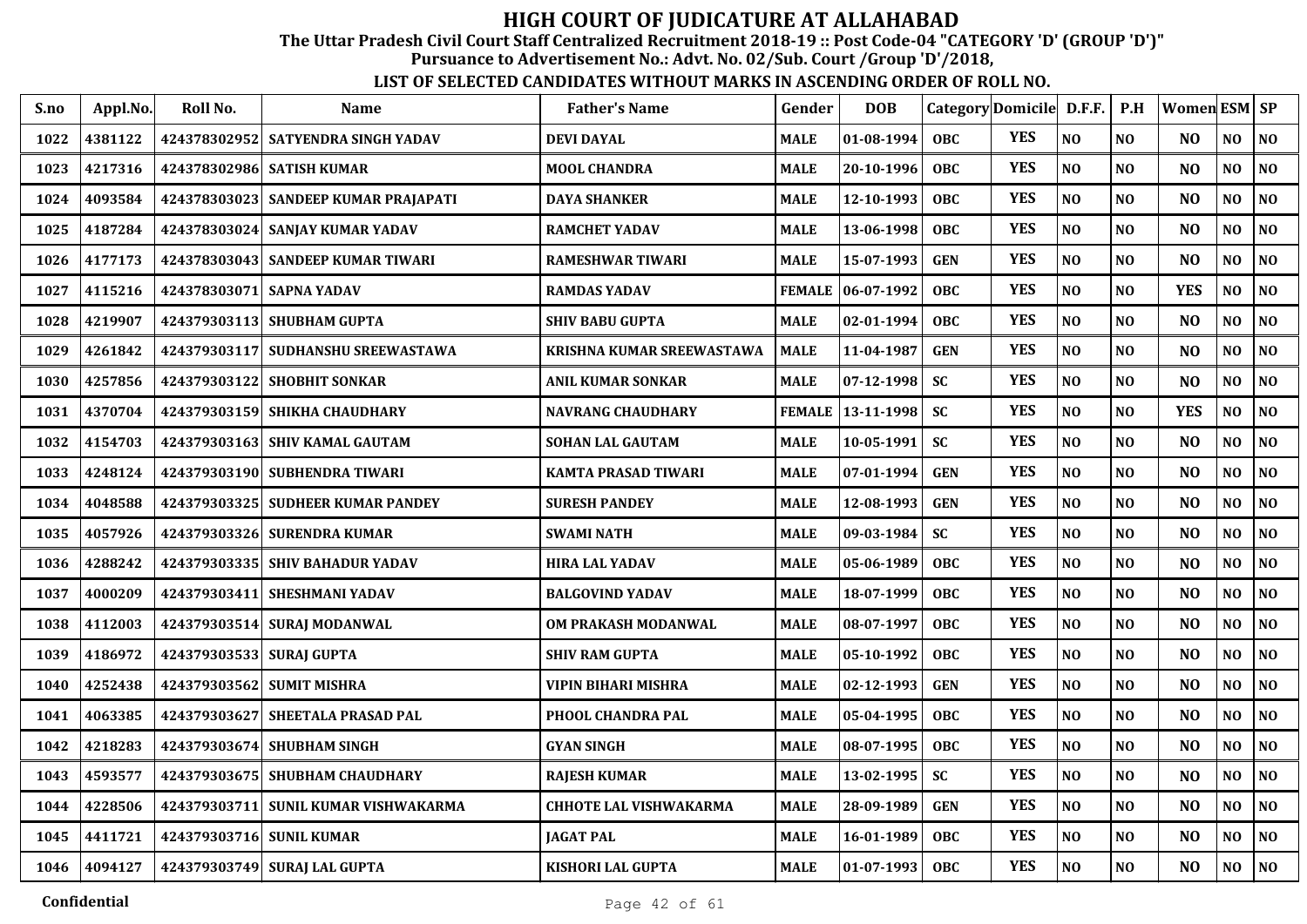The Uttar Pradesh Civil Court Staff Centralized Recruitment 2018-19 :: Post Code-04 "CATEGORY 'D' (GROUP 'D')"

Pursuance to Advertisement No.: Advt. No. 02/Sub. Court /Group 'D'/2018,

| S.no | Appl.No. | Roll No.                   | Name                            | <b>Father's Name</b>           | Gender        | <b>DOB</b>        |            | Category Domicile D.F.F. |                | P.H            | Women ESM SP   |          |                |
|------|----------|----------------------------|---------------------------------|--------------------------------|---------------|-------------------|------------|--------------------------|----------------|----------------|----------------|----------|----------------|
| 1047 | 4164951  | 424379303776               | <b>SUBHASH KUMAR MAURYA</b>     | NIRANJAN LAL MAURYA            | MALE          | 24-10-1993        | <b>OBC</b> | <b>YES</b>               | N <sub>0</sub> | N <sub>0</sub> | N <sub>O</sub> | NO       | NO             |
| 1048 | 4111209  | 424379303787               | <b>SHUBHAM SHARMA</b>           | <b>KRISHNANAND SHARMA</b>      | MALE          | 12-07-1996        | <b>OBC</b> | <b>YES</b>               | N <sub>O</sub> | NO             | N <sub>O</sub> | NO       | NO             |
| 1049 | 4243025  |                            | 424379303833  SHRADDHA MISHRA   | <b>SHRI KANTA MISHRA</b>       | <b>FEMALE</b> | 19-07-1990        | <b>GEN</b> | <b>YES</b>               | N <sub>O</sub> | NO             | <b>YES</b>     | NO       | NO             |
| 1050 | 4337509  |                            | 424379303839  SHUBHAM VERMA     | DEVENDRA KUMAR VERMA           | <b>MALE</b>   | 15-02-1998        | OBC.       | <b>YES</b>               | N <sub>O</sub> | N <sub>O</sub> | N <sub>O</sub> | NO       | NO             |
| 1051 | 4221771  | 424379303841               | <b>SHYAMA RAWAT</b>             | <b>RAM NARESH RAVAT</b>        | <b>MALE</b>   | 06-03-1996        | <b>SC</b>  | <b>YES</b>               | N <sub>O</sub> | N <sub>O</sub> | N <sub>O</sub> | NO       | NO             |
| 1052 | 4001637  |                            | 424379303860 SHIV RAJ NISHAD    | RAJENDRA PRASAD NISAD          | <b>MALE</b>   | 13-04-1994        | <b>OBC</b> | <b>YES</b>               | N <sub>O</sub> | N <sub>O</sub> | N <sub>O</sub> | NO       | NO             |
| 1053 | 4155625  |                            | 424379303869 SONU PRAJAPATI     | <b>SUBEDAR PRAJAPATI</b>       | MALE          | 11-07-1996        | <b>OBC</b> | <b>YES</b>               | $\bf NO$       | NO             | N <sub>O</sub> | NO       | $\bf NO$       |
| 1054 | 4343826  |                            | 424379303876 SUNIL KUMAR YADAV  | <b>HIMMAT SINGH</b>            | <b>MALE</b>   | 10-11-1995        | <b>OBC</b> | <b>YES</b>               | N <sub>O</sub> | NO             | N <sub>O</sub> | NO       | NO             |
| 1055 | 4191855  |                            | 424379303899  SHIV KUMAR YADAV  | <b>SHIV NATH YADAV</b>         | MALE          | 10-07-1978        | <b>OBC</b> | <b>YES</b>               | NO             | NO             | N <sub>O</sub> | NO       | NO             |
| 1056 | 4019764  |                            | 424379303952  SUJEET KUMAR      | <b>RAM BHAROSEY VIMAL</b>      | <b>MALE</b>   | 02-07-1987        | <b>SC</b>  | <b>YES</b>               | N <sub>O</sub> | N <sub>0</sub> | N <sub>O</sub> | NO.      | NO             |
| 1057 | 4528158  |                            | 424379303970  SURABHI SINGH     | <b>VIRENDRA SINGH</b>          |               | FEMALE 24-11-1990 | <b>GEN</b> | <b>YES</b>               | N <sub>O</sub> | NO             | <b>YES</b>     | NO       | NO             |
| 1058 | 4504709  |                            | 424379304119  SHIVAM JAISWAL    | <b>ASHOK KUMAR JAISWAL</b>     | <b>MALE</b>   | 13-05-1993        | <b>OBC</b> | <b>YES</b>               | N <sub>O</sub> | N <sub>O</sub> | N <sub>O</sub> | NO       | NO             |
| 1059 | 4515816  | 424380304197               | <b>UDAI PRATAP</b>              | <b>OM KAR</b>                  | <b>MALE</b>   | 12-09-1990        | <b>SC</b>  | <b>YES</b>               | NO             | N <sub>O</sub> | NO             | NO       | $\bf NO$       |
| 1060 | 4182555  | 424380304244               | <b>VIVEK KUMAR SHARMA</b>       | <b>ARVIND KUMAR SHARMA</b>     | <b>MALE</b>   | 22-05-1991        | <b>GEN</b> | <b>YES</b>               | N <sub>O</sub> | N <sub>0</sub> | N <sub>O</sub> | NO       | N <sub>0</sub> |
| 1061 | 4282026  | 424380304268  VIKAS SINGH  |                                 | <b>VINOD SINGH</b>             | MALE          | 16-01-1995        | <b>GEN</b> | <b>YES</b>               | N <sub>O</sub> | N <sub>0</sub> | N <sub>O</sub> | NO       | NO             |
| 1062 | 4564330  |                            | 424380304295  VIPIN KUMAR YADAV | <b>MUKTINATH YADAV</b>         | <b>MALE</b>   | 08-03-1994        | <b>OBC</b> | <b>YES</b>               | NO             | N <sub>0</sub> | N <sub>O</sub> | NO       | N <sub>0</sub> |
| 1063 | 4204467  |                            | 424380304338  VINAY KUMAR       | <b>DAYA RAM SAHU</b>           | <b>MALE</b>   | 20-05-1994        | <b>OBC</b> | <b>YES</b>               | N <sub>O</sub> | NO             | N <sub>O</sub> | NO       | NO             |
| 1064 | 4146817  | 424380304339  VIJAY KUMAR  |                                 | <b>JIYA LAL</b>                | <b>MALE</b>   | 12-07-1985        | <b>OBC</b> | <b>YES</b>               | NO             | N <sub>O</sub> | N <sub>O</sub> | NO.      | NO             |
| 1065 | 4207824  | 424380304406 UTKARSH       |                                 | <b>SUNEEL KUMAR SRIVASTAVA</b> | <b>MALE</b>   | 17-10-1992        | <b>GEN</b> | <b>YES</b>               | N <sub>O</sub> | N <sub>O</sub> | N <sub>O</sub> | NO       | NO             |
| 1066 | 4280586  | 424380304417   VIKAS SINGH |                                 | <b>KOMAL PRASAD SINGH</b>      | MALE          | 05-09-1990        | OBC.       | <b>YES</b>               | NO             | N <sub>O</sub> | N <sub>O</sub> | $\bf NO$ | NO             |
| 1067 | 4018555  | 424380304427               | <b>VIVEK KUMAR</b>              | <b>JAYABAHADUR YADAV</b>       | <b>MALE</b>   | 05-08-1992        | <b>GEN</b> | <b>YES</b>               | N <sub>O</sub> | N <sub>O</sub> | N <sub>O</sub> | NO.      | N <sub>0</sub> |
| 1068 | 4186625  | 424380304492               | <b>VINEET VERMA</b>             | <b>KUNDAN LAL VERMA</b>        | <b>MALE</b>   | 01-03-1992        | <b>OBC</b> | <b>YES</b>               | N <sub>O</sub> | NO             | N <sub>O</sub> | NO       | N <sub>0</sub> |
| 1069 | 4186701  |                            | 424380304520  VIKAS KUMAR GUPTA | KAMALA PRASAD GUPTA            | MALE          | 01-04-1990        | <b>OBC</b> | <b>YES</b>               | N <sub>O</sub> | N <sub>0</sub> | N <sub>O</sub> | NO.      | NO             |
| 1070 | 4200337  | 424380304535  VIKASH       |                                 | <b>SURESH CHANDRA</b>          | <b>MALE</b>   | 07-06-1993        | <b>OBC</b> | <b>YES</b>               | $\bf NO$       | N <sub>0</sub> | N <sub>O</sub> | NO       | N <sub>O</sub> |
| 1071 | 4172207  | 424380304540 SUSHEEL       |                                 | <b>JUG LAL</b>                 | <b>MALE</b>   | 25-06-1995        | OBC        | <b>YES</b>               | N <sub>O</sub> | NO             | N <sub>O</sub> | NO       | NO             |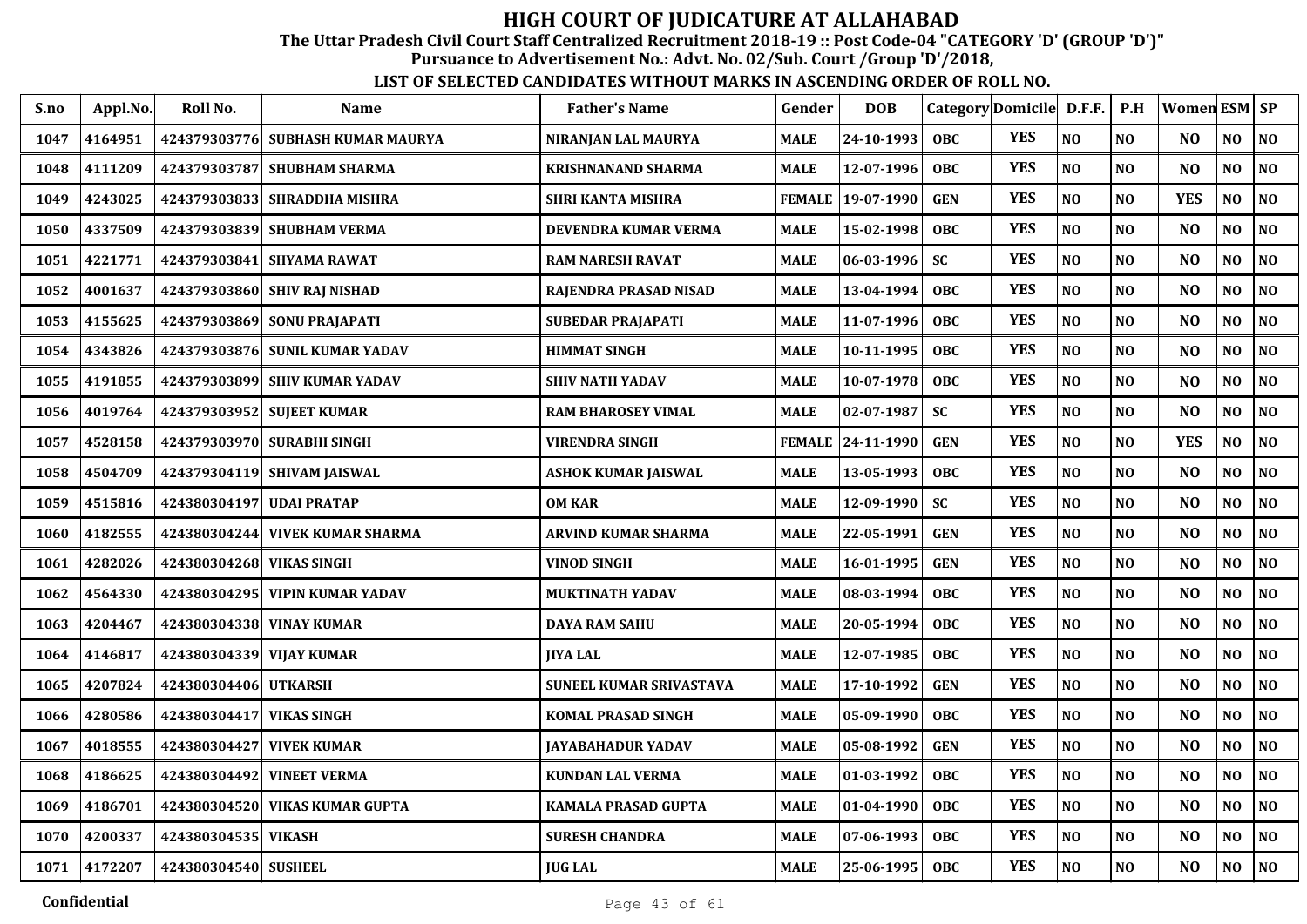The Uttar Pradesh Civil Court Staff Centralized Recruitment 2018-19 :: Post Code-04 "CATEGORY 'D' (GROUP 'D')"

Pursuance to Advertisement No.: Advt. No. 02/Sub. Court /Group 'D'/2018,

| S.no | Appl.No. | Roll No.                 | Name                                  | <b>Father's Name</b>      | Gender        | <b>DOB</b>    | Category Domicile D.F.F. |            |                | P.H            | Women ESM SP   |                |                |
|------|----------|--------------------------|---------------------------------------|---------------------------|---------------|---------------|--------------------------|------------|----------------|----------------|----------------|----------------|----------------|
| 1072 | 4011473  | 424380304594             | <b>SUSHEEL KUMAR</b>                  | <b>SATESH KUMAR</b>       | MALE          | 18-04-1996    | <b>SC</b>                | <b>YES</b> | N <sub>O</sub> | NO             | N <sub>O</sub> | NO             | N <sub>0</sub> |
| 1073 | 4204432  |                          | 424380304600 VIKESH TIWARI            | RAJENDRA PRASAD TIWARI    | MALE          | 08-03-1992    | <b>GEN</b>               | <b>YES</b> | N <sub>O</sub> | N <sub>O</sub> | N <sub>O</sub> | NO             | N <sub>0</sub> |
| 1074 | 4466884  | 424380304606             | <b>VINAY NAYAK</b>                    | SURESH NAYAK              | <b>MALE</b>   | 01-01-1997    | <b>GEN</b>               | <b>YES</b> | NO             | NO             | N <sub>O</sub> | NO             | N <sub>0</sub> |
| 1075 | 4245301  |                          | 424380304608 SURYA PRAKASH CHATURVEDI | SUDHA RANJAN CHATURVEDI   | <b>MALE</b>   | 01-07-1993    | <b>GEN</b>               | <b>YES</b> | N <sub>O</sub> | N <sub>0</sub> | N <sub>O</sub> | NO             | NO             |
| 1076 | 4233480  | 424380304622             | <b>VIMAL KUMAR MISHRA</b>             | SATYA KUMAR MISHRA        | <b>MALE</b>   | 01-03-1992    | <b>GEN</b>               | <b>YES</b> | N <sub>O</sub> | N <sub>O</sub> | N <sub>O</sub> | NO             | N <sub>0</sub> |
| 1077 | 4288554  | 424380304729             | <b>SWATI SRIVASTAVA</b>               | <b>SANTOSH SRIVASTAVA</b> | <b>FEMALE</b> | $ 01-07-1999$ | <b>GEN</b>               | <b>YES</b> | N <sub>O</sub> | NO             | <b>YES</b>     | N <sub>O</sub> | NO             |
| 1078 | 4217762  |                          | 424380304740 VIJAY BAHADUR PRAJAPATI  | KHIRODHAR PRAJAPATI       | <b>MALE</b>   | 05-07-1986    | <b>OBC</b>               | <b>YES</b> | N <sub>O</sub> | N <sub>0</sub> | N <sub>O</sub> | NO             | NO             |
| 1079 | 4077478  | 424380304808 VIKAS SINGH |                                       | JAGDISH BABU              | <b>MALE</b>   | 28-06-1990    | <b>OBC</b>               | <b>YES</b> | N <sub>O</sub> | N <sub>O</sub> | N <sub>O</sub> | NO             | NO             |
| 1080 | 4283557  | 424380304809             | <b>VIKASH GUPTA</b>                   | <b>MANGARU PRASAD</b>     | <b>MALE</b>   | 10-07-1992    | <b>OBC</b>               | <b>YES</b> | N <sub>O</sub> | N <sub>0</sub> | N <sub>O</sub> | NO             | N <sub>0</sub> |
| 1081 | 4076059  | 424380304836             | <b>VIRENDRA KUMAR</b>                 | <b>SUKHLAL MOURYA</b>     | <b>MALE</b>   | 03-03-1986    | <b>OBC</b>               | <b>YES</b> | N <sub>O</sub> | N <sub>O</sub> | N <sub>O</sub> | NO             | N <sub>0</sub> |
| 1082 | 4193699  | 424380304840             | <b>VIRU SINGH</b>                     | RAJ KUMAR                 | MALE          | 03-07-1991    | <b>OBC</b>               | <b>YES</b> | NO             | NO             | N <sub>O</sub> | NO             | N <sub>O</sub> |
| 1083 | 4133776  | 424380304869             | <b>VIJNESH KUMAR</b>                  | <b>RAM SWAROOP</b>        | <b>MALE</b>   | 07-04-1999    | <b>SC</b>                | <b>YES</b> | N <sub>O</sub> | N <sub>0</sub> | N <sub>O</sub> | NO             | N <sub>0</sub> |
| 1084 | 4126276  | 424380304901             | <b>UMENDRA SHUKLA</b>                 | <b>LATE RAVI SHANKER</b>  | <b>MALE</b>   | 05-07-1992    | <b>GEN</b>               | <b>YES</b> | N <sub>O</sub> | NO             | N <sub>O</sub> | $\bf NO$       | N <sub>0</sub> |
| 1085 | 4412274  | 424380304914             | <b>SURYA PRATAP SINGH</b>             | <b>AMAR SINGH</b>         | <b>MALE</b>   | 30-03-1993    | <b>OBC</b>               | <b>YES</b> | N <sub>O</sub> | NO             | N <sub>O</sub> | NO             | NO             |
| 1086 | 4460685  | 424380304987             | <b>SURYA PRATAP SINGH</b>             | <b>NATTHOO SINGH</b>      | <b>MALE</b>   | 16-08-1994    | <b>GEN</b>               | <b>YES</b> | N <sub>O</sub> | N <sub>O</sub> | N <sub>O</sub> | NO             | NO             |
| 1087 | 4461116  |                          | 424380305010 VIPUL KUMAR              | <b>AJAY PAL SINGH</b>     | <b>MALE</b>   | 05-01-1995    | <b>OBC</b>               | <b>YES</b> | N <sub>O</sub> | N <sub>0</sub> | N <sub>O</sub> | NO             | NO             |
| 1088 | 4171849  | 424380305040             | <b>UMAKANT MISHRA</b>                 | HARI SHANKAR MISHRA       | <b>MALE</b>   | 15-04-1985    | <b>GEN</b>               | <b>YES</b> | N <sub>O</sub> | N <sub>O</sub> | N <sub>O</sub> | NO.            | NO             |
| 1089 | 4345853  | 424380305045             | <b>UZAIR KHAN</b>                     | <b>MOHD AYAZ</b>          | MALE          | 08-06-1993    | <b>GEN</b>               | <b>YES</b> | N <sub>O</sub> | N <sub>O</sub> | N <sub>O</sub> | NO             | $\bf NO$       |
| 1090 | 4091602  | 424380305048             | <b>VED PRAKASH DWIVEDI</b>            | ANIL KUMAR DWIVEDI        | <b>MALE</b>   | 10-03-1991    | <b>GEN</b>               | <b>YES</b> | NO             | N <sub>0</sub> | N <sub>O</sub> | NO             | NO             |
| 1091 | 4127850  | 424380305056             | <b>VIKAS KUMAR MAURYA</b>             | RAJBAHADUR MAURYA         | MALE          | 15-01-1995    | <b>OBC</b>               | <b>YES</b> | $\bf NO$       | N <sub>0</sub> | NO             | NO             | N <sub>0</sub> |
| 1092 | 4186562  | 424380305138             | <b>VIRUL KUMAR</b>                    | <b>MAHENDRA SINGH</b>     | <b>MALE</b>   | 01-02-1995    | <b>OBC</b>               | <b>YES</b> | N <sub>O</sub> | NO             | N <sub>O</sub> | NO             | N <sub>0</sub> |
| 1093 | 4473425  | 424380305147             | <b>SUSHIL KUMAR CHAUDHARY</b>         | PITAMBER LAL CHAUDHARY    | <b>MALE</b>   | 01-07-1990    | <b>SC</b>                | <b>YES</b> | N <sub>O</sub> | NO             | N <sub>O</sub> | $\bf NO$       | N <sub>0</sub> |
| 1094 | 4020980  | 424380305148             | <b>SUSHIL KUMAR MAURYA</b>            | <b>MUNESHWAR</b>          | <b>MALE</b>   | 16-10-1988    | <b>OBC</b>               | <b>YES</b> | N <sub>O</sub> | NO             | N <sub>O</sub> | NO.            | NO             |
| 1095 | 4180199  | 424380305246             | <b>VIMAL KUMAR</b>                    | <b>RAM AVTAR</b>          | <b>MALE</b>   | 04-07-1985    | <b>OBC</b>               | <b>YES</b> | NO             | NO             | N <sub>O</sub> | NO             | N <sub>0</sub> |
| 1096 | 4541323  | 424380305284 VIKASYADAV  |                                       | YOGENDRA YADAV            | <b>MALE</b>   | 10-10-1995    | <b>OBC</b>               | <b>YES</b> | N <sub>O</sub> | <b>NO</b>      | NO             | NO.            | NO             |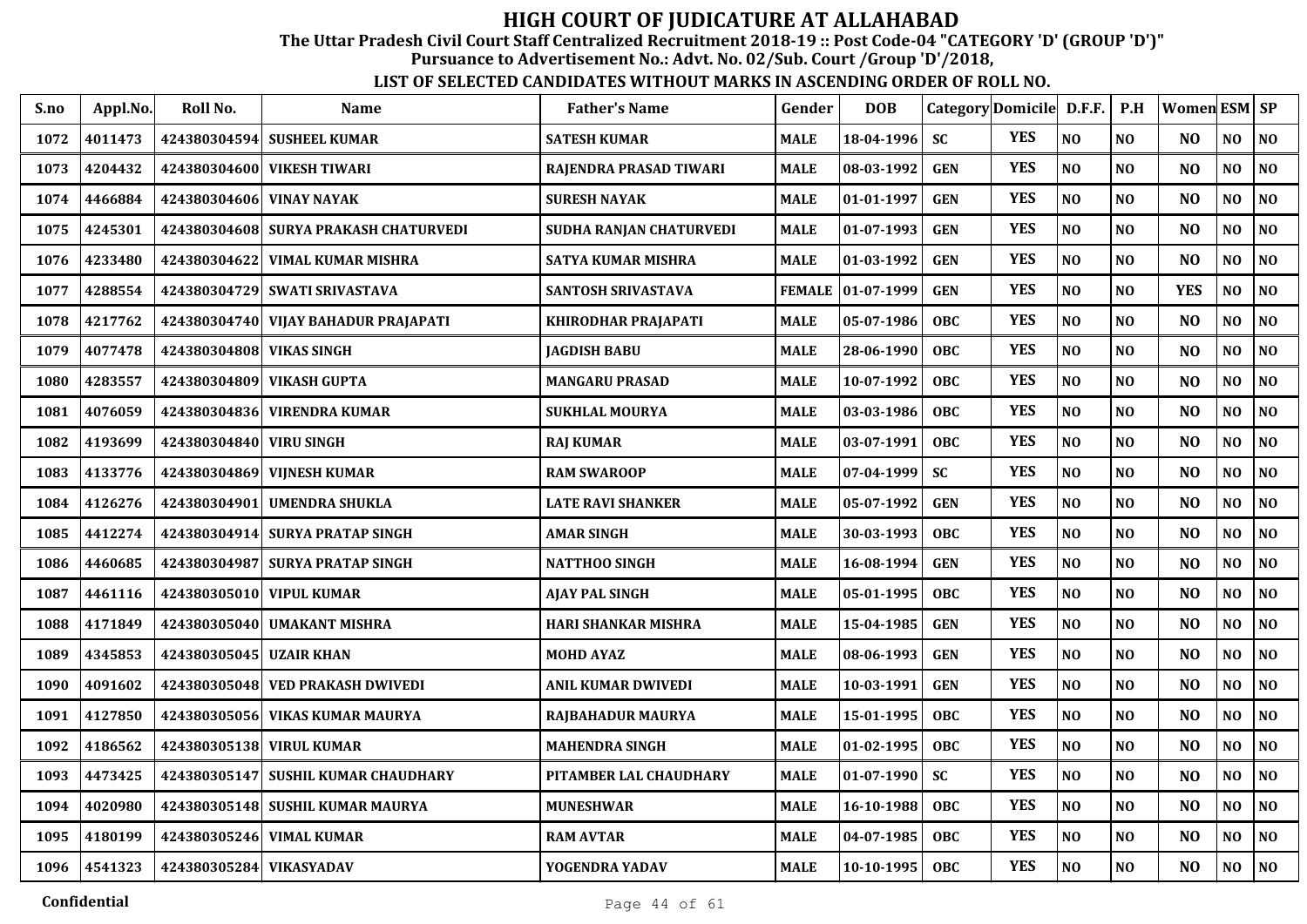The Uttar Pradesh Civil Court Staff Centralized Recruitment 2018-19 :: Post Code-04 "CATEGORY 'D' (GROUP 'D')"

Pursuance to Advertisement No.: Advt. No. 02/Sub. Court /Group 'D'/2018,

| S.no | Appl.No. | Roll No.                | <b>Name</b>                     | <b>Father's Name</b>           | Gender        | <b>DOB</b>          |            | Category Domicile D.F.F. |                | P.H            | Women ESM SP   |                |                |
|------|----------|-------------------------|---------------------------------|--------------------------------|---------------|---------------------|------------|--------------------------|----------------|----------------|----------------|----------------|----------------|
| 1097 | 4555996  | 424380305302            | VIJAY KUMAR VISHWAKARMA         | RAM ADHAR VISHWAKARMA          | <b>MALE</b>   | 30-12-1994          | <b>OBC</b> | <b>YES</b>               | N <sub>O</sub> | NO             | NO             | NO.            | NO             |
| 1098 | 4315320  | 424381305562            | YASH RAJ VERMA                  | <b>RAJEEV KUMAR VERMA</b>      | <b>MALE</b>   | 15-08-1999          | <b>OBC</b> | <b>YES</b>               | N <sub>O</sub> | NO             | N <sub>O</sub> | NO             | N <sub>0</sub> |
| 1099 | 4565741  | 424381306005            | <b>PINKI GUPTA</b>              | <b>GYANESHWAR PRASAD GUPTA</b> | <b>FEMALE</b> | 19-06-1995          | <b>OBC</b> | <b>YES</b>               | N <sub>O</sub> | NO             | <b>YES</b>     | NO             | NO             |
| 1100 | 4313646  |                         | 424382306150 RADHA TIWARI       | <b>BALENDRA KUMAR TIWARI</b>   |               | FEMALE   10-08-1998 | <b>GEN</b> | <b>YES</b>               | NO             | NO             | <b>YES</b>     | NO             | N <sub>0</sub> |
| 1101 | 4078943  | 424384307443            | <b>SNEH TRIPATHI</b>            | <b>B B TRIPATHI</b>            |               | FEMALE   01-08-1990 | <b>GEN</b> | <b>YES</b>               | N <sub>O</sub> | NO             | <b>YES</b>     | NO             | N <sub>0</sub> |
| 1102 | 4144533  | 424384307887            | <b>SHASHI LATA UMRAO</b>        | <b>VINOD KUMAR</b>             |               | FEMALE 07-10-1984   | <b>OBC</b> | <b>YES</b>               | NO             | NO             | <b>YES</b>     | NO             | NO             |
| 1103 | 4261723  | 424384308181            | <b>SUMAN DEVI</b>               | <b>RAMSINGH</b>                |               | FEMALE   02-01-1997 | <b>OBC</b> | <b>YES</b>               | N <sub>O</sub> | NO             | <b>YES</b>     | N <sub>O</sub> | NO             |
| 1104 | 4507024  | 424385308464            | <b>SUREBHI DIXIT</b>            | <b>GAURAV DWIVEDI</b>          |               | FEMALE 04-01-1981   | <b>GEN</b> | <b>YES</b>               | N <sub>O</sub> | NO             | <b>YES</b>     | NO             | NO             |
| 1105 | 4565793  |                         | 424385308475 VANDANA MISHRA     | ASHISH MISHRA                  |               | FEMALE   09-01-1994 | <b>GEN</b> | <b>YES</b>               | N <sub>O</sub> | N <sub>O</sub> | <b>YES</b>     | NO.            | NO             |
| 1106 | 4324744  | 424385308792            | <b>THAKUR ARATI</b>             | <b>HAKIM SINGH</b>             |               | FEMALE 12-05-1979   | <b>GEN</b> | <b>YES</b>               | N <sub>O</sub> | NO             | <b>YES</b>     | NO             | N <sub>0</sub> |
| 1107 | 4380612  | 424386308887            | <b>ABHISHEK MAURYA</b>          | <b>HEERA LAL MAURYA</b>        | <b>MALE</b>   | 10-08-1991          | <b>OBC</b> | <b>YES</b>               | N <sub>O</sub> | NO             | N <sub>O</sub> | NO             | NO             |
| 1108 | 4220826  | 424386309624            | <b>ABHINAV PATEL</b>            | <b>AMRIT LAL</b>               | <b>MALE</b>   | 02-11-1998          | <b>OBC</b> | <b>YES</b>               | N <sub>O</sub> | NO             | N <sub>O</sub> | NO             | NO             |
| 1109 | 4393505  | 424387309937            | <b>ABRAR AHMAD ANSARI</b>       | AMEER AHAMAD                   | <b>MALE</b>   | 25-07-1981          | <b>OBC</b> | <b>YES</b>               | N <sub>O</sub> | NO             | N <sub>O</sub> | NO             | NO             |
| 1110 | 4332745  | 424387309953 AJAY KUMAR |                                 | <b>RAMASHANKAR GOND</b>        | <b>MALE</b>   | 20-07-1992          | <b>ST</b>  | <b>YES</b>               | N <sub>O</sub> | NO             | N <sub>O</sub> | NO             | NO             |
| 1111 | 4177681  | 424387310391            | <b>AJAB SINGH</b>               | <b>HOMPAL</b>                  | <b>MALE</b>   | 03-08-1992          | OBC        | <b>YES</b>               | N <sub>O</sub> | NO             | N <sub>O</sub> | NO             | NO.            |
| 1112 | 4370573  |                         | 424388311276 AJEET KUMAR GUPTA  | HARENDRA PRASAD GUPTA          | <b>MALE</b>   | 10-07-1991          | <b>OBC</b> | <b>YES</b>               | N <sub>O</sub> | NO             | N <sub>O</sub> | NO             | $\bf NO$       |
| 1113 | 4121741  |                         | 424388311609 AJAY KUMAR SINGH   | <b>OM PRAKASH</b>              | <b>MALE</b>   | 20-06-1994          | <b>OBC</b> | <b>YES</b>               | NO             | NO             | N <sub>O</sub> | NO.            | NO             |
| 1114 | 4218812  |                         | 424388311632 AJAY KUMAR YADAV   | DOODH NATH YADAV               | <b>MALE</b>   | 10-10-1988          | <b>OBC</b> | <b>YES</b>               | N <sub>O</sub> | NO             | N <sub>O</sub> | NO             | NO             |
| 1115 | 4486056  | 424388311735 AJAY VERMA |                                 | <b>BHAGAUTI PRASAD</b>         | <b>MALE</b>   | 20-07-1995          | <b>OBC</b> | <b>YES</b>               | N <sub>O</sub> | N <sub>O</sub> | NO             | NO.            | NO             |
| 1116 | 4468993  |                         | 424391314286 AMIT KUMAR YADAV   | <b>KALPANATH YADAV</b>         | <b>MALE</b>   | 01-10-1991          | <b>OBC</b> | <b>YES</b>               | N <sub>O</sub> | NO             | N <sub>O</sub> | NO             | NO             |
| 1117 | 4219541  | 424391314527            | <b>AMIT SINGH</b>               | <b>SHIV KUMAR SINGH</b>        | <b>MALE</b>   | 02-02-1993          | <b>GEN</b> | <b>YES</b>               | N <sub>O</sub> | NO             | N <sub>O</sub> | NO             | NO.            |
| 1118 | 4266893  |                         | 424391314938 AMIT KUMAR DWIVEDI | <b>DILIP KUMAR DWIVEDI</b>     | <b>MALE</b>   | 01-06-1992          | <b>GEN</b> | <b>YES</b>               | NO             | NO             | NO             | NO             | N <sub>0</sub> |
| 1119 | 4273287  |                         | 424392315042 ANAND RAJBHAR      | <b>RAMNARAYAN</b>              | <b>MALE</b>   | 01-07-1995          | <b>OBC</b> | <b>YES</b>               | N <sub>O</sub> | NO             | N <sub>O</sub> | NO             | N <sub>0</sub> |
| 1120 | 4254088  |                         | 424393316615 ANIL KUMAR YADAV   | <b>KHADERU YADAV</b>           | <b>MALE</b>   | 08-07-1993          | <b>OBC</b> | <b>YES</b>               | NO             | NO             | N <sub>O</sub> | NO             | $\bf NO$       |
| 1121 | 4411244  |                         | 424395317830 ANUPAM RAWAT       | <b>RAMKISHUN RAWAT</b>         | <b>MALE</b>   | 10-12-1993          | <b>OBC</b> | <b>YES</b>               | NO             | NO             | NO             | NO.            | NO             |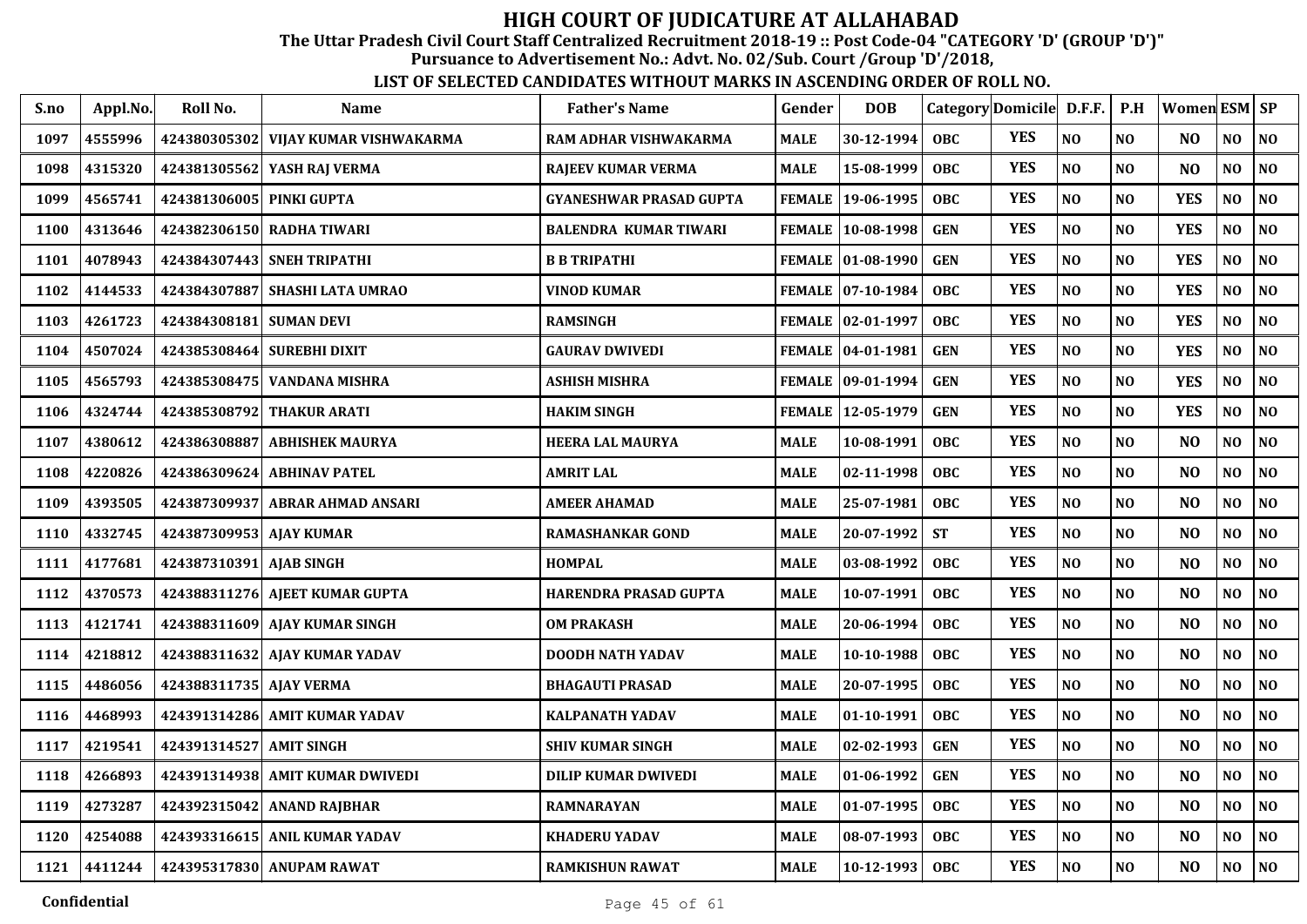The Uttar Pradesh Civil Court Staff Centralized Recruitment 2018-19 :: Post Code-04 "CATEGORY 'D' (GROUP 'D')"

Pursuance to Advertisement No.: Advt. No. 02/Sub. Court /Group 'D'/2018,

| S.no | Appl.No. | Roll No.               | <b>Name</b>                    | <b>Father's Name</b>         | Gender      | <b>DOB</b> |            | Category Domicile D.F.F. |                | P.H            | Women ESM SP   |                |                |
|------|----------|------------------------|--------------------------------|------------------------------|-------------|------------|------------|--------------------------|----------------|----------------|----------------|----------------|----------------|
| 1122 | 4325504  | 424396318277           | <b>ARUN KUMAR YADAV</b>        | <b>JANAK PRASAD YADAV</b>    | <b>MALE</b> | 22-03-1998 | <b>OBC</b> | <b>YES</b>               | N <sub>O</sub> | N <sub>O</sub> | NO.            | NO.            | NO             |
| 1123 | 4292712  | 424396318309           | <b>ARVIND BHARTI</b>           | <b>RAMANAND BHARTI</b>       | <b>MALE</b> | 26-07-1986 | <b>SC</b>  | <b>YES</b>               | N <sub>O</sub> | N <sub>O</sub> | N <sub>O</sub> | NO             | N <sub>0</sub> |
| 1124 | 4504375  | 424397319387           | <b>ASHEESH KUMAR</b>           | <b>HARISH CHANDR</b>         | <b>MALE</b> | 20-12-1996 | <b>SC</b>  | <b>YES</b>               | NO             | N <sub>O</sub> | N <sub>O</sub> | NO             | $\bf NO$       |
| 1125 | 4182158  | 424397319402           | <b>ARVIND KUMAR RANA</b>       | <b>BALDEV PRASAD</b>         | MALE        | 15-08-1983 | SC         | <b>YES</b>               | NO             | NO             | N <sub>O</sub> | <b>YES</b>     | N <sub>O</sub> |
| 1126 | 4290020  | 424399320152           | <b>ASHISH MISHRA</b>           | <b>DINESH MISHRA</b>         | <b>MALE</b> | 09-06-1995 | <b>GEN</b> | <b>YES</b>               | N <sub>O</sub> | N <sub>0</sub> | N <sub>O</sub> | NO             | N <sub>0</sub> |
| 1127 | 4176320  | 424399320785           | <b>ASHUTOSH MISHRA</b>         | <b>BRIJENDRA MISHRA</b>      | <b>MALE</b> | 12-07-1991 | <b>GEN</b> | <b>YES</b>               | N <sub>O</sub> | NO             | N <sub>O</sub> | NO             | N <sub>0</sub> |
| 1128 | 4541187  | 424400321147           | <b>AVANISH TRIPATHI</b>        | SHAILENDRA KUMAR TRIPATHI    | <b>MALE</b> | 21-06-1995 | <b>GEN</b> | <b>YES</b>               | NO             | N <sub>O</sub> | N <sub>O</sub> | N <sub>O</sub> | NO             |
| 1129 | 4398982  | 424400321582           | <b>ASU SAROJ</b>               | <b>ANIL KUMAR SAROJ</b>      | <b>MALE</b> | 03-05-1997 | SC         | <b>YES</b>               | NO             | $\bf NO$       | N <sub>O</sub> | NO             | $\bf NO$       |
| 1130 | 4371616  | 424401322033           | <b>BAL VAN SINGH</b>           | <b>ANAR SINGH</b>            | MALE        | 20-11-1980 | <b>OBC</b> | <b>YES</b>               | N <sub>O</sub> | N <sub>0</sub> | N <sub>O</sub> | NO.            | N <sub>0</sub> |
| 1131 | 4344273  | 424401322432           | <b>BALKRISHNA</b>              | AYODHYA PRASAD               | <b>MALE</b> | 21-09-1986 | <b>ST</b>  | <b>YES</b>               | N <sub>O</sub> | NO             | N <sub>O</sub> | NO             | N <sub>0</sub> |
| 1132 | 4200420  | 424402322691           | <b>BHOORE LAL</b>              | <b>RAJ NARAYAN</b>           | MALE        | 13-08-1990 | <b>OBC</b> | <b>YES</b>               | NO             | N <sub>O</sub> | N <sub>O</sub> | NO             | NO             |
| 1133 | 4216998  | 424402322738           | <b>BRIJ MOHAN PANDEY</b>       | <b>DURGA PRASAD PANDEY</b>   | <b>MALE</b> | 02-03-1997 | <b>GEN</b> | <b>YES</b>               | N <sub>O</sub> | N <sub>O</sub> | N <sub>O</sub> | NO             | NO             |
| 1134 | 4575015  | 424404325002           | <b>CHANDRA PRAKASH</b>         | <b>SANT SHARAN VERMA</b>     | MALE        | 20-01-1991 | <b>OBC</b> | <b>YES</b>               | N <sub>O</sub> | NO             | NO             | $\bf NO$       | NO.            |
| 1135 | 4308554  | 424404325164           | <b>CPSINGH</b>                 | <b>SHYAM SUNDAR SINGH</b>    | <b>MALE</b> | 04-01-1993 | <b>OBC</b> | <b>YES</b>               | N <sub>O</sub> | NO             | N <sub>O</sub> | NO             | N <sub>0</sub> |
| 1136 | 4018807  | 424404325296           | <b>CHANDAN YADAV</b>           | PRABHU NATH YADAV            | <b>MALE</b> | 01-02-1991 | <b>OBC</b> | <b>YES</b>               | NO             | NO             | N <sub>O</sub> | NO.            | N <sub>O</sub> |
| 1137 | 4218633  | 424405325877           | <b>CHANDRIKA PRASAD</b>        | <b>SANT LAL</b>              | <b>MALE</b> | 08-02-1980 | <b>OBC</b> | <b>YES</b>               | N <sub>O</sub> | N <sub>0</sub> | N <sub>O</sub> | NO             | NO             |
| 1138 | 4474693  | 424405326119           | <b>DEEPAK KUMAR</b>            | <b>HAREE DAS</b>             | <b>MALE</b> | 13-03-1988 | <b>SC</b>  | <b>YES</b>               | NO             | N <sub>O</sub> | NO             | NO             | N <sub>0</sub> |
| 1139 | 4298882  | 424405326215           | DEEPAK KUMAR PRASAD            | <b>RAMASHANKAR PRASAD</b>    | MALE        | 05-07-1998 | <b>SC</b>  | <b>YES</b>               | N <sub>O</sub> | N <sub>0</sub> | N <sub>O</sub> | NO             | NO.            |
| 1140 | 4271768  | 424405327039           | DEEP CHANDRA VERMA             | <b>CHHOTE LAL VERMA</b>      | MALE        | 01-03-1991 | <b>OBC</b> | <b>YES</b>               | NO             | N <sub>0</sub> | N <sub>O</sub> | NO.            | N <sub>O</sub> |
| 1141 | 4380622  | 424406327367           | <b>DHARMESH KUMAR</b>          | <b>RAM LAKHAN RAM</b>        | <b>MALE</b> | 19-07-1988 | <b>SC</b>  | <b>YES</b>               | $\bf NO$       | NO             | N <sub>O</sub> | NO             | N <sub>0</sub> |
| 1142 | 4399062  | 424406327494           | <b>DHARMENDRA KUMAR</b>        | LALJI                        | <b>MALE</b> | 01-07-1989 | <b>OBC</b> | <b>YES</b>               | N <sub>O</sub> | N <sub>O</sub> | N <sub>O</sub> | NO             | NO             |
| 1143 | 4237009  | 424407328506           | <b>DHEERAJ YADAV</b>           | RAMASHANKAR YADAV            | <b>MALE</b> | 02-10-1996 | <b>OBC</b> | <b>YES</b>               | $\bf NO$       | NO             | N <sub>O</sub> | NO             | $\bf NO$       |
| 1144 | 4335864  |                        | 424408329120 DILIP KUMAR SAROJ | <b>BHANU PRATAP BHARTIYA</b> | <b>MALE</b> | 10-02-1992 | <b>SC</b>  | <b>YES</b>               | N <sub>O</sub> | N <sub>0</sub> | N <sub>O</sub> | NO             | NO.            |
| 1145 | 4096648  | 424408329330 DINA NATH |                                | <b>BHARAT JI NISHAD</b>      | <b>MALE</b> | 30-12-1987 | <b>OBC</b> | <b>YES</b>               | $\bf NO$       | $\bf NO$       | N <sub>O</sub> | NO             | N <sub>0</sub> |
| 1146 | 4348592  |                        | 424409330240 DIPAK SONKAR      | <b>BANWARI LAL SONKAR</b>    | <b>MALE</b> | 01-01-1992 | <b>SC</b>  | <b>YES</b>               | N <sub>O</sub> | NO             | NO             | NO             | NO             |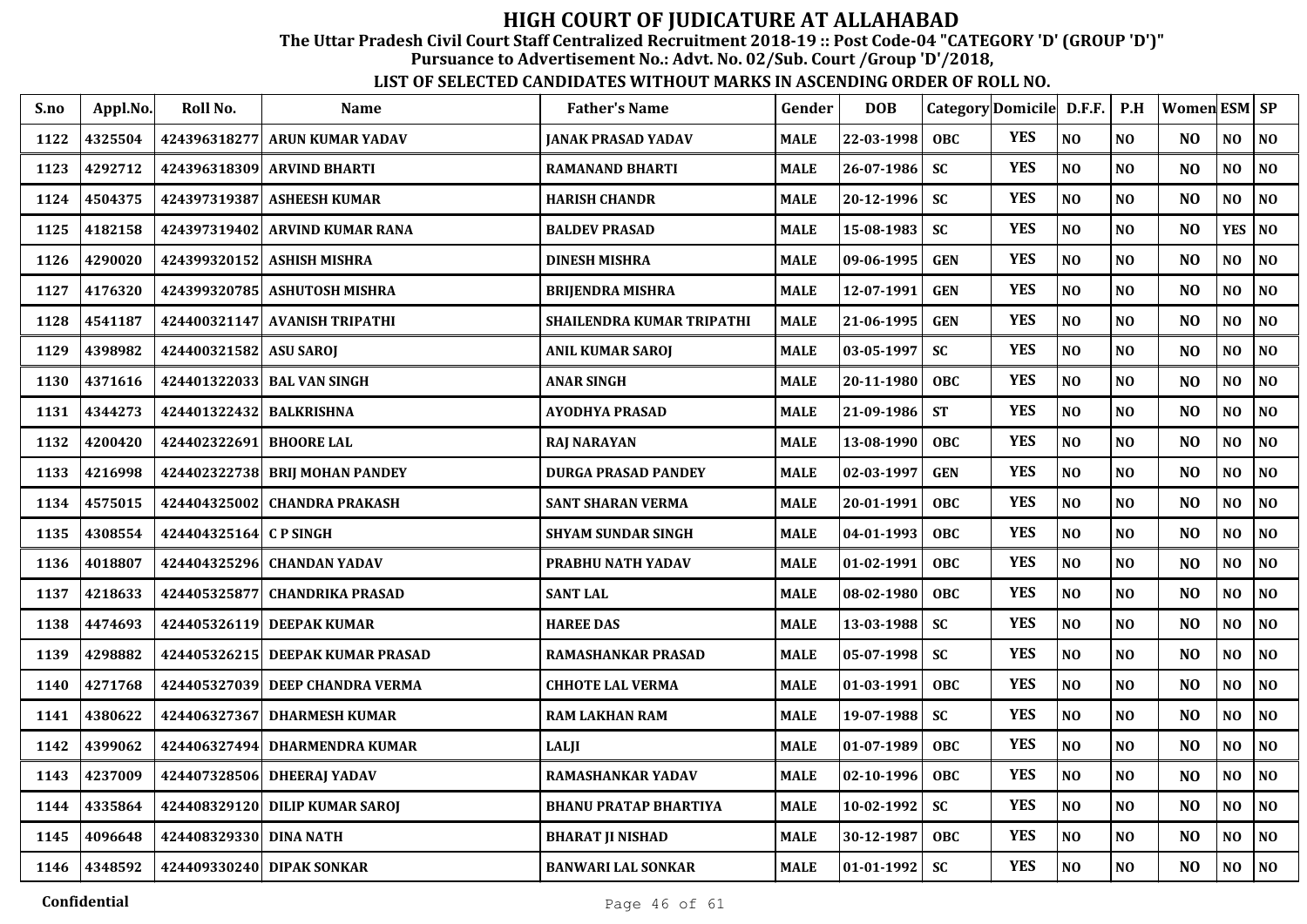The Uttar Pradesh Civil Court Staff Centralized Recruitment 2018-19 :: Post Code-04 "CATEGORY 'D' (GROUP 'D')"

Pursuance to Advertisement No.: Advt. No. 02/Sub. Court /Group 'D'/2018,

| S.no | Appl.No. | Roll No.                  | Name                                  | <b>Father's Name</b>     | Gender      | <b>DOB</b>       |            | Category Domicile D.F.F. |                | P.H            | Women ESM SP   |                |                |
|------|----------|---------------------------|---------------------------------------|--------------------------|-------------|------------------|------------|--------------------------|----------------|----------------|----------------|----------------|----------------|
| 1147 | 4305919  |                           | 424413332625 JAMVANT KUMAR            | <b>RAM NAGINA</b>        | MALE        | $31 - 12 - 1993$ | <b>SC</b>  | <b>YES</b>               | NO             | NO             | NO             | NO             | NO             |
| 1148 | 4135348  |                           | 424413332629 ROHAN KUMAR RAVI         | <b>HIRDAY RAM</b>        | MALE        | 15-08-1997       | <b>SC</b>  | <b>YES</b>               | N <sub>O</sub> | N <sub>O</sub> | N <sub>O</sub> | NO             | N <sub>O</sub> |
| 1149 | 4366115  |                           | 424413332746 INDRESH KUMAR            | <b>MOOL CHANDRA</b>      | MALE        | $07 - 07 - 1988$ | <b>OBC</b> | <b>YES</b>               | N <sub>O</sub> | NO             | N <sub>O</sub> | NO             | N <sub>O</sub> |
| 1150 | 4157415  |                           | 424414333407   IITENDRA SONI          | <b>RAM LAL SONI</b>      | MALE        | 10-05-1992       | OBC.       | <b>YES</b>               | N <sub>O</sub> | NO             | N <sub>O</sub> | NO             | N <sub>O</sub> |
| 1151 | 4395751  |                           | 424414334311 JITENDRA BRIJLAL JAISWAR | <b>BRIJLAL</b>           | <b>MALE</b> | 06-05-1989       | <b>SC</b>  | <b>YES</b>               | N <sub>O</sub> | NO             | N <sub>O</sub> | NO             | N <sub>O</sub> |
| 1152 | 4179624  |                           | 424414334451 JAYVVEER SINGH           | <b>MOHAN LAL</b>         | <b>MALE</b> | 10-08-1992       | <b>OBC</b> | <b>YES</b>               | N <sub>O</sub> | NO             | N <sub>O</sub> | NO             | N <sub>O</sub> |
| 1153 | 4061884  |                           | 424416335615 KARUNA SHANKAR SINGH     | <b>SARNATH SINGH</b>     | <b>MALE</b> | 19-01-1981       | <b>GEN</b> | <b>YES</b>               | NO             | NO             | N <sub>O</sub> | <b>YES</b>     | NO             |
| 1154 | 4040785  |                           | 424416336016 KAUSHLESH YADAV          | ARUN KUMAR YADAV         | MALE        | 16-05-1990       | <b>OBC</b> | <b>YES</b>               | N <sub>O</sub> | NO             | N <sub>O</sub> | NO.            | NO             |
| 1155 | 4270903  | 424417336287              | <b>KULDEEP SHUKLA</b>                 | SHIV PRASAD SHUKLA       | MALE        | 08-08-1989       | <b>GEN</b> | <b>YES</b>               | N <sub>O</sub> | NO             | N <sub>O</sub> | NO             | NO             |
| 1156 | 4156899  |                           | 424417336484   KULDEEP MAURYA         | <b>ARJUN PRASAD</b>      | <b>MALE</b> | 10-07-1991       | <b>OBC</b> | <b>YES</b>               | N <sub>O</sub> | NO             | N <sub>0</sub> | NO             | N <sub>O</sub> |
| 1157 | 4482078  |                           | 424418337501   MAHENDRA KUMAR DWIVEDI | RAJENDRA PRASAD DWIVEDI  | MALE        | 11-07-1986       | <b>GEN</b> | <b>YES</b>               | N <sub>O</sub> | NO             | N <sub>O</sub> | NO             | N <sub>O</sub> |
| 1158 | 4203081  |                           | 424418337633 MAHENDRA PRATAP SINGH    | <b>DINESH KUMAR</b>      | MALE        | $10 - 02 - 1994$ | <b>SC</b>  | <b>YES</b>               | N <sub>O</sub> | NO             | N <sub>O</sub> | N <sub>O</sub> | N <sub>O</sub> |
| 1159 | 4517269  | 424419338051              | <b>MANISH KUMAR</b>                   | <b>D S PRASAD</b>        | <b>MALE</b> | 14-06-1994       | <b>OBC</b> | <b>YES</b>               | $\bf NO$       | NO             | N <sub>O</sub> | NO             | $\bf NO$       |
| 1160 | 4299820  |                           | 424419338318 MAN BAHADUR SINGH        | HARI SHCHANDRA YADAV     | MALE        | 10-07-1992       | <b>OBC</b> | <b>YES</b>               | N <sub>O</sub> | NO             | N <sub>O</sub> | NO.            | NO             |
| 1161 | 4376948  |                           | 424420339165 MANOJ KUMAR              | <b>SHESH NATH</b>        | <b>MALE</b> | 12-07-1995       | <b>SC</b>  | <b>YES</b>               | N <sub>O</sub> | NO             | N <sub>O</sub> | NO             | NO             |
| 1162 | 4125233  |                           | 424421339935   MOHD SALIM ANSARI      | ABDUL KALAM ANSARI       | MALE        | $05 - 07 - 1995$ | <b>OBC</b> | <b>YES</b>               | N <sub>O</sub> | NO             | N <sub>O</sub> | NO.            | NO             |
| 1163 | 4110861  | 424421340729 ANKIT BAJPAI |                                       | <b>ANIL KUMAR BAJPAI</b> | MALE        | 07-10-1992       | <b>GEN</b> | <b>YES</b>               | N <sub>O</sub> | NO             | N <sub>O</sub> | NO             | NO             |
| 1164 | 4382780  |                           | 424421340735   MOHD JAVED ANSARI      | ABDUL ZABBAR ANSARI      | MALE        | 01-04-1987       | <b>OBC</b> | <b>YES</b>               | N <sub>O</sub> | NO             | N <sub>O</sub> | N <sub>O</sub> | N <sub>O</sub> |
| 1165 | 4040262  |                           | 424421340742 MOHD SHABIR ALI ANSARI   | <b>JABBAR ANSARI</b>     | <b>MALE</b> | 10-07-1993       | <b>OBC</b> | <b>YES</b>               | N <sub>O</sub> | NO             | N <sub>O</sub> | NO             | N <sub>O</sub> |
| 1166 | 4560764  |                           | 424422341093 MUKES KUMAR TIWARI       | VINDYAVASINI PRASAD      | MALE        | 18-01-1993       | <b>GEN</b> | <b>YES</b>               | N <sub>O</sub> | NO             | NO             | NO             | N <sub>O</sub> |
| 1167 | 4127626  | 424422341277              | <b>MUKESH KUMAR</b>                   | <b>CHHEDI LAL</b>        | MALE        | 29-10-1981       | <b>SC</b>  | <b>YES</b>               | N <sub>O</sub> | NO             | N <sub>O</sub> | NO.            | NO             |
| 1168 | 4110774  |                           | 424424342498 NAVNEET PANDEY           | <b>AJAY PANDEY</b>       | MALE        | 30-01-1997       | <b>GEN</b> | <b>YES</b>               | NO             | NO             | N <sub>O</sub> | NO             | NO             |
| 1169 | 4578628  |                           | 424424342732 NANDAN SINGH             | <b>BRIJENDRA SINGH</b>   | MALE        | 27-02-1994       | <b>GEN</b> | <b>YES</b>               | N <sub>O</sub> | NO             | N <sub>O</sub> | N <sub>O</sub> | NO             |
| 1170 | 4107671  |                           | 424425343127 NEERAJ KUMAR             | <b>LAJJA RAM</b>         | MALE        | 22-08-1988       | <b>SC</b>  | <b>YES</b>               | NO             | NO             | N <sub>O</sub> | NO.            | NO             |
| 1171 | 4412165  |                           | 424426343625 PANKAJ KUMAR             | <b>AMRIT LAL</b>         | <b>MALE</b> | $ 01-07-1996 $   | <b>SC</b>  | <b>YES</b>               | NO             | NO             | N <sub>O</sub> | NO             | N <sub>O</sub> |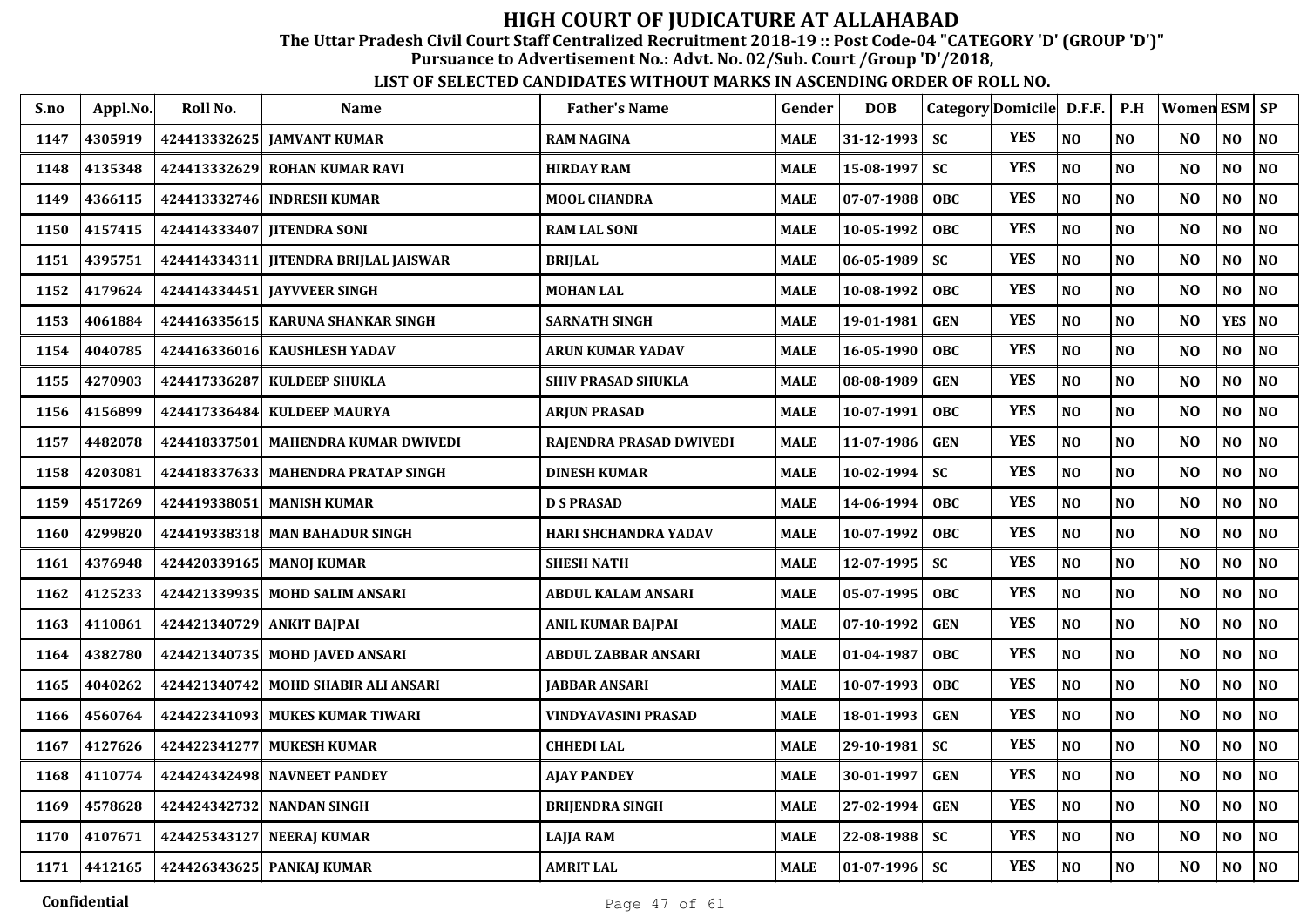The Uttar Pradesh Civil Court Staff Centralized Recruitment 2018-19 :: Post Code-04 "CATEGORY 'D' (GROUP 'D')"

Pursuance to Advertisement No.: Advt. No. 02/Sub. Court /Group 'D'/2018,

| S.no | Appl.No. | Roll No.                  | <b>Name</b>                         | <b>Father's Name</b>      | Gender      | <b>DOB</b>       | Category Domicile D.F.F. |                |                | P.H            | <b>Women ESM SP</b> |                |                |
|------|----------|---------------------------|-------------------------------------|---------------------------|-------------|------------------|--------------------------|----------------|----------------|----------------|---------------------|----------------|----------------|
| 1172 | 4123517  |                           | 424428346183 PRADEEP KUMAR          | <b>GIRISH NARAYAN</b>     | <b>MALE</b> | 08-09-1988       | <b>GEN</b>               | <b>YES</b>     | N <sub>O</sub> | N <sub>O</sub> | N <sub>O</sub>      | NO             | NO             |
| 1173 | 4374823  |                           | 424428346724 PRAMOD KUMAR           | <b>CHANDAR SAW</b>        | <b>MALE</b> | 02-02-1987       | <b>GEN</b>               | N <sub>O</sub> | NO             | N <sub>O</sub> | N <sub>O</sub>      | NO             | NO             |
| 1174 | 4180804  |                           | 424428346981 PRAMOD KUMAR SHAW      | <b>LAUTU SHAW</b>         | <b>MALE</b> | 21-07-1987       | <b>OBC</b>               | <b>YES</b>     | NO             | N <sub>O</sub> | N <sub>O</sub>      | N <sub>O</sub> | NO             |
| 1175 | 4322207  | 424428347064              | <b>PRADIP KUMAR</b>                 | <b>LAL BAHADUR PRASAD</b> | <b>MALE</b> | 20-01-1979       | <b>GEN</b>               | N <sub>O</sub> | NO             | N <sub>O</sub> | N <sub>O</sub>      | N <sub>O</sub> | NO             |
| 1176 | 4372432  |                           | 424429347602 PRAVIR KUMAR           | <b>SURESH KUMAR</b>       | <b>MALE</b> | 15-09-1989       | <b>SC</b>                | <b>YES</b>     | N <sub>O</sub> | N <sub>O</sub> | N <sub>O</sub>      | N <sub>O</sub> | NO             |
| 1177 | 4180089  |                           | 424429347746 PRAVIN KUMAR           | <b>RAM BABU</b>           | <b>MALE</b> | 15-08-1994       | <b>OBC</b>               | <b>YES</b>     | NO             | NO             | N <sub>O</sub>      | N <sub>O</sub> | NO             |
| 1178 | 4044970  |                           | 424429347760 PRASOON VERMA          | PREM SHANKAR VERMA        | <b>MALE</b> | 04-04-1994       | <b>OBC</b>               | <b>YES</b>     | NO             | NO             | N <sub>O</sub>      | N <sub>O</sub> | NO             |
| 1179 | 4558209  |                           | 424429347793 PRAVIN KUMAR YADAV     | <b>RAMJEET YADAV</b>      | <b>MALE</b> | 12-04-1984       | <b>OBC</b>               | <b>YES</b>     | NO             | N <sub>O</sub> | N <sub>O</sub>      | NO             | NO             |
| 1180 | 4325988  |                           | 424430348347 PREM SANKAR YADAV      | <b>KARAN DEV</b>          | <b>MALE</b> | 11-07-1993       | OBC                      | <b>YES</b>     | NO             | N <sub>O</sub> | N <sub>O</sub>      | N <sub>O</sub> | NO             |
| 1181 | 4233837  |                           | 424430348470 PUSHPENDRA SINGH       | <b>SANTOSH SINGH</b>      | <b>MALE</b> | 06-11-1993       | <b>GEN</b>               | <b>YES</b>     | NO             | N <sub>O</sub> | N <sub>O</sub>      | NO             | NO             |
| 1182 | 4376382  | 424431349345 RADHESHYAM   |                                     | <b>MANGALA PRASAD</b>     | <b>MALE</b> | 01-01-1995       | <b>OBC</b>               | <b>YES</b>     | NO             | N <sub>O</sub> | N <sub>O</sub>      | NO             | NO             |
| 1183 | 4284804  | 424431349381              | RAGHAVENDRA PRATAP SINGH            | <b>DAYA SHANKAR SINGH</b> | <b>MALE</b> | 19-03-1990       | <b>OBC</b>               | <b>YES</b>     | NO             | N <sub>O</sub> | N <sub>O</sub>      | NO.            | NO             |
| 1184 | 4276412  |                           | 424432349890 RAHUL SONKER           | <b>BABBU LAL SONKER</b>   | <b>MALE</b> | 10-07-1991       | <b>SC</b>                | <b>YES</b>     | NO             | NO             | N <sub>O</sub>      | NO             | NO             |
| 1185 | 4339038  |                           | 424433350679 RAJENDRA BAHADUR SINGH | <b>SHARDA VAX SINGH</b>   | <b>MALE</b> | 08-06-1978       | <b>GEN</b>               | <b>YES</b>     | NO             | NO             | N <sub>O</sub>      | <b>YES</b>     | NO             |
| 1186 | 4284469  |                           | 424433350694 RAJESH KUMAR           | <b>RATI BHAN</b>          | <b>MALE</b> | 02-06-1993       | <b>OBC</b>               | <b>YES</b>     | NO             | N <sub>O</sub> | N <sub>O</sub>      | NO             | NO             |
| 1187 | 4297316  | 424436353330 RAM JI SAROJ |                                     | <b>MATHURA PRASAD</b>     | <b>MALE</b> | $01 - 06 - 1990$ | <b>SC</b>                | <b>YES</b>     | NO             | NO             | N <sub>O</sub>      | NO             | $\bf NO$       |
| 1188 | 4528970  |                           | 424437353932 RAM SAMUJH CHAUHAN     | SINGHASHAN CHAUHAN        | <b>MALE</b> | 20-09-1991       | OBC                      | <b>YES</b>     | NO             | N <sub>O</sub> | N <sub>O</sub>      | NO.            | NO             |
| 1189 | 4276458  |                           | 424438354462 RAMESH KUMAR YADAV     | <b>AMRIT LAL YADAV</b>    | <b>MALE</b> | 03-03-1984       | <b>OBC</b>               | <b>YES</b>     | NO             | N <sub>O</sub> | N <sub>O</sub>      | NO             | NO             |
| 1190 | 4181988  |                           | 424439355586 RANJEET KUMAR          | <b>CHHEDI LAL</b>         | <b>MALE</b> | 27-05-1988       | OBC                      | <b>YES</b>     | $\bf NO$       | N <sub>O</sub> | N <sub>O</sub>      | NO.            | NO.            |
| 1191 | 4038211  |                           | 424439355865 RANJEET KUMAR          | <b>AMRIT LAL</b>          | <b>MALE</b> | 03-07-1996       | <b>OBC</b>               | <b>YES</b>     | $\bf NO$       | N <sub>O</sub> | NO                  | NO             | N <sub>0</sub> |
| 1192 | 4244826  |                           | 424439355970 RANJEET VIKRAM SAHOO   | <b>SHIV PRASAD GUPTA</b>  | <b>MALE</b> | 01-04-1997       | <b>OBC</b>               | <b>YES</b>     | NO             | NO             | N <sub>O</sub>      | NO             | NO             |
| 1193 | 4353123  | 424441356883              | <b>RISHI KANT DIWAKAR</b>           | KANDHAI LAL DIWAKAR       | <b>MALE</b> | 10-07-1996       | <b>SC</b>                | <b>YES</b>     | NO             | N <sub>O</sub> | NO                  | NO             | N <sub>O</sub> |
| 1194 | 4242609  |                           | 424442358259 SACHIN KUMAR TRIPATHI  | SUNEEL KUMAR TRIPATHI     | <b>MALE</b> | 20-05-1997       | <b>GEN</b>               | <b>YES</b>     | N <sub>O</sub> | N <sub>O</sub> | N <sub>O</sub>      | N <sub>O</sub> | N <sub>O</sub> |
| 1195 | 4624232  |                           | 424442358741 SANDEEP KUMAR          | <b>GOBRDHAN LAL</b>       | <b>MALE</b> | 06-06-1990       | <b>SC</b>                | <b>YES</b>     | NO             | NO             | N <sub>O</sub>      | N <sub>O</sub> | NO             |
| 1196 | 4399112  |                           | 424443359255 SANDEEP KUSHWAHA       | RAJENDRA KUSHAWAHA        | <b>MALE</b> | 05-04-1998       | <b>OBC</b>               | <b>YES</b>     | N <sub>O</sub> | N <sub>O</sub> | N <sub>O</sub>      | NO             | NO             |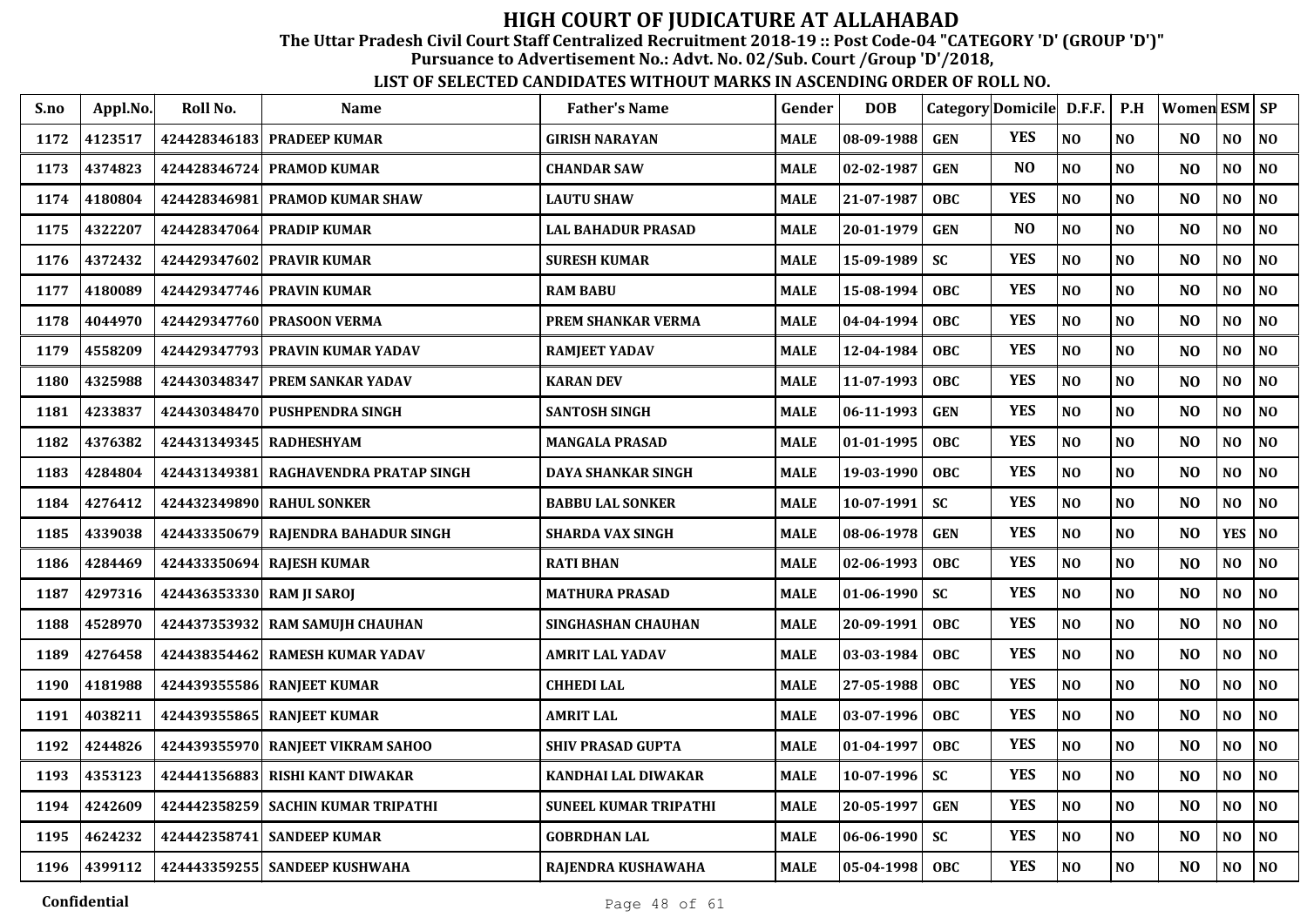The Uttar Pradesh Civil Court Staff Centralized Recruitment 2018-19 :: Post Code-04 "CATEGORY 'D' (GROUP 'D')"

Pursuance to Advertisement No.: Advt. No. 02/Sub. Court /Group 'D'/2018,

| S.no | Appl.No. | Roll No.                 | Name                                     | <b>Father's Name</b>       | Gender      | <b>DOB</b> | Category Domicile D.F.F. |                |                | P.H            | <b>Women</b> ESM SP |                |                |
|------|----------|--------------------------|------------------------------------------|----------------------------|-------------|------------|--------------------------|----------------|----------------|----------------|---------------------|----------------|----------------|
| 1197 | 4491275  |                          | 424443359390 SANGAM VISHVAKARMA          | SOHAN VISHVAKARMA          | MALE        | 06-05-1994 | <b>OBC</b>               | <b>YES</b>     | NO             | N <sub>O</sub> | N <sub>O</sub>      | NO             | N <sub>O</sub> |
| 1198 | 4279912  | 424446362667             | <b>SATYA NATH PAL</b>                    | <b>DOODH NATH PAL</b>      | <b>MALE</b> | 20-07-1993 | <b>OBC</b>               | <b>YES</b>     | NO             | N <sub>O</sub> | N <sub>O</sub>      | $\bf NO$       | <b>NO</b>      |
| 1199 | 4133657  | 424447362822             | <b>SATYENDRA RAJBHAR</b>                 | <b>DHANAI RAJBHAR</b>      | <b>MALE</b> | 02-10-1991 | <b>OBC</b>               | <b>YES</b>     | NO             | N <sub>O</sub> | N <sub>O</sub>      | NO             | N <sub>O</sub> |
| 1200 | 4481147  |                          | 424447362912 SAURABH KUMAR SONI          | CHATURGUN PRASAD SONI      | <b>MALE</b> | 04-02-1991 | <b>OBC</b>               | <b>YES</b>     | NO             | N <sub>O</sub> | N <sub>O</sub>      | NO             | NO             |
| 1201 | 4484861  |                          | 424449364003 SHASHANK SHEKHAR            | <b>RAMRAJ SINGH</b>        | <b>MALE</b> | 01-07-1999 | <b>GEN</b>               | N <sub>O</sub> | NO             | NO             | N <sub>O</sub>      | NO             | N <sub>O</sub> |
| 1202 | 4275107  |                          | 424449364227 SHAILESH KUMAR YADAV        | <b>RAJ NARAYAN</b>         | <b>MALE</b> | 09-09-1992 | <b>OBC</b>               | <b>YES</b>     | NO             | NO             | N <sub>O</sub>      | NO             | <b>NO</b>      |
| 1203 | 4316570  |                          | 424449364470 SHASHANK SINGH YADAV        | VIRENDRA PAL SINGH YADAV   | MALE        | 10-07-1993 | <b>OBC</b>               | <b>YES</b>     | NO             | NO             | N <sub>O</sub>      | NO.            | <b>NO</b>      |
| 1204 | 4505151  |                          | 424449364483   SHATRUGHAN NARAYAN MISHRA | RAJENDRA NARAYAN MISHRA    | <b>MALE</b> | 30-05-1978 | <b>GEN</b>               | <b>YES</b>     | NO             | N <sub>O</sub> | N <sub>O</sub>      | <b>YES</b>     | <b>NO</b>      |
| 1205 | 4248774  | 424450365034 SHIV KUMAR  |                                          | THAMMAN SINGH              | <b>MALE</b> | 15-10-1996 | <b>SC</b>                | <b>YES</b>     | N <sub>O</sub> | NO             | N <sub>O</sub>      | N <sub>O</sub> | <b>NO</b>      |
| 1206 | 4462318  | 424451365933 SHIVAM      |                                          | <b>GANESH PRASAD</b>       | <b>MALE</b> | 10-02-1998 | <b>SC</b>                | <b>YES</b>     | NO             | N <sub>O</sub> | N <sub>O</sub>      | N <sub>O</sub> | N <sub>O</sub> |
| 1207 | 4344965  |                          | 424451365978 SHIVAM KUMAR                | VIMAL KUMAR                | MALE        | 21-03-1992 | <b>OBC</b>               | <b>YES</b>     | NO             | NO             | N <sub>O</sub>      | NO             | <b>NO</b>      |
| 1208 | 4495014  |                          | 424452366758 SHRADDHANSHU ADIM           | <b>SHRISH CHANDRA ADIM</b> | MALE        | 04-12-1987 | <b>SC</b>                | <b>YES</b>     | NO             | NO             | N <sub>O</sub>      | N <sub>0</sub> | NO.            |
| 1209 | 4311783  |                          | 424454368478 SUDHIR KUMAR                | <b>RAMBADAN MISHRA</b>     | <b>MALE</b> | 15-11-1989 | <b>GEN</b>               | N <sub>O</sub> | NO             | N <sub>0</sub> | N <sub>O</sub>      | $\bf NO$       | NO             |
| 1210 | 4265770  | 424455369289 SUNIL PATEL |                                          | <b>RAMPHER PATEL</b>       | <b>MALE</b> | 15-08-1993 | <b>OBC</b>               | <b>YES</b>     | N <sub>O</sub> | NO             | N <sub>O</sub>      | N <sub>O</sub> | N <sub>O</sub> |
| 1211 | 4375992  |                          | 424455369624 SUNEEL KUMAR MAURYA         | SHOBHNATH MAURYA           | <b>MALE</b> | 08-07-1991 | <b>OBC</b>               | <b>YES</b>     | NO             | N <sub>O</sub> | N <sub>O</sub>      | NO             | N <sub>O</sub> |
| 1212 | 4258455  | 424455369652 SUNIL GOND  |                                          | <b>JAI PRAKASH GOND</b>    | MALE        | 04-06-1990 | <b>OBC</b>               | <b>YES</b>     | NO             | NO             | N <sub>O</sub>      | NO             | <b>NO</b>      |
| 1213 | 4072228  |                          | 424456370086 SURAJ KUMAR YADAV           | <b>BANVARI LAL YADAV</b>   | <b>MALE</b> | 21-11-1990 | <b>OBC</b>               | <b>YES</b>     | NO             | NO             | N <sub>O</sub>      | N <sub>O</sub> | <b>NO</b>      |
| 1214 | 4088854  |                          | 424457371108 SURESH KUMAR MAURYA         | <b>RAM SUKH</b>            | <b>MALE</b> | 10-10-1979 | <b>OBC</b>               | <b>YES</b>     | NO             | NO             | N <sub>O</sub>      | NO             | N <sub>O</sub> |
| 1215 | 4278344  |                          | 424457371176 TEAKCHAND SINGH             | <b>TIRMAL SINGH</b>        | MALE        | 11-05-1992 | <b>SC</b>                | <b>YES</b>     | NO             | N <sub>O</sub> | N <sub>O</sub>      | NO             | N <sub>O</sub> |
| 1216 | 4045131  |                          | 424457371237 SUSHIL KUMAR                | <b>SHRI NARAYAN</b>        | MALE        | 10-10-1996 | <b>OBC</b>               | <b>YES</b>     | $\bf NO$       | N <sub>O</sub> | N <sub>O</sub>      | NO             | <b>NO</b>      |
| 1217 | 4375984  |                          | 424457371783 SURYADEV SINGH              | <b>RANJEET SINGH</b>       | <b>MALE</b> | 08-07-1989 | <b>GEN</b>               | <b>YES</b>     | N <sub>O</sub> | N <sub>O</sub> | N <sub>O</sub>      | N <sub>0</sub> | <b>NO</b>      |
| 1218 | 4469885  | 424458372614             | <b>UMASANKAR SINGH</b>                   | <b>RAM KAILASH SINGH</b>   | <b>MALE</b> | 19-10-1999 | <b>OBC</b>               | <b>YES</b>     | NO             | N <sub>O</sub> | N <sub>O</sub>      | NO             | N <sub>O</sub> |
| 1219 | 4234638  | 424458372841             | <b>UDIT VISHWAKARMA</b>                  | VINOD VISHWAKARMA          | <b>MALE</b> | 01-07-1995 | <b>OBC</b>               | <b>YES</b>     | NO             | N <sub>O</sub> | N <sub>O</sub>      | NO             | <b>NO</b>      |
| 1220 | 4461942  | 424459373671             | <b>VIJAY KUMAR</b>                       | <b>JAGDISH PRASAD</b>      | MALE        | 07-08-1991 | <b>OBC</b>               | <b>YES</b>     | NO             | N <sub>0</sub> | N <sub>O</sub>      | N <sub>O</sub> | NO             |
| 1221 | 4077578  | 424460373918 VIKAS SINGH |                                          | <b>RAM ASHISH SINGH</b>    | <b>MALE</b> | 03-04-1992 | <b>OBC</b>               | <b>YES</b>     | $\bf NO$       | <b>NO</b>      | N <sub>O</sub>      | $\bf NO$       | $\bf NO$       |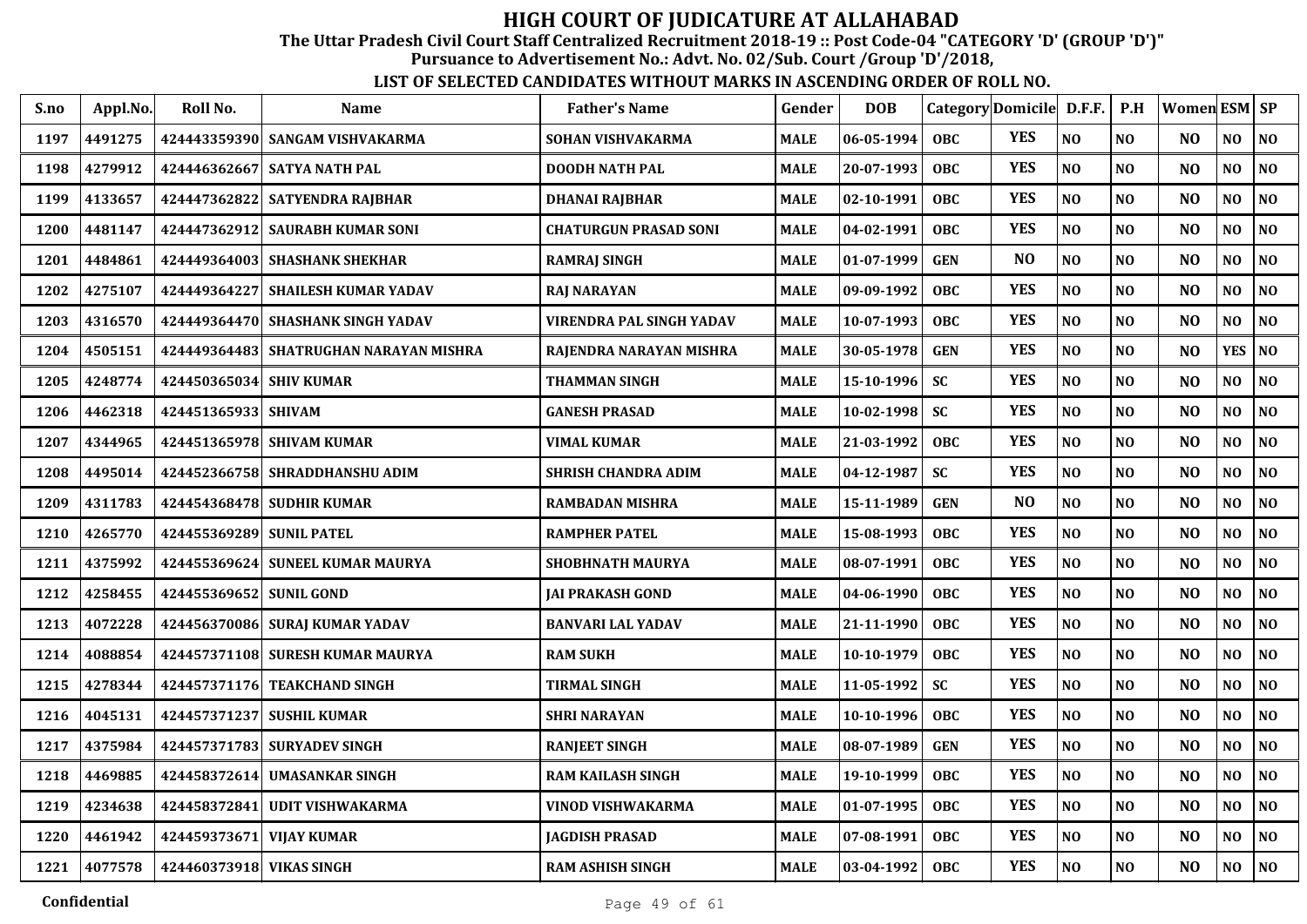The Uttar Pradesh Civil Court Staff Centralized Recruitment 2018-19 :: Post Code-04 "CATEGORY 'D' (GROUP 'D')"

Pursuance to Advertisement No.: Advt. No. 02/Sub. Court /Group 'D'/2018,

| S.no | Appl.No. | Roll No.                 | Name                            | <b>Father's Name</b>       | Gender      | <b>DOB</b>       |            | Category Domicile D.F.F. |                | P.H            | Women ESM   SP |                |                |
|------|----------|--------------------------|---------------------------------|----------------------------|-------------|------------------|------------|--------------------------|----------------|----------------|----------------|----------------|----------------|
| 1222 | 4196387  |                          | 424460374563 VIKESH YADAV       | <b>BHAJAN LAL</b>          | <b>MALE</b> | $04 - 10 - 1994$ | <b>OBC</b> | <b>YES</b>               | NO             | NO             | NO             | NO             | NO             |
| 1223 | 4376672  |                          | 424460374618 VIMAL KUMAR        | <b>SHARDA PRASAD YADAV</b> | MALE        | 10-10-1992       | <b>OBC</b> | <b>YES</b>               | NO             | N <sub>O</sub> | N <sub>O</sub> | NO             | N <sub>O</sub> |
| 1224 | 4123320  |                          | 424461374864 VINOD KUMAR        | <b>DHANNAL PRASAD</b>      | MALE        | $01 - 07 - 1992$ | <b>SC</b>  | <b>YES</b>               | N <sub>O</sub> | NO             | N <sub>O</sub> | NO             | NO             |
| 1225 | 4449927  |                          | 424461374873 VINOD KUMAR BIND   | KRISHNA PAL                | MALE        | 12-05-1994       | <b>OBC</b> | <b>YES</b>               | N <sub>O</sub> | NO             | N <sub>O</sub> | NO             | N <sub>O</sub> |
| 1226 | 4276681  | 424462376351             | <b>VISHAL SONKAR</b>            | <b>BABBU LAL SONKAR</b>    | MALE        | $ 09-02-1996 $   | <b>SC</b>  | <b>YES</b>               | N <sub>O</sub> | NO             | N <sub>O</sub> | NO             | NO             |
| 1227 | 4328196  | 424462376667             | <b>VIRODHI SAHANI</b>           | <b>HARGOVIND SAHANI</b>    | MALE        | 20-09-1991       | <b>OBC</b> | <b>YES</b>               | N <sub>O</sub> | NO             | N <sub>O</sub> | NO             | NO             |
| 1228 | 4581635  |                          | 424463377712 YOGESH KUMAR       | <b>NAGESHWAR</b>           | <b>MALE</b> | 04-05-1989       | <b>OBC</b> | <b>YES</b>               | N <sub>O</sub> | NO             | N <sub>O</sub> | N <sub>O</sub> | N <sub>O</sub> |
| 1229 | 4101763  |                          | 424463377834 VIVEK KUMAR GAUR   | SHIV PRASAD GAUR           | MALE        | 21-05-1987       | <b>ST</b>  | <b>YES</b>               | N <sub>O</sub> | NO             | N <sub>O</sub> | NO             | NO             |
| 1230 | 4599848  | 425464378157             | <b>RAM BABOO SINGH</b>          | LAXMAN SINGH               | MALE        | 01-05-1988       | <b>OBC</b> | <b>YES</b>               | N <sub>O</sub> | <b>YES</b>     | N <sub>O</sub> | NO.            | NO             |
| 1231 | 4292502  |                          | 425464378305   SHUBHAM GOSWAMI  | <b>BHAVESH GOSWAMI</b>     | MALE        | $07 - 07 - 1994$ | <b>GEN</b> | <b>YES</b>               | N <sub>O</sub> | NO             | N <sub>O</sub> | NO             | NO             |
| 1232 | 4179741  |                          | 425464378512 PRABHU DAYAL       | AMAR SINGH                 | MALE        | 13-08-1996       | <b>GEN</b> | <b>YES</b>               | N <sub>O</sub> | <b>YES</b>     | N <sub>O</sub> | NO             | N <sub>O</sub> |
| 1233 | 4591690  | 425464378751             | CHANDRAPAL                      | <b>RAMVIR SINGH</b>        | MALE        | 23-03-1988       | <b>GEN</b> | <b>YES</b>               | N <sub>O</sub> | NO             | N <sub>O</sub> | NO             | NO             |
| 1234 | 4370269  | 425464378850             | <b>GHANSHYAM DAGUR</b>          | ATAR SINGH                 | MALE        | 01-01-1997       | <b>GEN</b> | NO                       | NO             | NO             | N <sub>O</sub> | NO             | NO             |
| 1235 | 4157797  | 425464379638 ANUJ KUMAR  |                                 | <b>RAGHUPAT RAM</b>        | MALE        | 10-06-1990       | <b>SC</b>  | <b>YES</b>               | N <sub>O</sub> | NO             | N <sub>O</sub> | NO             | N <sub>O</sub> |
| 1236 | 4078859  |                          | 425464379738 RAHUL KUMAR        | <b>PREM CHAND</b>          | MALE        | 12-07-1995       | <b>SC</b>  | <b>YES</b>               | N <sub>O</sub> | N <sub>O</sub> | N <sub>O</sub> | NO             | NO             |
| 1237 | 4034279  |                          | 425464379874 GAURAV SINGH       | <b>RAMESH CHANDRA</b>      | <b>MALE</b> | 29-01-1993       | <b>OBC</b> | <b>YES</b>               | N <sub>O</sub> | NO             | N <sub>O</sub> | N <sub>O</sub> | NO             |
| 1238 | 4007390  | 425464379966 ANIT KUMAR  |                                 | <b>SURESH CHAND</b>        | MALE        | 18-10-1989       | <b>OBC</b> | <b>YES</b>               | N <sub>O</sub> | NO             | N <sub>O</sub> | NO             | NO             |
| 1239 | 4125638  |                          | 425464380295   KUMARI SHALINI   | <b>VIJAY SHANKAR</b>       | FEMALE      | $ 01-10-1996 $   | <b>GEN</b> | <b>YES</b>               | N <sub>O</sub> | NO             | <b>YES</b>     | NO             | N <sub>O</sub> |
| 1240 | 4282750  | 425464380323 ARJUN SINGH |                                 | <b>INDRA SINGH</b>         | <b>MALE</b> | 10-09-1993       | <b>OBC</b> | <b>YES</b>               | N <sub>O</sub> | NO             | N <sub>O</sub> | NO             | N <sub>O</sub> |
| 1241 | 4134678  |                          | 425465380728 PRABHAKANT AGRAWAL | <b>RAM NIVAS SINGHAL</b>   | MALE        | 11-07-1991       | <b>GEN</b> | <b>YES</b>               | NO             | NO             | N <sub>O</sub> | NO             | $\bf NO$       |
| 1242 | 4466542  | 425465380735             | <b>PREM</b>                     | <b>PURAN SINGH</b>         | MALE        | 10-08-1998       | <b>SC</b>  | <b>YES</b>               | N <sub>O</sub> | NO             | N <sub>O</sub> | NO.            | NO             |
| 1243 | 4292747  | 425465381209             | <b>OM PRAKASH</b>               | <b>FAURAN SINGH</b>        | MALE        | 20-09-1984       | <b>SC</b>  | <b>YES</b>               | NO             | NO             | N <sub>O</sub> | NO             | NO             |
| 1244 | 4227062  |                          | 425465381651 PUSHPENDRA SINGH   | <b>JAGDEESH SINGH</b>      | MALE        | $01-10-1985$     | <b>OBC</b> | <b>YES</b>               | N <sub>O</sub> | N <sub>0</sub> | N <sub>O</sub> | NO             | NO             |
| 1245 | 4511627  |                          | 425466381796 VIKRAM SINGH       | <b>DAYA RAM</b>            | <b>MALE</b> | 20-07-1992       | <b>OBC</b> | <b>YES</b>               | N <sub>O</sub> | NO             | N <sub>O</sub> | N <sub>O</sub> | N <sub>O</sub> |
| 1246 | 4225103  | 425466381880 VIJAY KUMAR |                                 | <b>VASUDEV</b>             | <b>MALE</b> | $10-10-1998$     | <b>OBC</b> | <b>YES</b>               | N <sub>O</sub> | NO             | N <sub>O</sub> | NO             | N <sub>O</sub> |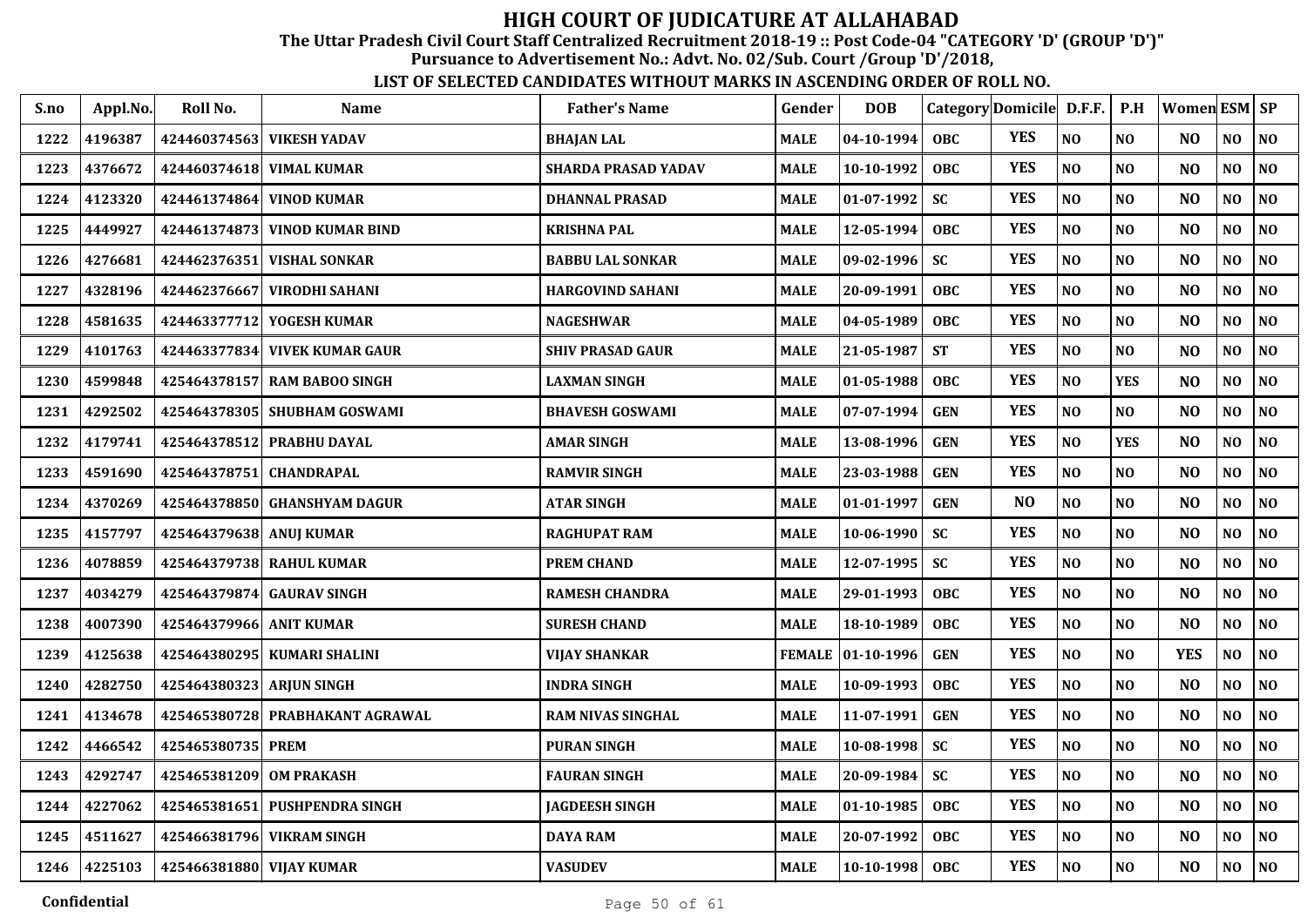The Uttar Pradesh Civil Court Staff Centralized Recruitment 2018-19 :: Post Code-04 "CATEGORY 'D' (GROUP 'D')"

Pursuance to Advertisement No.: Advt. No. 02/Sub. Court /Group 'D'/2018,

| S.no | Appl.No. | Roll No.                 | <b>Name</b>                       | <b>Father's Name</b>        | Gender        | <b>DOB</b>          |            | Category Domicile D.F.F. |                | P.H            | Women ESM SP   |                |                |
|------|----------|--------------------------|-----------------------------------|-----------------------------|---------------|---------------------|------------|--------------------------|----------------|----------------|----------------|----------------|----------------|
| 1247 | 4413132  | 425466381923 VIJAY GOLA  |                                   | <b>RAJENDRA SINGH</b>       | <b>MALE</b>   | $02 - 01 - 1990$    | <b>OBC</b> | <b>YES</b>               | NO             | N <sub>O</sub> | N <sub>O</sub> | N <sub>O</sub> | NO             |
| 1248 | 4277854  | 425466382044 VIPIN KUMAR |                                   | <b>ATAR SINGH</b>           | <b>MALE</b>   | 20-01-1989          | <b>OBC</b> | <b>YES</b>               | NO             | N <sub>O</sub> | N <sub>O</sub> | NO             | NO             |
| 1249 | 4261740  |                          | 425466382155 SUNIL KUMAR SINGH    | <b>VEER PAL SINGH</b>       | <b>MALE</b>   | 01-03-1992          | <b>SC</b>  | <b>YES</b>               | NO             | N <sub>O</sub> | N <sub>O</sub> | NO             | NO             |
| 1250 | 4256441  | 426467382394             | <b>ASHISH DHAMA</b>               | YOGENDER DHAMA              | <b>MALE</b>   | 05-10-1996          | <b>OBC</b> | <b>YES</b>               | N <sub>O</sub> | N <sub>O</sub> | NO             | NO             | <b>YES</b>     |
| 1251 | 4156378  | 426467382596             | <b>GAURAV PANWAR</b>              | <b>VINOD PANWAR</b>         | <b>MALE</b>   | 27-07-1991          | OBC        | <b>YES</b>               | NO             | N <sub>O</sub> | N <sub>O</sub> | NO             | N <sub>0</sub> |
| 1252 | 4187151  | 426467382639             | <b>HIMANSHU SINGH</b>             | <b>JAGDISH PAL SINGH</b>    | <b>MALE</b>   | 07-05-1991          | <b>SC</b>  | <b>YES</b>               | NO             | N <sub>O</sub> | NO             | NO             | N <sub>O</sub> |
| 1253 | 4295330  | 426467382644 SWATI GOEL  |                                   | <b>GULSHAN KUMAR</b>        |               | FEMALE   04-07-1990 | <b>GEN</b> | <b>YES</b>               | $\bf NO$       | N <sub>O</sub> | <b>YES</b>     | NO             | $\bf NO$       |
| 1254 | 4367048  |                          | 426467382662 PRIYANKA RANI        | <b>PAVAN KUMAR</b>          |               | FEMALE   11-12-1992 | <b>GEN</b> | <b>YES</b>               | N <sub>O</sub> | NO             | <b>YES</b>     | N <sub>O</sub> | NO             |
| 1255 | 4141926  |                          | 426467382751 KULDEEP SAINI        | <b>SHIV SAHAY SAINI</b>     | <b>MALE</b>   | 20-02-1993          | <b>OBC</b> | <b>YES</b>               | N <sub>O</sub> | N <sub>O</sub> | N <sub>O</sub> | NO.            | N <sub>O</sub> |
| 1256 | 4156824  | 426467382756 SONU SINGH  |                                   | <b>CHHATAR SINGH</b>        | <b>MALE</b>   | 19-01-1994          | <b>OBC</b> | <b>YES</b>               | NO             | N <sub>O</sub> | N <sub>O</sub> | N <sub>O</sub> | N <sub>O</sub> |
| 1257 | 4303361  |                          | 426467382786 ARCHANA RANI         | <b>BABU RAM</b>             | <b>FEMALE</b> | 12-11-1993          | <b>SC</b>  | <b>YES</b>               | $\bf NO$       | N <sub>O</sub> | <b>YES</b>     | NO             | N <sub>0</sub> |
| 1258 | 4327416  | 426467382807             | <b>DEEPANSHU SHEPHERD</b>         | <b>VIRENDRA KUMAR</b>       | <b>MALE</b>   | 12-09-1991          | <b>OBC</b> | <b>YES</b>               | $\bf NO$       | N <sub>O</sub> | N <sub>O</sub> | NO             | $\bf NO$       |
| 1259 | 4544345  | 426467382808             | <b>MANEESH KUMAR SHARMA</b>       | <b>RAM KUMAR SHARMA</b>     | <b>MALE</b>   | 25-05-1992          | <b>GEN</b> | <b>YES</b>               | NO             | N <sub>O</sub> | NO             | NO             | N <sub>O</sub> |
| 1260 | 4510000  |                          | 426467382815 SUBHAM KUMAR         | <b>VIJAYPAL SINGH</b>       | <b>MALE</b>   | 05-07-1996          | <b>OBC</b> | <b>YES</b>               | NO             | N <sub>O</sub> | N <sub>O</sub> | NO             | $\bf NO$       |
| 1261 | 4277266  |                          | 426467382882 RAJEEV KUMAR SHUKLA  | <b>SANTOSH KUMAR SHUKLA</b> | <b>MALE</b>   | 07-06-1990          | <b>GEN</b> | <b>YES</b>               | N <sub>O</sub> | N <sub>O</sub> | NO             | NO             | N <sub>O</sub> |
| 1262 | 4059631  |                          | 426467382893 VIKAS KUMAR PAL      | <b>KISHAN SINGH PAL</b>     | <b>MALE</b>   | 27-07-1987          | <b>OBC</b> | <b>YES</b>               | NO             | N <sub>O</sub> | NO             | NO             | $\bf NO$       |
| 1263 | 4538087  | 426467382941             | <b>HIMANSHU SINGH SOM</b>         | <b>RAJENDRA SINGH</b>       | <b>MALE</b>   | 22-01-1989          | <b>GEN</b> | <b>YES</b>               | N <sub>O</sub> | NO             | N <sub>O</sub> | NO.            | NO             |
| 1264 | 4492433  | 426467382975             | DEEPAK KUMAR SHARMA               | PRADEEP KUMAR SHARMA        | <b>MALE</b>   | 19-04-1992          | <b>GEN</b> | <b>YES</b>               | NO             | N <sub>O</sub> | N <sub>O</sub> | NO             | N <sub>O</sub> |
| 1265 | 4171489  | 426467382979 AJIT RATHI  |                                   | <b>SURESH PAL RATHI</b>     | <b>MALE</b>   | 16-11-1998          | <b>OBC</b> | <b>YES</b>               | N <sub>O</sub> | N <sub>O</sub> | N <sub>O</sub> | NO             | N <sub>O</sub> |
| 1266 | 4143499  |                          | 426467383010 DEVENDER KUMAR VERMA | <b>RAM CHANDER VERMA</b>    | <b>MALE</b>   | 02-12-1996          | <b>OBC</b> | <b>YES</b>               | $\bf NO$       | N <sub>O</sub> | N <sub>O</sub> | NO             | $\bf NO$       |
| 1267 | 4377105  | 426467383014 NITIN KUMAR |                                   | <b>HARPAL SINGH</b>         | <b>MALE</b>   | 06-09-1988          | <b>SC</b>  | <b>YES</b>               | $\bf NO$       | NO             | N <sub>O</sub> | NO             | $\bf NO$       |
| 1268 | 4249182  | 426467383083             | <b>TARUN KUMAR</b>                | <b>NETRA PAL SINGH</b>      | <b>MALE</b>   | 31-12-1993          | <b>OBC</b> | <b>YES</b>               | NO             | N <sub>O</sub> | NO             | NO             | N <sub>O</sub> |
| 1269 | 4463639  | 426468383424 ANUJ KUMAR  |                                   | <b>BHAVENDRA SINGH</b>      | <b>MALE</b>   | 01-01-1994          | <b>OBC</b> | <b>YES</b>               | NO             | N <sub>O</sub> | N <sub>O</sub> | NO             | $\bf NO$       |
| 1270 | 4014344  | 426469384195 PRITI SINGH |                                   | <b>NEERAJ KUMAR RAI</b>     | <b>FEMALE</b> | 30-12-1982          | <b>GEN</b> | <b>YES</b>               | $\bf NO$       | $\bf NO$       | <b>YES</b>     | NO             | N <sub>0</sub> |
| 1271 | 4005773  |                          | 426469384297 RASHMI SHRIVASTAVA   | SURENDRA LAL SHRIVASTAVA    |               | FEMALE 26-02-1991   | <b>GEN</b> | <b>YES</b>               | $\bf NO$       | $\bf NO$       | NO             | NO             | $\bf NO$       |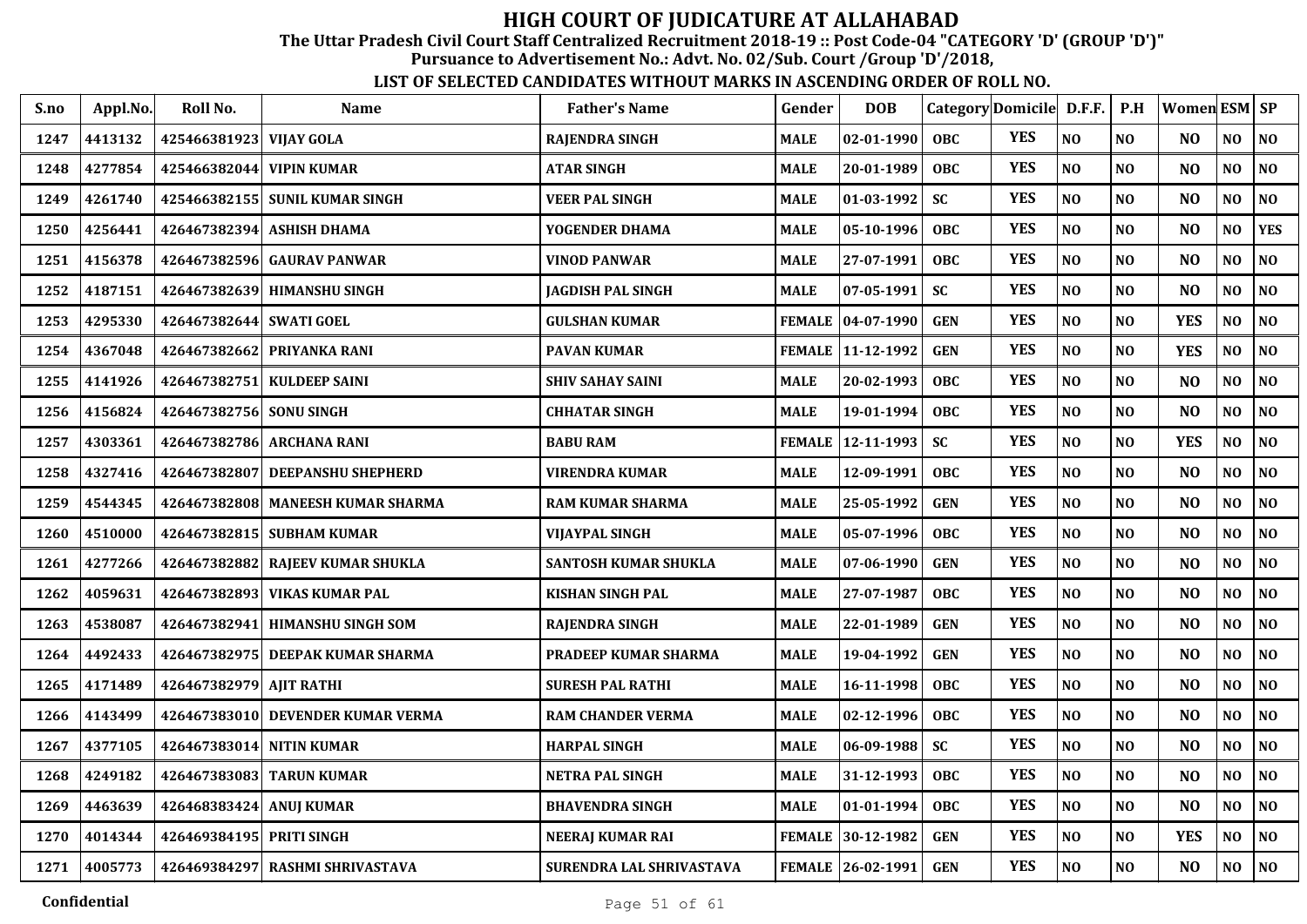The Uttar Pradesh Civil Court Staff Centralized Recruitment 2018-19 :: Post Code-04 "CATEGORY 'D' (GROUP 'D')"

Pursuance to Advertisement No.: Advt. No. 02/Sub. Court /Group 'D'/2018,

| S.no | Appl.No. | Roll No.                 | <b>Name</b>                      | <b>Father's Name</b>       | Gender      | <b>DOB</b> | Category Domicile D.F.F. |            |                | P.H            | <b>Women ESM SP</b> |            |                |
|------|----------|--------------------------|----------------------------------|----------------------------|-------------|------------|--------------------------|------------|----------------|----------------|---------------------|------------|----------------|
| 1272 | 4358680  |                          | 426470384532 AMARIEET SINGH ARYA | <b>DHARA SINGH</b>         | <b>MALE</b> | 09-01-1977 | <b>GEN</b>               | <b>YES</b> | N <sub>O</sub> | N <sub>O</sub> | N <sub>O</sub>      | <b>YES</b> | N <sub>O</sub> |
| 1273 | 4233534  | 426470384848 AJEET SINGH |                                  | <b>OMVEER SINGH</b>        | <b>MALE</b> | 06-07-1981 | <b>OBC</b>               | <b>YES</b> | <b>YES</b>     | N <sub>O</sub> | N <sub>O</sub>      | NO         | NO             |
| 1274 | 4265275  | 426472386461             | <b>BILLU SINGH</b>               | <b>CHANDERPAL SINGH</b>    | <b>MALE</b> | 20-06-1990 | <b>OBC</b>               | <b>YES</b> | NO             | N <sub>O</sub> | N <sub>O</sub>      | NO         | N <sub>0</sub> |
| 1275 | 4176834  | 426473386855             | <b>DHARMENDRA KUMAR</b>          | <b>DEEPCHAND SINGH</b>     | <b>MALE</b> | 15-08-1992 | <b>SC</b>                | <b>YES</b> | NO             | N <sub>O</sub> | N <sub>O</sub>      | NO         | NO             |
| 1276 | 4318472  | 426473387121             | <b>DEEPAK KUMAR RAHUL</b>        | <b>GANGA PRASAD</b>        | <b>MALE</b> | 06-11-1994 | <b>SC</b>                | <b>YES</b> | NO             | N <sub>O</sub> | N <sub>O</sub>      | NO         | N <sub>0</sub> |
| 1277 | 4515803  | 426474387860             | <b>GAURAV BANSHIWAL</b>          | <b>DEVENDRA SINGH</b>      | <b>MALE</b> | 05-10-1997 | <b>OBC</b>               | <b>YES</b> | NO             | N <sub>0</sub> | N <sub>O</sub>      | NO         | $\bf NO$       |
| 1278 | 4215984  |                          | 426475388311 JITENDRA KUMAR      | <b>UDHAU RAM</b>           | <b>MALE</b> | 25-12-1992 | <b>OBC</b>               | <b>YES</b> | NO             | N <sub>0</sub> | N <sub>O</sub>      | NO         | $\bf NO$       |
| 1279 | 4545612  |                          | 426476389154 MANISH HALDWANI     | HARIPRAKASH SINGH HALDWANI | <b>MALE</b> | 13-12-1996 | <b>SC</b>                | <b>YES</b> | NO             | N <sub>O</sub> | N <sub>O</sub>      | NO.        | N <sub>0</sub> |
| 1280 | 4330247  |                          | 426477390112 NEERAJ KUMAR        | <b>HARISH CHAND</b>        | <b>MALE</b> | 20-08-1979 | <b>GEN</b>               | <b>YES</b> | NO             | N <sub>O</sub> | N <sub>O</sub>      | NO         | N <sub>0</sub> |
| 1281 | 4332235  | 426477390647 NITIN KUMAR |                                  | <b>MUNNU SINGH</b>         | <b>MALE</b> | 25-01-1993 | OBC                      | <b>YES</b> | NO             | N <sub>0</sub> | N <sub>O</sub>      | NO.        | N <sub>0</sub> |
| 1282 | 4399380  | 426477391173 RAHUL       |                                  | <b>RAM NARESH</b>          | <b>MALE</b> | 15-04-1982 | <b>SC</b>                | <b>YES</b> | $\bf NO$       | N <sub>O</sub> | NO                  | <b>YES</b> | $\bf NO$       |
| 1283 | 4345938  |                          | 426477391912 RAJNEESH KUMAR PAL  | <b>RAJENDRA KUMAR</b>      | <b>MALE</b> | 13-08-1995 | <b>OBC</b>               | <b>YES</b> | NO             | N <sub>O</sub> | N <sub>O</sub>      | NO         | N <sub>0</sub> |
| 1284 | 4371937  | 426478392172             | <b>RAVINDER KUMAR</b>            | <b>MAHENDER SINGH</b>      | <b>MALE</b> | 12-06-1993 | <b>SC</b>                | <b>YES</b> | NO             | N <sub>O</sub> | N <sub>O</sub>      | NO         | N <sub>0</sub> |
| 1285 | 4093935  | 426478392371             | <b>RAMESH</b>                    | <b>BABU RAM</b>            | <b>MALE</b> | 20-06-1991 | <b>SC</b>                | <b>YES</b> | N <sub>O</sub> | N <sub>O</sub> | N <sub>O</sub>      | NO         | N <sub>0</sub> |
| 1286 | 4184607  |                          | 426479393011 SANDEEP KUMAR       | <b>RAM KISHAN</b>          | <b>MALE</b> | 11-06-1992 | <b>SC</b>                | <b>YES</b> | NO             | N <sub>O</sub> | N <sub>O</sub>      | NO         | NO             |
| 1287 | 4168467  |                          | 426480393718 SANJEEV KUMAR       | <b>MAHAVEER SINGH</b>      | <b>MALE</b> | 18-03-1991 | <b>SC</b>                | <b>YES</b> | NO             | N <sub>0</sub> | N <sub>O</sub>      | NO         | N <sub>0</sub> |
| 1288 | 4269130  |                          | 426480393856 SANJEEV KUMAR       | <b>GHAMANDI LAL</b>        | <b>MALE</b> | 14-08-1997 | <b>OBC</b>               | <b>YES</b> | NO             | NO             | N <sub>O</sub>      | NO         | NO             |
| 1289 | 4307653  |                          | 426480393865 SAURABH KUMAR       | <b>LATOOR SINGH</b>        | <b>MALE</b> | 06-05-1984 | OBC                      | <b>YES</b> | NO             | N <sub>O</sub> | N <sub>O</sub>      | NO         | NO             |
| 1290 | 4393135  | 426481394192 SONU KUMAR  |                                  | <b>RAJENDRA KUMAR</b>      | <b>MALE</b> | 14-04-1995 | <b>SC</b>                | <b>YES</b> | NO             | N <sub>O</sub> | N <sub>O</sub>      | NO         | N <sub>0</sub> |
| 1291 | 4554143  |                          | 426482394869 SUNNY GAUTAM        | <b>BRIJ BHUSHAN SINGH</b>  | <b>MALE</b> | 12-10-1995 | <b>SC</b>                | <b>YES</b> | NO             | N <sub>O</sub> | N <sub>O</sub>      | NO         | $\bf NO$       |
| 1292 | 4221195  | 426482395039 SUNNI KUMAR |                                  | <b>BUDHA PRAKASH</b>       | <b>MALE</b> | 03-07-1993 | <b>SC</b>                | <b>YES</b> | NO             | N <sub>O</sub> | N <sub>O</sub>      | NO         | N <sub>0</sub> |
| 1293 | 4449844  | 426482395092             | <b>SUNIL KUMAR</b>               | <b>RUP CHAND</b>           | <b>MALE</b> | 01-03-1991 | <b>SC</b>                | <b>YES</b> | NO             | NO             | N <sub>O</sub>      | NO         | N <sub>0</sub> |
| 1294 | 4230197  | 427485396561             | <b>ABHAYA</b>                    | SHYAM BIHARI LAL GAUTAM    | <b>MALE</b> | 13-03-1983 | <b>SC</b>                | <b>YES</b> | NO             | NO             | N <sub>O</sub>      | NO         | NO             |
| 1295 | 4554293  | 427486396984             | <b>AKHILESH KUMAR</b>            | <b>RAM YAGYA</b>           | <b>MALE</b> | 05-07-1992 | <b>OBC</b>               | <b>YES</b> | $\bf NO$       | $\bf NO$       | NO                  | NO         | NO             |
| 1296 | 4398868  |                          | 427488397930 KULDEEP MAURY       | KANHAIYA LAL MAURY         | <b>MALE</b> | 10-07-1997 | <b>OBC</b>               | <b>YES</b> | $\bf NO$       | $\bf NO$       | N <sub>O</sub>      | NO         | $\bf NO$       |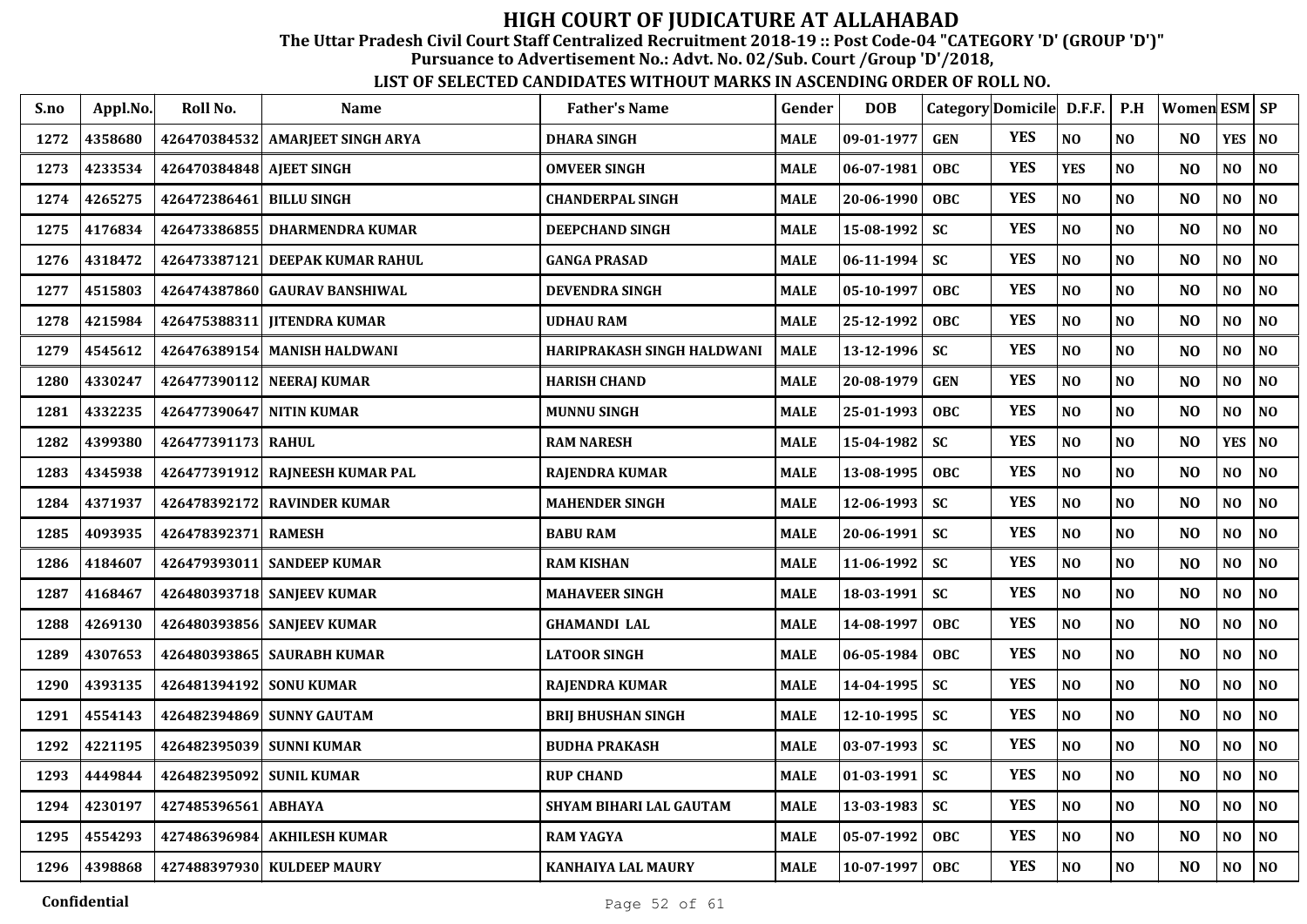The Uttar Pradesh Civil Court Staff Centralized Recruitment 2018-19 :: Post Code-04 "CATEGORY 'D' (GROUP 'D')"

Pursuance to Advertisement No.: Advt. No. 02/Sub. Court /Group 'D'/2018,

| S.no | Appl.No. | Roll No.                 | Name                           | <b>Father's Name</b>           | Gender        | <b>DOB</b>          |            | Category Domicile D.F.F. |                | P.H            | Women ESM SP   |                |                |
|------|----------|--------------------------|--------------------------------|--------------------------------|---------------|---------------------|------------|--------------------------|----------------|----------------|----------------|----------------|----------------|
| 1297 | 4601281  | 427488398051             | <b>HARI SHANKAR PAL</b>        | <b>PANNA LAL</b>               | <b>MALE</b>   | 15-06-1989          | <b>OBC</b> | <b>YES</b>               | NO             | N <sub>O</sub> | N <sub>O</sub> | N <sub>O</sub> | <b>NO</b>      |
| 1298 | 4079246  |                          | 427489398540 MOHAMAD KARIM     | <b>JUBER AHMAD</b>             | <b>MALE</b>   | 04-11-1995          | <b>OBC</b> | <b>YES</b>               | NO             | N <sub>O</sub> | N <sub>O</sub> | N <sub>O</sub> | NO             |
| 1299 | 4043915  | 427489398685 LAL CHAND   |                                | <b>BAL KRISHNA</b>             | <b>MALE</b>   | 20-05-1995          | <b>OBC</b> | <b>YES</b>               | N <sub>O</sub> | N <sub>O</sub> | N <sub>O</sub> | N <sub>0</sub> | N <sub>O</sub> |
| 1300 | 4212855  | 427489398842             | <b>MOOL CHANDRA YADAV</b>      | <b>JAGANNATH YADAV</b>         | <b>MALE</b>   | 01-07-1988          | <b>OBC</b> | <b>YES</b>               | NO             | N <sub>O</sub> | N <sub>O</sub> | NO             | NO             |
| 1301 | 4070125  |                          | 427489398965 NIRAJ KUMAR SINGH | <b>SHAKAMBARI SHARAN SINGH</b> | <b>MALE</b>   | 20-06-1990          | <b>GEN</b> | <b>YES</b>               | NO             | N <sub>O</sub> | N <sub>O</sub> | NO             | N <sub>0</sub> |
| 1302 | 4161558  | 427489399033             | <b>CHANDAN RAM</b>             | <b>HEERA LAL</b>               | <b>MALE</b>   | 01-02-1984          | <b>SC</b>  | <b>YES</b>               | NO             | N <sub>O</sub> | N <sub>O</sub> | NO             | N <sub>O</sub> |
| 1303 | 4202732  |                          | 427490399709 RANJEET KUMAR     | RAMESH CHANDRA MAURYA          | <b>MALE</b>   | 03-09-1993          | <b>OBC</b> | <b>YES</b>               | NO             | NO             | N <sub>O</sub> | N <sub>0</sub> | $\bf NO$       |
| 1304 | 4117716  | 428493401837             | ANURADHA BHARGAV               | <b>BIJENDRA KUMAR BHARGAV</b>  | <b>FEMALE</b> | $ 07-07-1998 $      | <b>SC</b>  | <b>YES</b>               | NO             | NO             | <b>YES</b>     | NO             | NO             |
| 1305 | 4365626  | 428493401997             | <b>VIRENDRA SINGH</b>          | <b>GANESH SINGH</b>            | <b>MALE</b>   | 01-06-1985          | <b>SC</b>  | <b>YES</b>               | N <sub>O</sub> | <b>YES</b>     | N <sub>O</sub> | NO             | N <sub>0</sub> |
| 1306 | 4187359  | 428494402278 KIRAN LATA  |                                | <b>HARIOM</b>                  |               | FEMALE 09-01-1987   | <b>SC</b>  | <b>YES</b>               | NO             | N <sub>O</sub> | <b>YES</b>     | NO             | N <sub>O</sub> |
| 1307 | 4259634  |                          | 428495402987 SEEMA SHEKHAWAT   | <b>SUKHVEER SINGH CHAUHAN</b>  |               | FEMALE   03-12-1990 | <b>GEN</b> | <b>YES</b>               | N <sub>O</sub> | N <sub>O</sub> | <b>YES</b>     | N <sub>O</sub> | N <sub>O</sub> |
| 1308 | 4159894  | 428495403220             | <b>SHILPI CHAUHAN</b>          | <b>RAM PRASAD</b>              |               | FEMALE   15-02-1999 | <b>GEN</b> | <b>YES</b>               | NO             | N <sub>O</sub> | <b>YES</b>     | NO             | NO             |
| 1309 | 4267276  | 428496403303             | <b>AMIT KUMAR</b>              | <b>BEG SINGH</b>               | <b>MALE</b>   | 30-06-1984          | <b>SC</b>  | <b>YES</b>               | $\bf NO$       | N <sub>O</sub> | N <sub>O</sub> | $\bf NO$       | $\bf NO$       |
| 1310 | 4112079  |                          | 428496403395 AZEEM AHMAD       | <b>MONAZIR HUSAIN</b>          | <b>MALE</b>   | 27-02-1991          | <b>GEN</b> | <b>YES</b>               | NO             | <b>YES</b>     | N <sub>O</sub> | NO             | NO             |
| 1311 | 4149747  | 428496403530 ANKIT GUPTA |                                | <b>PRADEEP GUPTA</b>           | <b>MALE</b>   | 04-01-1991          | <b>GEN</b> | <b>YES</b>               | NO             | NO             | N <sub>O</sub> | NO             | $\bf NO$       |
| 1312 | 4185756  |                          | 428496403532 DEEPAK CHAUHAN    | NARENDRA SINGH                 | <b>MALE</b>   | 10-05-1994          | <b>GEN</b> | <b>YES</b>               | N <sub>O</sub> | NO             | N <sub>O</sub> | NO             | NO             |
| 1313 | 4019138  | 428496403839 ATUL KUMAR  |                                | <b>SURAJ SINGH</b>             | <b>MALE</b>   | 26-05-1991          | <b>GEN</b> | <b>YES</b>               | N <sub>O</sub> | N <sub>O</sub> | N <sub>O</sub> | NO             | N <sub>0</sub> |
| 1314 | 4500158  | 428497404127             | <b>AMARJEET</b>                | <b>MOOLCHAND</b>               | <b>MALE</b>   | 21-06-1996          | <b>SC</b>  | <b>YES</b>               | N <sub>O</sub> | N <sub>O</sub> | N <sub>O</sub> | NO             | NO             |
| 1315 | 4069965  |                          | 428497404366 ADITYA UPADHAYAYA | VISHNU KUMAR UPADHAYAYA        | <b>MALE</b>   | 02-07-1997          | <b>GEN</b> | <b>YES</b>               | N <sub>O</sub> | N <sub>O</sub> | N <sub>O</sub> | N <sub>O</sub> | N <sub>O</sub> |
| 1316 | 4038863  | 428497404469             | AKASH GOSWAMI                  | RAJENDRA GOSWAMI               | <b>MALE</b>   | 05-02-1999          | <b>OBC</b> | <b>YES</b>               | NO             | N <sub>O</sub> | N <sub>O</sub> | N <sub>O</sub> | N <sub>O</sub> |
| 1317 | 4220790  | 428501406262             | <b>GAURAV KUMAR</b>            | <b>VIJAYPAL SINGH</b>          | <b>MALE</b>   | 01-07-1994          | OBC        | <b>YES</b>               | N <sub>O</sub> | N <sub>O</sub> | N <sub>O</sub> | $\bf NO$       | NO             |
| 1318 | 4225660  | 428501406366             | <b>INDRAJEET SINGH</b>         | SAMARPAL SINGH                 | <b>MALE</b>   | 20-07-1994          | <b>SC</b>  | <b>YES</b>               | NO             | NO             | N <sub>O</sub> | NO             | NO             |
| 1319 | 4159347  |                          | 428501406400 GAURAV KUMAR      | <b>OMVEER SINGH</b>            | <b>MALE</b>   | 19-07-1996          | <b>OBC</b> | <b>YES</b>               | NO             | NO             | N <sub>O</sub> | N <sub>O</sub> | N <sub>0</sub> |
| 1320 | 4146967  |                          | 428501406453 HARKISHOR SINGH   | <b>MAHIPAL SINGH</b>           | <b>MALE</b>   | 18-06-1993          | <b>SC</b>  | <b>YES</b>               | $\bf NO$       | NO             | N <sub>O</sub> | NO             | $\bf NO$       |
| 1321 | 4582157  |                          | 428501406458 HIMANSHU RANA     | <b>DINESH KUMAR</b>            | <b>MALE</b>   | $01-06-1996$        | <b>GEN</b> | <b>YES</b>               | NO             | N <sub>O</sub> | N <sub>O</sub> | NO             | <b>NO</b>      |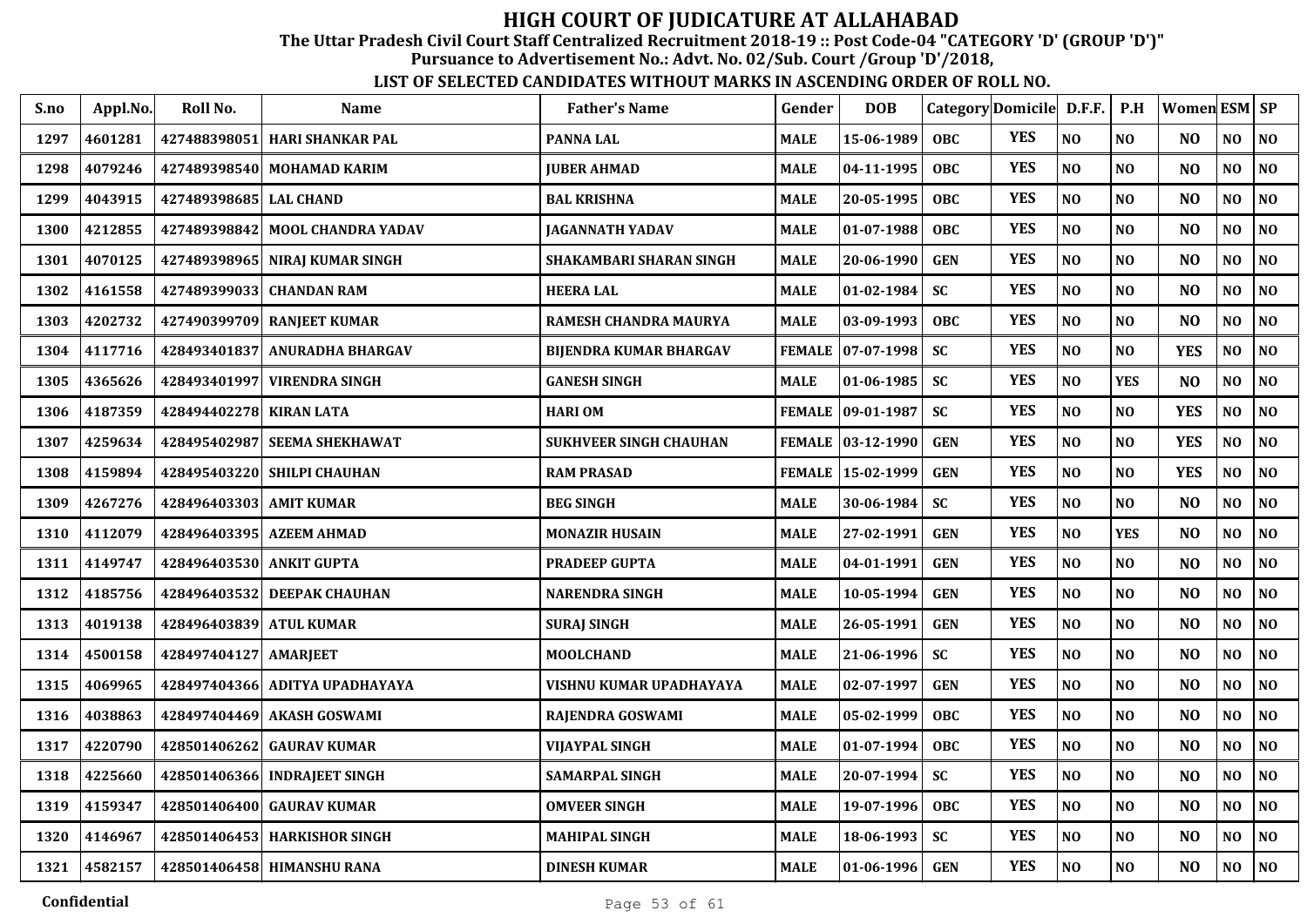The Uttar Pradesh Civil Court Staff Centralized Recruitment 2018-19 :: Post Code-04 "CATEGORY 'D' (GROUP 'D')"

Pursuance to Advertisement No.: Advt. No. 02/Sub. Court /Group 'D'/2018,

| S.no | Appl.No. | Roll No.                  | <b>Name</b>                     | <b>Father's Name</b>        | Gender        | <b>DOB</b>          | Category Domicile D.F.F. |            |                | P.H            | <b>Women ESM SP</b> |                |                |
|------|----------|---------------------------|---------------------------------|-----------------------------|---------------|---------------------|--------------------------|------------|----------------|----------------|---------------------|----------------|----------------|
| 1322 | 4549592  |                           | 428501406459 JAGDISH SINGH      | <b>HARPAL SINGH</b>         | <b>MALE</b>   | 10-10-1986          | <b>GEN</b>               | <b>YES</b> | NO             | NO             | N <sub>O</sub>      | NO             | NO             |
| 1323 | 4024910  | 428501406463 KAPIL KUMAR  |                                 | <b>JAGPAL SINGH</b>         | <b>MALE</b>   | 20-04-1990          | <b>SC</b>                | <b>YES</b> | NO             | N <sub>O</sub> | N <sub>O</sub>      | NO             | NO             |
| 1324 | 4371301  |                           | 428501406534 HIMANSHU VISHNOI   | KAUSHAL KUMAR VISHNOI       | <b>MALE</b>   | 06-06-1996          | <b>GEN</b>               | <b>YES</b> | NO             | N <sub>O</sub> | N <sub>O</sub>      | NO             | NO             |
| 1325 | 4568915  |                           | 428501406538 KM SHIKHA BHARDWAJ | <b>AJAY BHARDWAJ</b>        |               | FEMALE 31-07-1996   | <b>GEN</b>               | <b>YES</b> | NO             | NO             | <b>YES</b>          | NO             | NO             |
| 1326 | 4186639  | 428501406545 GYANCHAND    |                                 | <b>RAMKARAV SINGH</b>       | <b>MALE</b>   | 22-04-1994          | <b>SC</b>                | <b>YES</b> | NO             | NO             | N <sub>O</sub>      | N <sub>O</sub> | NO             |
| 1327 | 4538215  | 428501406828 KAPIL KUMAR  |                                 | <b>RAM PRASAD SINGH</b>     | <b>MALE</b>   | $05 - 07 - 1988$    | <b>SC</b>                | <b>YES</b> | NO             | NO             | N <sub>O</sub>      | NO             | $\bf NO$       |
| 1328 | 4086329  | 428501406865 KM RUCHI     |                                 | <b>MANIRAM</b>              |               | FEMALE   02-07-1993 | <b>OBC</b>               | <b>YES</b> | NO             | NO             | N <sub>O</sub>      | NO.            | NO             |
| 1329 | 4518402  | 428501406890 KM CHARUL    |                                 | <b>MAHENDRA SINGH</b>       |               | FEMALE 05-09-1997   | <b>GEN</b>               | <b>YES</b> | NO             | N <sub>O</sub> | <b>YES</b>          | NO             | NO             |
| 1330 | 4587730  |                           | 428502406978 RAHUL KUMAR        | <b>MUNNE SINGH</b>          | <b>MALE</b>   | 15-03-1993          | <b>GEN</b>               | <b>YES</b> | NO             | N <sub>O</sub> | N <sub>O</sub>      | NO             | NO             |
| 1331 | 4275638  |                           | 428502406982 NAVNEET SAINI      | <b>MANOHAR LAL SAINI</b>    | <b>MALE</b>   | 26-06-1987          | <b>OBC</b>               | <b>YES</b> | NO             | N <sub>O</sub> | N <sub>O</sub>      | NO             | NO             |
| 1332 | 4597491  |                           | 428502407374 SACHIN KUMAR       | <b>SHYAM SINGH</b>          | <b>MALE</b>   | 25-08-1992          | <b>SC</b>                | <b>YES</b> | NO             | NO             | NO                  | NO             | $\bf NO$       |
| 1333 | 4220775  |                           | 428502407609 MONIKA TYAGI       | <b>NEERAJ KUMAR</b>         | <b>FEMALE</b> | 05-10-1999          | <b>GEN</b>               | <b>YES</b> | NO             | NO             | <b>YES</b>          | NO             | NO             |
| 1334 | 4376413  | 428502407663 SACHIN SINGH |                                 | <b>VIPIN SINGH</b>          | <b>MALE</b>   | 10-08-1994          | <b>SC</b>                | <b>YES</b> | $\bf NO$       | NO             | N <sub>O</sub>      | NO             | $\bf NO$       |
| 1335 | 4379680  | 428502407708 ROHIT KUMAR  |                                 | <b>JAY GOPAL</b>            | <b>MALE</b>   | 10-07-1997          | <b>SC</b>                | <b>YES</b> | NO             | N <sub>O</sub> | N <sub>O</sub>      | NO             | NO             |
| 1336 | 4179523  | 428502407836 RAKESH SINGH |                                 | <b>ONKAR SINGH</b>          | <b>MALE</b>   | 03-01-1990          | <b>GEN</b>               | <b>YES</b> | NO             | NO             | N <sub>O</sub>      | NO             | $\bf NO$       |
| 1337 | 4548287  |                           | 428503408168 GAUTAM KUMAR       | <b>SOMPAL SINGH</b>         | <b>MALE</b>   | 29-06-1993          | <b>SC</b>                | <b>YES</b> | NO             | NO             | N <sub>O</sub>      | NO             | NO             |
| 1338 | 4375487  |                           | 428503408220 SHIVAM SHARMA      | <b>SHEKHAR SHARMA</b>       | <b>MALE</b>   | 04-12-1995          | OBC                      | <b>YES</b> | NO             | N <sub>O</sub> | N <sub>O</sub>      | NO             | $\bf NO$       |
| 1339 | 4536720  |                           | 428503408298 SHUBHAM RAGHAV     | <b>RAM AVTAR SINGH</b>      | <b>MALE</b>   | 14-10-1997          | <b>GEN</b>               | <b>YES</b> | N <sub>O</sub> | N <sub>O</sub> | N <sub>O</sub>      | NO             | N <sub>O</sub> |
| 1340 | 4021600  | 428503408326 SOHIT SINGH  |                                 | <b>OM PRAKASH</b>           | <b>MALE</b>   | 25-06-1987          | <b>SC</b>                | <b>YES</b> | $\bf NO$       | N <sub>O</sub> | N <sub>O</sub>      | NO             | $\bf NO$       |
| 1341 | 4448989  | 428503408351              | YASHPAL SAINI                   | <b>NIRMAL KISHORE SAINI</b> | <b>MALE</b>   | 06-08-1990          | <b>OBC</b>               | <b>YES</b> | NO             | N <sub>O</sub> | NO                  | $\bf NO$       | NO             |
| 1342 | 4219242  | 428503408375              | <b>VISHESH KUMAR</b>            | <b>JAI PRAKASH SINGH</b>    | <b>MALE</b>   | 22-12-1998          | <b>SC</b>                | <b>YES</b> | NO             | N <sub>O</sub> | N <sub>O</sub>      | NO             | N <sub>O</sub> |
| 1343 | 4208624  |                           | 428503408390 SUBHASH SINGH      | <b>NARAYAN SINGH</b>        | <b>MALE</b>   | 05-07-1993          | <b>OBC</b>               | <b>YES</b> | NO             | N <sub>O</sub> | N <sub>O</sub>      | $\bf NO$       | NO             |
| 1344 | 4017999  |                           | 428503408533 SHUBHAM GUPTA      | <b>VINOD GUPTA</b>          | <b>MALE</b>   | 07-10-1994          | <b>GEN</b>               | NO         | N <sub>O</sub> | N <sub>O</sub> | N <sub>O</sub>      | NO             | NO             |
| 1345 | 4307792  |                           | 428503408567 SUSHIL KUMAR       | <b>MOTILAL</b>              | <b>MALE</b>   | 20-09-1990          | <b>SC</b>                | <b>YES</b> | NO             | NO             | N <sub>O</sub>      | NO             | $\bf NO$       |
| 1346 | 4540034  | 428503408578 VIMAL KUMAR  |                                 | <b>ATAR SINGH</b>           | <b>MALE</b>   | 20-09-1993          | <b>OBC</b>               | <b>YES</b> | NO             | <b>NO</b>      | N <sub>O</sub>      | NO.            | NO             |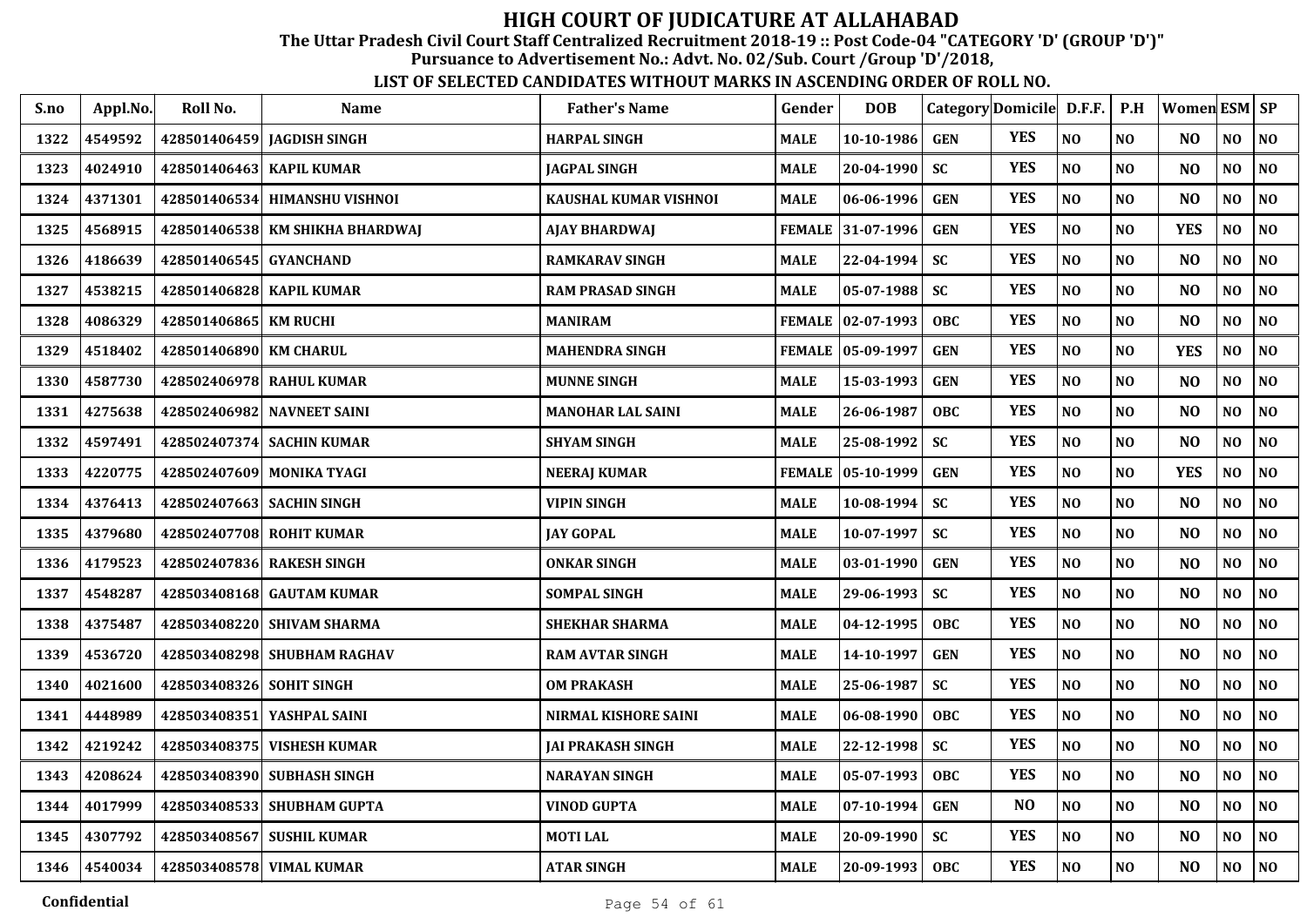The Uttar Pradesh Civil Court Staff Centralized Recruitment 2018-19 :: Post Code-04 "CATEGORY 'D' (GROUP 'D')"

Pursuance to Advertisement No.: Advt. No. 02/Sub. Court /Group 'D'/2018,

| S.no | Appl.No. | Roll No.                 | <b>Name</b>                     | <b>Father's Name</b>       | Gender        | <b>DOB</b> | Category Domicile D.F.F. |            |          | P.H            | <b>Women ESM SP</b> |                |                |
|------|----------|--------------------------|---------------------------------|----------------------------|---------------|------------|--------------------------|------------|----------|----------------|---------------------|----------------|----------------|
| 1347 | 4288549  | 428504408902 JAI LAL     |                                 | <b>BHAGWAN DAS</b>         | MALE          | 25-03-1997 | <b>OBC</b>               | <b>YES</b> | NO       | N <sub>O</sub> | N <sub>O</sub>      | NO             | <b>NO</b>      |
| 1348 | 4063289  |                          | 428504409177 HARISH KUMAR SAGAR | <b>SHOBHA RAM</b>          | MALE          | 05-01-1987 | <b>SC</b>                | <b>YES</b> | $\bf NO$ | NO             | N <sub>O</sub>      | $\bf NO$       | <b>NO</b>      |
| 1349 | 4378430  | 428507411873 PUNIT KUMAR |                                 | <b>VIJAY SINGH</b>         | MALE          | 10-06-1997 | <b>OBC</b>               | <b>YES</b> | $\bf NO$ | NO             | N <sub>O</sub>      | $\bf NO$       | <b>NO</b>      |
| 1350 | 4208123  | 428508412646             | <b>RAJAT SAGAR</b>              | <b>PUTTU LAL</b>           | <b>MALE</b>   | 15-07-1993 | SC                       | <b>YES</b> | $\bf NO$ | N <sub>O</sub> | NO                  | $\bf NO$       | NO             |
| 1351 | 4061386  |                          | 428509412893 ROHIT SHARMA       | <b>RAKESH KUMAR SHARMA</b> | MALE          | 06-06-1989 | <b>OBC</b>               | <b>YES</b> | NO       | N <sub>O</sub> | N <sub>O</sub>      | NO             | N <sub>O</sub> |
| 1352 | 4471445  |                          | 428510413467 SANJEEV KUMAR      | <b>SHISHPAL SINGH</b>      | MALE          | 05-02-1992 | <b>SC</b>                | <b>YES</b> | NO       | NO             | N <sub>O</sub>      | N <sub>O</sub> | NO             |
| 1353 | 4107144  |                          | 428512414460 SUNIL KANOJIA      | <b>PARMESHWAR</b>          | MALE          | 03-03-1989 | <b>SC</b>                | <b>YES</b> | NO       | NO             | N <sub>O</sub>      | N <sub>O</sub> | <b>NO</b>      |
| 1354 | 4363499  | 428512414727             | <b>SUNIL KUMAR</b>              | <b>GAJENDRA SINGH</b>      | MALE          | 12-01-1997 | <b>SC</b>                | <b>YES</b> | NO       | NO             | N <sub>O</sub>      | N <sub>O</sub> | <b>NO</b>      |
| 1355 | 4479184  | 428513414973 VISHVASH    |                                 | <b>HARBHAJAN SINGH</b>     | MALE          | 05-05-1994 | <b>SC</b>                | <b>YES</b> | NO       | NO             | N <sub>O</sub>      | NO             | <b>NO</b>      |
| 1356 | 4045618  | 428513415271             | VISHAL GANGWAR                  | POORAN LAL                 | MALE          | 12-11-1993 | <b>OBC</b>               | <b>YES</b> | NO       | N <sub>O</sub> | N <sub>O</sub>      | NO             | <b>NO</b>      |
| 1357 | 4394255  | 428513415371             | <b>VIRENDRA SINGH</b>           | <b>MAHAVEER SINGH</b>      | MALE          | 21-12-1982 | <b>OBC</b>               | <b>YES</b> | $\bf NO$ | NO             | NO                  | $\bf NO$       | <b>NO</b>      |
| 1358 | 4094773  | 428513415565             | <b>UMESH CHANDRA</b>            | <b>MUNNA RAM</b>           | MALE          | 07-12-1979 | <b>OBC</b>               | <b>YES</b> | NO       | N <sub>O</sub> | N <sub>O</sub>      | N <sub>O</sub> | <b>NO</b>      |
| 1359 | 4314853  | 429515416424             | <b>MONU KUMAR</b>               | <b>RAJKUMAR</b>            | <b>MALE</b>   | 10-04-1993 | <b>OBC</b>               | <b>YES</b> | NO       | NO             | N <sub>O</sub>      | N <sub>0</sub> | NO             |
| 1360 | 4135715  |                          | 429515416426 PRASHANT KUMAR     | <b>SUNIL KUMAR</b>         | <b>MALE</b>   | 10-02-1997 | <b>OBC</b>               | <b>YES</b> | NO       | N <sub>O</sub> | N <sub>O</sub>      | NO             | NO             |
| 1361 | 4314850  | 429515416427             | <b>PRASHANT KUMAR</b>           | <b>RAJKUMAR</b>            | MALE          | 10-06-1995 | <b>OBC</b>               | <b>YES</b> | NO       | NO             | N <sub>O</sub>      | N <sub>O</sub> | NO             |
| 1362 | 4474936  |                          | 429515416646 SWATI SHARMA       | RAKESH CHAND SHARMA        | <b>FEMALE</b> | 15-07-1996 | <b>GEN</b>               | <b>YES</b> | NO       | NO             | <b>YES</b>          | N <sub>O</sub> | N <sub>O</sub> |
| 1363 | 4292238  |                          | 429515416866 PRINCE KUMAR       | <b>RAJPAL SHARMA</b>       | MALE          | 20-08-1994 | <b>GEN</b>               | <b>YES</b> | NO       | N <sub>0</sub> | N <sub>O</sub>      | NO.            | <b>NO</b>      |
| 1364 | 4282051  | 429515416950 MONU SAINI  |                                 | <b>ASHOK KUMAR</b>         | <b>MALE</b>   | 01-06-1990 | <b>OBC</b>               | <b>YES</b> | $\bf NO$ | N <sub>0</sub> | NO                  | NO             | N <sub>O</sub> |
| 1365 | 4492410  | 429515417111             | <b>ABID ALI</b>                 | <b>IQBAL</b>               | MALE          | 01-02-1989 | <b>OBC</b>               | <b>YES</b> | NO       | NO             | N <sub>O</sub>      | NO             | <b>NO</b>      |
| 1366 | 4235568  | 429515417209 AKASH       |                                 | <b>PRAMOD KUMAR</b>        | MALE          | 02-12-1998 | <b>SC</b>                | <b>YES</b> | NO       | NO             | N <sub>O</sub>      | N <sub>O</sub> | <b>NO</b>      |
| 1367 | 4363822  | 429515417287             | <b>ASHVANI KUMAR</b>            | <b>VEER SINGH</b>          | MALE          | 08-10-1993 | <b>OBC</b>               | <b>YES</b> | NO       | N <sub>O</sub> | N <sub>O</sub>      | N <sub>0</sub> | <b>NO</b>      |
| 1368 | 4585029  | 429515417401             | <b>PALLAVI GARG</b>             | <b>VIPIN GARG</b>          | <b>FEMALE</b> | 29-11-1986 | <b>GEN</b>               | <b>YES</b> | NO       | N <sub>0</sub> | <b>YES</b>          | NO             | NO             |
| 1369 | 4187075  | 429515417626             | <b>MANISH KUMAR</b>             | <b>KAILASH CHAND</b>       | <b>MALE</b>   | 03-04-1985 | <b>OBC</b>               | <b>YES</b> | NO       | NO             | N <sub>O</sub>      | NO             | <b>NO</b>      |
| 1370 | 4604973  | 429515417646             | <b>VIPIN KUMAR NISHAD</b>       | <b>RAJA RAM NISHAD</b>     | MALE          | 17-01-1993 | <b>OBC</b>               | <b>YES</b> | $\bf NO$ | N <sub>0</sub> | NO                  | $\bf NO$       | NO             |
| 1371 | 4155329  | 429515417917 VIPIN KUMAR |                                 | <b>PARAM SINGH</b>         | <b>MALE</b>   | 24-02-1992 | <b>OBC</b>               | <b>YES</b> | $\bf NO$ | $\bf NO$       | N <sub>O</sub>      | NO             | <b>NO</b>      |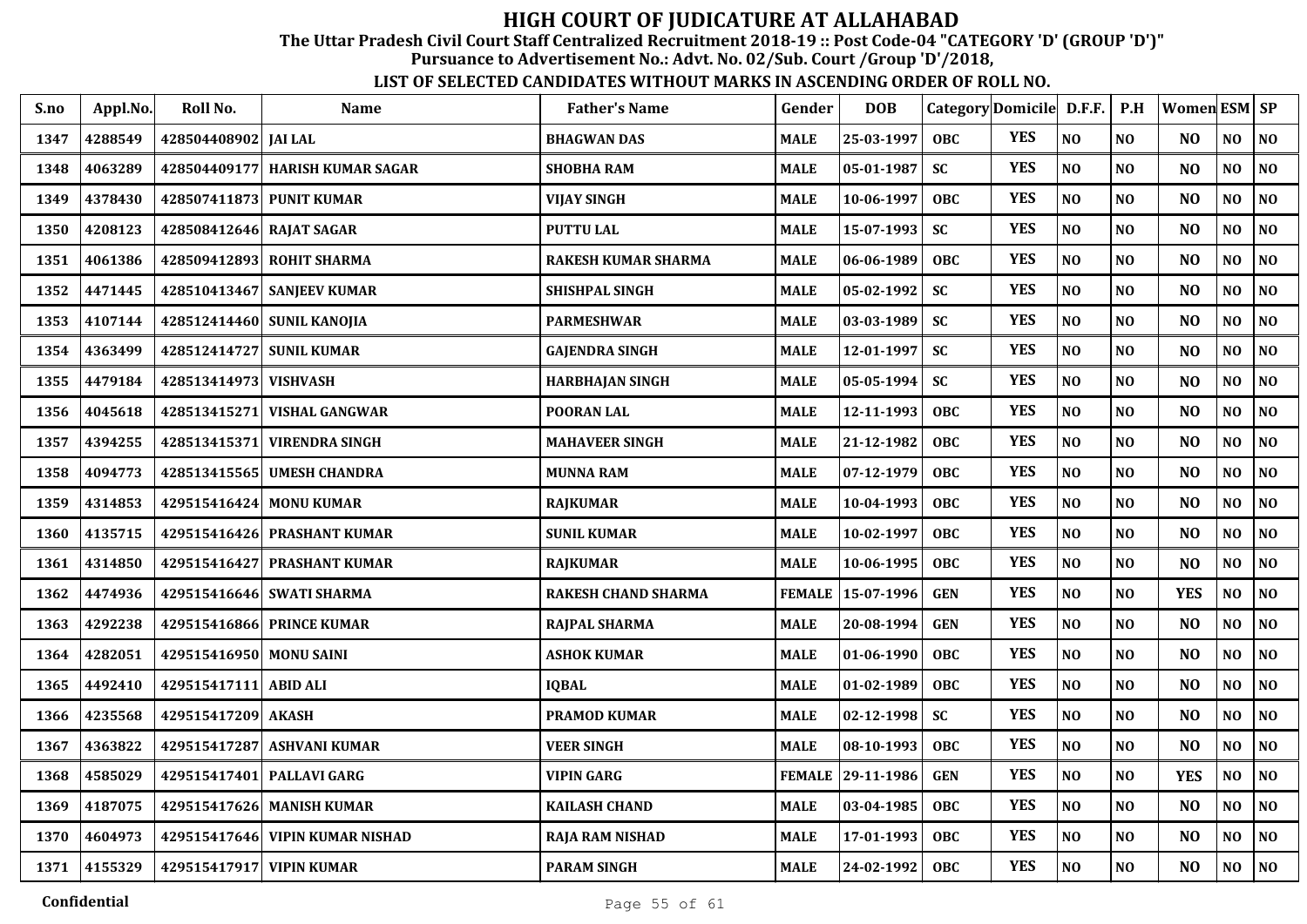The Uttar Pradesh Civil Court Staff Centralized Recruitment 2018-19 :: Post Code-04 "CATEGORY 'D' (GROUP 'D')"

Pursuance to Advertisement No.: Advt. No. 02/Sub. Court /Group 'D'/2018,

| S.no | Appl.No. | Roll No.                | <b>Name</b>                       | <b>Father's Name</b>      | Gender        | <b>DOB</b> | Category Domicile D.F.F. |                |          | P.H            | Women ESM   SP |                |                |
|------|----------|-------------------------|-----------------------------------|---------------------------|---------------|------------|--------------------------|----------------|----------|----------------|----------------|----------------|----------------|
| 1372 | 4615259  |                         | 429516418333 DEEPAK KUMAR         | <b>DHARMPAL SINGH</b>     | <b>MALE</b>   | 13-05-1991 | <b>GEN</b>               | <b>YES</b>     | NO       | N <sub>O</sub> | N <sub>O</sub> | N <sub>O</sub> | <b>NO</b>      |
| 1373 | 4517232  | 429517419438            | <b>NADEEM</b>                     | <b>SALEEM AHMAD</b>       | MALE          | 05-10-1994 | <b>OBC</b>               | <b>YES</b>     | $\bf NO$ | NO             | N <sub>O</sub> | $\bf NO$       | N <sub>O</sub> |
| 1374 | 4045599  | 429517419492            | <b>OMPAL SINGH</b>                | <b>DESHRAJ</b>            | MALE          | 15-04-1993 | <b>OBC</b>               | <b>YES</b>     | NO       | NO             | N <sub>O</sub> | N <sub>O</sub> | <b>NO</b>      |
| 1375 | 4040825  | 429517419547            | <b>RACHIN KUMAR</b>               | <b>SUKHMAL SHARMA</b>     | MALE          | 15-10-1991 | <b>GEN</b>               | <b>YES</b>     | NO       | NO             | NO             | $\bf NO$       | NO             |
| 1376 | 4313540  | 429518420259            | <b>RAVINDER KUMAR</b>             | <b>RAMPAL SINGH</b>       | MALE          | 10-04-1989 | <b>OBC</b>               | <b>YES</b>     | NO       | NO             | N <sub>O</sub> | NO             | NO             |
| 1377 | 4084447  | 429519421038            | <b>VINOD KUMAR</b>                | <b>KADAM SINGH</b>        | MALE          | 20-01-1983 | <b>OBC</b>               | <b>YES</b>     | $\bf NO$ | NO             | NO             | NO             | NO             |
| 1378 | 4581438  |                         | 429519421624 VISHWAS KUMAR        | <b>RAKAM SINGH</b>        | MALE          | 05-07-1988 | <b>OBC</b>               | <b>YES</b>     | $\bf NO$ | $\bf NO$       | NO             | NO             | <b>NO</b>      |
| 1379 | 4045855  | 429519421824            | <b>SHUBHAM KUMAR CHAUDHARY</b>    | SATYAVEER SINGH CHAUDHARY | MALE          | 12-10-1993 | <b>OBC</b>               | <b>YES</b>     | NO       | NO             | N <sub>O</sub> | N <sub>O</sub> | <b>NO</b>      |
| 1380 | 4561329  | 430520421970 AMIT       |                                   | <b>KULDEEP</b>            | MALE          | 04-10-1998 | <b>GEN</b>               | N <sub>O</sub> | NO       | N <sub>O</sub> | N <sub>O</sub> | NO             | <b>NO</b>      |
| 1381 | 4024385  | 430520422085 AMAR BOS   |                                   | <b>SOHAN PAL</b>          | MALE          | 14-05-1974 | <b>GEN</b>               | <b>YES</b>     | NO       | NO             | N <sub>O</sub> | <b>YES</b>     | N <sub>O</sub> |
| 1382 | 4007513  |                         | 430520422193 AKASH TOMAR          | SATYAPAL TOMAR            | MALE          | 05-07-1997 | <b>OBC</b>               | <b>YES</b>     | NO       | NO             | N <sub>O</sub> | NO             | <b>NO</b>      |
| 1383 | 4008689  | 430521422621            | <b>ARUN KUMAR</b>                 | <b>SURESH PAL</b>         | MALE          | 22-12-1994 | <b>OBC</b>               | <b>YES</b>     | NO       | N <sub>0</sub> | N <sub>O</sub> | NO             | <b>NO</b>      |
| 1384 | 4041418  | 430521422830            | <b>DAYANAND</b>                   | <b>RAMCHANDRA</b>         | MALE          | 05-05-1993 | SC                       | <b>YES</b>     | NO       | NO             | N <sub>O</sub> | $\bf NO$       | NO             |
| 1385 | 4102328  | 430521422906            | <b>DINESH KUMAR</b>               | <b>KESHAV RAM</b>         | MALE          | 15-06-1993 | <b>SC</b>                | <b>YES</b>     | NO       | NO             | N <sub>O</sub> | $\bf NO$       | NO             |
| 1386 | 4147461  | 430523423783 OM KARAN   |                                   | <b>RAJ SINGH</b>          | MALE          | 01-07-1983 | <b>SC</b>                | <b>YES</b>     | NO       | NO             | NO             | $\bf NO$       | NO             |
| 1387 | 4005578  |                         | 430523424007 PRIYESH KUMAR MISHRA | VISHWAMBERNATH MISHRA     | MALE          | 03-08-1996 | <b>GEN</b>               | N <sub>O</sub> | $\bf NO$ | NO             | N <sub>O</sub> | NO             | NO             |
| 1388 | 4333033  | 430523424083 RAVIRAJ    |                                   | <b>SAINSARPAL</b>         | MALE          | 03-01-1992 | <b>OBC</b>               | <b>YES</b>     | NO       | NO             | N <sub>O</sub> | N <sub>O</sub> | <b>NO</b>      |
| 1389 | 4043504  | 430524424498 SHIVANAND  |                                   | <b>SHAMSHER SINGH</b>     | MALE          | 10-10-1994 | <b>OBC</b>               | <b>YES</b>     | NO       | N <sub>0</sub> | N <sub>O</sub> | NO             | <b>NO</b>      |
| 1390 | 4113335  | 430524424604 SONU KUMAR |                                   | <b>RAJKUMAR</b>           | MALE          | 10-01-1997 | <b>OBC</b>               | <b>YES</b>     | NO       | N <sub>O</sub> | N <sub>O</sub> | NO             | <b>NO</b>      |
| 1391 | 4005832  | 430524424701 SACHIN     |                                   | <b>RAJ KUMAR</b>          | MALE          | 20-05-1996 | <b>GEN</b>               | N <sub>O</sub> | NO       | N <sub>0</sub> | N <sub>O</sub> | NO             | <b>NO</b>      |
| 1392 | 4528821  | 431526425644            | <b>JOGINDAR</b>                   | <b>BALJEET</b>            | MALE          | 10-07-1990 | <b>SC</b>                | <b>YES</b>     | NO       | NO             | N <sub>O</sub> | NO             | <b>NO</b>      |
| 1393 | 4592416  | 431526425999            | <b>ANISHA KHATOON</b>             | <b>SAMASHER ALI</b>       | <b>FEMALE</b> | 05-01-1989 | <b>OBC</b>               | <b>YES</b>     | NO       | NO             | <b>YES</b>     | NO             | <b>NO</b>      |
| 1394 | 4481074  | 431526426002            | <b>ARVIND CHAUHAN</b>             | <b>RAMJEET CHAUHAN</b>    | <b>MALE</b>   | 15-05-1985 | <b>OBC</b>               | <b>YES</b>     | NO       | NO             | N <sub>O</sub> | NO             | <b>NO</b>      |
| 1395 | 4066823  |                         | 431527426138 RAHUL VIDYARTHI      | <b>UMESH VIDYARTHI</b>    | MALE          | 31-08-1992 | <b>OBC</b>               | <b>YES</b>     | $\bf NO$ | N <sub>0</sub> | NO             | $\bf NO$       | NO             |
| 1396 | 4309076  |                         | 431527426239 ANSHU KUMAR          | <b>LALLAN CHAUHAN</b>     | <b>MALE</b>   | 13-07-1993 | <b>OBC</b>               | <b>YES</b>     | $\bf NO$ | $\bf NO$       | N <sub>O</sub> | NO             | <b>NO</b>      |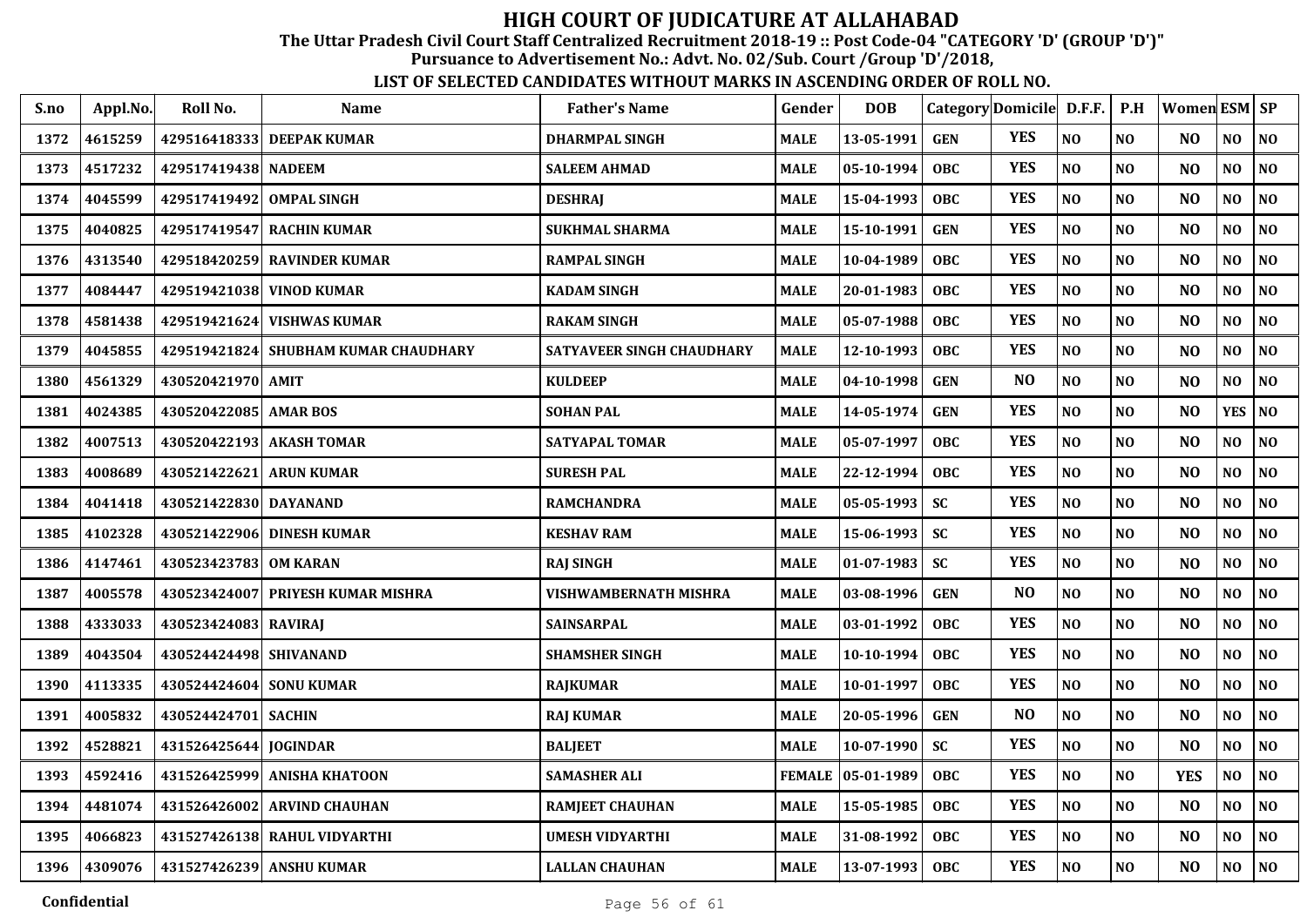The Uttar Pradesh Civil Court Staff Centralized Recruitment 2018-19 :: Post Code-04 "CATEGORY 'D' (GROUP 'D')"

Pursuance to Advertisement No.: Advt. No. 02/Sub. Court /Group 'D'/2018,

| S.no | Appl.No. | Roll No.                | Name                              | <b>Father's Name</b>        | Gender        | <b>DOB</b>        | Category Domicile D.F.F. |            |                | P.H            | Women ESM SP   |     |                |
|------|----------|-------------------------|-----------------------------------|-----------------------------|---------------|-------------------|--------------------------|------------|----------------|----------------|----------------|-----|----------------|
| 1397 | 4349655  | 431527426253            | <b>CHANDRA PRAKASH YADAV</b>      | <b>MANOJ KUMAR YADAV</b>    | <b>MALE</b>   | 14-02-1993        | <b>OBC</b>               | <b>YES</b> | NO             | NO             | N <sub>O</sub> | NO  | N <sub>0</sub> |
| 1398 | 4492003  | 431527426265            | <b>ABHISHEK YADAV</b>             | TILAKDHARI YADAV            | <b>MALE</b>   | 05-07-1995        | <b>OBC</b>               | <b>YES</b> | N <sub>O</sub> | NO             | N <sub>O</sub> | NO  | NO.            |
| 1399 | 4376890  |                         | 431527426273 ASHISH KUMAR VERMAN  | LALTA PRASAD                | <b>MALE</b>   | 03-06-1993        | <b>SC</b>                | <b>YES</b> | NO             | NO             | N <sub>O</sub> | NO  | N <sub>0</sub> |
| 1400 | 4221592  | 431527426443 ANUJ KUMAR |                                   | <b>CHHEDA LAL</b>           | <b>MALE</b>   | 02-07-1996        | <b>OBC</b>               | <b>YES</b> | N <sub>O</sub> | NO             | N <sub>O</sub> | NO  | N <sub>0</sub> |
| 1401 | 4108522  | 431527426518            | <b>DINESH KUMAR</b>               | <b>RAJ NATH</b>             | <b>MALE</b>   | 13-06-1993        | <b>SC</b>                | <b>YES</b> | N <sub>O</sub> | NO             | N <sub>O</sub> | NO  | N <sub>0</sub> |
| 1402 | 4217657  | 431527426540            | <b>AMIT KUMAR MISHRA</b>          | SHAILENDRA KUMAR MISHRA     | <b>MALE</b>   | 12-08-1991        | <b>GEN</b>               | <b>YES</b> | NO             | NO             | N <sub>O</sub> | NO  | N <sub>0</sub> |
| 1403 | 4173965  |                         | 431527426543 ANURAG KUMAR JAISWAL | KANHAIYA LAL JAISWAL        | <b>MALE</b>   | 11-11-1991        | <b>OBC</b>               | <b>YES</b> | N <sub>O</sub> | N <sub>O</sub> | N <sub>O</sub> | NO  | N <sub>O</sub> |
| 1404 | 4366313  |                         | 431527426589 ARVIND KUMAR YADAV   | <b>SHYAM NARAYAN YADAV</b>  | MALE          | 20-08-1988        | <b>OBC</b>               | <b>YES</b> | N <sub>O</sub> | NO             | N <sub>O</sub> | NO  | $\bf NO$       |
| 1405 | 4110264  |                         | 431527426673 SANJEEV KUMAR        | <b>SHARAD KUMAR</b>         | <b>MALE</b>   | 16-05-1995        | <b>ST</b>                | <b>YES</b> | N <sub>O</sub> | <b>NO</b>      | N <sub>O</sub> | NO. | N <sub>0</sub> |
| 1406 | 4135417  | 431527426691            | <b>ARJUN KUMAR</b>                | <b>RADHE MOHAN</b>          | <b>MALE</b>   | 04-07-1983        | <b>OBC</b>               | <b>YES</b> | N <sub>O</sub> | NO             | N <sub>O</sub> | NO  | NO             |
| 1407 | 4246816  |                         | 431527426781 AMIT KUMAR PRASAD    | <b>CHHITESHWAR PRASAD</b>   | <b>MALE</b>   | 12-11-1995        | <b>OBC</b>               | <b>YES</b> | N <sub>O</sub> | N <sub>O</sub> | N <sub>O</sub> | NO  | NO             |
| 1408 | 4228368  |                         | 431528426893 SUMIT SAXENA         | <b>SANJEEV KUMAR SAXENA</b> | <b>MALE</b>   | 01-02-1990        | <b>GEN</b>               | <b>YES</b> | N <sub>O</sub> | NO             | N <sub>O</sub> | NO  | NO             |
| 1409 | 4004040  | 431528426922            | <b>SAURABH KUMAR PANDEY</b>       | <b>SOMARU LAL PANDEY</b>    | <b>MALE</b>   | 28-01-1988        | <b>GEN</b>               | <b>YES</b> | N <sub>O</sub> | NO             | N <sub>O</sub> | NO  | NO             |
| 1410 | 4258985  | 431528426935            | <b>SAROJ AWADHESH SIYARAM</b>     | <b>SIYARAM</b>              | <b>MALE</b>   | 01-01-1990        | <b>SC</b>                | <b>YES</b> | NO             | NO             | N <sub>O</sub> | NO  | NO             |
| 1411 | 4593534  | 431528426977            | <b>RAHUL KUMAR RAO</b>            | <b>RADHEY RAMAN</b>         | <b>MALE</b>   | 06-08-1994        | <b>SC</b>                | <b>YES</b> | NO             | N <sub>O</sub> | N <sub>O</sub> | NO  | NO             |
| 1412 | 4083591  |                         | 431528427169 RAINISH KUMAR        | <b>AMICHAND PRASAD</b>      | <b>MALE</b>   | 26-12-1996        | <b>OBC</b>               | <b>YES</b> | N <sub>O</sub> | N <sub>O</sub> | N <sub>O</sub> | NO  | NO             |
| 1413 | 4217456  |                         | 431528427172 SHIVAM VARMA         | <b>BHAGWAN DAS VARMA</b>    | <b>MALE</b>   | 06-11-1992        | <b>OBC</b>               | <b>YES</b> | N <sub>O</sub> | N <sub>O</sub> | NO             | NO  | NO             |
| 1414 | 4211398  | 431528427382            | PRIYANKA YADAV                    | <b>ARVIND SINGH YADAV</b>   | <b>FEMALE</b> | $11 - 07 - 1994$  | <b>OBC</b>               | <b>YES</b> | N <sub>O</sub> | N <sub>O</sub> | <b>YES</b>     | NO  | N <sub>0</sub> |
| 1415 | 4092289  | 431528427393            | <b>MUKESH KUMAR</b>               | <b>MAHESH RAM PRAJAPATI</b> | <b>MALE</b>   | 03-01-1990        | <b>OBC</b>               | <b>YES</b> | N <sub>O</sub> | N <sub>O</sub> | NO             | NO. | NO             |
| 1416 | 4182301  |                         | 431528427413 SURABHI AGRAWAL      | <b>BAVAN DAS AGRAWAL</b>    |               | FEMALE 02-08-1987 | <b>GEN</b>               | <b>YES</b> | N <sub>O</sub> | N <sub>O</sub> | <b>YES</b>     | NO  | NO             |
| 1417 | 4199045  | 431528427426 RAJ KISHOR |                                   | <b>RAM JEET</b>             | <b>MALE</b>   | 15-03-1988        | <b>SC</b>                | <b>YES</b> | N <sub>O</sub> | NO             | N <sub>O</sub> | NO  | NO             |
| 1418 | 4524441  | 431528427477            | SHIVA JI YADAV                    | <b>SHYAM LAL YADAV</b>      | <b>MALE</b>   | 01-02-1990        | <b>OBC</b>               | <b>YES</b> | N <sub>O</sub> | N <sub>O</sub> | N <sub>O</sub> | NO  | NO             |
| 1419 | 4068132  |                         | 431528427560 SANDEEP KUMAR        | <b>PANNA LAL</b>            | <b>MALE</b>   | 12-06-1992        | <b>OBC</b>               | <b>YES</b> | N <sub>O</sub> | NO             | N <sub>O</sub> | NO  | $\bf NO$       |
| 1420 | 4381599  |                         | 431528427689 SHRINIWASH PRASAD    | <b>INDRADEV PRASAD</b>      | <b>MALE</b>   | 08-09-1984        | <b>ST</b>                | <b>YES</b> | $\bf NO$       | N <sub>O</sub> | N <sub>O</sub> | NO  | $\bf NO$       |
| 1421 | 4201697  |                         | 431528427700 PIYUSH GUPTA         | <b>MOHAN LAL</b>            | <b>MALE</b>   | 01-12-1991        | <b>OBC</b>               | <b>YES</b> | NO             | $\bf NO$       | NO             | NO  | NO             |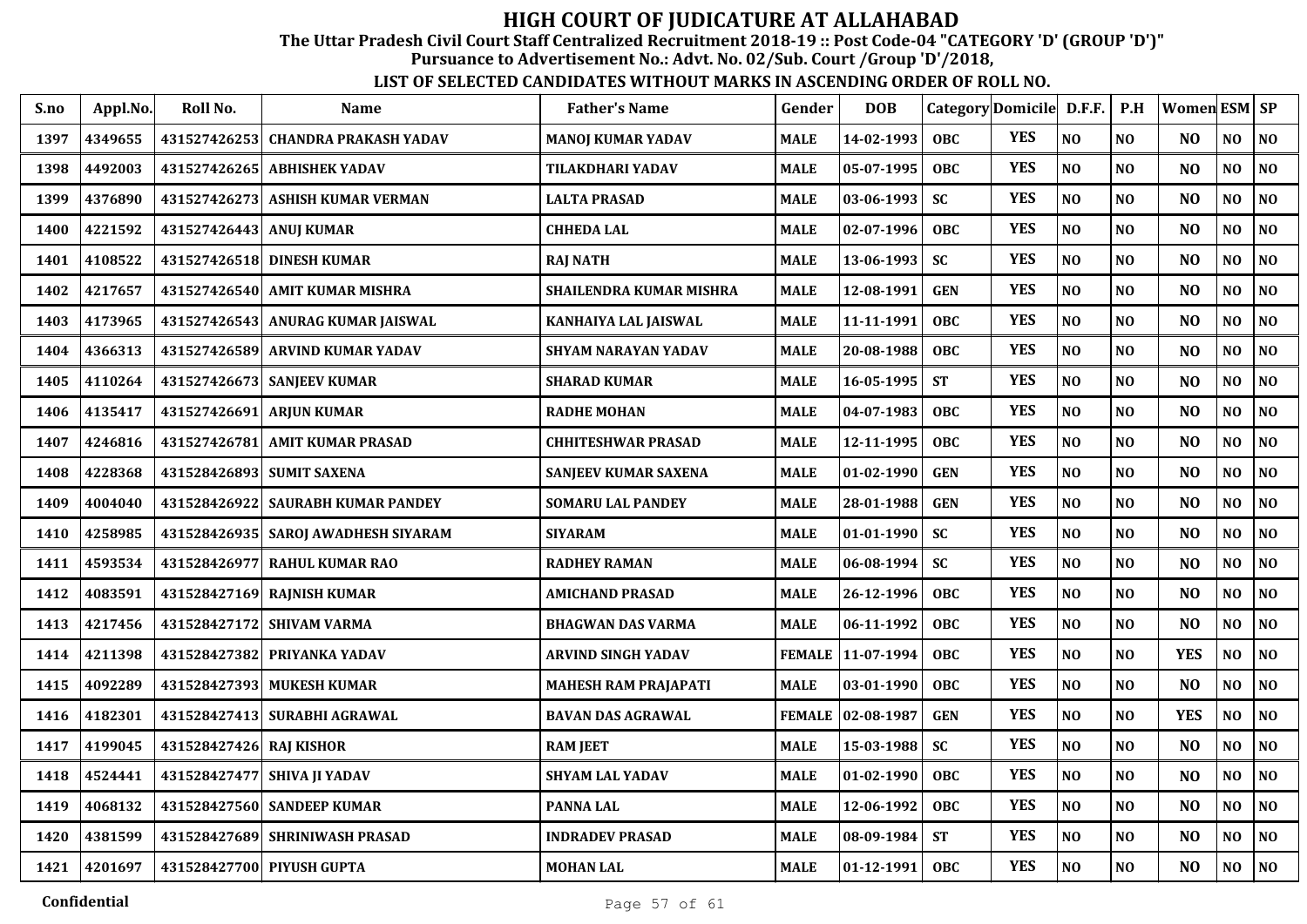The Uttar Pradesh Civil Court Staff Centralized Recruitment 2018-19 :: Post Code-04 "CATEGORY 'D' (GROUP 'D')"

Pursuance to Advertisement No.: Advt. No. 02/Sub. Court /Group 'D'/2018,

| S.no | Appl.No. | Roll No.                  | <b>Name</b>                       | <b>Father's Name</b>         | Gender        | <b>DOB</b>               |            | Category Domicile D.F.F. |                | P.H            | Women ESM SP   |                |                |
|------|----------|---------------------------|-----------------------------------|------------------------------|---------------|--------------------------|------------|--------------------------|----------------|----------------|----------------|----------------|----------------|
| 1422 | 4133482  | 431528427701              | <b>SANJAY</b>                     | RAJNATH PRAJAPATI            | <b>MALE</b>   | 10-07-1988               | <b>OBC</b> | <b>YES</b>               | N <sub>O</sub> | NO             | N <sub>O</sub> | NO             | NO             |
| 1423 | 4126050  |                           | 431528427739 NIRAJ SINGH KUSHWAHA | RAM ADHAR SINGH KUSHWAHA     | <b>MALE</b>   | 22-06-1992               | <b>OBC</b> | <b>YES</b>               | NO             | NO             | N <sub>O</sub> | NO             | $\bf NO$       |
| 1424 | 4068842  |                           | 431528427778 SHIVANAND SINGH      | VINOD KUMAR SINGH            | <b>MALE</b>   | 20-05-1993               | <b>OBC</b> | <b>YES</b>               | NO             | NO             | N <sub>O</sub> | NO             | $\bf NO$       |
| 1425 | 4299847  | 431528427859              | <b>KM REKHA</b>                   | AMBIKA PRASAD                | <b>FEMALE</b> | 20-06-1991               | SC         | <b>YES</b>               | N <sub>O</sub> | NO             | <b>YES</b>     | NO             | N <sub>0</sub> |
| 1426 | 4459921  | 431529427916              | <b>SANNI SONKAR</b>               | <b>BHOLA NATH SONKAR</b>     | MALE          | 01-07-1993               | <b>SC</b>  | <b>YES</b>               | N <sub>O</sub> | <b>YES</b>     | N <sub>O</sub> | NO             | NO             |
| 1427 | 4016705  | 431530428599              | <b>ARCHANA RAI</b>                | AMIT KUMAR RAI               | <b>FEMALE</b> | 15-03-1994               | <b>GEN</b> | <b>YES</b>               | N <sub>O</sub> | N <sub>O</sub> | <b>YES</b>     | NO             | N <sub>O</sub> |
| 1428 | 4327097  | 431530428957 HEMLATA      |                                   | <b>NAVJIWAN NAYAK</b>        |               | FEMALE 20-06-1983        | <b>ST</b>  | <b>YES</b>               | N <sub>O</sub> | NO             | <b>YES</b>     | NO             | NO             |
| 1429 | 4569464  | 431531429490 KM BHARATI   |                                   | <b>KRISHNA KUMAR</b>         |               | FEMALE 26-05-1992        | <b>SC</b>  | <b>YES</b>               | N <sub>O</sub> | NO             | <b>YES</b>     | NO.            | NO             |
| 1430 | 4318098  | 431532429985              | <b>VISHWAJEET KUMAR</b>           | BRAJENDRA KUMAR              | MALE          | 20-05-1997               | <b>SC</b>  | <b>YES</b>               | N <sub>O</sub> | NO             | N <sub>O</sub> | NO             | N <sub>0</sub> |
| 1431 | 4296430  | 431532430015              | <b>VIVEK KUMAR GOND</b>           | <b>RAJESH KUMAR GOND</b>     | <b>MALE</b>   | $02 - 02 - 1995$         | <b>ST</b>  | <b>YES</b>               | N <sub>O</sub> | N <sub>O</sub> | N <sub>O</sub> | NO             | NO             |
| 1432 | 4504098  | 431532430074              | <b>KM VANDANA</b>                 | ASHOK KUMAR VISHVAKARMA      |               | <b>FEMALE 31-03-1991</b> | <b>OBC</b> | <b>YES</b>               | N <sub>O</sub> | N <sub>O</sub> | <b>YES</b>     | NO             | NO             |
| 1433 | 4368284  | 431532430192              | <b>KM SUNITA</b>                  | <b>VIJAY SHANKAR YADAV</b>   |               | FEMALE 05-09-1988        | <b>OBC</b> | <b>YES</b>               | N <sub>O</sub> | N <sub>0</sub> | NO             | NO             | N <sub>O</sub> |
| 1434 | 4472296  | 431532430590              | YADVENDRA SINGH                   | <b>RAM NARESH SINGH</b>      | <b>MALE</b>   | 09-07-1986               | <b>GEN</b> | <b>YES</b>               | N <sub>O</sub> | NO             | NO             | NO             | NO             |
| 1435 | 4585949  |                           | 431533430909 SONAM PANDEY         | <b>MAHARAJ PANDEY</b>        | <b>FEMALE</b> | 12-04-1995               | <b>GEN</b> | <b>YES</b>               | N <sub>O</sub> | N <sub>0</sub> | <b>YES</b>     | NO             | N <sub>O</sub> |
| 1436 | 4413251  |                           | 431533431177 SHILPA GUPTA         | <b>GOPAL JI</b>              |               | FEMALE 08-12-1993        | <b>OBC</b> | <b>YES</b>               | N <sub>O</sub> | NO             | <b>YES</b>     | NO             | $\bf NO$       |
| 1437 | 4122718  |                           | 431536433664 AKHILESH KUMAR GOND  | <b>NANDLAL GOND</b>          | MALE          | 14-10-1995               | <b>ST</b>  | <b>YES</b>               | N <sub>O</sub> | NO             | N <sub>O</sub> | NO             | $\bf NO$       |
| 1438 | 4399167  |                           | 431536433776 ALOK UPADHYAY        | DINESH KUMAR UPADHYAY        | MALE          | 18-07-1995               | <b>GEN</b> | <b>YES</b>               | N <sub>O</sub> | NO             | N <sub>O</sub> | NO             | NO             |
| 1439 | 4026580  | 431537434405   AMIT KUMAR |                                   | DEVENDRA KUMAR SINGH         | <b>MALE</b>   | 15-09-1993               | <b>GEN</b> | N <sub>O</sub>           | N <sub>O</sub> | NO             | N <sub>O</sub> | NO             | NO             |
| 1440 | 4381769  | 431538434577              | <b>AMIT YADAV</b>                 | <b>MADAN YADAV</b>           | <b>MALE</b>   | 13-07-1999               | <b>OBC</b> | <b>YES</b>               | N <sub>O</sub> | NO             | N <sub>O</sub> | NO             | N <sub>O</sub> |
| 1441 | 4231759  | 431538435021              | <b>ANAND KUMAR</b>                | <b>BAIJU MAHTO</b>           | <b>MALE</b>   | 24-03-1991               | <b>GEN</b> | N <sub>O</sub>           | NO             | NO             | N <sub>O</sub> | NO             | $\bf NO$       |
| 1442 | 4236453  | 431538435087              | <b>ANAND MOHAN SINGH YADAV</b>    | <b>RAM PHOOL SINGH YADAV</b> | <b>MALE</b>   | 01-07-1995               | <b>OBC</b> | <b>YES</b>               | N <sub>O</sub> | N <sub>0</sub> | N <sub>O</sub> | N <sub>O</sub> | NO             |
| 1443 | 4620997  | 431539435259              | <b>ANIL YADAV</b>                 | <b>RAM BACHAN YADAV</b>      | <b>MALE</b>   | 07-07-1992               | <b>OBC</b> | <b>YES</b>               | N <sub>O</sub> | NO             | N <sub>O</sub> | NO             | NO             |
| 1444 | 4494264  |                           | 431540436084 ANUP KUMAR SINGH     | <b>GOPAL SINGH</b>           | <b>MALE</b>   | 23-03-1987               | <b>GEN</b> | <b>YES</b>               | NO             | N <sub>O</sub> | N <sub>O</sub> | NO             | NO             |
| 1445 | 4603498  | 431543437744 ATUL KUMAR   |                                   | <b>SOMARU PRASAD</b>         | <b>MALE</b>   | 07-03-1997               | <b>ST</b>  | <b>YES</b>               | NO             | NO             | N <sub>O</sub> | NO             | $\bf NO$       |
| 1446 | 4344238  |                           | 431544438158 BABLU KUMAR          | <b>BALDEO MAHTO</b>          | <b>MALE</b>   | 03-01-1992               | <b>GEN</b> | N <sub>O</sub>           | NO             | <b>NO</b>      | NO             | NO.            | NO             |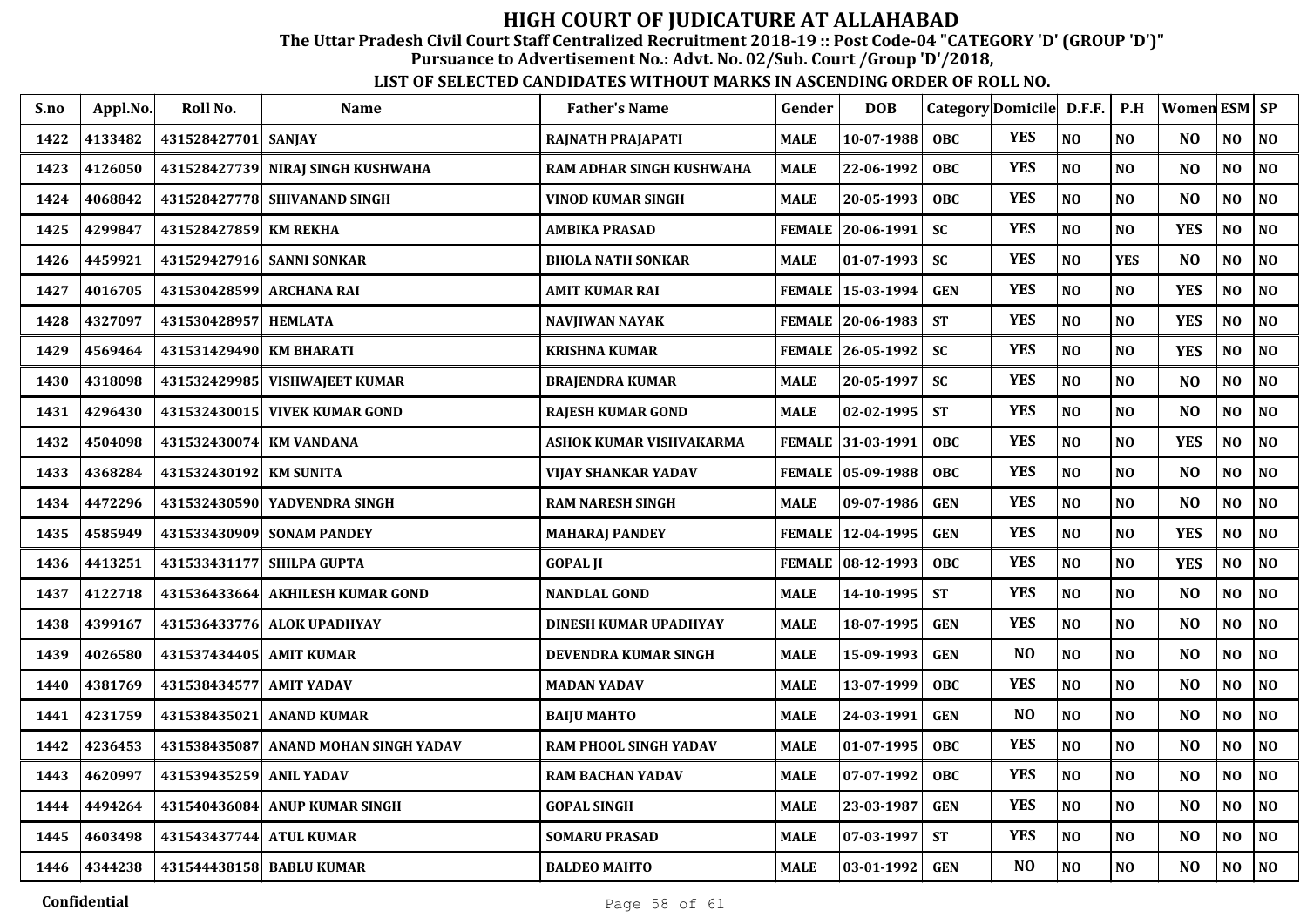The Uttar Pradesh Civil Court Staff Centralized Recruitment 2018-19 :: Post Code-04 "CATEGORY 'D' (GROUP 'D')"

Pursuance to Advertisement No.: Advt. No. 02/Sub. Court /Group 'D'/2018,

| S.no | Appl.No. | Roll No.                | <b>Name</b>                         | <b>Father's Name</b>          | Gender      | <b>DOB</b>       |            | Category Domicile D.F.F. |                | P.H            | Women ESM   SP |                |                |
|------|----------|-------------------------|-------------------------------------|-------------------------------|-------------|------------------|------------|--------------------------|----------------|----------------|----------------|----------------|----------------|
| 1447 | 4603295  |                         | 431544438278 BABULAL THAKUR         | ANIL KUMAR THAKUR             | <b>MALE</b> | 16-01-1992       | <b>GEN</b> | NO.                      | N <sub>O</sub> | N <sub>O</sub> | N <sub>O</sub> | N <sub>O</sub> | N <sub>O</sub> |
| 1448 | 4611158  | 431545438634 BHOLA NATH |                                     | <b>DUBARI</b>                 | MALE        | $03-03-1983$     | <b>OBC</b> | <b>YES</b>               | $\bf NO$       | N <sub>O</sub> | N <sub>O</sub> | NO             | NO             |
| 1449 | 4571136  | 431546439682 DABLU RAM  |                                     | <b>SHRIRAM</b>                | <b>MALE</b> | $10 - 07 - 1989$ | <b>SC</b>  | <b>YES</b>               | NO             | NO             | N <sub>O</sub> | NO             | N <sub>O</sub> |
| 1450 | 4590155  |                         | 431546439786 CHANDRA JEET MAURYA    | RAM CHANDRA MAURYA            | MALE        | $01-01-1994$     | OBC.       | <b>YES</b>               | NO             | NO             | NO             | NO             | NO             |
| 1451 | 4289769  |                         | 431546440186 CHANDRASHEKHAR         | <b>SHAMBHU NATH</b>           | MALE        | 13-07-1989       | <b>ST</b>  | <b>YES</b>               | NO             | NO             | N <sub>O</sub> | NO             | N <sub>0</sub> |
| 1452 | 4038067  |                         | 431547440450 DEEPAK KUMAR           | <b>NAND KISHOR GUPTA</b>      | MALE        | 07-07-1998       | <b>GEN</b> | NO                       | NO             | NO             | N <sub>O</sub> | NO.            | NO             |
| 1453 | 4087591  |                         | 431547440548 DEEPAK KUMAR           | <b>RAMA KANT RAM</b>          | <b>MALE</b> | $10-07-1994$     | SC         | <b>YES</b>               | N <sub>O</sub> | NO             | N <sub>O</sub> | NO             | NO             |
| 1454 | 4532808  | 431547440576 DEVADATT   |                                     | <b>PREM NARAYAN</b>           | MALE        | 10-06-1990       | <b>SC</b>  | <b>YES</b>               | NO             | NO             | N <sub>O</sub> | NO.            | NO             |
| 1455 | 4046788  |                         | 431547440773 DEEPAK KUMAR           | <b>BIRENDRA RAM</b>           | MALE        | $02 - 07 - 1995$ | <b>SC</b>  | <b>YES</b>               | N <sub>O</sub> | N <sub>0</sub> | N <sub>O</sub> | NO             | NO             |
| 1456 | 4162351  | 431547441271            | <b>DEVANAND KAUSHIK</b>             | <b>JANARDAN SINGH</b>         | <b>MALE</b> | 12-01-1993       | <b>GEN</b> | <b>YES</b>               | N <sub>0</sub> | N <sub>0</sub> | N <sub>O</sub> | NO             | N <sub>O</sub> |
| 1457 | 4255554  |                         | 431548441679 DHARMENDRA KUMAR PATEL | PHUL CHAND PATEL              | MALE        | 13-07-1991       | <b>OBC</b> | <b>YES</b>               | N <sub>O</sub> | NO             | N <sub>O</sub> | NO             | NO             |
| 1458 | 4131703  |                         | 431548442075 DIGAMBAR SINGH         | <b>CHANDRA SHEKHAR SINGH</b>  | <b>MALE</b> | 15-02-1995       | <b>GEN</b> | N <sub>O</sub>           | N <sub>O</sub> | NO             | N <sub>O</sub> | NO             | NO             |
| 1459 | 4331552  | 431549443104            | <b>GUDDU KUMAR</b>                  | <b>HARI MAHTO</b>             | <b>MALE</b> | 15-01-1992       | <b>GEN</b> | N <sub>O</sub>           | NO             | NO             | N <sub>O</sub> | NO             | NO             |
| 1460 | 4273649  |                         | 431550443283 HARIDWAR PRASAD        | MANORANJAN PRASAD SAH         | <b>MALE</b> | 12-03-1995       | <b>GEN</b> | NO                       | NO             | NO             | N <sub>O</sub> | NO             | N <sub>0</sub> |
| 1461 | 4312433  |                         | 431551444272   IITENDRA KUMAR       | <b>RAJESH KUMAR CHOUDHARY</b> | MALE        | 15-11-1993       | <b>GEN</b> | NO                       | NO             | N <sub>O</sub> | N <sub>O</sub> | NO             | N <sub>O</sub> |
| 1462 | 4254632  |                         | 431552444859 KAMAL KUMAR            | <b>MOHAN LAL</b>              | <b>MALE</b> | 28-12-1991       | <b>SC</b>  | <b>YES</b>               | N <sub>O</sub> | NO             | N <sub>O</sub> | N <sub>O</sub> | NO             |
| 1463 | 4085054  |                         | 431554446249 MANISH KUMAR           | <b>PARAS NATH</b>             | MALE        | 25-06-1994       | <b>OBC</b> | <b>YES</b>               | N <sub>O</sub> | NO             | N <sub>O</sub> | NO.            | NO             |
| 1464 | 4467453  | 431554446640 MAHAVEER   |                                     | <b>RAGHUVIR SINGH</b>         | MALE        | 03-07-1992       | <b>SC</b>  | <b>YES</b>               | N <sub>O</sub> | NO             | N <sub>O</sub> | N <sub>O</sub> | NO             |
| 1465 | 4395725  |                         | 431555447082 MANISH PRASAD          | <b>GAURISHANKAR GOND</b>      | <b>MALE</b> | $10 - 02 - 2000$ | <b>ST</b>  | <b>YES</b>               | N <sub>O</sub> | N <sub>O</sub> | N <sub>O</sub> | NO.            | N <sub>O</sub> |
| 1466 | 4596864  |                         | 431555447212 MANISH KUMAR SINGH     | <b>KAMLESHWAR SINGH</b>       | MALE        | $10-03-1994$     | <b>GEN</b> | N <sub>O</sub>           | N <sub>O</sub> | NO             | N <sub>O</sub> | NO             | NO             |
| 1467 | 4193667  |                         | 431555447305 MANOJ KUMAR VERMA      | <b>MOTILAL VERMA</b>          | MALE        | 10-07-1988       | <b>OBC</b> | <b>YES</b>               | N <sub>O</sub> | N <sub>O</sub> | N <sub>O</sub> | NO             | N <sub>O</sub> |
| 1468 | 4216957  |                         | 431557448518 MUKUND KUMAR BHARATI   | <b>RAM PYARE RAM</b>          | <b>MALE</b> | 10-04-1985       | <b>SC</b>  | <b>YES</b>               | NO             | NO             | N <sub>O</sub> | NO             | NO             |
| 1469 | 4091864  |                         | 431557448577 MUKESH KUMAR SINGH     | <b>BHOLA NATH SINGH</b>       | <b>MALE</b> | 20-05-1989       | <b>GEN</b> | <b>YES</b>               | N <sub>O</sub> | NO             | N <sub>O</sub> | N <sub>O</sub> | N <sub>O</sub> |
| 1470 | 4268282  |                         | 431557449191 MUKESH KUMAR           | <b>SURESH KUMAR</b>           | <b>MALE</b> | 27-07-1991       | <b>SC</b>  | <b>YES</b>               | N <sub>O</sub> | NO             | N <sub>O</sub> | N <sub>O</sub> | NO             |
| 1471 | 4174768  |                         | 431557449248 MUKESH KUMAR           | <b>RAM SAGAR MAHTO</b>        | <b>MALE</b> | $ 05-02-1995 $   | <b>GEN</b> | NO                       | N <sub>O</sub> | N <sub>O</sub> | N <sub>O</sub> | NO             | N <sub>O</sub> |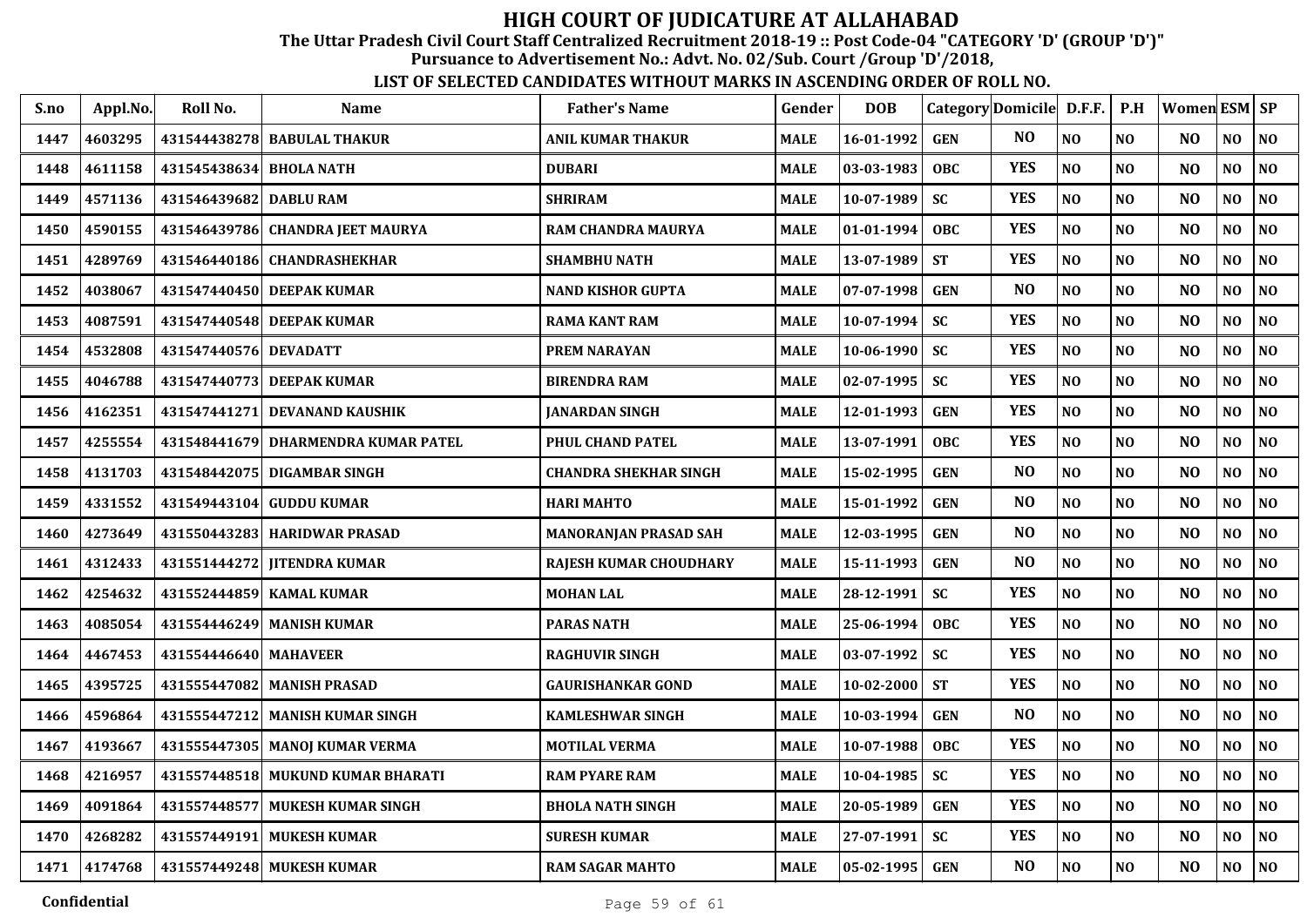The Uttar Pradesh Civil Court Staff Centralized Recruitment 2018-19 :: Post Code-04 "CATEGORY 'D' (GROUP 'D')"

Pursuance to Advertisement No.: Advt. No. 02/Sub. Court /Group 'D'/2018,

| S.no | Appl.No. | Roll No.     | <b>Name</b>                          | <b>Father's Name</b>           | Gender      | <b>DOB</b>   | Category Domicile D.F.F. |                |                | P.H            | Women ESM SP   |                |                |
|------|----------|--------------|--------------------------------------|--------------------------------|-------------|--------------|--------------------------|----------------|----------------|----------------|----------------|----------------|----------------|
| 1472 | 4350189  |              | 431557449462 MUKESH YADAV            | <b>RAMAKANT YADAV</b>          | <b>MALE</b> | 15-02-1992   | <b>OBC</b>               | <b>YES</b>     | N <sub>O</sub> | N <sub>O</sub> | N <sub>O</sub> | NO             | NO             |
| 1473 | 4006745  | 431559450696 | OMPRAKASH RAJBHAR                    | <b>MURARI RAJBHAR</b>          | <b>MALE</b> | 28-05-1991   | <b>OBC</b>               | <b>YES</b>     | NO             | N <sub>O</sub> | N <sub>O</sub> | NO             | NO             |
| 1474 | 4485151  | 431559450762 | PANKAJ CHAUHAN                       | <b>RAMBADAN CHAUHAN</b>        | <b>MALE</b> | 01-07-1997   | <b>OBC</b>               | <b>YES</b>     | NO             | N <sub>O</sub> | N <sub>O</sub> | NO             | NO             |
| 1475 | 4616286  | 431560451064 | <b>PARMANAND YADAV</b>               | <b>RAMDHARI YADAV</b>          | <b>MALE</b> | 08-02-2000   | <b>OBC</b>               | <b>YES</b>     | NO             | N <sub>O</sub> | N <sub>O</sub> | NO             | NO             |
| 1476 | 4129893  |              | 431560451067 PAWAN KUMAR GUPTA       | <b>GANESH PRASAD GUPTA</b>     | <b>MALE</b> | 15-12-1996   | <b>OBC</b>               | <b>YES</b>     | NO             | N <sub>O</sub> | N <sub>O</sub> | NO             | NO             |
| 1477 | 4477368  | 431561451707 | <b>PRANJAL KHARWAR</b>               | <b>SUBHASH CHANDRA KHARWAR</b> | <b>MALE</b> | 27-10-1995   | <b>ST</b>                | <b>YES</b>     | NO             | N <sub>O</sub> | N <sub>O</sub> | NO             | $\bf NO$       |
| 1478 | 4315842  |              | 431562453240 RAHUL KUMAR SINGH       | YOGENDRA SINGH                 | <b>MALE</b> | 13-07-1995   | <b>GEN</b>               | N <sub>O</sub> | $\bf NO$       | NO             | N <sub>O</sub> | NO             | $\bf NO$       |
| 1479 | 4497628  |              | 431562453255 RABISH RANJAN YADAV     | RAJNARAYAN YADAV               | <b>MALE</b> | 01-02-1998   | <b>OBC</b>               | <b>YES</b>     | NO             | N <sub>O</sub> | N <sub>O</sub> | NO.            | NO             |
| 1480 | 4392101  |              | 431565455498 RAMJEET YADAV           | <b>RAMBALI YADAV</b>           | <b>MALE</b> | 05-11-1988   | <b>OBC</b>               | <b>YES</b>     | NO             | N <sub>O</sub> | N <sub>O</sub> | NO             | N <sub>0</sub> |
| 1481 | 4217716  |              | 431565455814 RAM PYARE MAURY         | <b>TARKESHVR</b>               | <b>MALE</b> | 08-08-1993   | <b>OBC</b>               | <b>YES</b>     | NO             | N <sub>0</sub> | N <sub>O</sub> | NO.            | N <sub>0</sub> |
| 1482 | 4061902  |              | 431565455840 RAKESH KUMAR YADAV      | KALLU YADAV                    | <b>MALE</b> | 10-12-1996   | <b>OBC</b>               | <b>YES</b>     | $\bf NO$       | N <sub>O</sub> | NO             | NO             | $\bf NO$       |
| 1483 | 4312466  | 431565455889 | <b>RAMPRAVESH YADAV</b>              | <b>SAKARAJ SINGH YADAV</b>     | <b>MALE</b> | 05-01-1988   | <b>OBC</b>               | <b>YES</b>     | NO             | N <sub>O</sub> | N <sub>O</sub> | NO             | N <sub>O</sub> |
| 1484 | 4383015  | 431565455935 | <b>RAMASHANKAR GAUR</b>              | <b>PANNA LAL GAUR</b>          | <b>MALE</b> | 01-01-1979   | <b>ST</b>                | <b>YES</b>     | NO             | N <sub>O</sub> | N <sub>O</sub> | NO             | N <sub>0</sub> |
| 1485 | 4277671  | 431565456124 | <b>RAKESH MISHRA</b>                 | <b>SUNIL MISHRA</b>            | <b>MALE</b> | 02-01-1996   | <b>GEN</b>               | N <sub>O</sub> | N <sub>O</sub> | N <sub>O</sub> | N <sub>O</sub> | N <sub>O</sub> | N <sub>O</sub> |
| 1486 | 4512103  |              | 431565456195 RAMA KANT CHANDRAVANSHI | <b>KAMLESH CHANDRAVANSHI</b>   | <b>MALE</b> | 12-02-1989   | <b>GEN</b>               | NO             | NO             | N <sub>O</sub> | N <sub>O</sub> | N <sub>O</sub> | NO             |
| 1487 | 4154960  |              | 431566456483 RAVI SHANKAR PATEL      | <b>OMPRAKASH PATEL</b>         | <b>MALE</b> | 04-06-1992   | <b>OBC</b>               | <b>YES</b>     | NO             | NO             | N <sub>O</sub> | N <sub>O</sub> | N <sub>0</sub> |
| 1488 | 4463982  | 431567457577 | <b>RISHIKESH SINGH</b>               | <b>BHOLA SINGH</b>             | <b>MALE</b> | 10-05-1991   | <b>OBC</b>               | <b>YES</b>     | NO             | N <sub>O</sub> | N <sub>O</sub> | NO             | NO             |
| 1489 | 4206081  | 431567457591 | <b>RISHI KUMAR</b>                   | <b>CHANDRIKA KUMAR SATIJA</b>  | <b>MALE</b> | 19-11-1995   | <b>SC</b>                | <b>YES</b>     | NO             | N <sub>O</sub> | N <sub>O</sub> | N <sub>O</sub> | NO             |
| 1490 | 4254422  |              | 431568458013 SACHCHIDANAND BHRATI    | TRIBHUWAN LAL                  | <b>MALE</b> | $01-07-1988$ | <b>SC</b>                | <b>YES</b>     | NO             | N <sub>O</sub> | N <sub>O</sub> | NO             | N <sub>0</sub> |
| 1491 | 4353874  |              | 431568458176 ROSHAN KUMAR            | <b>MUKUND JI</b>               | <b>MALE</b> | 02-08-1991   | <b>ST</b>                | <b>YES</b>     | $\bf NO$       | N <sub>O</sub> | N <sub>O</sub> | NO             | N <sub>0</sub> |
| 1492 | 4036048  | 431568458322 | <b>SAHIL DEV</b>                     | <b>RAJPATI RAM</b>             | <b>MALE</b> | 06-07-1995   | <b>SC</b>                | <b>YES</b>     | NO             | N <sub>O</sub> | N <sub>O</sub> | NO             | N <sub>0</sub> |
| 1493 | 4124243  | 431569458967 | SANJAY VERMA                         | <b>BALMUKUND VERMA</b>         | <b>MALE</b> | 27-01-1991   | <b>OBC</b>               | <b>YES</b>     | NO             | NO             | N <sub>O</sub> | NO             | N <sub>0</sub> |
| 1494 | 4374931  |              | 431569459395 SANDEEEP KUMAR          | <b>DALSINGAR</b>               | <b>MALE</b> | 07-08-1990   | <b>SC</b>                | <b>YES</b>     | NO             | NO             | N <sub>O</sub> | NO             | N <sub>0</sub> |
| 1495 | 4214290  |              | 431569459532 SANJAY KUMAR MADHESIYA  | SUBHASH CHAND GUPTA            | <b>MALE</b> | 10-04-1988   | OBC                      | <b>YES</b>     | $\bf NO$       | $\bf NO$       | NO             | NO             | $\bf NO$       |
| 1496 | 4169879  |              | 431570459770 SANJEEV KUMAR           | <b>VEER SINGH</b>              | <b>MALE</b> | $10-07-1991$ | <b>SC</b>                | <b>YES</b>     | $\bf NO$       | $\bf NO$       | N <sub>O</sub> | NO             | N <sub>0</sub> |